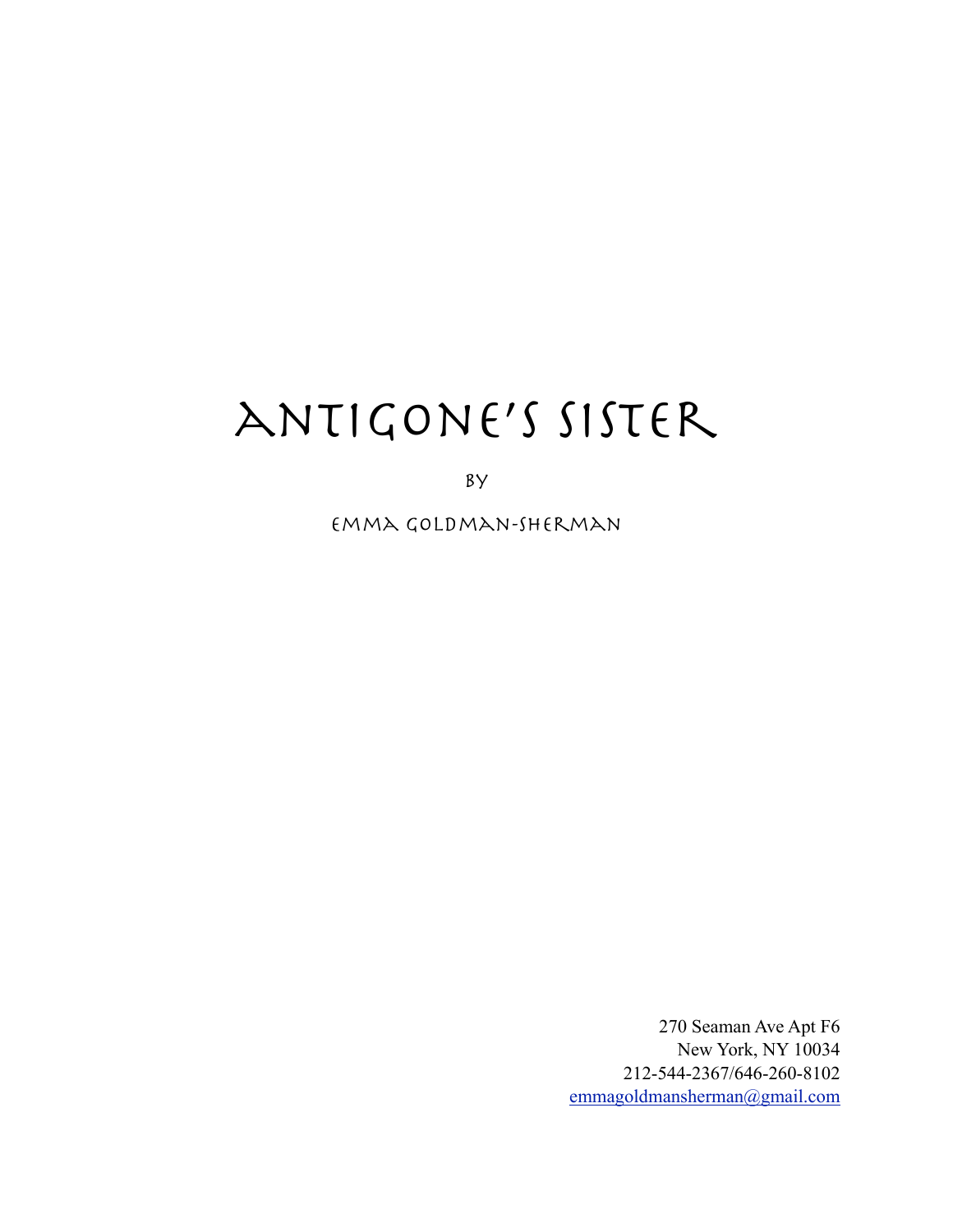# **CHARACTERS** for a cast of 5 or more, may be all female

| <b>ISMENE</b>    | A woman, married to JOCARTHUS. ISMENE is ANTIGONE's<br>sister, early twenties but may seem older in contract to Antigone.<br>ISMENE lives bound and thoroughly schooled in the culture and<br>laws of her time. |
|------------------|-----------------------------------------------------------------------------------------------------------------------------------------------------------------------------------------------------------------|
| <b>ANTIGONE</b>  | A young woman of about fifteen. She is extremely energetic, a<br>free spirit, bound to nothing and no one. Blossoming sexually.                                                                                 |
| <b>CARNOS</b>    | A soldier, male. Late teens to twenties.                                                                                                                                                                        |
| <b>ANDROS</b>    | A soldier, male. Older than CARNOS.                                                                                                                                                                             |
| <b>VIOLATUS</b>  | A solder, male. Older than ANDROS. Menacing. pronounced:<br>Vee-oh-LAH-tus, VEE-o for short.                                                                                                                    |
| <b>JOCARTHUS</b> | Male, husband of ISMENE. A war-mongering, Southern,<br>evangelist Senator, in charge of the "witch hunt" that destroyed the<br>lives of over seventy men after the Mutilation of the Herms.                     |
| <b>FLATULLUS</b> | A male guard in armor.                                                                                                                                                                                          |
| <b>CRAYON</b>    | Majority Leader of the Senate, older male. pronounced: CRAY-on<br>as in Crayola.                                                                                                                                |
| WOMAN 1, 2, 3, 4 | A chorus.                                                                                                                                                                                                       |

This play was originally written for an all-female cast of 5 with additional 3 or more nonspeaking roles in scene vii, however, it can be performed with a larger cast if desired, and it can be performed with men playing male roles if desired. If it is performed as originally written, then the doubling/tripling breaks down as follows:

> ANTIGONE/WOMAN 1 - always doubles for dramaturgical purposes CARNOS/FLATULLUS/WOMAN 2 ANDROS/CRAYON/WOMAN 3 VIOLATUS/JOCARTHUS/WOMAN 4 ISMENE does not double

If casting with a large ensemble there are eleven speaking roles and as many non-speaking roles as desired for the cave scenes, the Festival of Adonia, and the Circus Senate. Non-speaking roles in scene vii, CRAYON's Circus Senate, should be able to perform acts like juggling, magic, sword-swallowing, mime and gymnastic feats.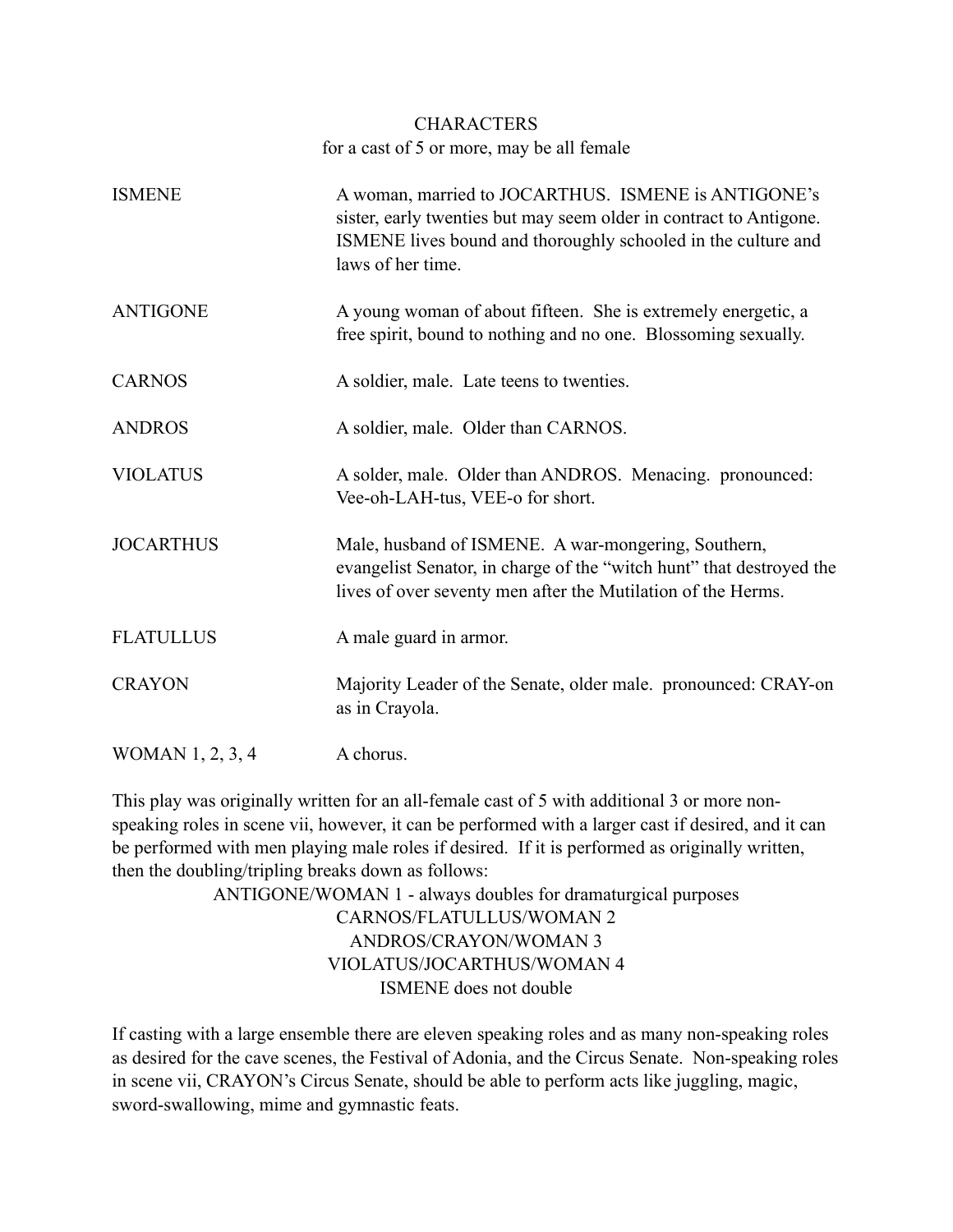#### TIME

415 BCE Autumn; moves back to the height of summer and ends that same year in autumn.

#### PLACE - UNIT SET

 A closed up, womb-like cave in teh rocky hillside used as a solitary prison (the cave is a real place in real time, however the rest of the set occurs in the landscape of ISMENE's memory and imagination)

 The women's section of the House of Jocarthus, an enclosed and womb-like chamber with a loom (actual loom unnecessary)

Outside the city gates in the sand (actual sand unnecessary)

 The rooftops and streets where one might find a statue or statues of Hermes (a simple colymb with a carved head at the top and a protruding phallus just below eye level

A prison cell

Crayon's Circus Senate -- as open and unwomb-like as possible - outside

In the workshop production at the University of Iowa, seating was three-quarter with a balcony used for the rooftops and the Senate Speaker's platform. A noose hanging from a tree root floated over the cave upstage which held a stool and a knife. There were three pillars fitted with break-away plaster phalluses and crowned with soldier heads. Ismene's flasks remained onstage at all time, but there was no loom, no sand. Light created spaces. There was no interval, but if desired, there are two places marked in the script where an interval might occur.

\*\*\*Asterisks in the dialogue indicate where the next speaker begins to speak\*\*\*

 I conceived of this production with an all-female cast in order to mirror the Ancient Greek practice of using only male actors. Male roles should be costumed with phalluses. This casting can illuminate certain aspects of Ismene's world, but it may, creating distance, lessen the impact of the violence which may or may not be desirable.

 This play was influenced by and uses the myth of Antigone which also influenced and inspired Sophocles, but I have not taken any of his text nor relied on any turns of phrase which his translators proffer. I consider this an entirely new play which draws on a myth known long before Sophocles was born.

 I set it in 415 BCE in Athens because of the nature of life under patriarchy in Greece then, and while I draw on actual events that occurred there that year, it is the events that may have occured then but were never formally recognized that have truly inspired me, events that were perhaps among the earliest in the history of feminism. I credit Eva C. Keuls whose book *The Reign of the Phallus* was a major inspiration.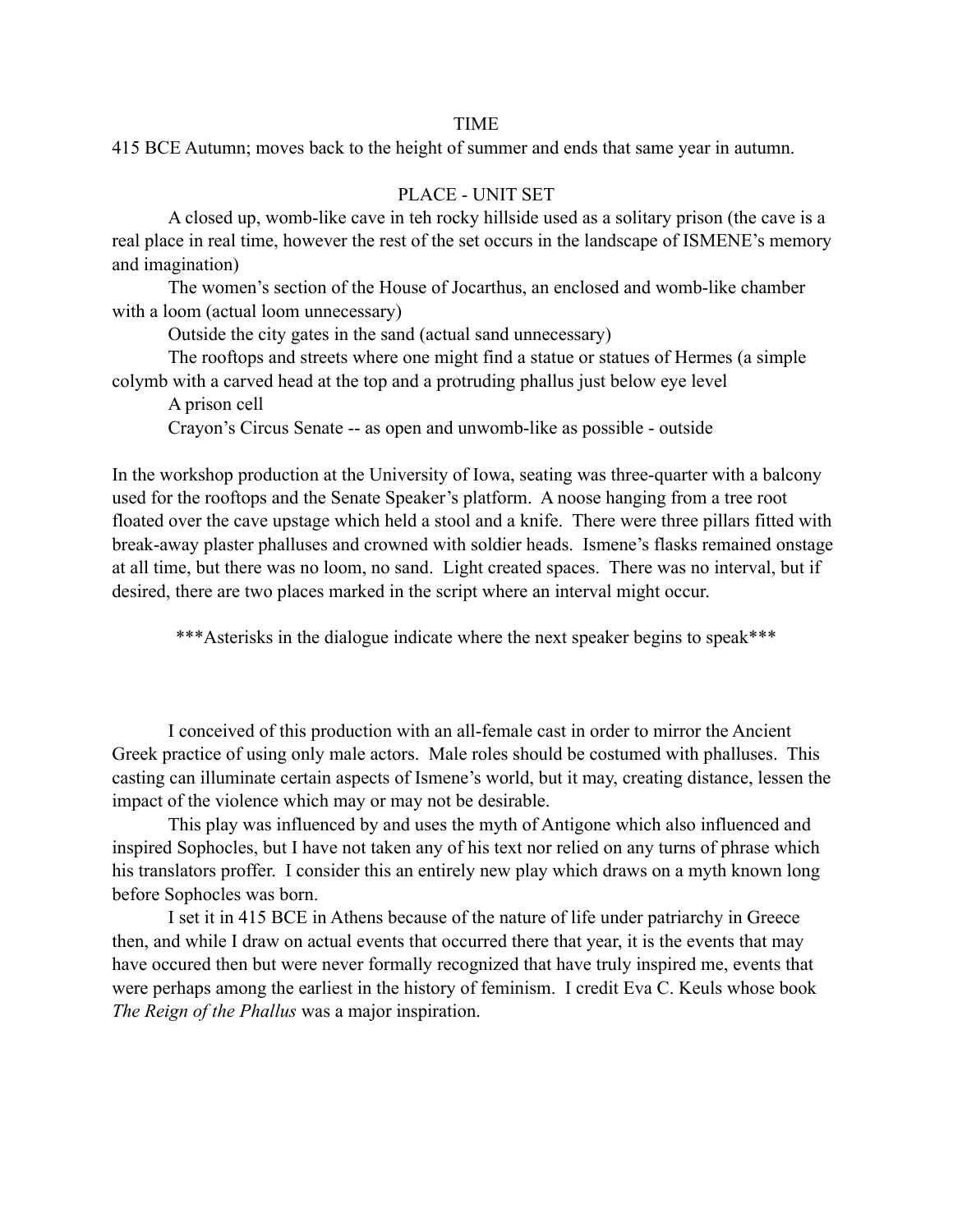# general herstory

 Antigone is the youngest daughter of Oedipus and Jocasta and the niece of Crayon. Ismene is Antigone's older sister. Polyneices and Eteocles were their brothers, Eteocles being the eldest of them all, Polyneices a bit older than Antigone. Oedipus, who has just died, wandered in the Greek wilderness with Antigone for the past four years. Jocasta hung herself seven years ago, and Ismene and Antigone remember it, although it means different things to each sister. Hayman, Crayon's son, is Antigone's fiance. Jocarthus is Ismene's husband, a hawk in favor of going to war with Sicily, an issue hotly debated in the Senate, 415 BCE.

With special thanks to Morgan Jenness, Sherry Kramer, Pauline Tyer, Art Borreca, and the Iowa Playwrights Workshop, this play is dedicated to all my sisters, especially Kathryn Hope.

> *Someone, I tell you will remember us. --- Sappho*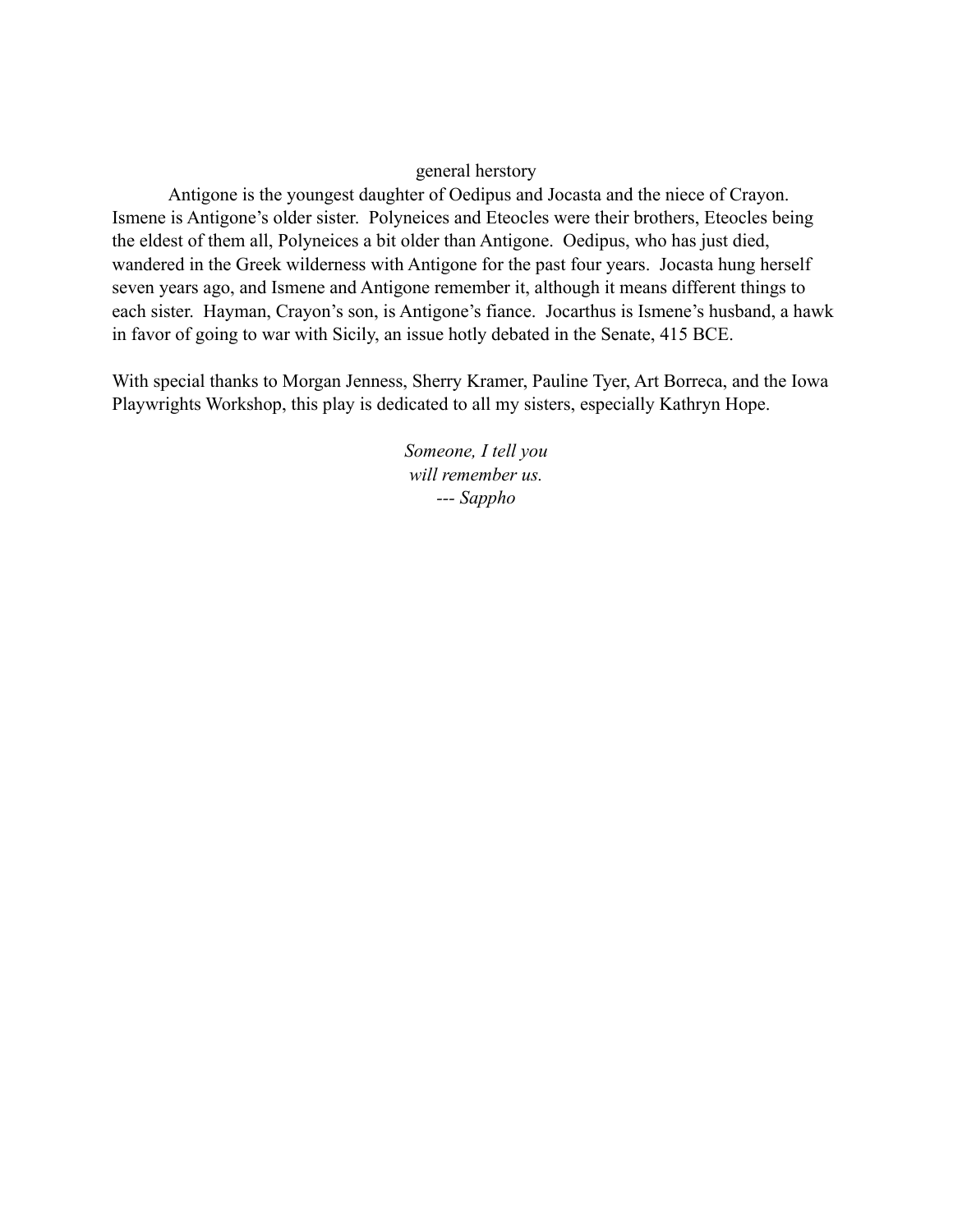# ANTIGONE'S SISTER

#### prologue

 (AT RISE: ISMENE is incarcerated in a cave. SHE is miserable, bruised and beaten. Hanging from a tree root at the roof of the cave is a rope tied as a noose. In her hand, a knife.)

#### ISMENE

 Hermes, conductor of souls to Hades, have you forsaken me?

I am so accustomed to the world: the weaving, the spinning, the counting of grain, the tracking of seasons, the sharp taste of olives. To go from life to -- this: a dry cave of dirt and stone a darkened space a silent tomb. Should I prefer death to this place?

> (Behind ISMENE are the bodies of many WOMEN. Some have hung. Some have slashed their wrists. THEY whisper to her.)

# WOMAN 1

There are many available ways to die here.

# WOMAN 2

It is only a matter choosing which.

# WOMAN 3

There was a woman once who tried to end her life by hurling herself under the wheels of a chariot.

# WOMAN 4

She was stopped by a soldier.

WOMAN 2

Always there are soldiers.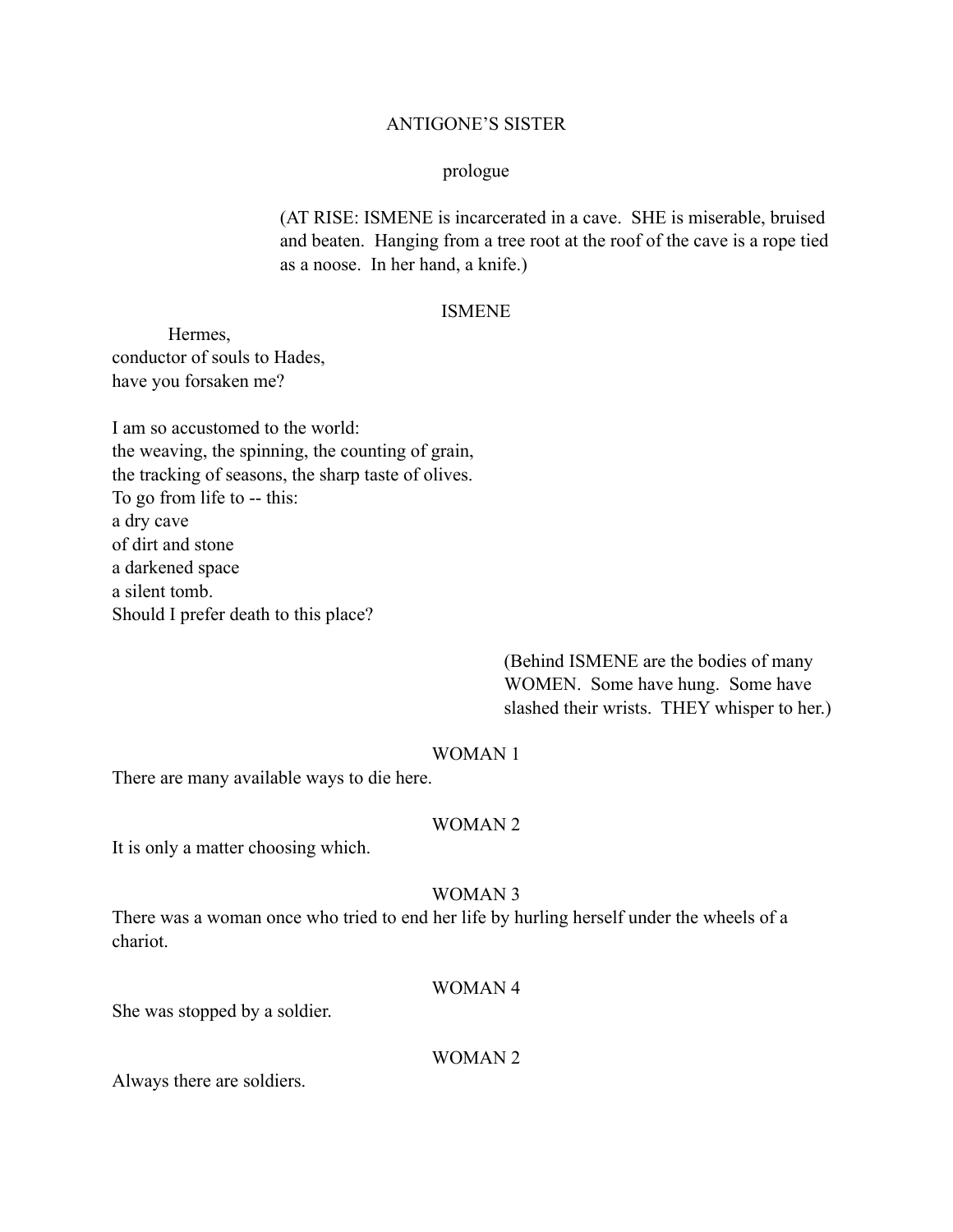#### WOMAN 1

He told her to find a more womanly way to die.

WOMAN 3 And if she could not find a method more suited to her sex, WOMAN 4 he would be happy to help her himself. WOMAN 2 There are many ways to die here. WOMAN 1 It is only a matter of choosing. WOMAN 3 (ISMENE drags the stool, crawling toward Which. the rope.)

WOMAN 4

Which?

WOMAN 1 (ISMENE is exhausted before SHE gets the The rope? stool below the rope. SHE stops.)

WOMAN 2 (ISMENE looks at the knife and examines Or the knife? HER skin.)

The knife?

Or the rope?

WOMAN 1

WOMAN 3

WOMAN 4

There are many ways to die.

(ISMENE vacillates.)

WOMAN 3

The rope.

WOMAN 4

The knife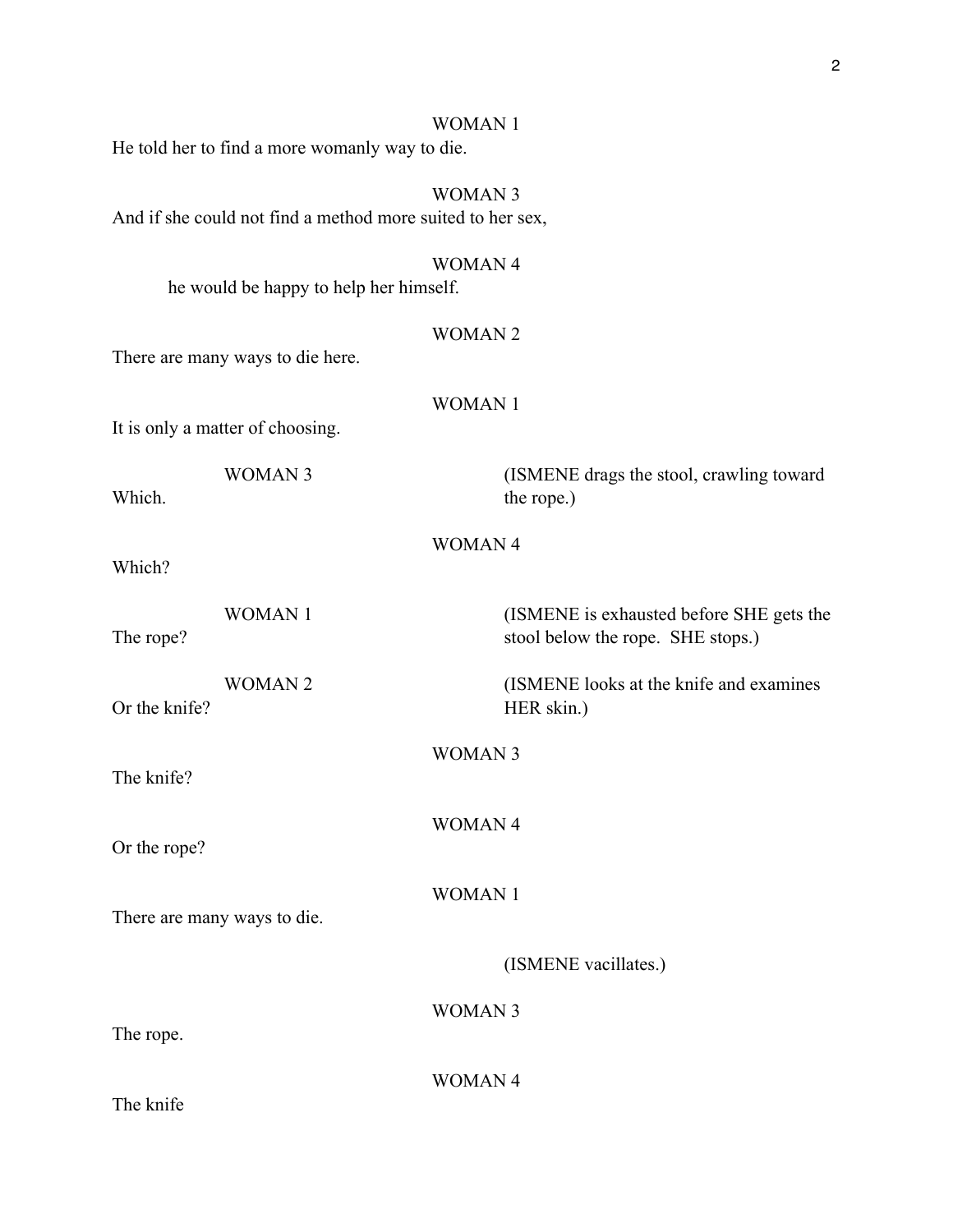| The knife                   | <b>WOMAN2</b>                        |
|-----------------------------|--------------------------------------|
| The rope                    | <b>WOMAN1</b>                        |
| The rope                    | <b>WOMAN 3</b>                       |
| The knife                   | WOMAN 4                              |
| <b>CHOOSE</b>               | WOMAN 1, 2, 3, 4                     |
|                             | (ISMENE holds up the knife.)         |
| Enough of blood! If I can   | <b>ISMENE</b>                        |
| transcend                   | ISMENE (cont'd) with WOMAN 1         |
| WOMAN 2 and 4<br>Transcend? | <b>WOMAN3</b><br>She will transcend? |
| this world, my sex,         | <b>ISMENE</b>                        |
| Her sex?                    | <b>WOMAN4</b>                        |
| Her womanhood?              | <b>WOMAN 3</b>                       |
| Her gender?                 | <b>WOMAN2</b>                        |

ISMENE If I can transcend this world, my sex, then it will be with rope.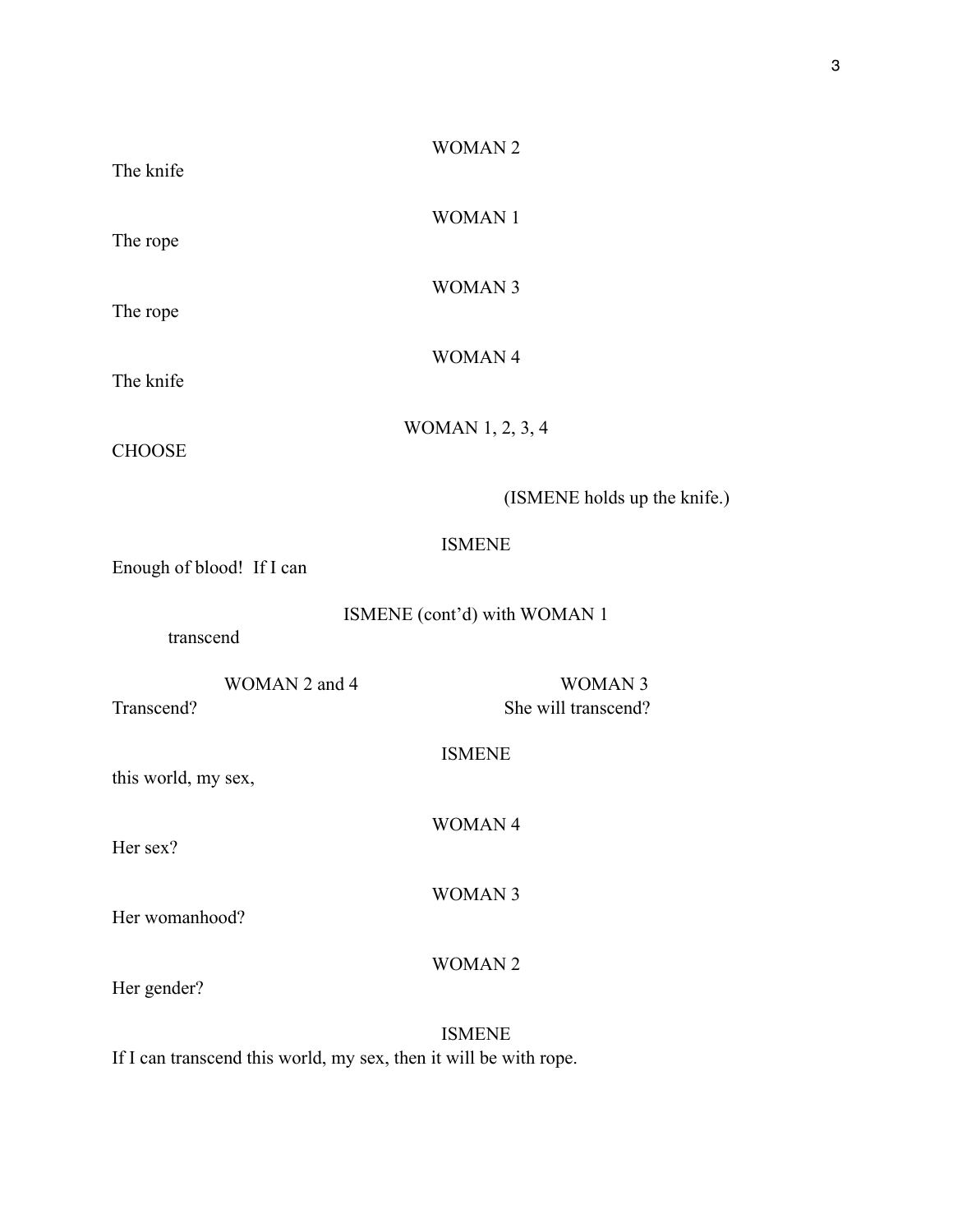(ISMENE tosses the knife away and moves toward rope with stool.) WOMAN 1 Rope. WOMAN 3 Rope. WOMAN 2 She chooses rope WOMAN 4 One of those WOMAN 3 A bloodless woman (ISMENE climbs up onto the stool under the rope.) WOMAN 1 The rope WOMAN 2 She has chosen WOMAN 4 A rope. WOMAN 3 Like so many of us. (ISMENE reaches the rope and peers through it.) WOMAN 4 How many of us have been sent here to hang? WOMAN 1 How many steal back our lives in death?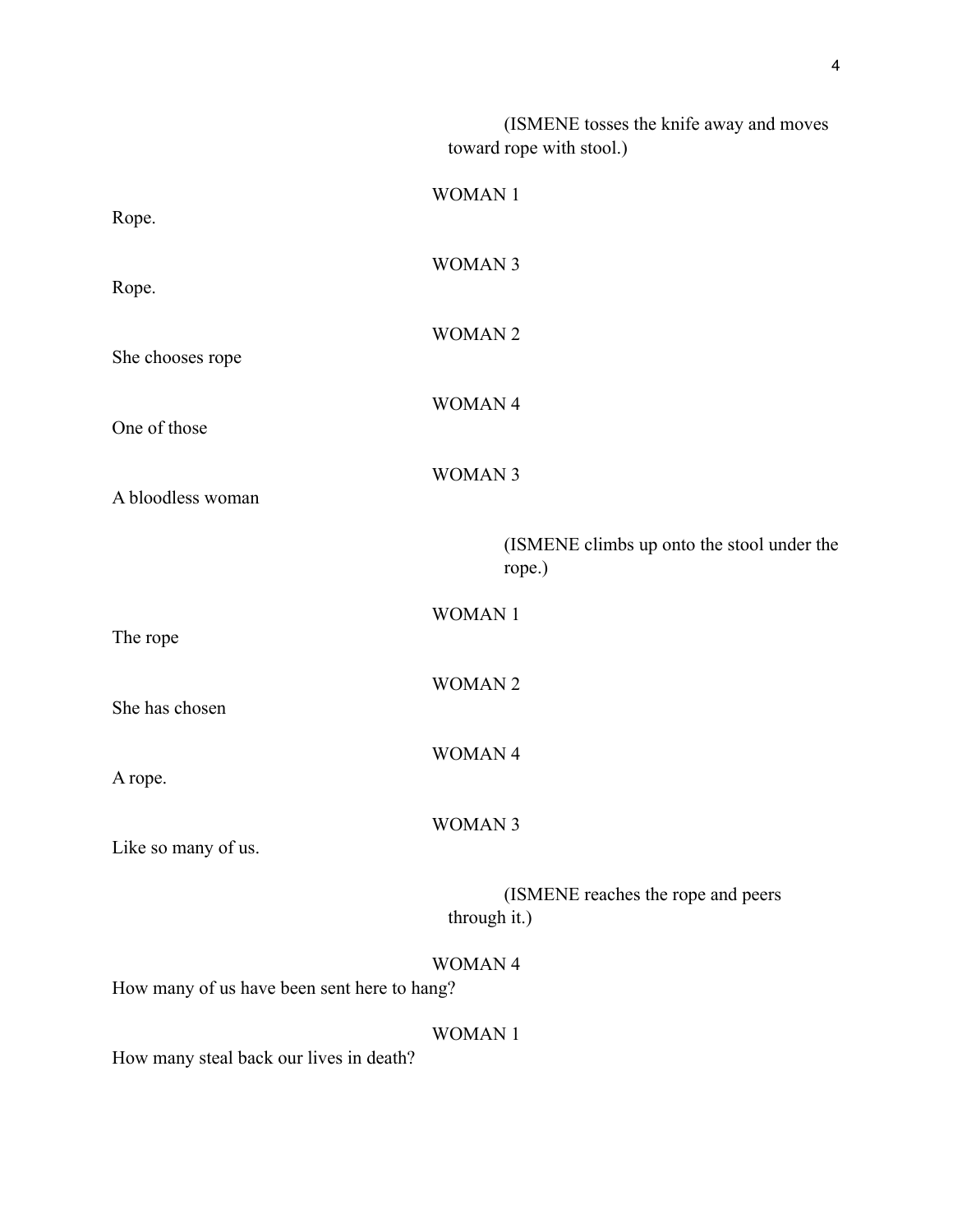#### WOMAN 2

Like the women of Melos conquered in May

#### WOMAN 3

and brought to Athens as slaves.

#### WOMAN 4

The poor

# WOMAN 4 (cont'd) and WOMAN 2

poor

# WOMAN 4

women of Melos

# WOMAN 1

who hung themselves rather than learn the ways of a foreign land,

#### WOMAN 2

under a foreign flag,

#### WOMAN 3

a foreign tongue,

# WOMAN 4 a foreign hand.

#### WOMAN 1

So many reasons to die here.

# WOMAN 2

She chose the rope.

 (ISMENE climbs back onto the stool and reaches for the rope. About to hang herself, ISMENE sees the names of WOMEN carved into the cave walls. SHE stops.)

#### ISMENE

We've carved our names. Naera - that means belly. She must have been a prostitute.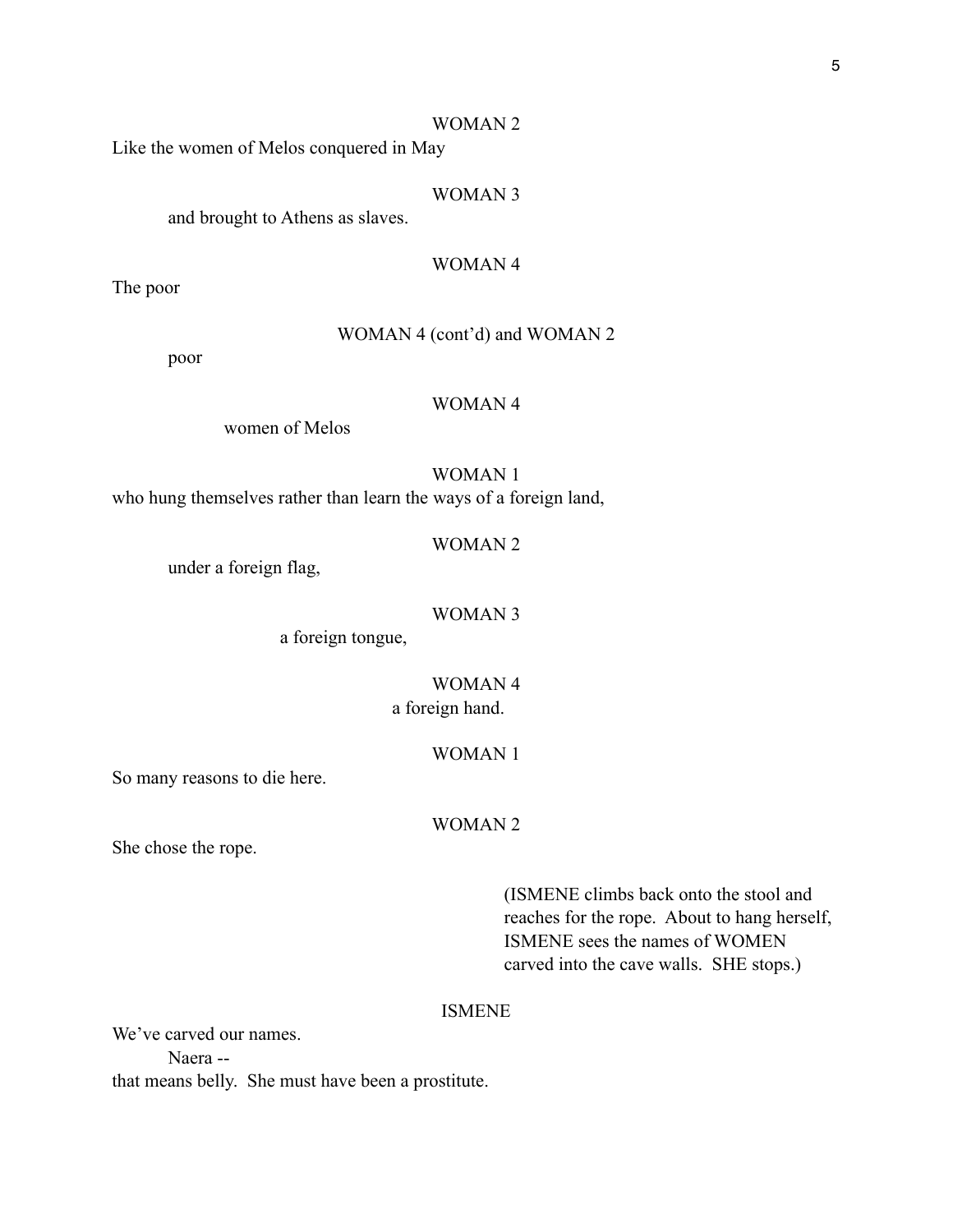# ISMENE (cont'd)

| And Helen --<br>A beauty that one.                                    |                             |
|-----------------------------------------------------------------------|-----------------------------|
| And Gyne --<br>Woman. That one's simple enough.<br>What will I carve? |                             |
| Carve your wrists.                                                    | <b>WOMAN3</b>               |
| The way I did.                                                        | <b>WOMAN2</b>               |
| Carve your name.                                                      | <b>WOMAN4</b>               |
| What name?                                                            | <b>ISMENE</b>               |
| You must have had a name.                                             | <b>WOMAN3</b>               |
| Have you forgotten?                                                   | <b>WOMAN2</b>               |
| Sister.                                                               | <b>WOMAN3</b>               |
| Sister.                                                               | <b>WOMAN4</b>               |
| Sister.                                                               | <b>WOMAN2</b>               |
| You were not a sister.                                                | <b>WOMAN1</b>               |
| Here is                                                               | <b>ISMENE</b>               |
| Antigone.                                                             | ISMENE (cont'd) and WOMAN 1 |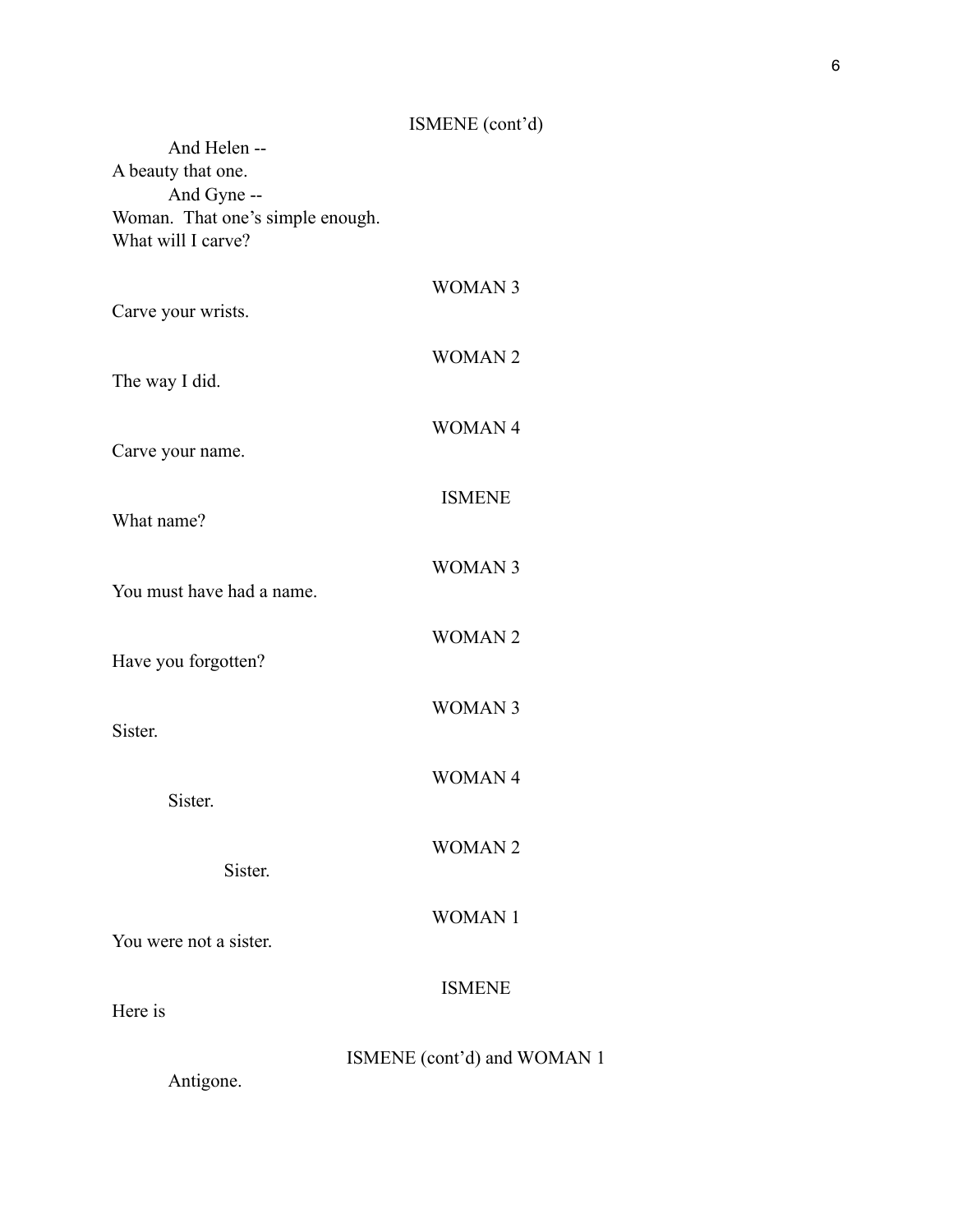|                                                 | <b>ISMENE</b> |
|-------------------------------------------------|---------------|
| You carved your name, Antigone.                 |               |
|                                                 |               |
|                                                 | <b>WOMAN1</b> |
| Carve yours.                                    |               |
|                                                 |               |
|                                                 | <b>ISMENE</b> |
| They called me the wife of Jocarthus.           |               |
|                                                 | <b>WOMAN3</b> |
| The busiest bee,                                |               |
|                                                 |               |
|                                                 | <b>WOMAN2</b> |
| a good worker,                                  |               |
|                                                 |               |
|                                                 | <b>WOMAN4</b> |
| good wife,                                      |               |
|                                                 |               |
|                                                 | <b>WOMAN3</b> |
| good mother,                                    |               |
|                                                 |               |
|                                                 |               |
|                                                 | <b>ISMENE</b> |
| all good things to be.                          |               |
|                                                 |               |
|                                                 | <b>WOMAN2</b> |
| And look at her.                                |               |
|                                                 |               |
|                                                 | <b>WOMAN3</b> |
| Clutching the rope.                             |               |
|                                                 |               |
|                                                 | <b>WOMAN4</b> |
| Will she take it?                               |               |
|                                                 |               |
|                                                 | <b>WOMAN1</b> |
| Don't we all?                                   |               |
|                                                 |               |
|                                                 | <b>ISMENE</b> |
| There is no one to remember my name.            |               |
| My flasks were crushed. My urns were shattered. |               |

Her name destroyed.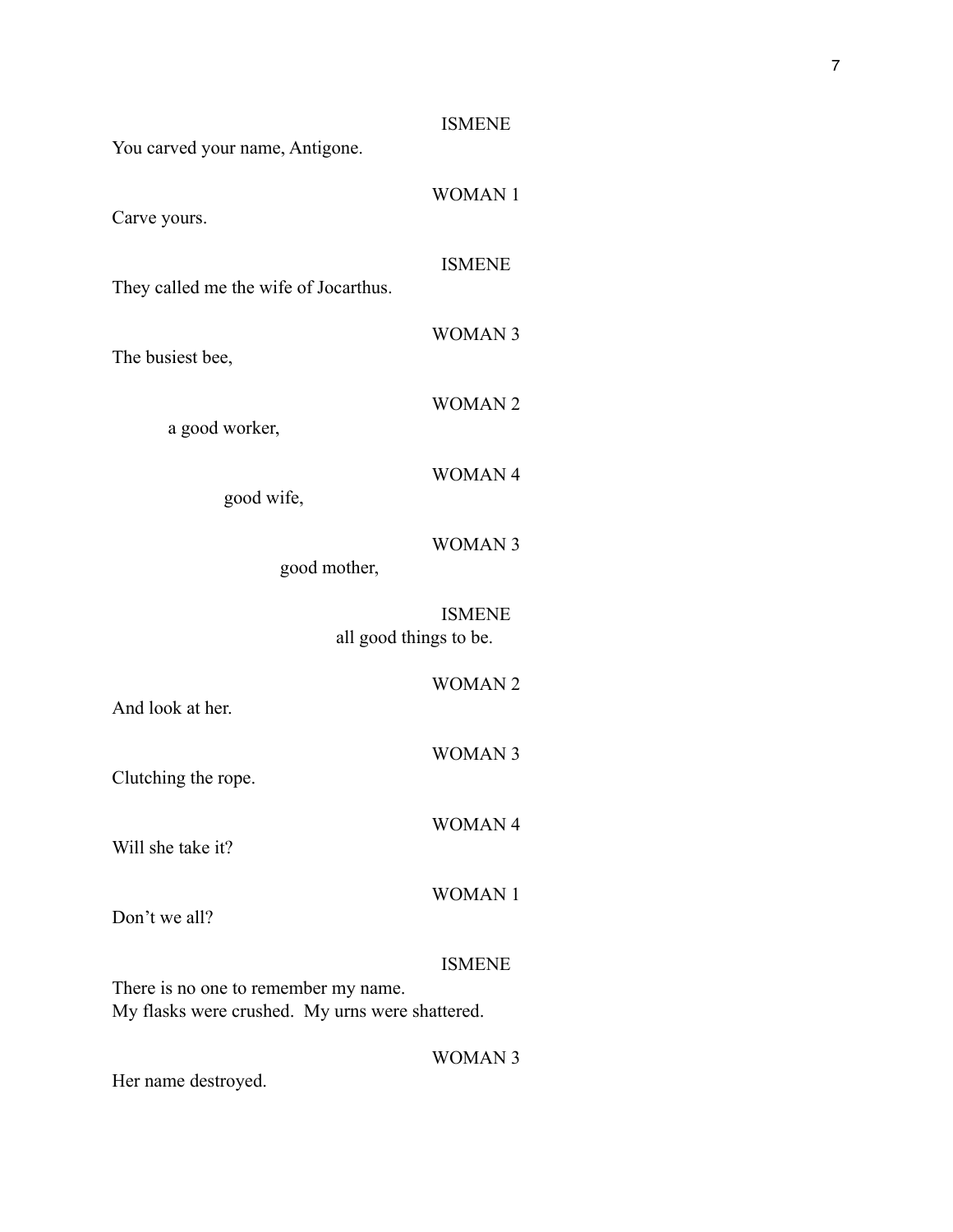| <b>WOMAN2</b> |
|---------------|
| <b>WOMAN4</b> |
| <b>ISMENE</b> |
| <b>WOMAN4</b> |
| <b>WOMAN3</b> |
| <b>WOMAN2</b> |
| <b>ISMENE</b> |
| <b>WOMAN1</b> |
| <b>WOMAN4</b> |
| <b>WOMAN3</b> |
| <b>WOMAN2</b> |
| <b>WOMAN4</b> |
| <b>WOMAN3</b> |
| <b>ISMENE</b> |
|               |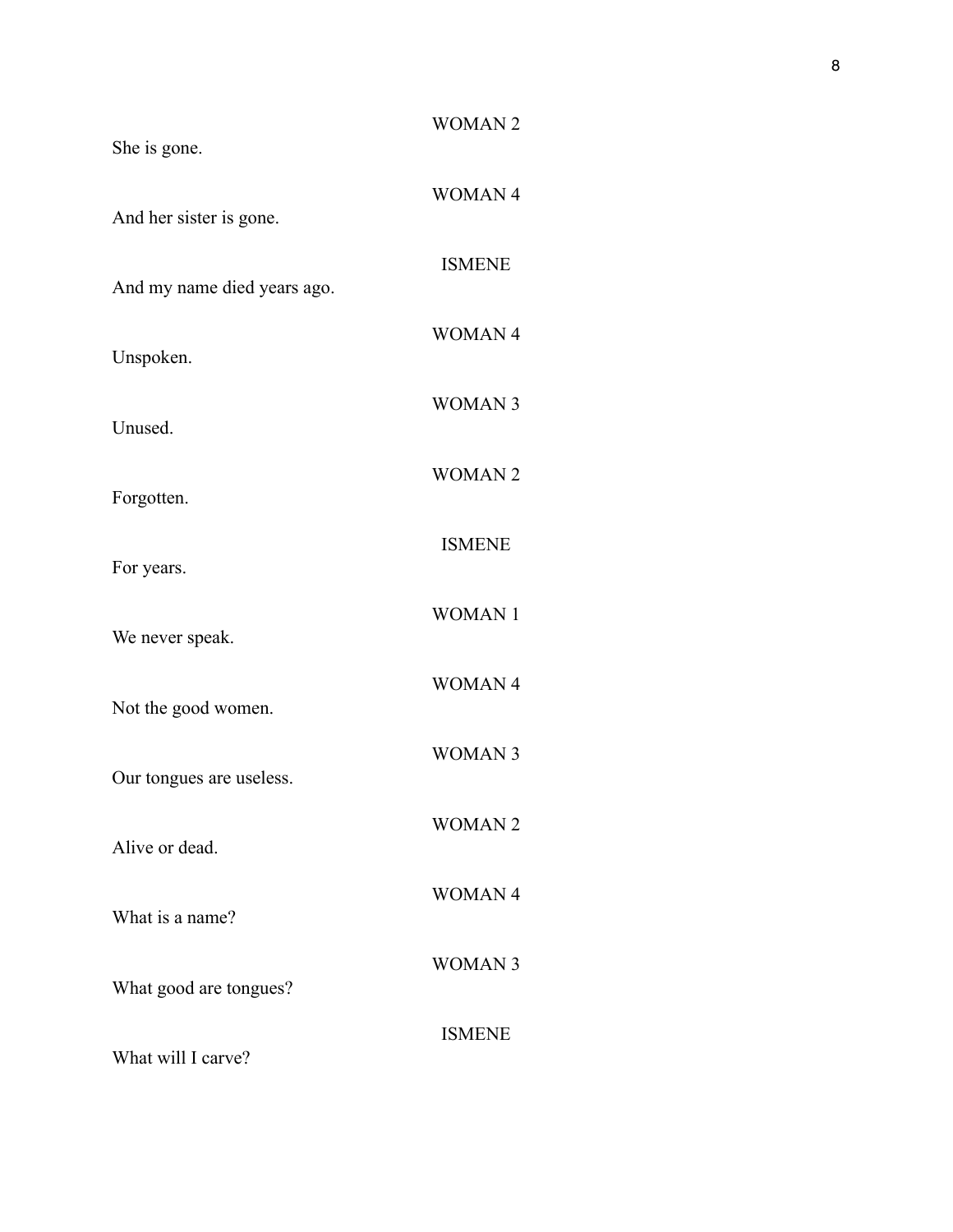(WOMAN 2 and ISMENE the knife, but ISMENE shudders at the knife and turns to the cave wall, the names again.)

| By our own hands we die. We --                | <b>ISMENE</b> |
|-----------------------------------------------|---------------|
| Why didn't you listen?                        | <b>WOMAN4</b> |
| Listen.                                       | <b>WOMAN3</b> |
| Why didn't you listen to me?                  | <b>WOMAN1</b> |
| Could I have saved you? I wanted to save you. | <b>ISMENE</b> |
| Saved me?                                     | <b>WOMAN1</b> |
| Your sister Antigone?                         | <b>WOMAN3</b> |
| Antigone was a young girl.                    | <b>WOMAN2</b> |
| Barely fifteen.                               | <b>WOMAN3</b> |
| Marriage age.                                 | <b>WOMAN4</b> |
| A young girl.                                 | <b>WOMAN2</b> |
| I was Antigone.                               | <b>WOMAN1</b> |
| And I?                                        | <b>ISMENE</b> |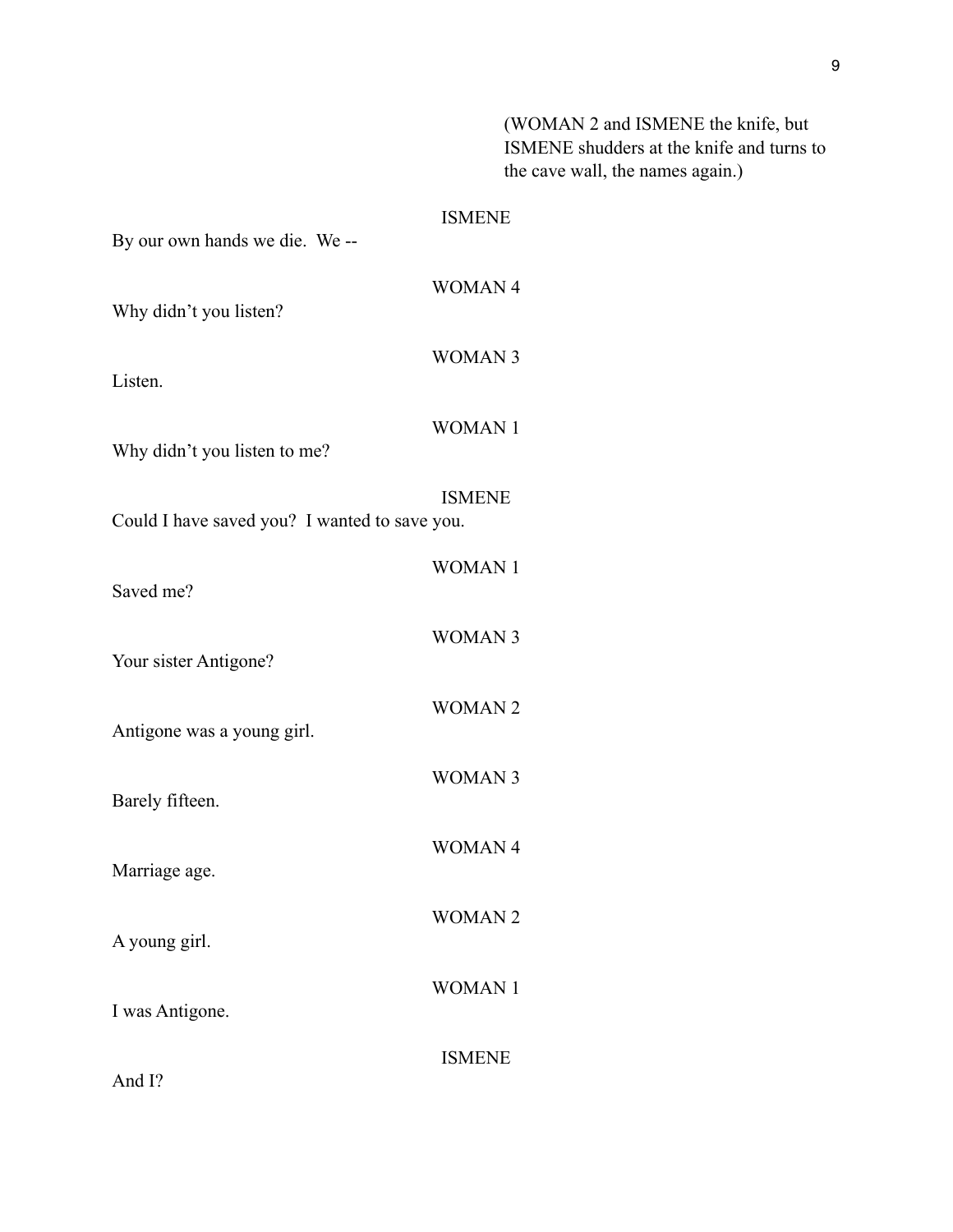# WOMAN 3

Antigone's sister.

# WOMAN 2

Sisters

# WOMAN 4

who could not be sisters.

# ISMENE

Come back from the shores of the river of death. Come back from those wild places you haunt and visit me as you were, returned from father's journeys. Come to me Antigone and let me be your sister anew.

| (WOMAN 1 breaks from the group, enters<br>the women's chambers in the House of<br>Jocarthus, dancing.) |
|--------------------------------------------------------------------------------------------------------|
| <b>WOMAN1</b>                                                                                          |
| <b>WOMAN4</b>                                                                                          |
| <b>WOMAN 3</b>                                                                                         |
| <b>WOMAN2</b>                                                                                          |
| <b>ISMENE</b>                                                                                          |
|                                                                                                        |
|                                                                                                        |
|                                                                                                        |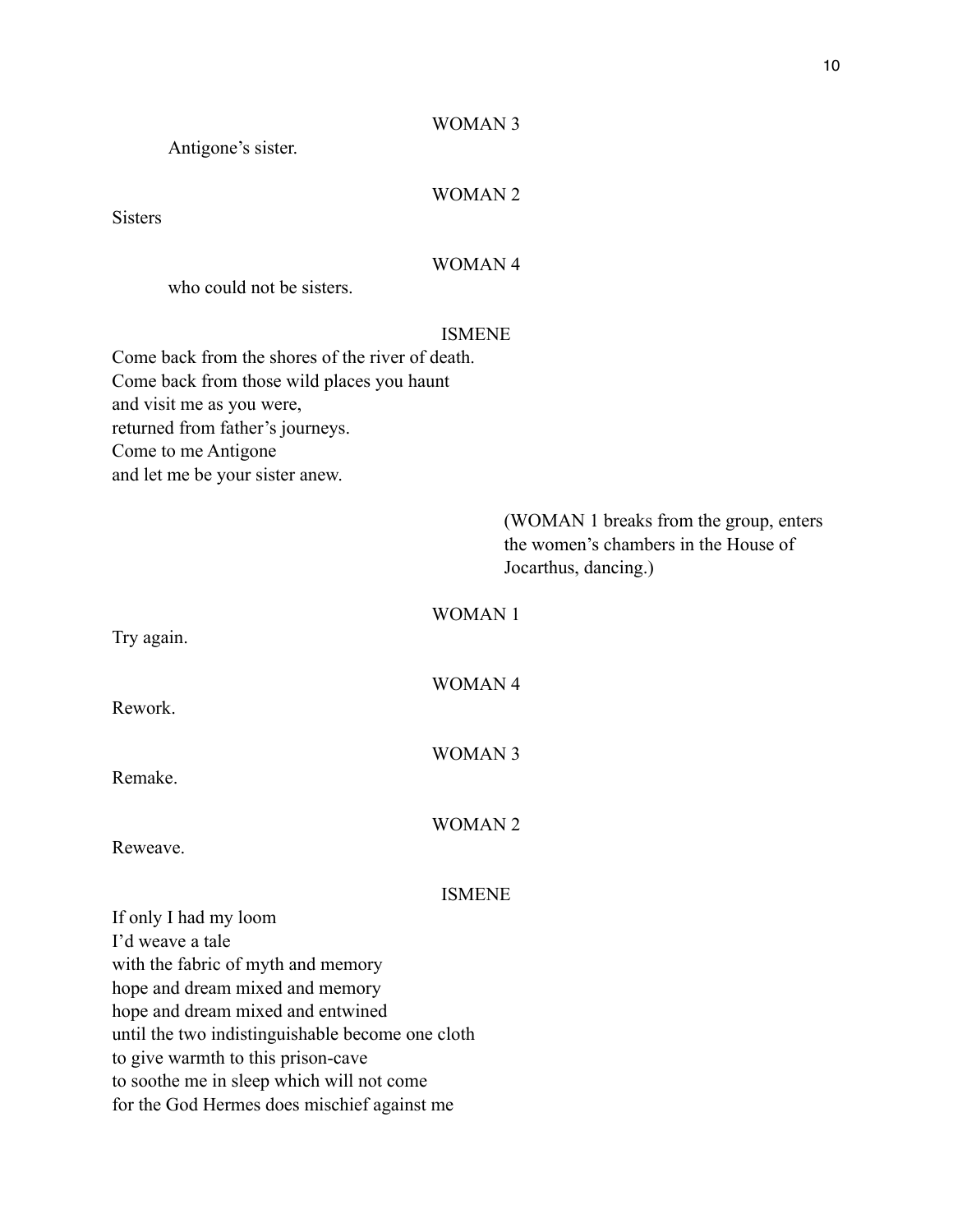# ISMENE (cont'd)

as if my sister's deeds were my own, as if he would punish me for her transgressions acts that shake this city still.

Antigone, Antigone I weave this tale for you and me your sister who might have loved you better. Speak to me! I need to hear your voice.

scene i

 (ANTIGONE dances wildly in the women's quarters of the House of Jocarthus.)

#### ANTIGONE

Antigone will not lose her name Antigone will not suffer the woes and wails of the marriage bed Antigone will not die in vain Will not Should not Doth not Never not Never Never Never Never Never!

> (ISMENE enters with spinning and loom work in baskets. ANTIGONE is used to being heard but not seen, so ANTIGONE stops her chant but continues her dance.)

#### ISMENE

What music moves you to this effect?

# ANTIGONE

Ismene, come and dance with me.

#### ISMENE

I hear no lute or lyre and find no reason in this.

#### ANTIGONE

 Ismene, come. Must I have a reason to dance here?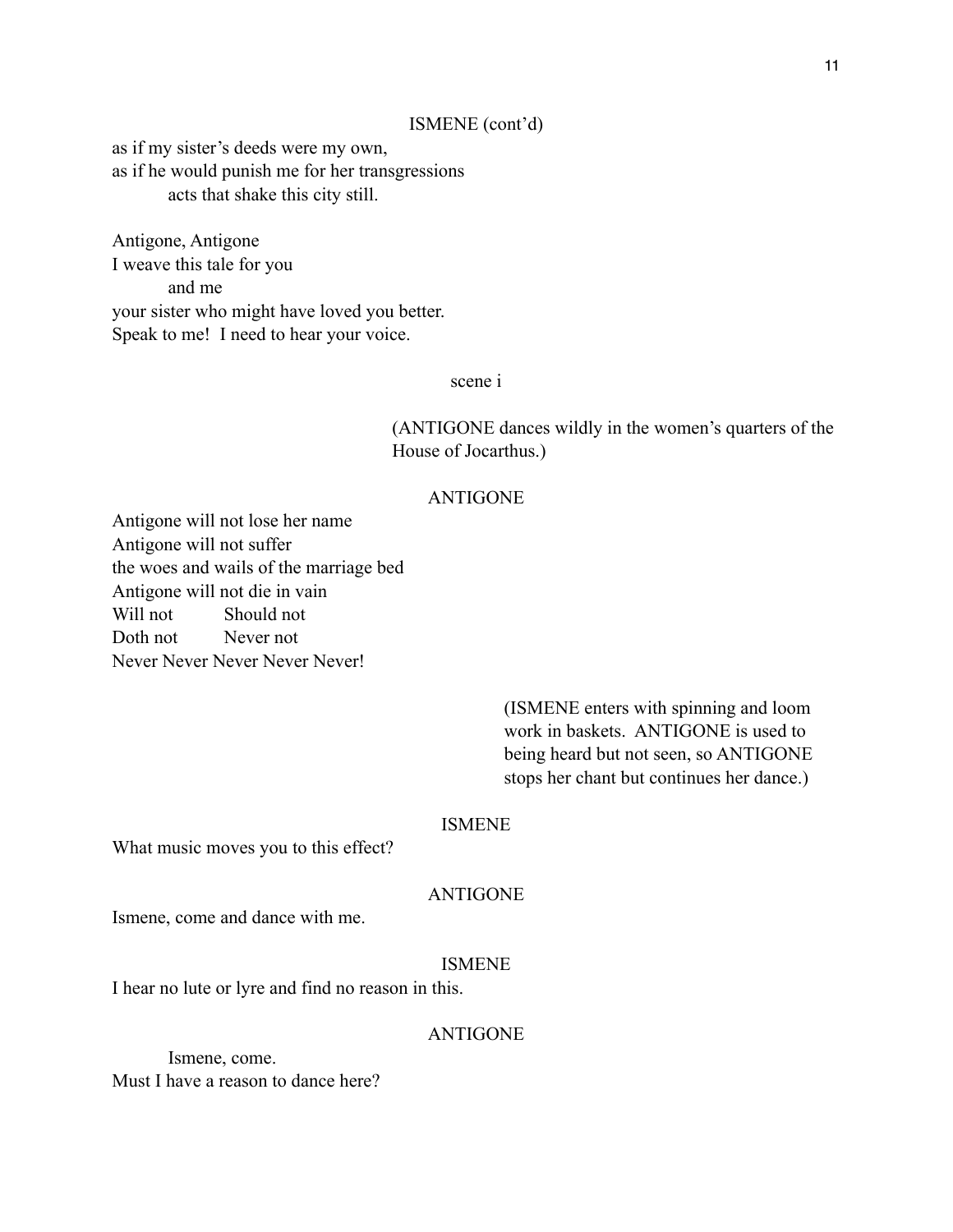#### ISMENE

 Stop your feet. My husband will hear and come to question me. Remember your place Antigone.

#### ANTIGONE

 It is small, smaller than I recall if dancing disturbs it so.

### ISMENE

When you live in the House of Hayman you might dance to your heart's content, but here please take a lighter step. I have important news, Sister.

#### ANTIGONE

 And I have news for you for I will never live in the House of Hayman Never Never Never!

### (ANTIGONE takes up her dancing again.)

#### ISMENE

Why Antigone? Speak.

#### ANTIGONE

If I went to live there I should die before a fortnight.

#### ISMENE

What an awful thought! Three rows at the loom to remove it. Come.

# ANTIGONE

I've no need to weave it away. I'll never marry Hayman or any other man.

#### ISMENE

Last night there was none of this.

#### ANTIGONE

When you explained and I listened? All the news since I've been gone.

Marriages, births and deaths

of good women who I knew as a child

and then

"Father arranged your dowry with Crayon to marry Hayman!"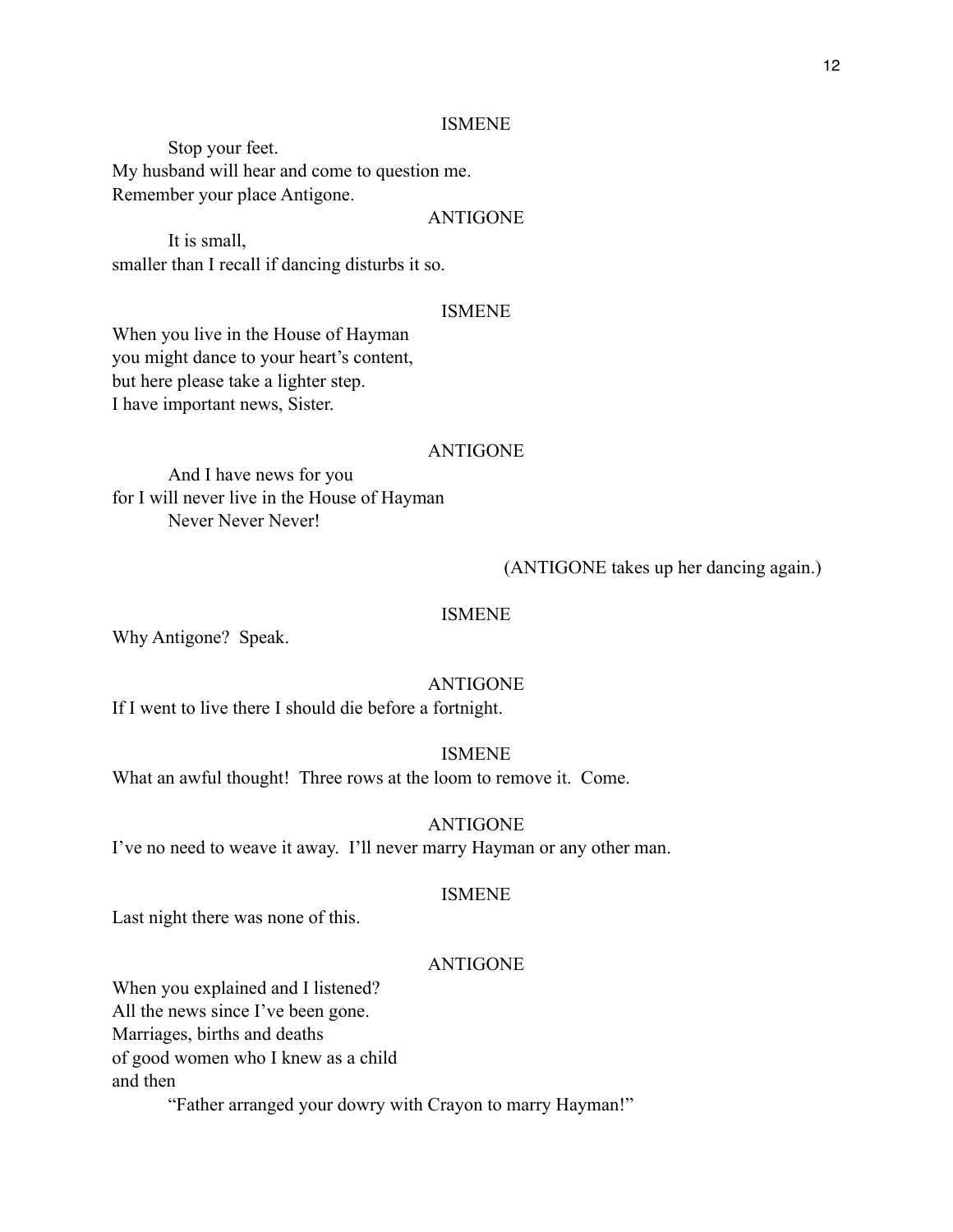# ISMENE

 (aside) Perhaps I should have put that first.

# ANTIGONE

I won't follow in their footsteps. Not my friends, not my cousins. Why even our nurse's girl -- who was like a second sister to me - gone to the grave with a child -- you said it was breach? -- I don't like the sound of that word, and strangled blue with its own chord? Not for me!

#### ISMENE

But I have borne three and still live and breathe.

# ANTIGONE

So you say, but you are not the Ismene I knew as a child. I put that blame on Jocarthus. He makes you cower -- I have seen it with my own eyes - and walk these boards as though they would crack.

#### ISMENE

This house is well built.

#### ANTIGONE

How often since your marriage has the earth given way to make you take such timid steps?

### ISMENE

I take a lady's step, nothing more.

# ANTIGONE

Nothing more that less than human. And then there is the question of thy name.

#### ISMENE

What question?

ANTIGONE

It kept me up all night.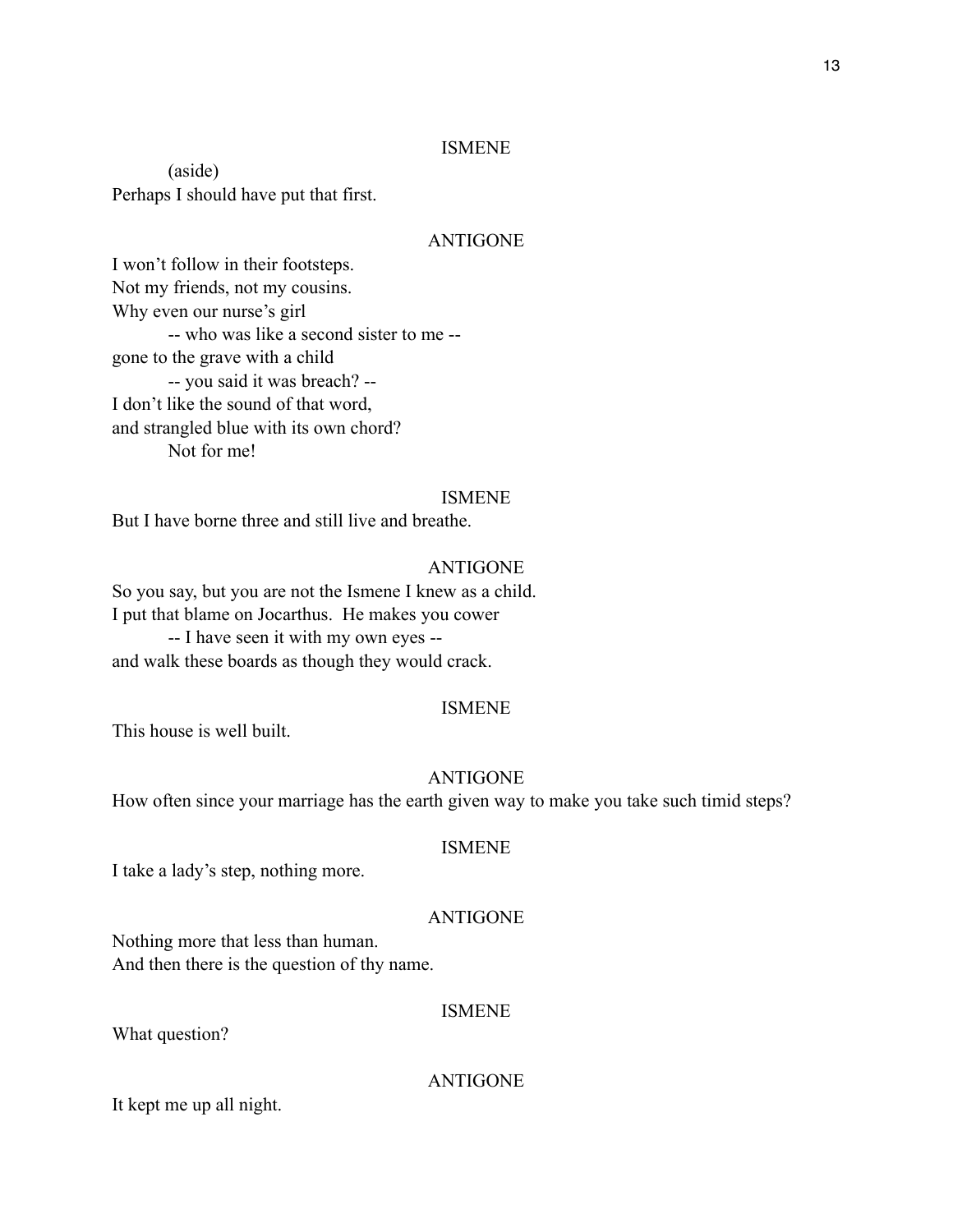My eyes were glued to a spider there who spins her web alone and knows her name, Arachne.

#### ISMENE

 (with a dustcloth to the corner) I'll toss it out.

# ANTIGONE

 No, Ismene! She is my luck and fortune and keeps those parasites away.

#### ISMENE

Your fortune goes in the way of a dowry to Hayman as is just.

#### ANTIGONE

Just is giving me a choice in the matter,

not between Hayman and some other man who would make me his slave, but perhaps a little shelter and the means to make a living wage.

#### ISMENE

Woman of our station do not go to market, and as for shelter all is arranged.

#### ANTIGONE

Stations, arrangements. I'll have none of these.

ISMENE Most women of marriage age accept these laws, and so will you.

### ANTIGONE

Whose laws?

#### ISMENE

Please Sister, I have the most disturbing news.

# ANTIGONE

Father never rules me in the hills. He taught me well that man makes up his own mind, and so will I.

# ISMENE

You're not a man and must not be confused by the words of an aging ogre.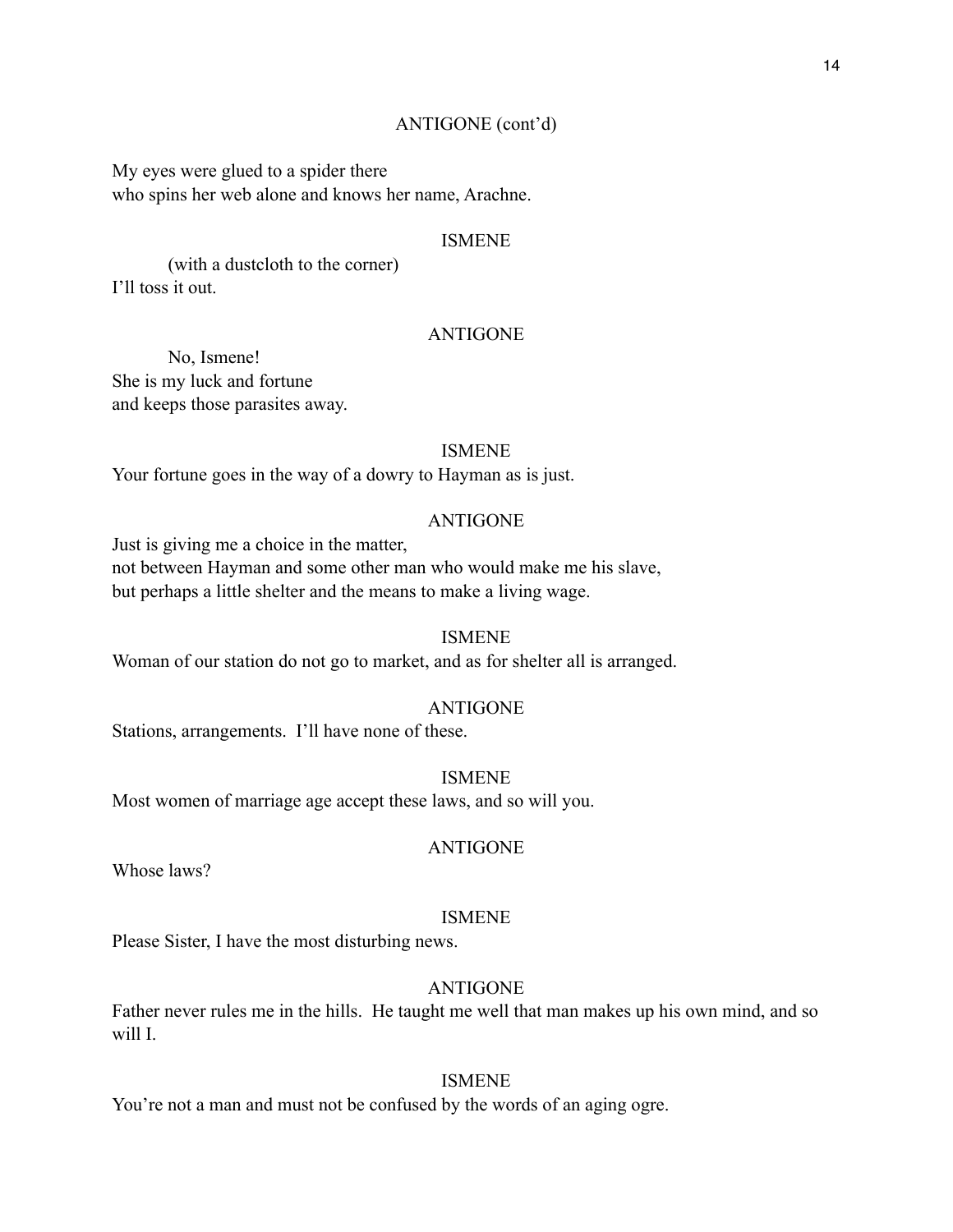# ANTIGONE

Ismene, Father is barely on the road to Hades, and you would slight his memory so?

#### ISMENE

You've been away and are unschooled.

#### ANTIGONE

I have seen pheasant teach pheasant to fly while peacocks laugh but remain forever grounded.

#### ISMENE

I'm a patient women, Sister, but your marriage comes soon.

#### ANTIGONE

So you say.

# ISMENE

But first I have news.

 (ANTIGONE begins to dance again in rebellion of this proposed marriage.)

#### ISMENE

I cannot speak if you will act this way. So many customs must be planted in your mind, let me teach you while we work, for Hayman will be Speaker of the House one day, and you his proper wife and capital hostess.

#### ANTIGONE

Wife or most tamed? Or most wild before taming?

 (ISMENE prepares to begin work at the loom and sets up the wheel for ANTIGONE who continues to dance.)

#### ANTIGONE

Ismene, don't you long to leap and jump?

#### ISMENE

Dancing is saved for the marriage feast.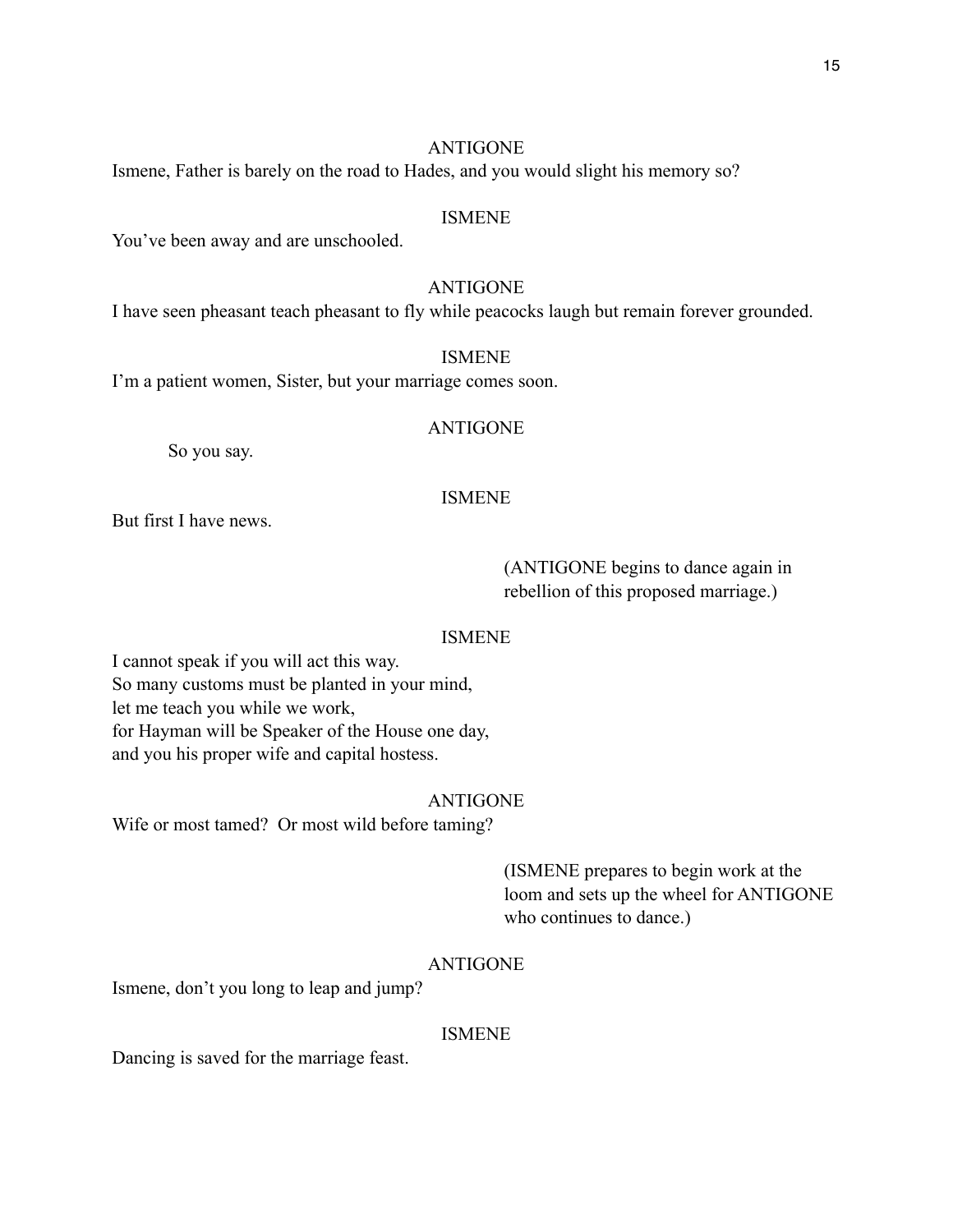#### ANTIGONE

We could ford the streams of life, Ismene!

# ISMENE

Well and good, but --

#### ANTIGONE

Aim my arrows at music, the open sky. Ismene --

# ISMENE

We've much to do to prepare the way. Come. I need to speak with you.

#### ANTIGONE

Remember Ismene how I danced as a child -- all bone -- ?

# ISMENE

I see you've filled out and know the ways of the feminine moon\*, from cycle to --

#### ANTIGONE

\*but I want to remain Antigone, the same as in my youth.

#### ISMENE

And so did Persephone, and all Demeter's tears could not bring her back. Laws are laws.

#### ANTIGONE

Ismene, how can you speak this way?

#### ISMENE

Enough with my name! It rings of days gone years ago. I'm known as Woman now or Mother, Sister to you. I've no use for a title.

#### ANTIGONE

Mother, peace be hers, did give it. To refuse is wrong of you.

#### ISMENE

And what do you know of right or wrong? Or law and custom? You've been gone and missed half a world of learning in your absence.

#### ANTIGONE

I know laws. I know customs. There is no place better to learn than where I lived with father, where nature rules.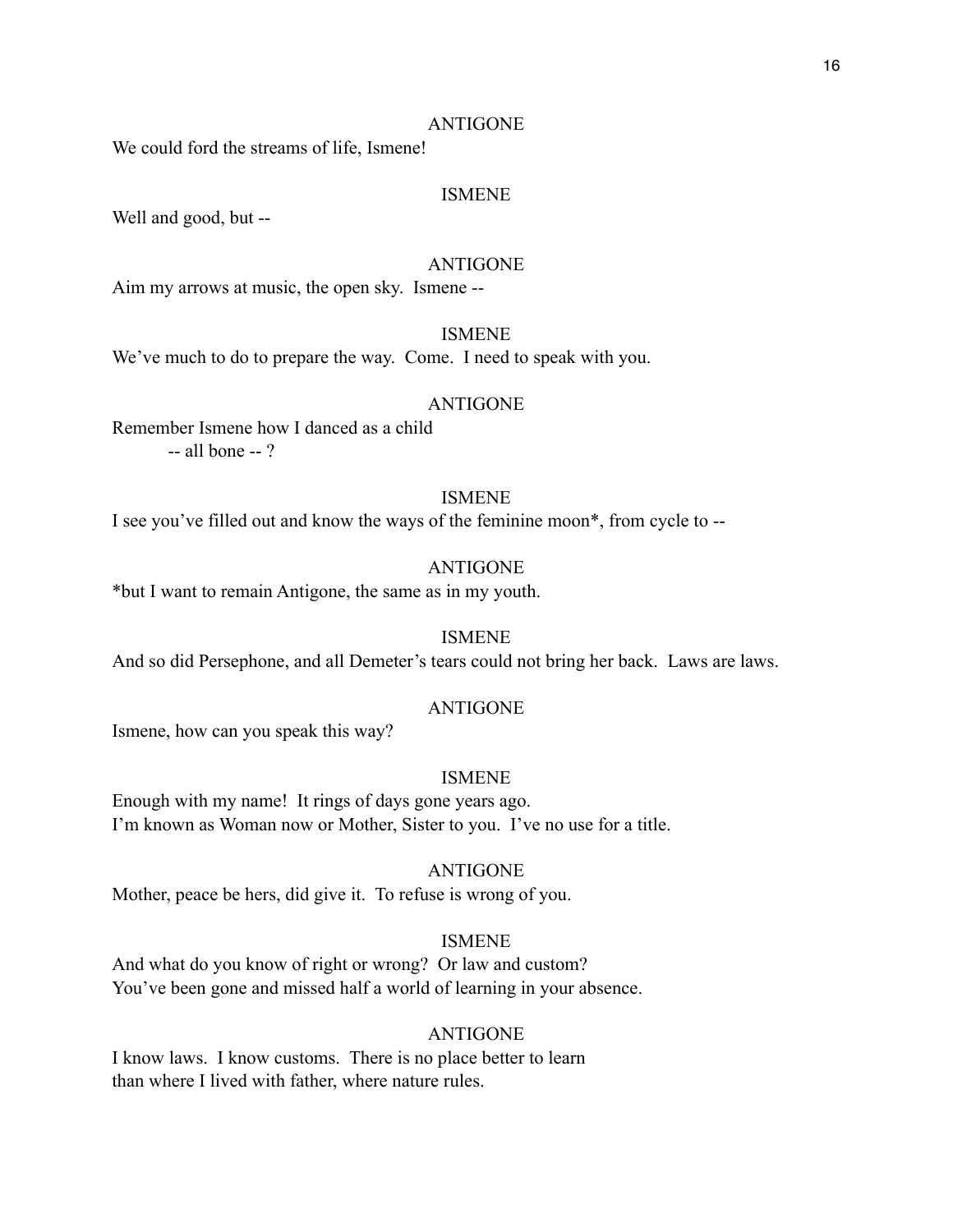# ISMENE

Custom is to let names go, since you'll be given the name of your husband. Not as punishment but honor.

#### ANTIGONE

Is a man's name better than my own?

#### ISMENE

(producing urns and flasks, ignoring ANTIGONE)

In death your name will once again be used for we are buried with our flasks and urns where you see Ismene writ.

# ANTIGONE

So the man may marry again and again without the graveyards littered with his name!

#### ISMENE

Your insolence is unbecoming.

# ANTIGONE

And I will have these monograms too?

#### ISMENE

Of course! And from a fine stone craftsman, the same as did my own.

# ANTIGONE

I should marry Death and keep my name for myself.

(to ISMENE, dancing)

I forsake your laws for a moment in the hills where I gathered the names of all creatures, flowers, berries and brambles from Artemis.

Would you know again how to build again the first Promethean blaze from a stick?

# ISMENE

Your voice, Antigone --

# ANTIGONE

The walls are thick.

(ANTIGONE continues to dance.)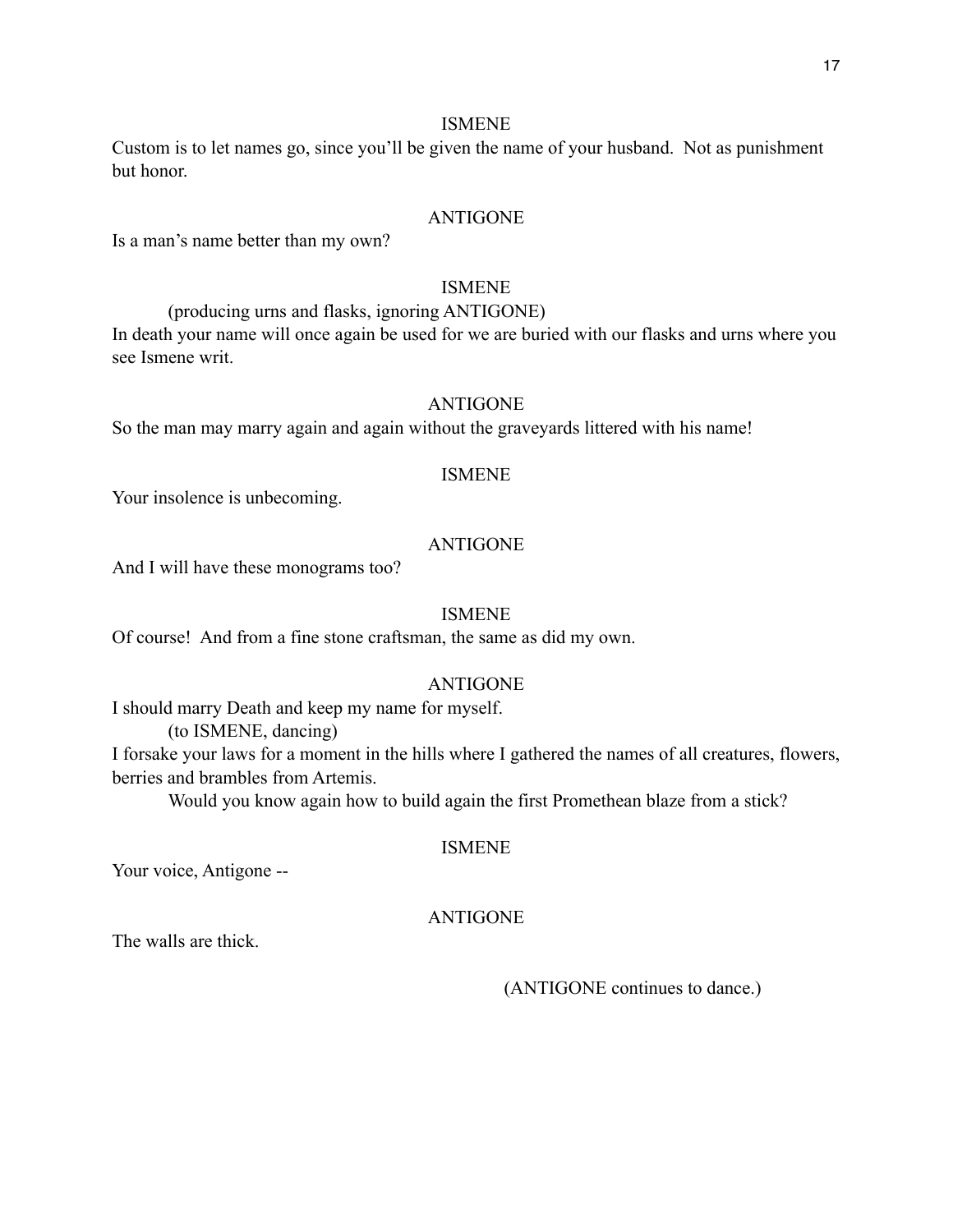#### ISMENE

| I should leave you to your dance,   |                  |
|-------------------------------------|------------------|
| incur the wrath of Jocarthus,       |                  |
| while I mourn inside myself         | <b>ANTIGONE</b>  |
| for do not think I am not sad*,     | *Sad? Why sad?   |
| despite this edict from Crayon      |                  |
| to leave Polyneices on the field    |                  |
| where first he fell*                | *What? Who fell? |
| while Eteocles lies in state        |                  |
| all bathed and beatified, lamented* | *Who lamented?   |
| and without our invitation.         |                  |

# ANTIGONE

Ismene, what news is this?

# ISMENE

Our brothers are dead. Both in one battle. The key to our house gone forever.

# ANTIGONE

Polyneices?

#### ISMENE

Aye, both he and Eteocles

# ANTIGONE

I won't spin an inch

#### ISMENE

dead at the outer city wall to the north.

# ANTIGONE

How did it happen?

#### ISMENE

Eteocles defended our gates and our glory against Polyneices who challenged with Father's sword and shield.

# ANTIGONE

They fell together? brother to brother?

# ISMENE

Their blood mixed and mingled, as if one couldn't live without the other, coming both from the same womb of shame inflamed by its own seed -- Aye, the old story again!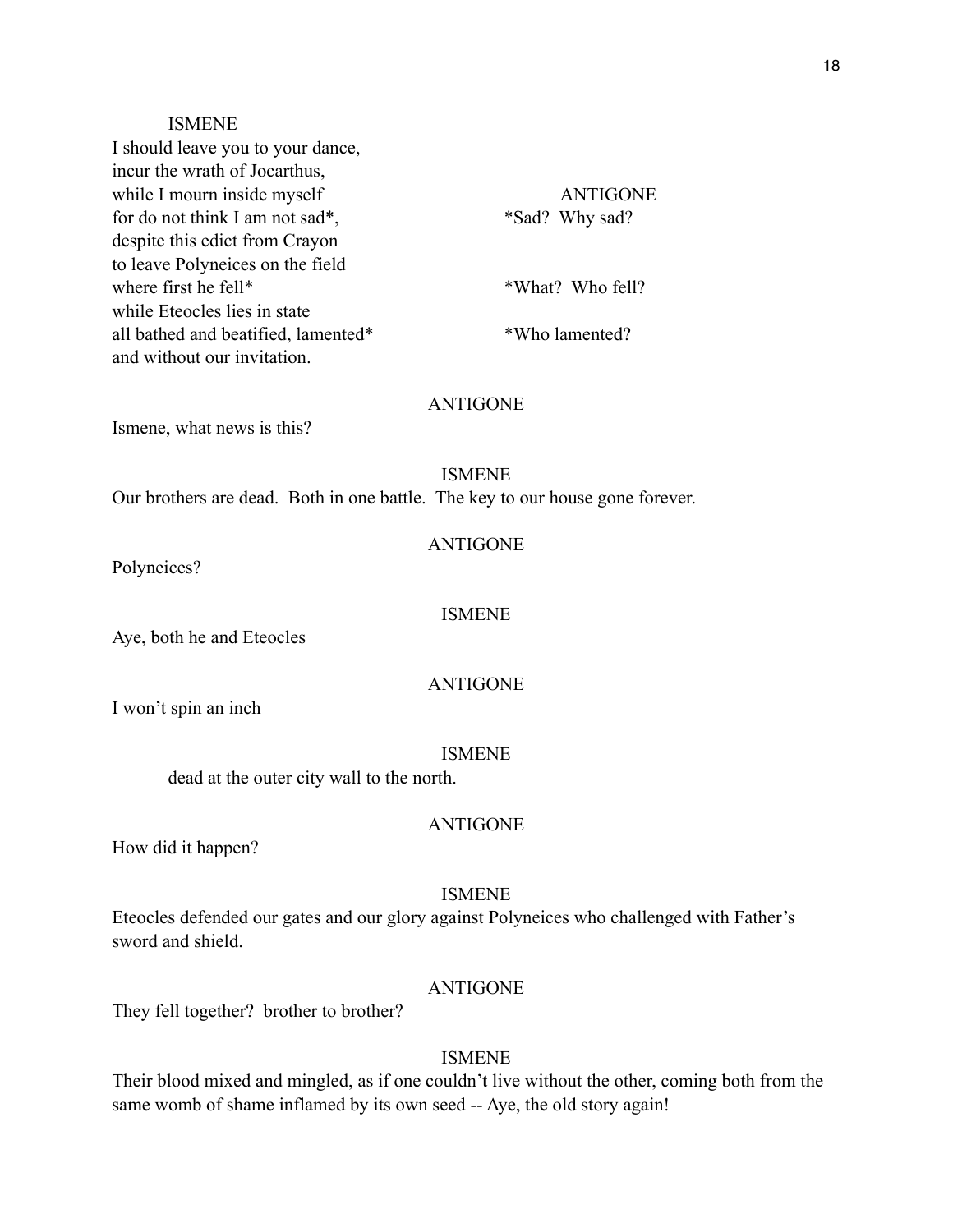#### ANTIGONE

We must lament.

### ISMENE

Crayon has forbid any burial rights or lamentations. No one dares approach the body.

# ANTIGONE

Would Crayon make laws against the Gods themselves?

# ISMENE

It is not for me to say.

# ANTIGONE

Then who will say it?

#### ISMENE

Come, we have much work to do.

# ANTIGONE

Have you flasks and urns to wash his body? Herbs and petals to sweeten his way?

 (ANTIGONE begins to assemble her needs, first a basket.)

# ISMENE

Please, be calm.

### ANTIGONE

While our brother departs unlamented?

# ISMENE

There's no changing Crayon's law.

# ANTIGONE

But Ismene, Polyneices.

#### ISMENE

Put it out of mind.

I so look forward to your wedding feast. I've spin thread for a dress for you which we must set to loom.

ANTIGONE

It looms enough.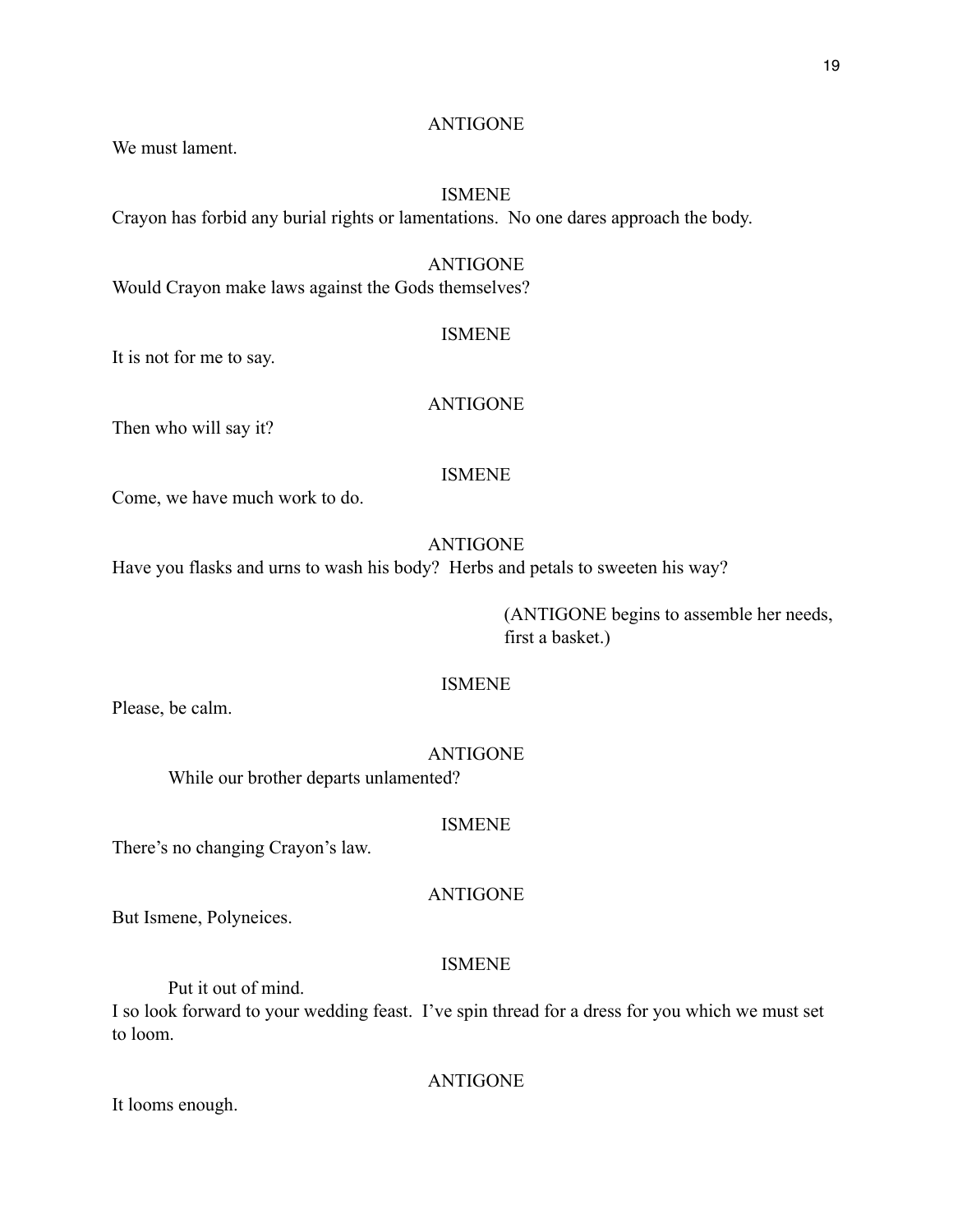#### ISMENE

 (returning to her work at the loom) We must do something with your hair. It's so unruly, so un-

# ANTIGONE

Sister, wait! There's work to be done.

# ISMENE

ANTIGONE

You never learned to weave.

Our brother's lying on the sand.

# ISMENE

I'll teach you.

# ANTIGONE

No time for dresses.

# (ANTIGONE takes several flasks.)

#### ISMENE

Ah, but we'll have so much fun.

#### ANTIGONE

All manner of scavengers can prey upon him.

### ISMENE

It's very simple.

# ANTIGONE

I'll attend to his wounds,

# (ANTIGONE procures a few clean rags.)

# ISMENE

The yarn is spun round the shuttlecock, like this.

# ANTIGONE

and prepare all the rites.

#### **ISMENE**

Your hands are the perfect size.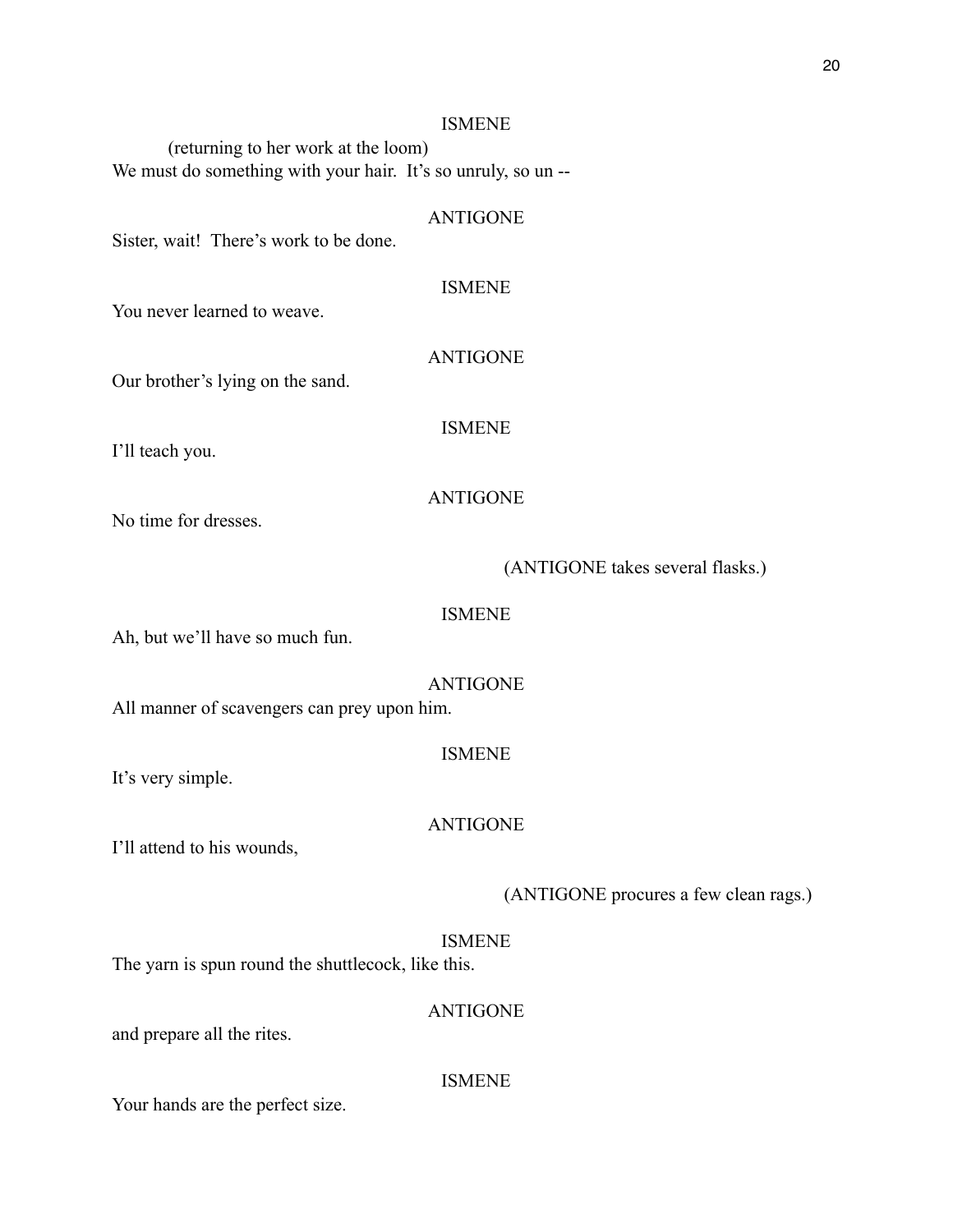# ANTIGONE

I'll need herbs like myrrh,

|                                                  | (ANTIGONE pulls aside a water jug.)                                   |
|--------------------------------------------------|-----------------------------------------------------------------------|
| It's a matter of slipping through.               | <b>ISMENE</b>                                                         |
| Do you think he'll be guarded?                   | <b>ANTIGONE</b>                                                       |
| You'll want to keep an even pace.                | <b>ISMENE</b>                                                         |
| If not by men then by vultures, ugh.             | <b>ANTIGONE</b>                                                       |
| If you could just sit still.                     | <b>ISMENE</b>                                                         |
| And something to wrap his body in.               | <b>ANTIGONE</b>                                                       |
|                                                  | (ANTIGONE gets some cloth by the loom<br>and cradles it in her arms.) |
| Just think, soon you'll have babies to care for. | <b>ISMENE</b>                                                         |
|                                                  | (ANTIGONE sees the cloth is too small,<br>disgusted, drops it.)       |
| What will I do with the armor he wore?           | <b>ANTIGONE</b>                                                       |
| That's the best part you know.                   | <b>ISMENE</b>                                                         |
| Bring it home or bury it there?                  | <b>ANTIGONE</b>                                                       |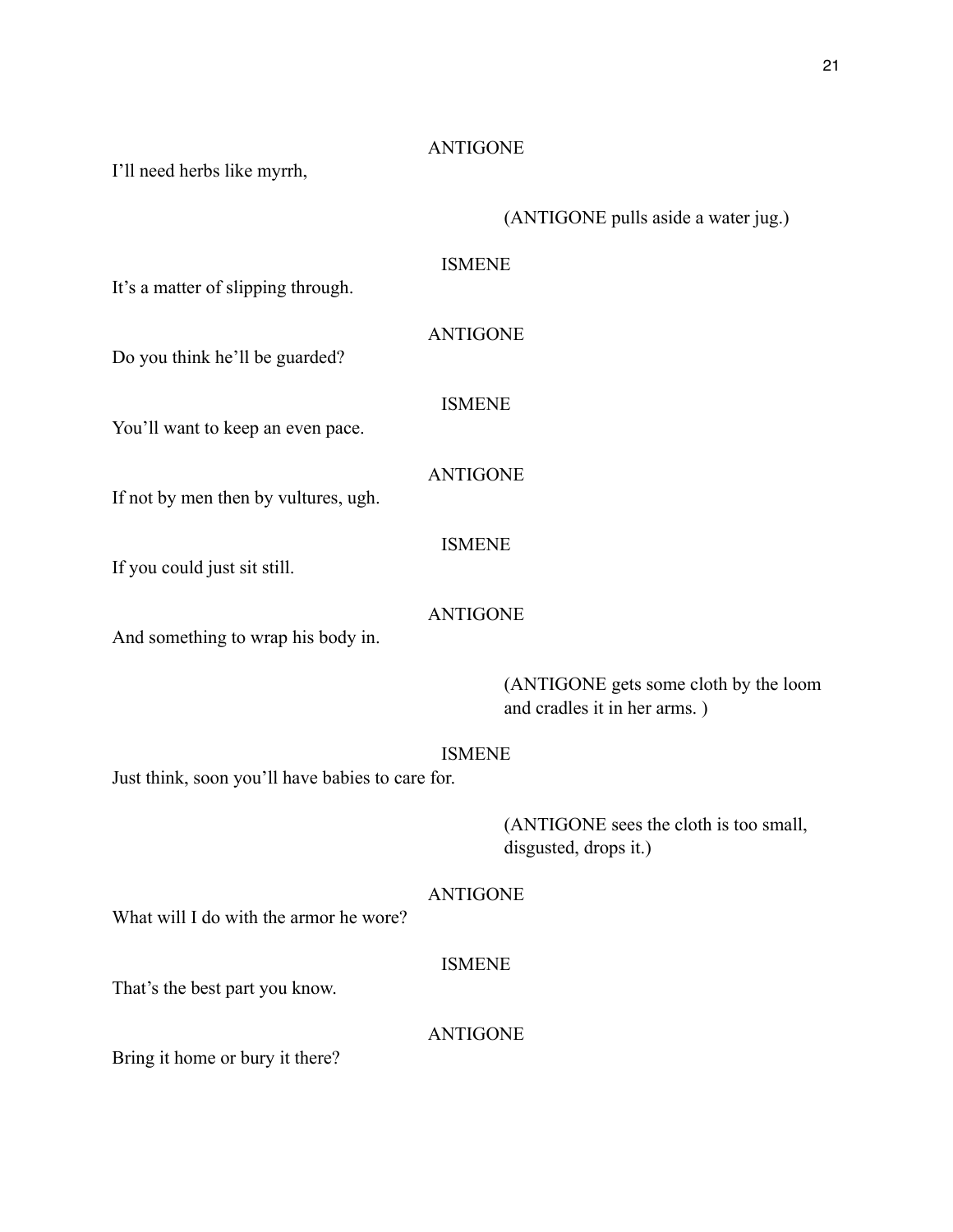#### ISMENE

I finally found something I'm good at.

# ANTIGONE

Did you say it was Father's crest?

#### ISMENE

Except the last one was a girl.

# ANTIGONE

 (sings nursery rhyme of her youth) "Sons have armor and daughters have curls. Strap her to a rock on high, the world's no place for girls."

#### ISMENE

But I don't mind -- she takes up little space... eats almost nothing.

#### ANTIGONE

 (searching for her sandals) Have you seen my sandals?

#### ISMENE

Hardly ever cries.

(referring to sandals absentmindedly)

Over there.

 (referring to baby) So there was no need to expose her, some rock somewhere.

#### ANTIGONE

Here they are!

(ANTIGONE puts on her sandals.)

ISMENE

When she wakes I"ll bring her in and you can hold her. Oh, you'll love it.

#### ANTIGONE

 (gathering up her things) Polyneices,

#### ISMENE

Only don't be rough.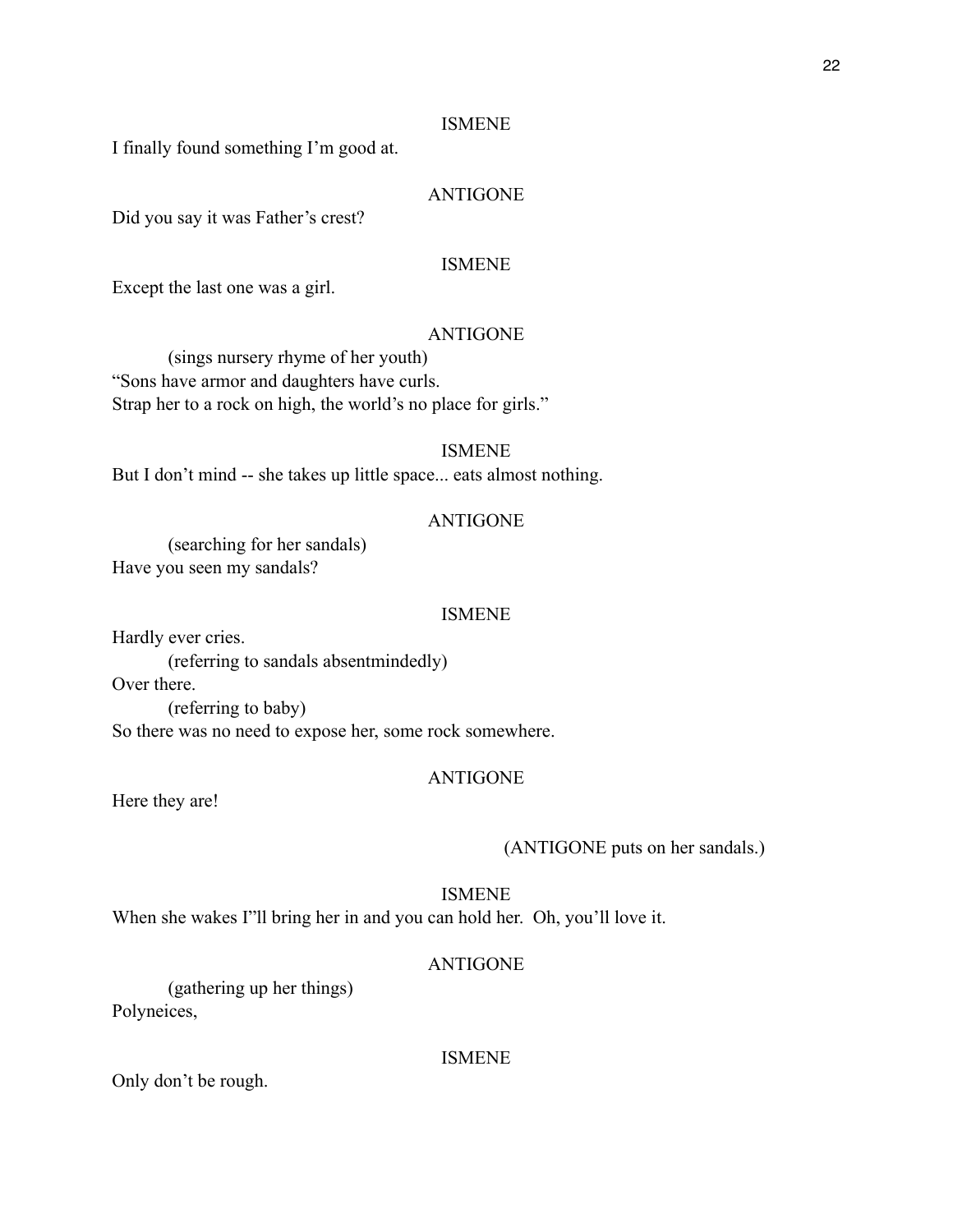# ANTIGONE

It won't be long now.

She's just a girl.

ANTIGONE

ISMENE

ANTIGONE

ISMENE

I'm on my way to the battlefield.

That's no place for you.

But I must bury him.

#### ISMENE

You'll do no such thing!

# ANTIGONE

Ismene, I will, and I'll call you by name.

#### ISMENE

You bring shame on us all to act this way.

ANTIGONE

No one will think you tried to help me. I'll swear to it. And it won't be a lie either.

# ISMENE

Crayon will put you to death.

# ANTIGONE

But death is no reason to tremble so, if for necessity I must die.

# ISMENE

Please, Sister.

#### ANTIGONE

What is life without God's true laws? That Crayon would challenge them is no cause to give in.

# ISMENE

Antigone, wait!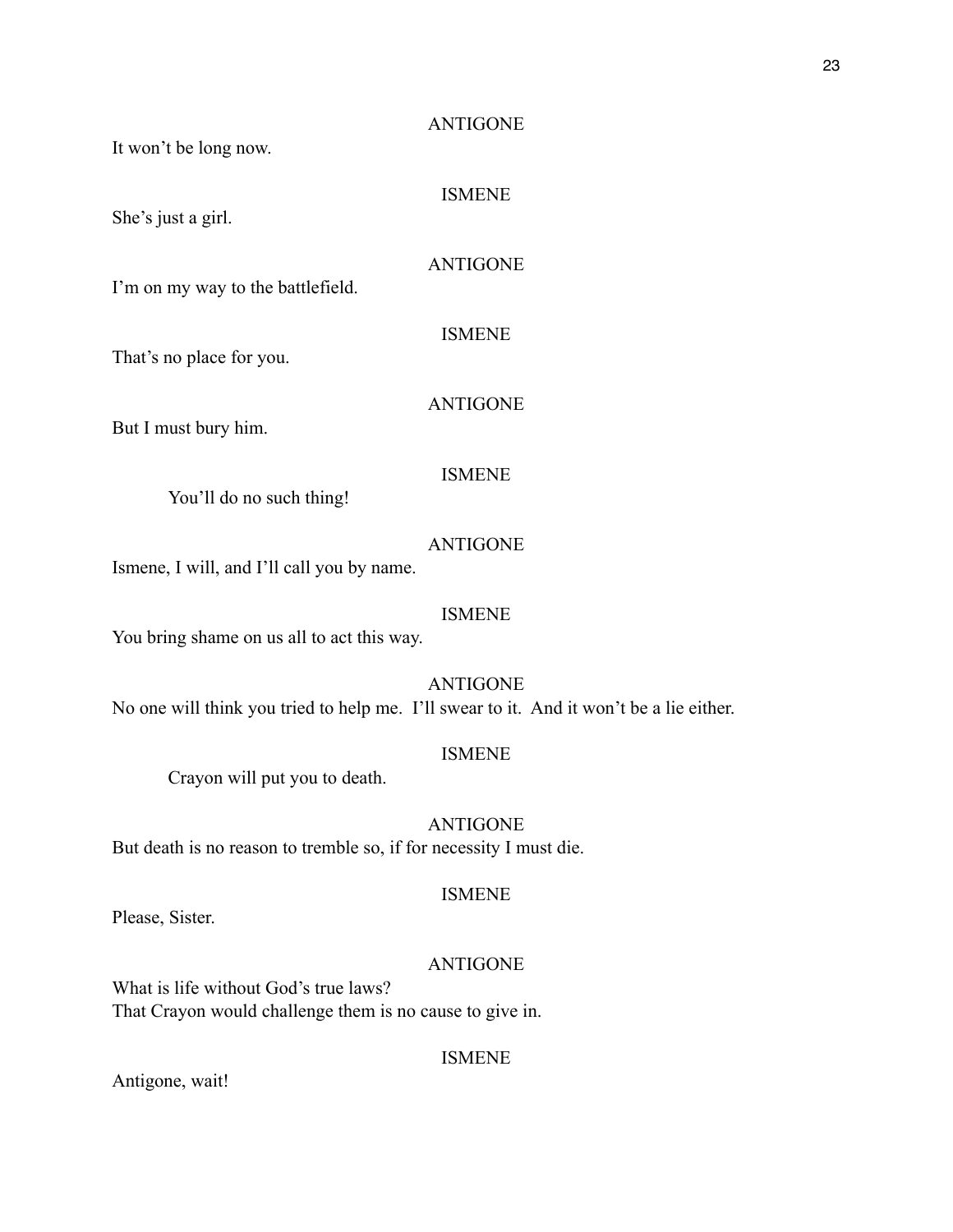#### ANTIGONE

I'll be forced to move you.

 (ANTIGONE approaches ISMENE and touches her shoulder lightly. ISMENE winces as if from a bruise.)

#### ISMENE

Then do so with your words and not your body. I am injured there.

# ANTIGONE

Sister?

# ISMENE

Not for you to care, but hurt me not with deeds that speak to regain a name you've not yet lost.

# ANTIGONE

I'll bury our brother at any cost.

# ISMENE

You won't get far. A woman alone on the streets? You'll be stoned before you even reach the place.

# ANTIGONE

I lived in the hills so long, believe me when I speak of marauders Father and I often met, and know that i have tongue and wit, will make my way past throngs of men, with nothing to stop nor prevent this burial as the Gods watch over me.

#### ISMENE

Does it matter whether you achieve your goal?

# ANTIGONE

O Sister, leave off. I made him a pact. It's my duty by Zeus and I'll fly.

# ISMENE

 (with a cape for ANTIGONE to wear) IF you're so determined then at least put something on.

# ANTIGONE

 (taking cape) I will not let Polyneices go -- a tortured ghost -- This world's already too thick with hosts to provide one more. I gave him my word at Colonus. And by this task I will abide.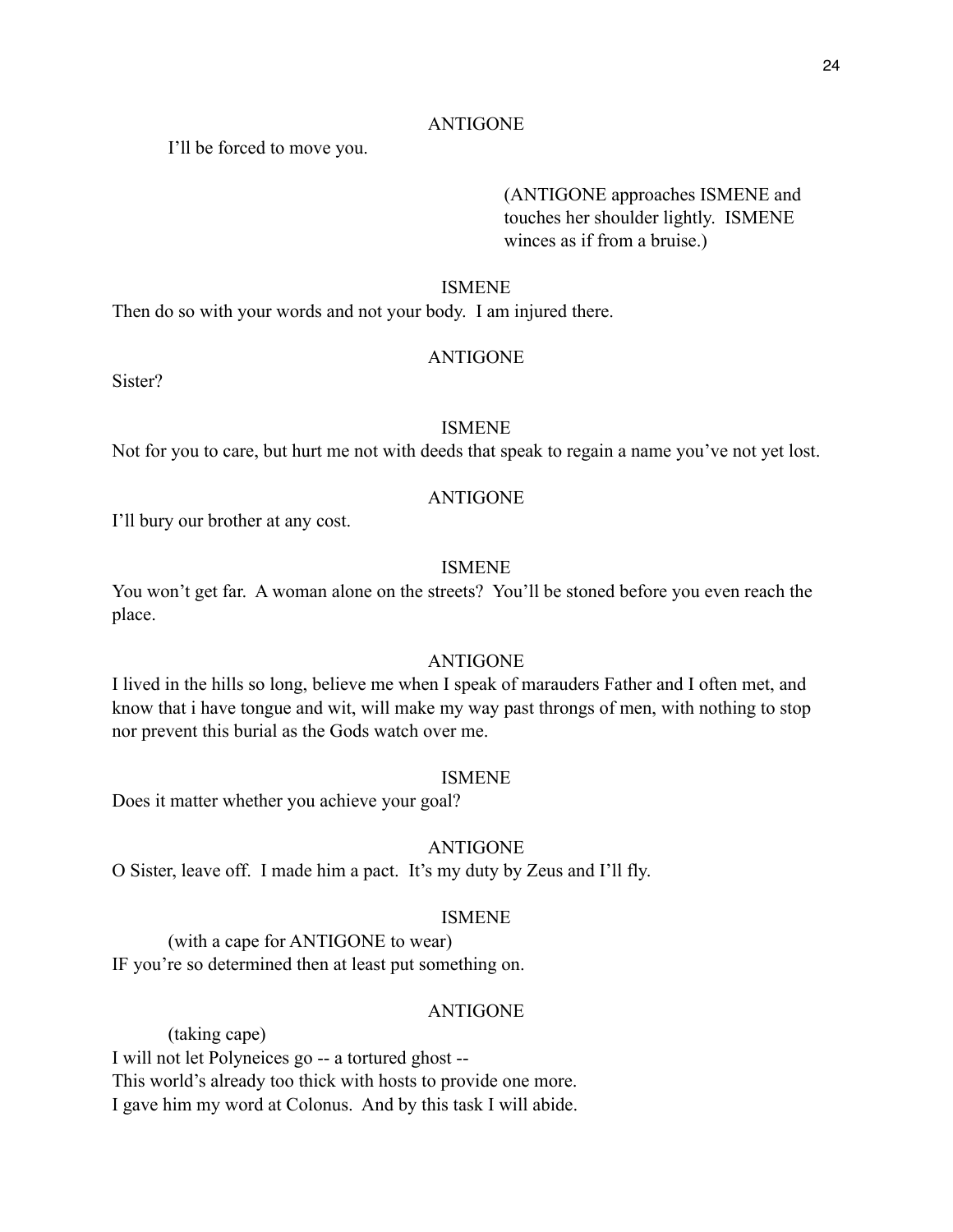# ANTIGONE (cont'd)

If it's to death I go, the funeral comes first.

#### (ANTIGONE exits.)

# ISMENE

Antigone, I implore you -- !

 (ISMENE watches ANTIGONE leave as a memory.)

# ISMENE

I see you standing by the statue of Hermes who used to guard our house, my baby sister, clutching my cape,

about to step beyond all boundaries into a world you barely knew.

#### scene ii

 (ANDROS and CARNOS appear by a small shelter of stones used as cover for field battles outside the northern gate of Athens. Dried blood mixed into sand, littered with corpses and remains of battle. The warrior, POLYNEICES, dead, his shield nearby, his sword gone. ISMENE "sets" them in opposing stances.)

# ISMENE

I have known soldiers. They begin as tiny boys, so sweet, and then they turn, how I don't know, but the world seems divided against nature.

| It stinks.              | <b>CARNOS</b> |
|-------------------------|---------------|
| What did you expect?    | <b>ANDROS</b> |
| The perfumes of Arabia. | <b>CARNOS</b> |
| It does stink.          | <b>ANDROS</b> |
| The whole thing stinks. | <b>CARNOS</b> |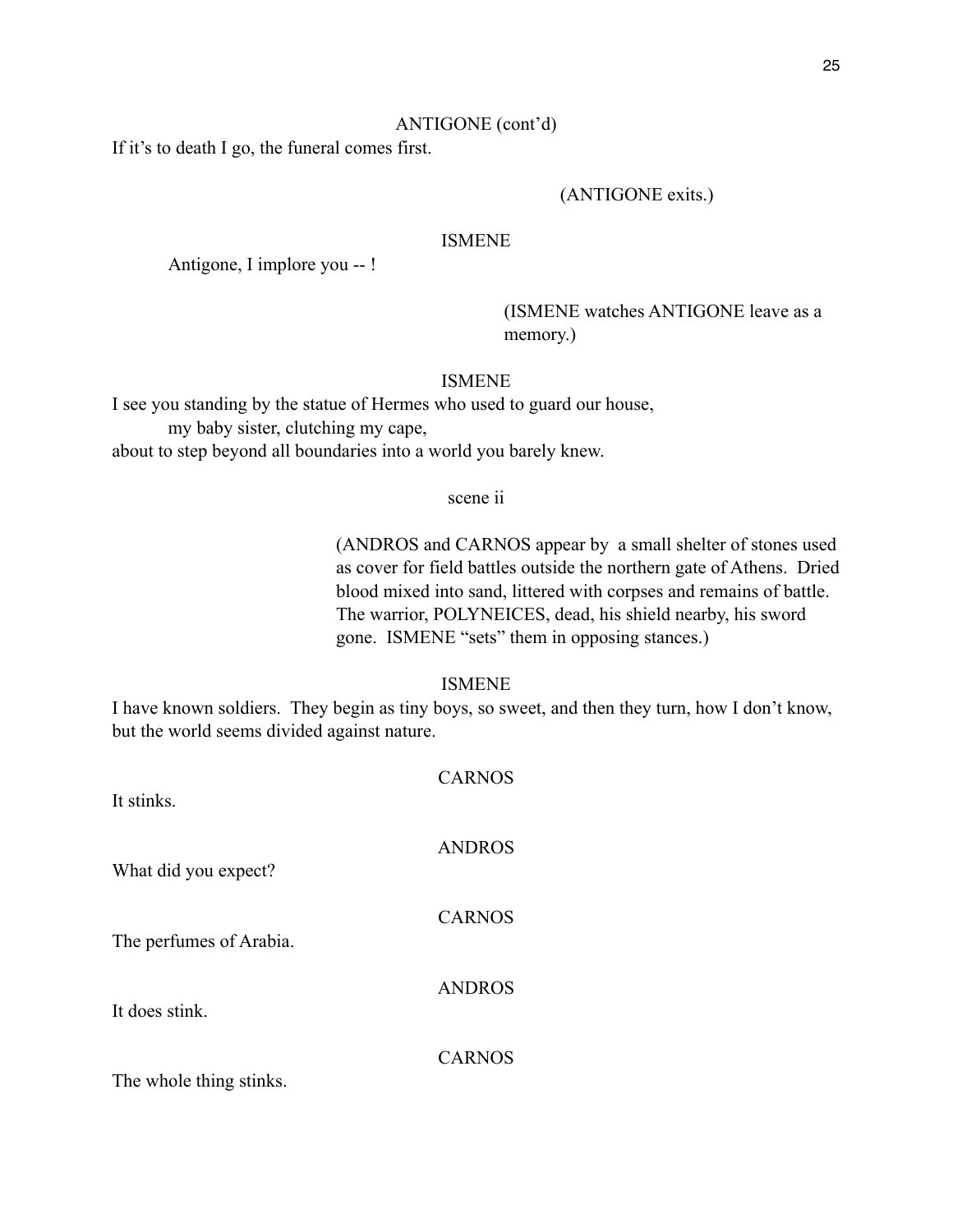#### ANDROS

That too, but I wasn't going to mention --

# CARNOS

Here it comes.

# ANDROS

You think I'm going to bring it up again? Well, I'm not.

# CARNOS

Suits me.

# ANDROS

Surely it would. For you know I was right, and I'd be right to mention I was right, so you might get it through your skull for once.

#### CARNOS

It's in my skull. It permeates the whole atmosphere, Your Rightness. It stinks.

# ANDROS

So 'tis my fault, eh?

# CARNOS

I didn't say that. I only said it stinks.

#### ANDROS

'Tis true.

#### (Pause.)

#### CARNOS

How long do you think it takes a body to rot?

#### ANDROS

How should I know?

# CARNOS

'Tisn't my fault.

#### ANDROS

What, to be assigned thus? To be forced to sit here guarding the dead as if they'd up and run away? What is it, mine?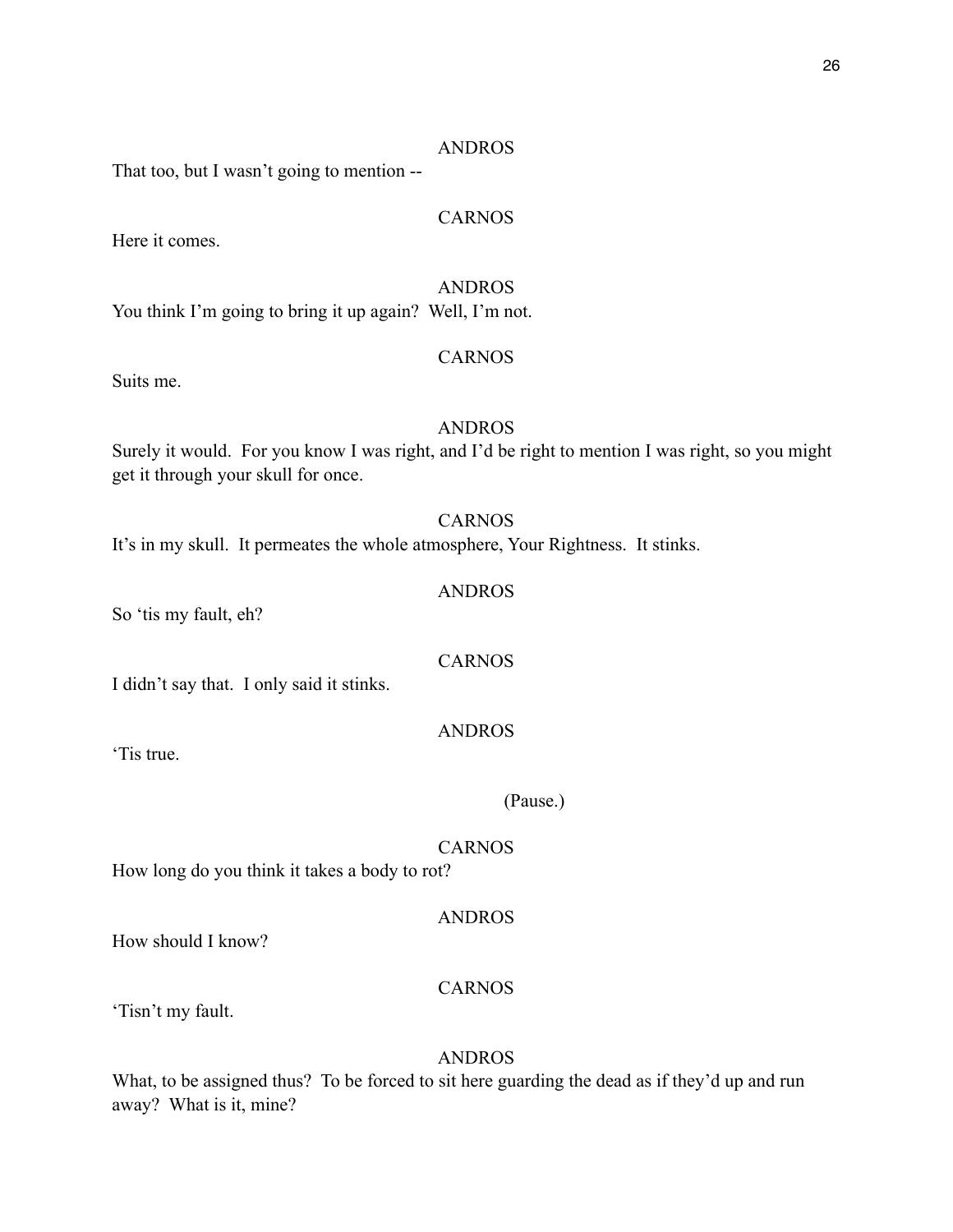|                                                                                     | <b>CARNOS</b> |  |
|-------------------------------------------------------------------------------------|---------------|--|
| If you hadn't made us both late that one time.                                      |               |  |
| And what was I to do? Send you on ahead?                                            | <b>ANDROS</b> |  |
| You always take so long.                                                            | <b>CARNOS</b> |  |
| That's the pleasure of it.                                                          | <b>ANDROS</b> |  |
| But you're not supposed to miss a battle.                                           | <b>CARNOS</b> |  |
| No, you're not.                                                                     | <b>ANDROS</b> |  |
| What's to be said.                                                                  | <b>CARNOS</b> |  |
| (as if to CRAYON)<br>Thank you Your Leadership for such leniency in our punishment. | <b>ANDROS</b> |  |
|                                                                                     |               |  |
| I'll not eat crow.                                                                  | <b>CARNOS</b> |  |
| I'm a lover, not a fighter.                                                         | <b>ANDROS</b> |  |
| Now you're a guard for the dead.                                                    | <b>CARNOS</b> |  |
| Feeling amorous today, chickpea?                                                    | <b>ANDROS</b> |  |
| Will you leave off?                                                                 | <b>CARNOS</b> |  |
|                                                                                     | <b>ANDROS</b> |  |

But the sigh of this carnage could be taken for a stimulant.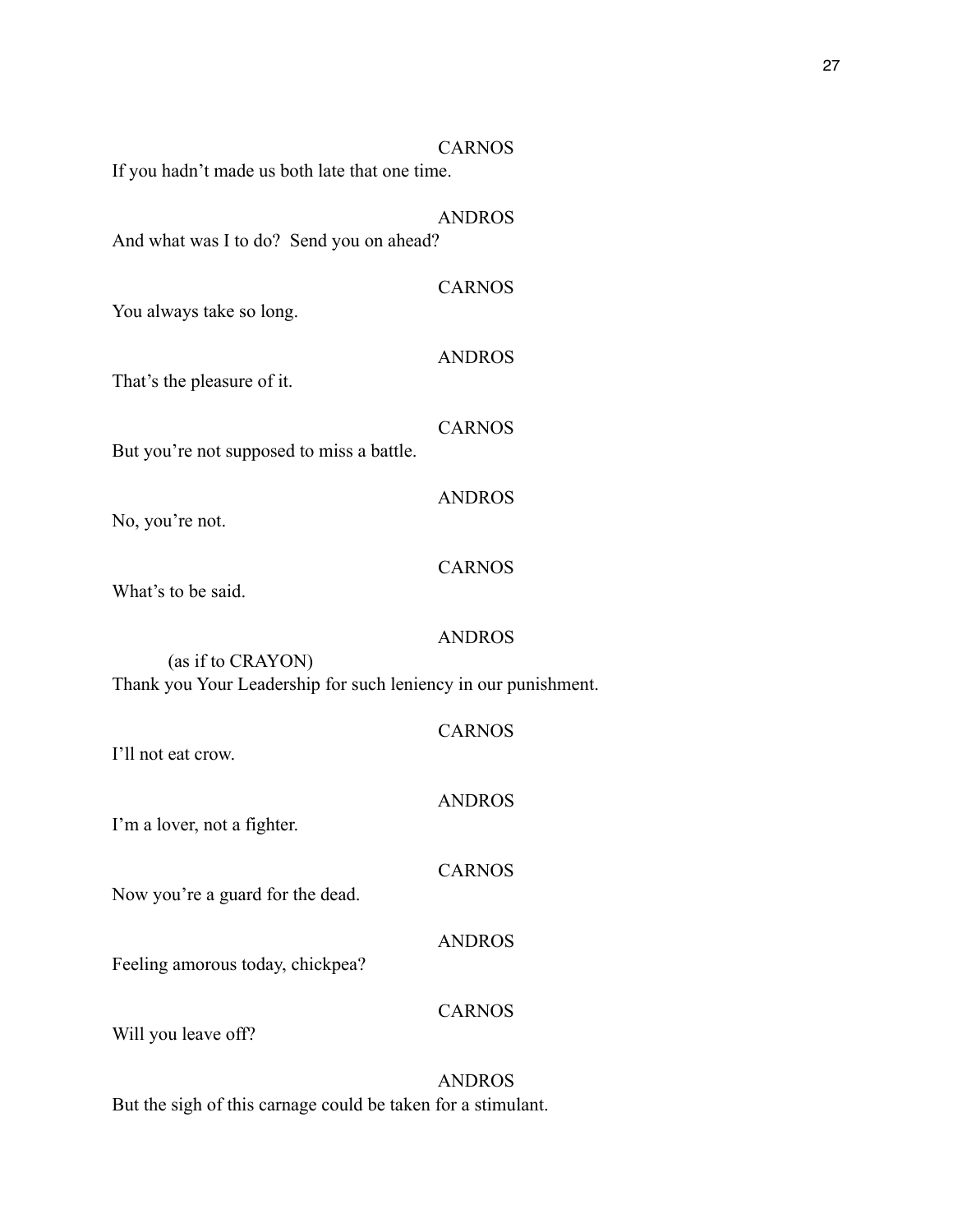# CARNOS

I'll not get drunk off this scent. To inhale too much might cause me to keel over.

# ANDROS

Breathe deeply then Carnos, and bend if you will.

CARNOS That's how we got into this mess in the first place.

#### ANDROS

Adonis, wasn't it worth it?

 (CARNOS throws ANDROS a look: are you kidding?)

# ANDROS

 (with teasing sympathy) Aw, 'tis the stench.

# CARNOS

Doesn't do much for my morale.

#### ANDROS

Won't even share a bit of ambrosia with me, honeycakes?

|                                     | <b>CARNOS</b> |
|-------------------------------------|---------------|
| O no. I'm not falling for that one. |               |

You think this is a trick?

Talk to me of Corinth.

#### ANDROS

ANDROS

CARNOS

That time it was your fault.

# CARNOS

And pray tell what befell us in Delos?

#### ANDROS

Go to, I've said I had a few problems there, but --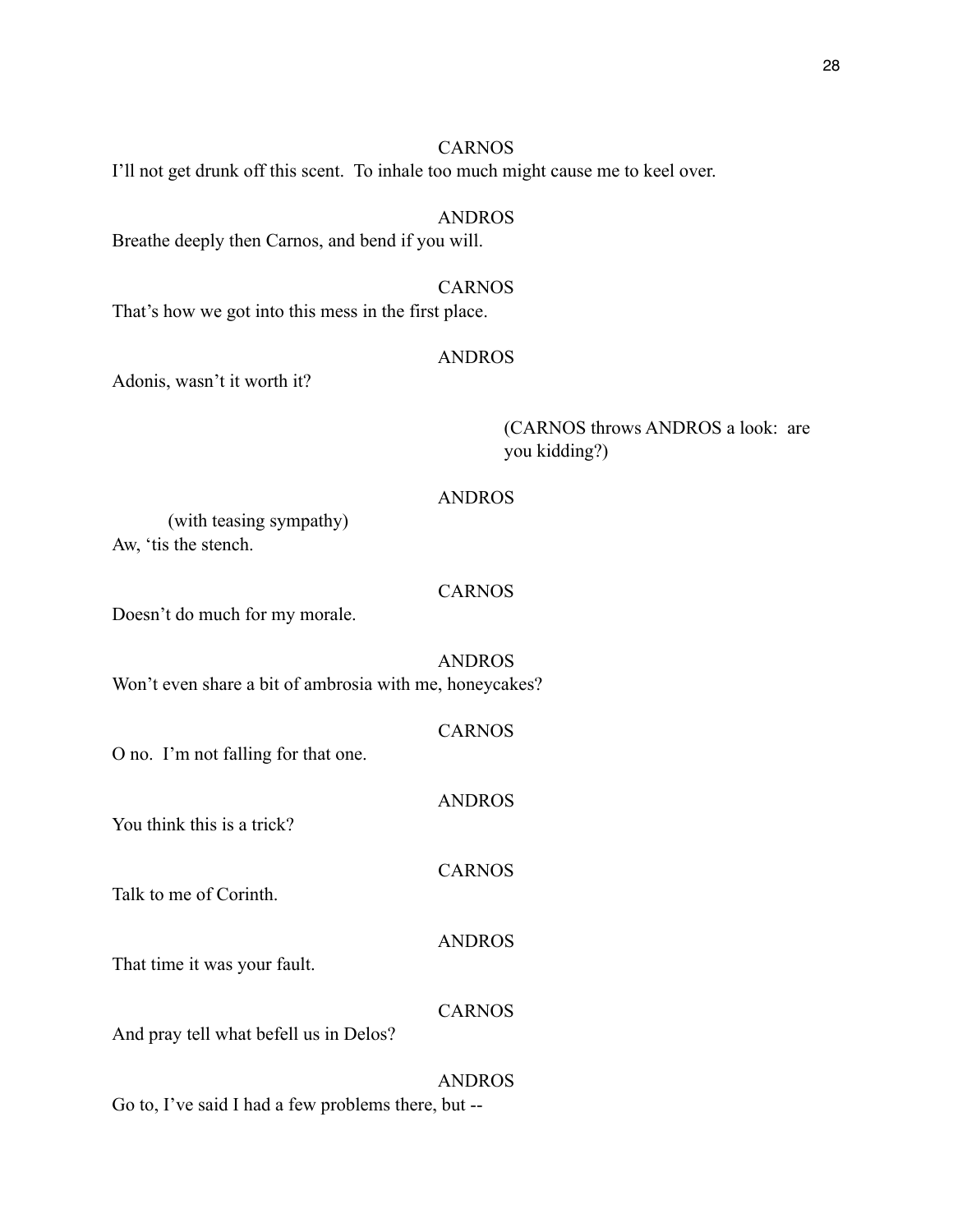#### CARNOS

And every time we ruin a mission, what happens?

#### ANDROS

We fight over whose fault it was.

#### CARNOS

CARNOS

ANDROS

CARNOS

ANDROS

We lose our rank. We lose out on the best whores. We never get to rape or pillage!

# ANDROS

We get demoted, don't forget that part.

I said that first -- we lose our rank.

By Zeus, it stinks here.

Zeus had nothing to do with it.

What's your point?

#### CARNOS

We don't even get to watch live prisoners anymore. We mess this up, there's no lower station. There's no other place for us to go. This is the bottom, the pit, the lowest, rankest of rank.

#### ANDROS

The stench of this stink!

#### (ANDROS drinks harder.)

# CARNOS

And you'd have us sink til we're sunk. Put your flask away. I'm not for messing this up.

# ANDROS

You think some fool would risk his life to come out here and bury this man?

# **CARNOS**

No.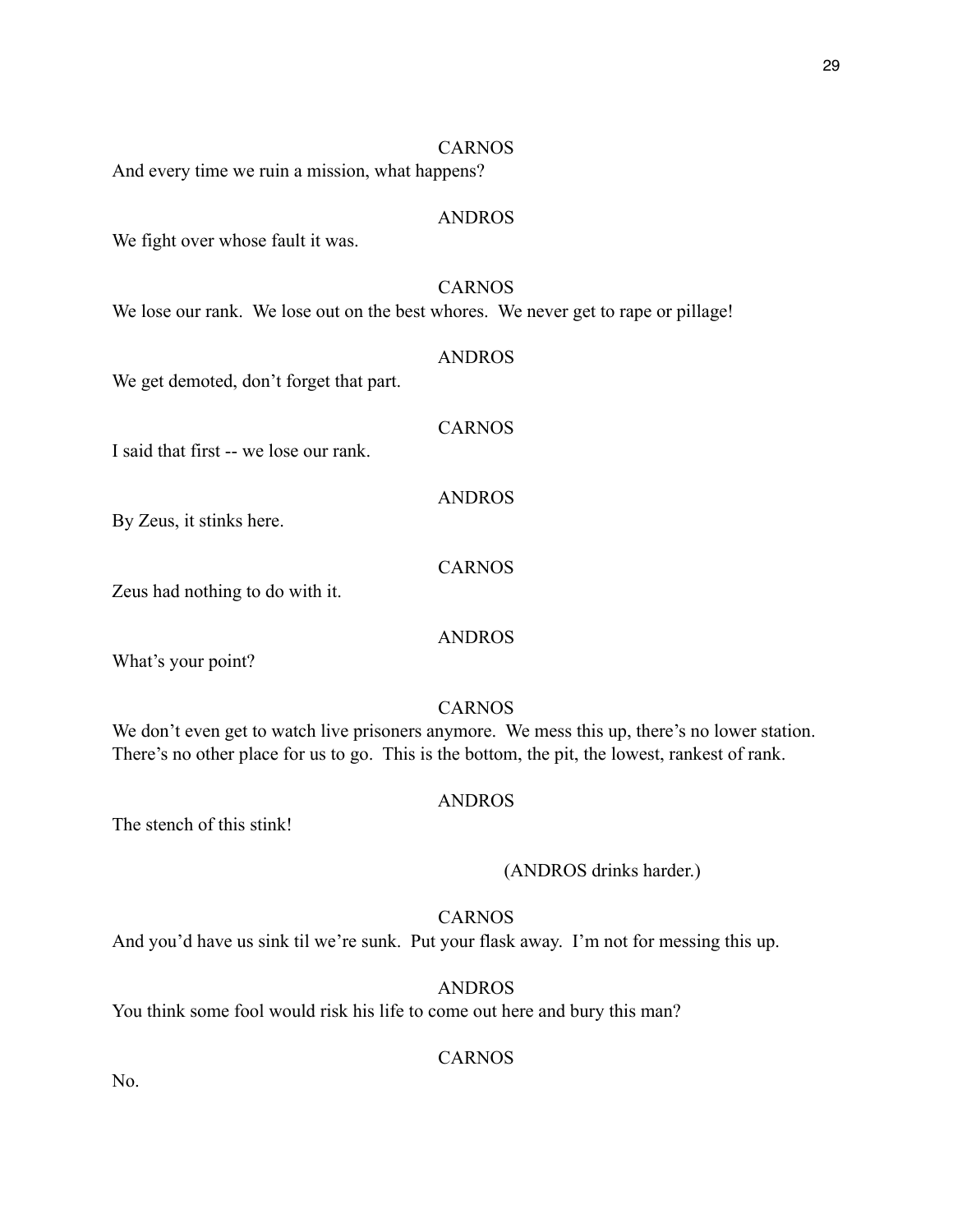# ANDROS You think Polyneices will stand up and walk off?

No.

# ANDROS

CARNOS

Then why not have a few belts and relax? Might take the stench away.

I doubt it's strong enough for that, but...

Might make it bearable

T'might, but...

ANDROS What? You think Crayons's sending men to waste time spying on us?

No, but...

# ANDROS

CARNOS

You think anyone would use that well downwind of this and see us slacking off?

# CARNOS

No, but...

# ANDROS

 (with drink) You'd better catch up.

# CARNOS

CARNOS

'Tis easier to take it that way?

ANDROS This and some olive oil -- I'll show you how to take it.

I'll judge for myself, Andros.

CARNOS

ANDROS

CARNOS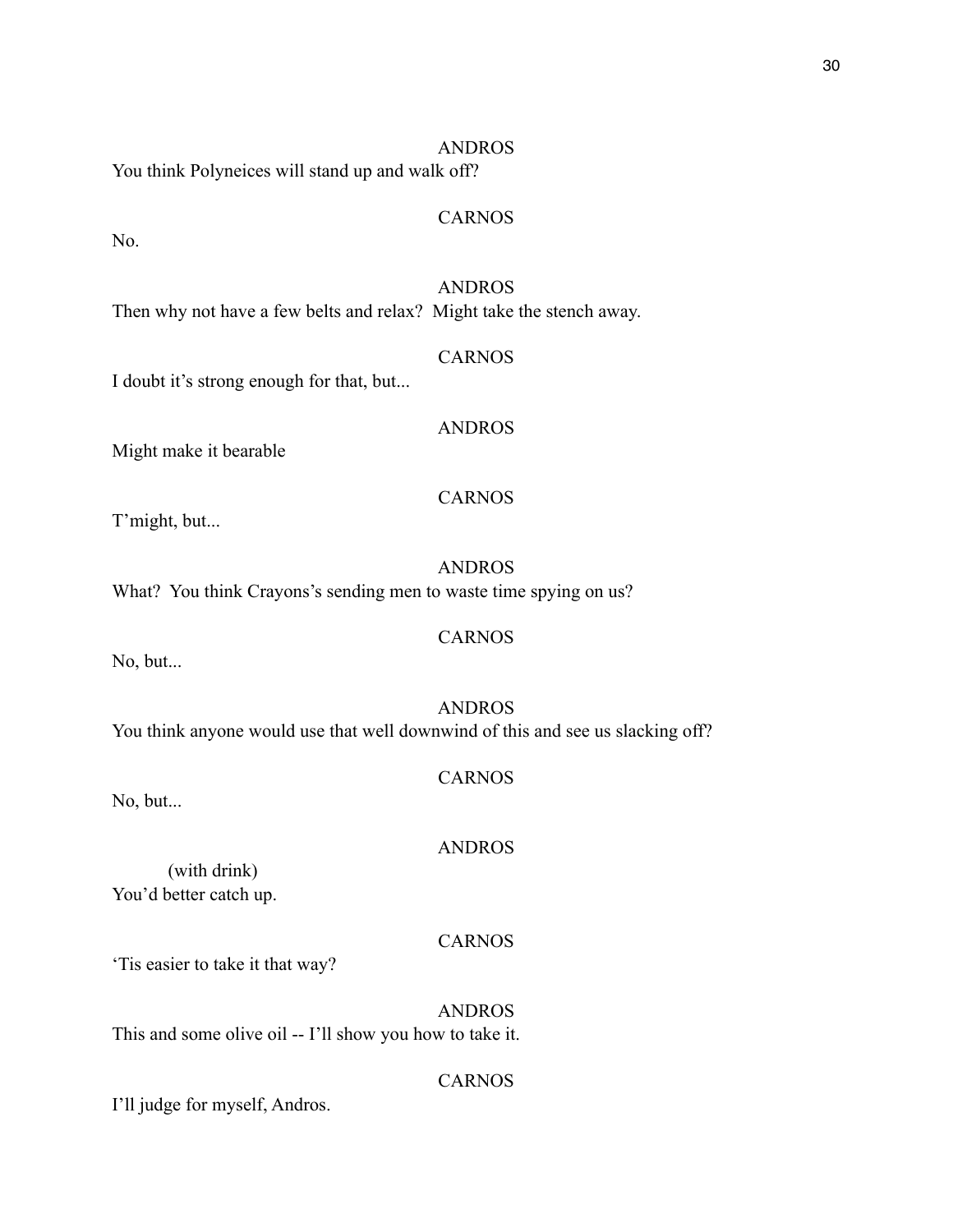(CARNOS takes the flask and inhales the fragrance.)

# CARNOS

'Tis melting my nose hairs. Still smells bad though.

(CARNOS drinks heartily.)

# CARNOS

At least we can pass the time well.

(CARNOS takes another long gulp.)

#### ANDROS

I'll not have you puke on me.

 (THEY begin to pass the flask back and forth between them.)

# ANDROS

Here's to Majority Leader Crayon!

CARNOS

And here's to his nephew!

ANDROS

 (referring to POLYNEICES) You'd drink to that man?

CARNOS

The other brother.

 (ANDROS looks around as if for the other brother.)

# CARNOS

The one who fought on our side. The General! Have you not paid attention at all -- in the gymnasium, at symposia? Aye, you're a fool.

# ANDROS

Don't be calling me a fool. That House is in such disarray, 'tis a burden on the mind.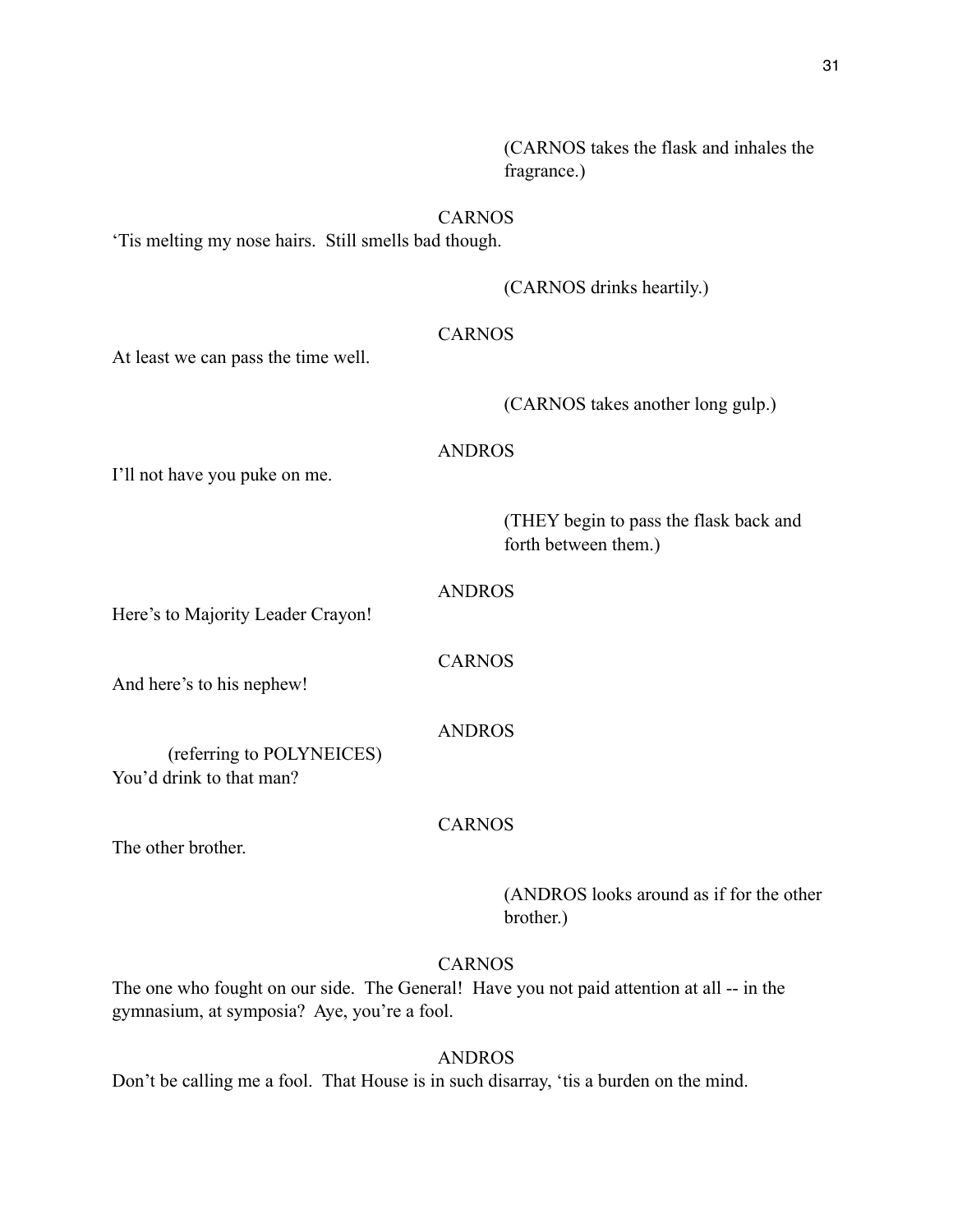#### CARNOS

Such as yours, I'll give you that.

# (THEY grow tipsy.)

#### ANDROS

We're missing all the action in town, my nymph.

# **CARNOS**

Can't miss the battle and expect to be decorated with whores.

# ANDROS

Still I wanted to have me a piece of meat for my supper.

#### CARNOS

All we've got are rations.

# ANDROS

I might arrange a bit of meat for you to suck.

#### CARNOS

Drink up.

#### ANDROS

Come round these stones where I've laid my cloak. The ground is softer, and the shade is cool.

# CARNOS

Must we keep our armor on?

# ANDROS

Against the dead? Here, I'll help you with that.

 (THE GUARDS move off behind the stones. ANTIGONE enters, tossing off ISMENE's cape and puts down her basket and water jug. SHE begins to strip POLYNEICES of his armor.)

# ANTIGONE

I offer my life in supplication to the Gods and Goddesses who granted me safe passage through the streets to the Seventh Gate, the same one Father and I passed through at the start of our wandering.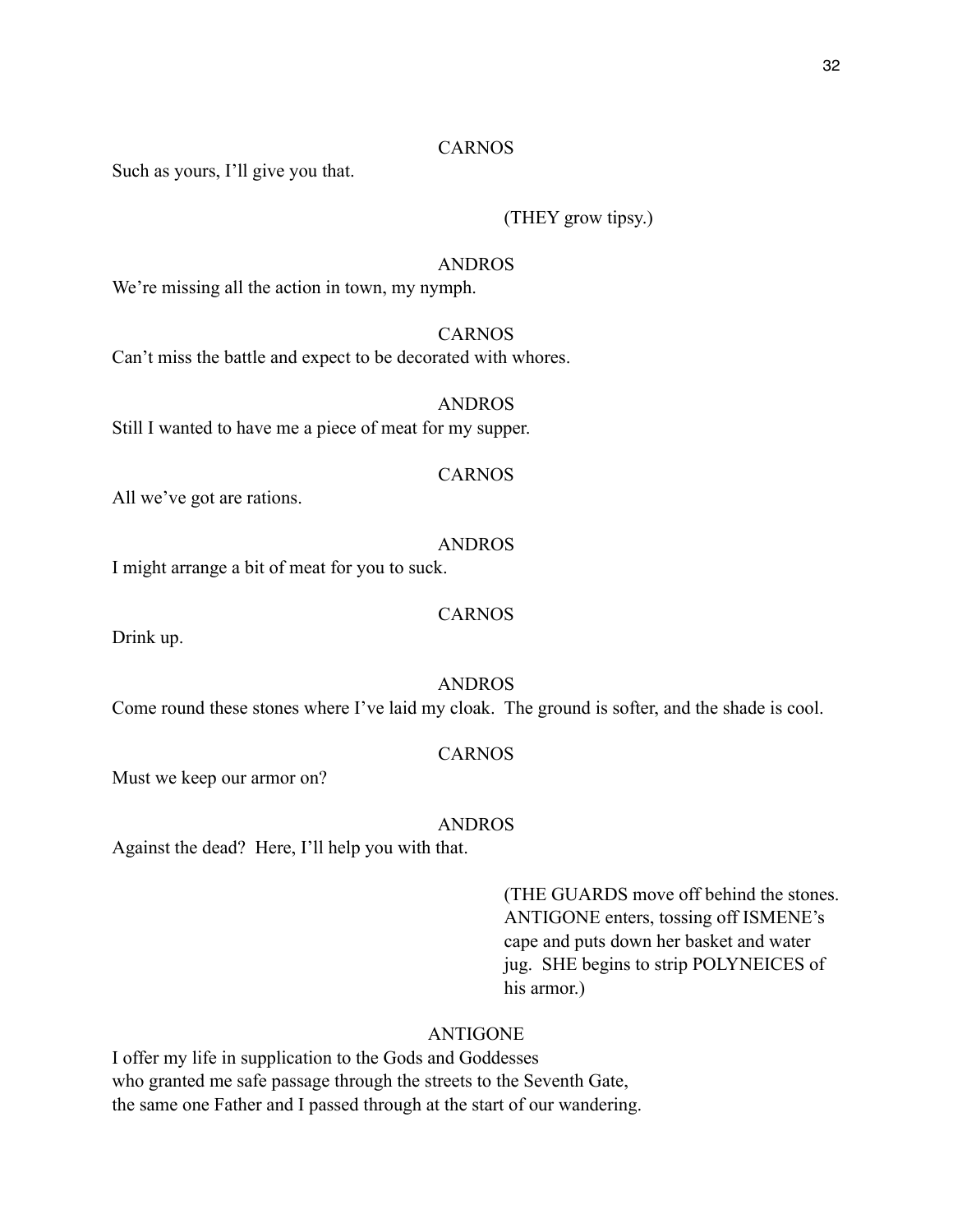Now returned, I come here to begin my own journey out.

 (POLYNEICES is naked now except for the customary pouch in which men tied up their genitals as a sign of achieving manhood. ANTIGONE begins to organize her items for the ceremony.)

# ANTIGONE

Let me summon the necessary powers of mourning that come from these female depths where our wombs carry the grief and sorrow of the whole of humanity. Let ululations come to my tongue in a woman's madness carried out in the beating of my breasts, in the tearing of my hair, in the wailing and flailing -- that greater battle within for life's sweet freedoms - and you will be mourned as was my promise.

> (ANTIGONE begins the ritual placing 3 green leaves in a low bowl and over this pours water, herbs and rose petals. ANTIGONE begins to wash the body, attending to the wounds and general cleansing beginning with his head working her way down.)

# ANTIGONE

when I was three and you were five your lips a curve of smiles; the round of your earlobe - the circle dance of our childhood; the circle of this cloth on your skin in remembrance of all that once was:

when I was four and you were six the hollows of your throat and this lump like sorrow echoed more laughter and song than cries but you are no more.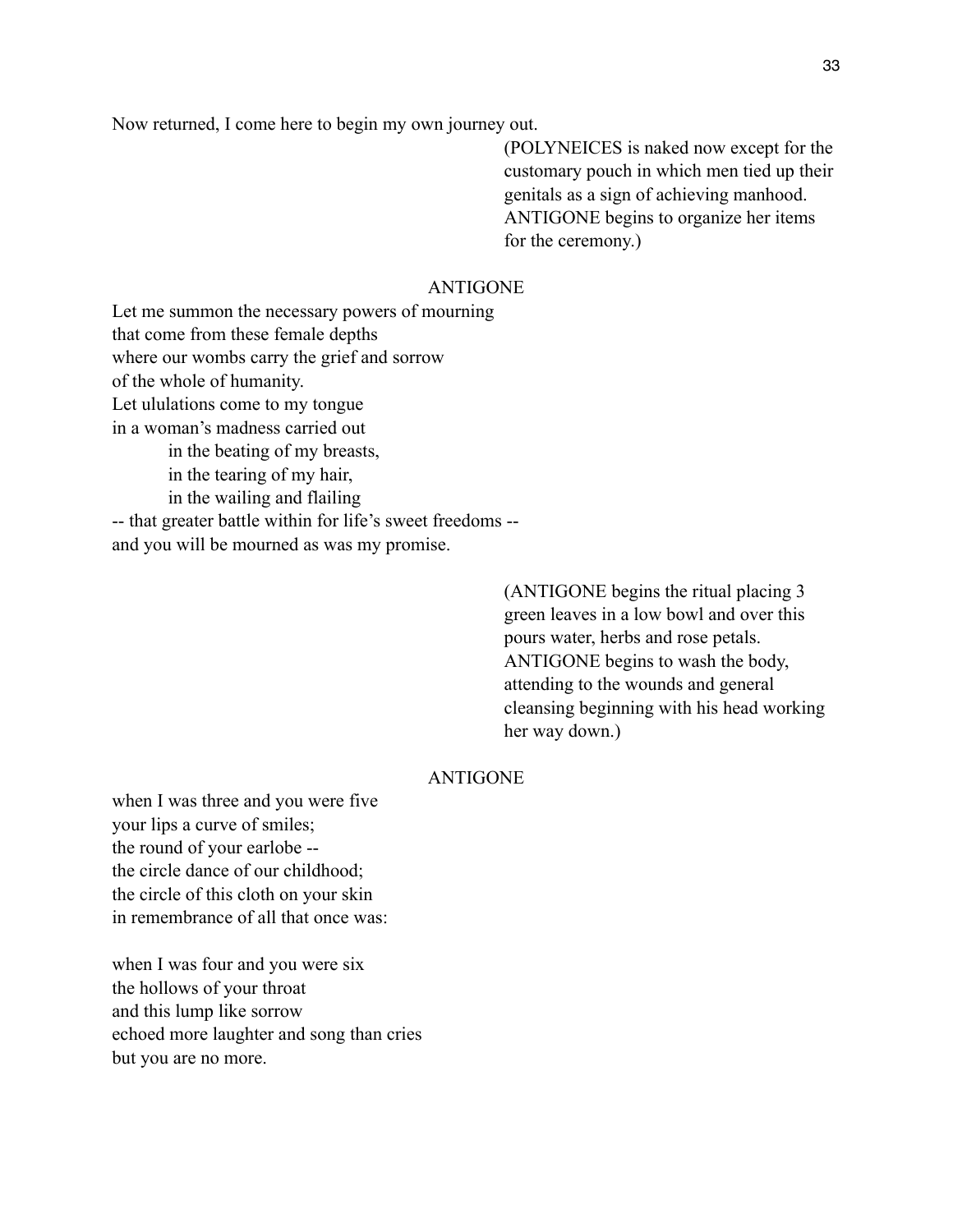## ANTIGONE (cont'd)

when I was five and you were seven and half a man, your broad shoulders and back carried me as a horse its rider in games in the courtyard; when I was six and you were eight your chest I beat in anger at your teasing. but you are no more.

when I was seven and you were nine your stomach could hold more honeycake than mine belch much louder than Father and make me hiccough in excitement; but you are no more.

when I was eight and you were ten your hips and legs ran beyond the walls of our home into the streets and out into a world I wanted much more than you did; but you are no more.

I'd like to go back to when you were five and I was three your feet, these awful toes that scratched e in sleep, but you are no more.

and this --

 (ANTIGONE undoes the pouch covering POLYNEICES' genitals and proceeds to wash them.)

## ANTIGONE

 What a curiosity! with all the statues that depict man's shape, with all the cups and bowls that show it, I have never known such a thing in life, but I have wondered.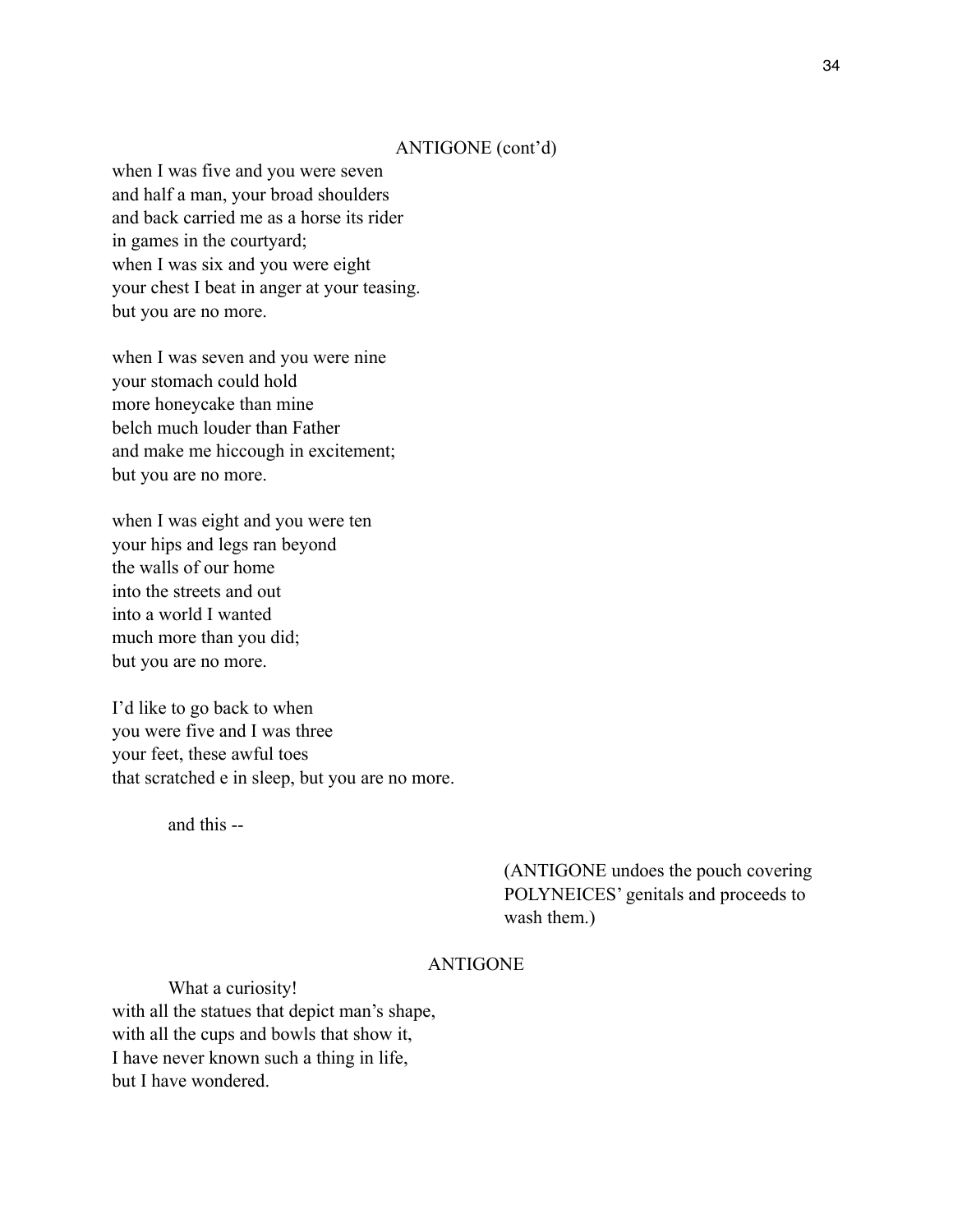# ANTIGONE (cont'd)

How small and strange it is. Rather older than the rest of you with its wrinkly skin but also younger in color and texture, like an infant's babe's!

And to think this the origin of so much fuss. Hmm. But you are no more.

## ISMENE

O, Antigone... It is for this reason young girls are kept from the funeral rites and only attend the burials. Such impropriety!

> (Realizing there is no hole in which to bury him, ANTIGONE begins to pray.)

ANTIGONE

O that I could move the earth

# ISMENE

O that I could urge the sun

ANTIGONE to give your burial the speed and urgency of Apollo's chariot

> ISMENE to give back your days so that I'd be the one

> > ANTIGONE blazing through the sky to its inevitable setting in the Adriatic sea.

> > > ISMENE to aid and assist you in your task which was mine as well

ANTIGONE as you will find rest in your river.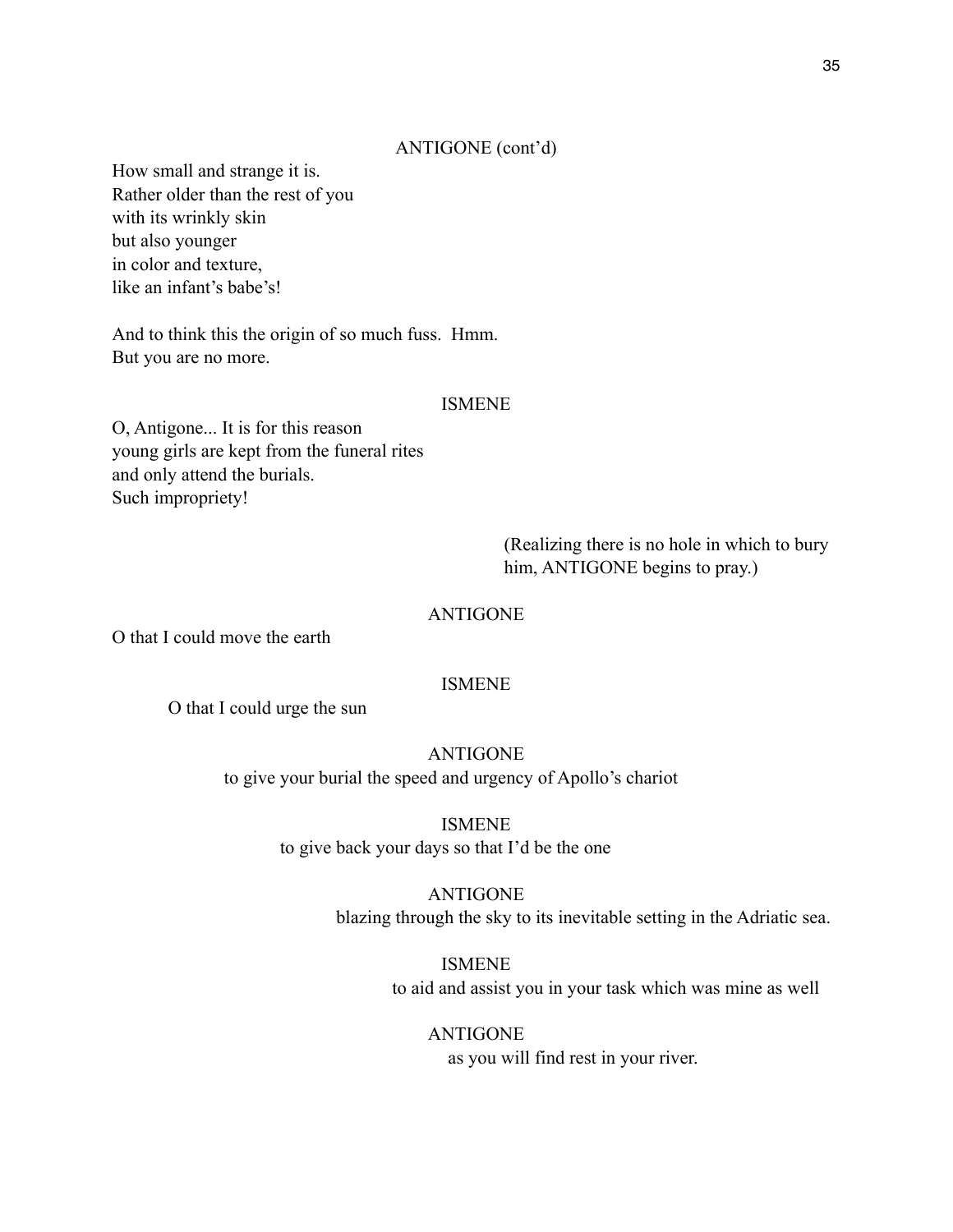# ISMENE

 a grave of rock and sand, I might have helped you --

 (ISMENE rushes from the cave and digs a grave for POLYNEICES.)

# ANTIGONE

Assist me Divinities in creating this dark earthly space that will provide my brother the rest and comfort he deserves.

> (ANTIGONE opens her eyes and see the grace ISMENE has dug. ANTIGONE puts POLYNEICES in the grave.)

# ANTIGONE

And for this miracle of a grave so easily dug I thank the Gods and Goddesses for their assistance and the privilege of making their wishes into deeds.

# (ANTIGONE covers POLYNEICES in ISMENE's cape.)

# ISMENE

Not my cape!

 (ANTIGONE buries POLYNEICES, sprinkling flowers and herbs upon the grace.)

# ANTIGONE

Let no wind come to deny the culprit of the deed who is myself, Antigone,

# ISMENE

O what have I done?

# ANTIGONE

and let my name be shouted from the streets and the walls of the city,

## ISMENE

I aimed to save your life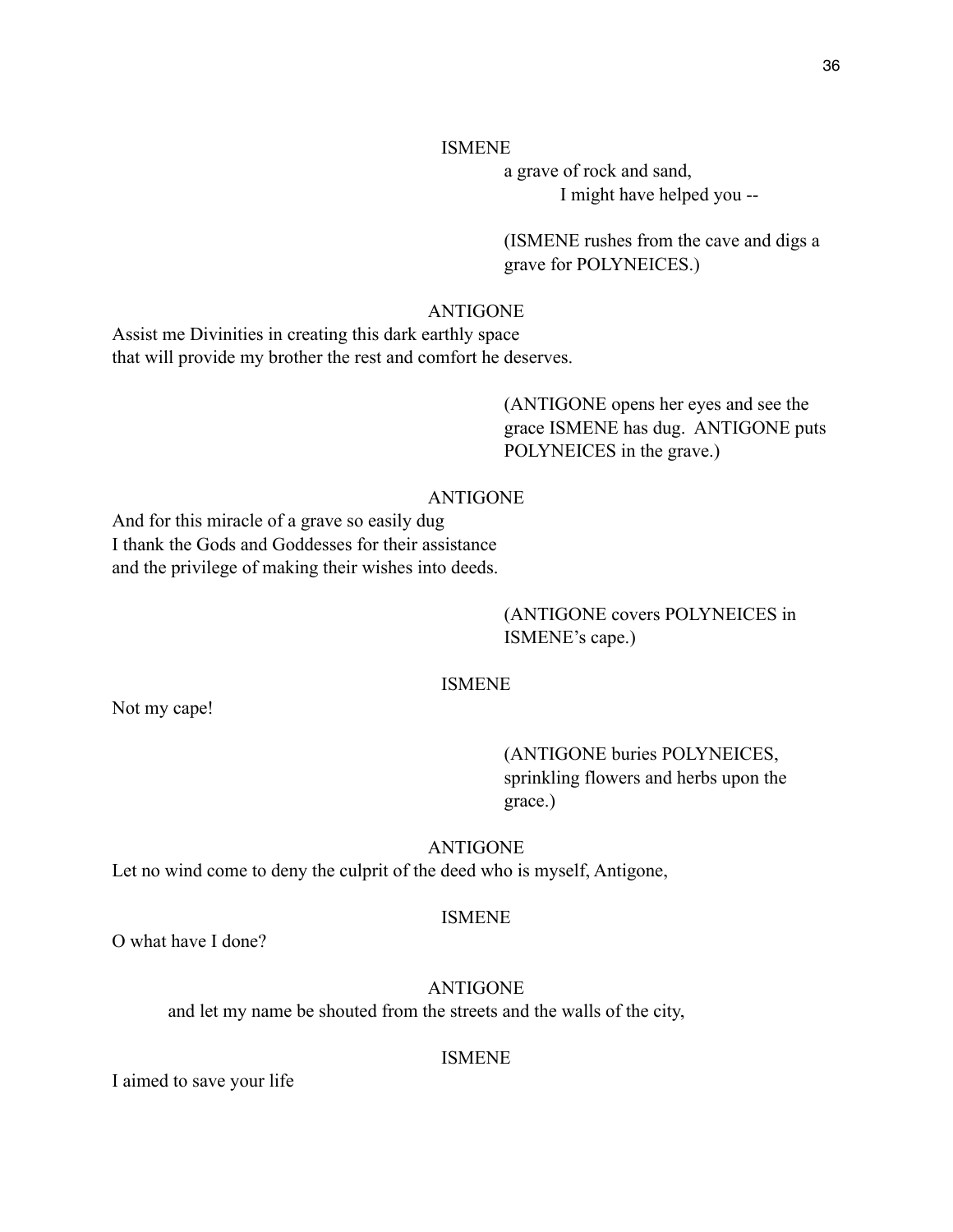# ANTIGONE

and I will stand proudly for my execution,

# ISMENE

not to doom it.

# ANTIGONE

for such a crime has no malice in it.

## ISMENE

A curse on the sands of time, the waves that ebb and flow.

# ANTIGONE

This act is as just as living and breathing.

# ISMENE

This act was rash and hastily done.

# ANTIGONE

 Aye, let it be known: the perpetrator of this righting of wrong is Antigone.

> (ANTIGONE writes her name in the sand beside the grave.)

# ISMENE

No, do not write your name!

#### ANTIGONE

Let them see that I walk through their streets.

#### ISMENE

Do not call attention to yourself.

# ANTIGONE

Let them hear that I speak with my own mouth.

## ISMENE

In the year you were born,

# ANTIGONE

Let them know that I argue for my own thoughts and ideas.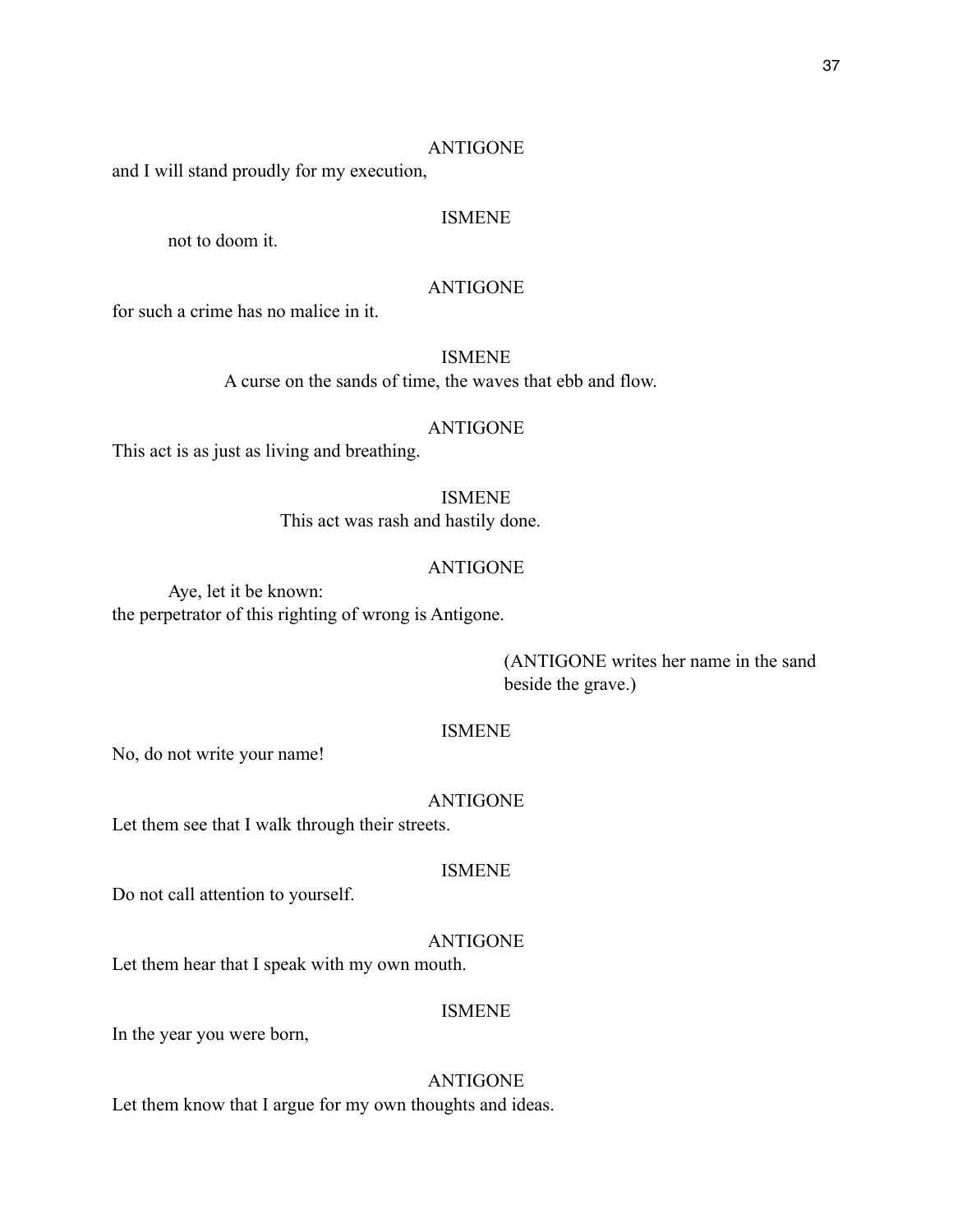### ISMENE

Pericles said the greatest flory of a woman is to be the least talked about by men, whether they are praising you or criticizing.

# ANTIGONE

Let them attest that I can act, for the best of my intentions are not to destroy the civilized world, but to add to its greatness as only woman can!

# (ANTIGONE exits.)

## CARNOS

I dreamed a terrible dream just now.

# ANDROS

I dreamed a great owl did swoop down over this battlefield and devour all the dead.

# CARNOS

I dreamed it was a sparrow, grown large and grotesque, filled with the bodies of our enemy.

## ANDROS

I heard cries and lamentations.

# CARNOS

I heard the ringing out of women's voices.

# (Pause.)

# CARNOS

I denounce this nectar.

We shall not drink again.

CARNOS

ANDROS

We won't touch another drop.

ANDROS

Never again! Oh my head.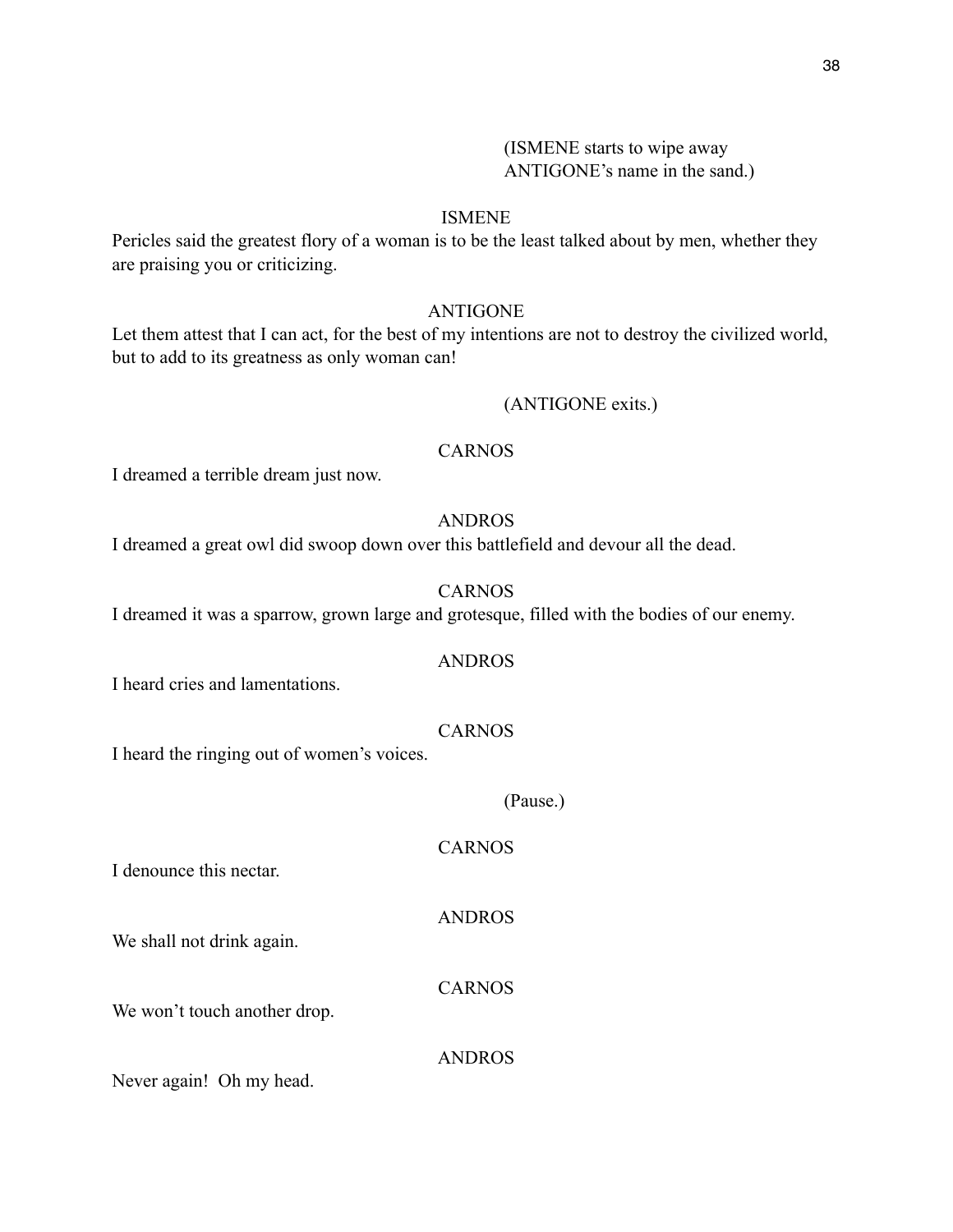# CARNOS

Your head? (seeing the burial mound) My eyes!

## ANDROS

 (of his hangover) Your eyes? My mind!

#### CARNOS

 (pointing to the mound) Are we deceived?

#### ANDROS

 (finally seeing the mound) Do you not see what I don't see?

CARNOS I see what I should never see, that Polyneices has been buried.

#### ANDROS

Buried indeed. With all the rights and lamenting.

CARNOS Herbs and flowers upon this mound. O, we are doomed!

# ANDROS

 (holding his head) Not so loud. What shall we do?

Dig him up?

ANDROS

CARNOS

ANDROS

CARNOS

But that's sacrilegious.

So was leaving him to rot.

Aye but Crayon said --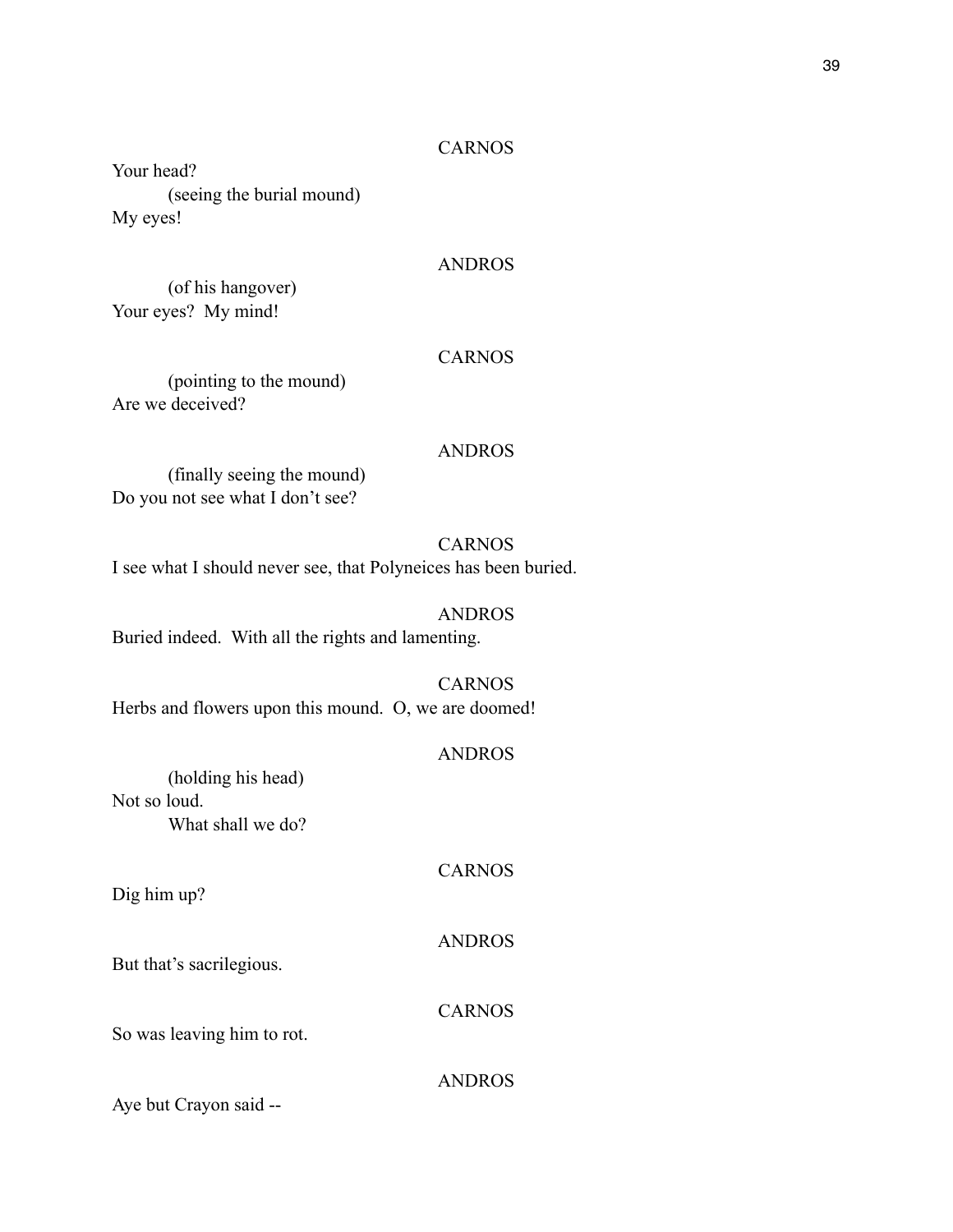|                                                                      | <b>CARNOS</b> |
|----------------------------------------------------------------------|---------------|
| Forget what Crayon said. Whoever heard of leaving the dead unburied? |               |
| You could challenge the Majority Leader?                             | <b>ANDROS</b> |
| Up, of course not. Let's dig him up.                                 | <b>CARNOS</b> |
| Good, then no one'll know.                                           | <b>ANDROS</b> |
| Wait. Someone will know.                                             | <b>CARNOS</b> |
| (looking around nervously)<br>What? Is someone about?                | <b>ANDROS</b> |
| Look here, the tiny feet!                                            | <b>CARNOS</b> |
| Polyneices had no sons.                                              | <b>ANDROS</b> |
| I can think of none who would have done this.                        | <b>CARNOS</b> |
| Gods! 'Twas the Gods defied.                                         | <b>ANDROS</b> |
| Aye, we've angered Them.                                             | <b>CARNOS</b> |
| O, now we're doomed in life and death.                               | <b>ANDROS</b> |
| We'll have to speak with the Majority Leader.                        | <b>CARNOS</b> |
|                                                                      | <b>ANDROS</b> |

Do we have to say?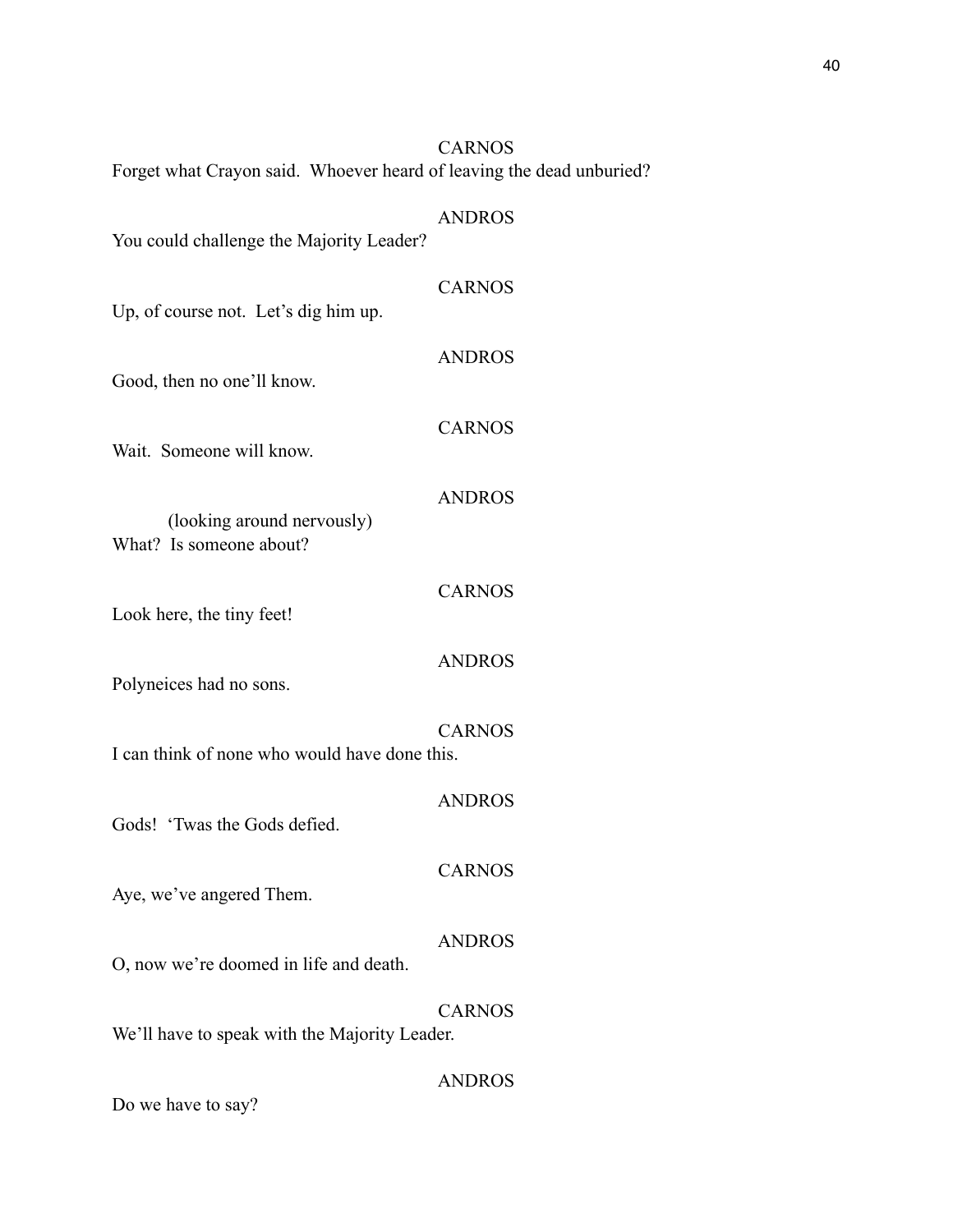# CARNOS

You'd prefer we run away?

ANDROS

CARNOS

CARNOS

We could join the Argive army.

I will not.

ANDROS We could live in the hills and hunt for our meat.

Are you mad, man?

ANDROS

We're doomed for sure.

CARNOS There must be a reason for this, some clue.

I can think of none.

One is the small size of the shoe.

ANDROS

ANDROS

CARNOS

If a funeral was indeed performed...

CARNOS ...it must have been a woman who lamented and adorned this grave.

# ANDROS

A woman?

CARNOS

ANDROS

Who else? At least that explains the tiny feet.

'Tis no small feat to defy the Senate.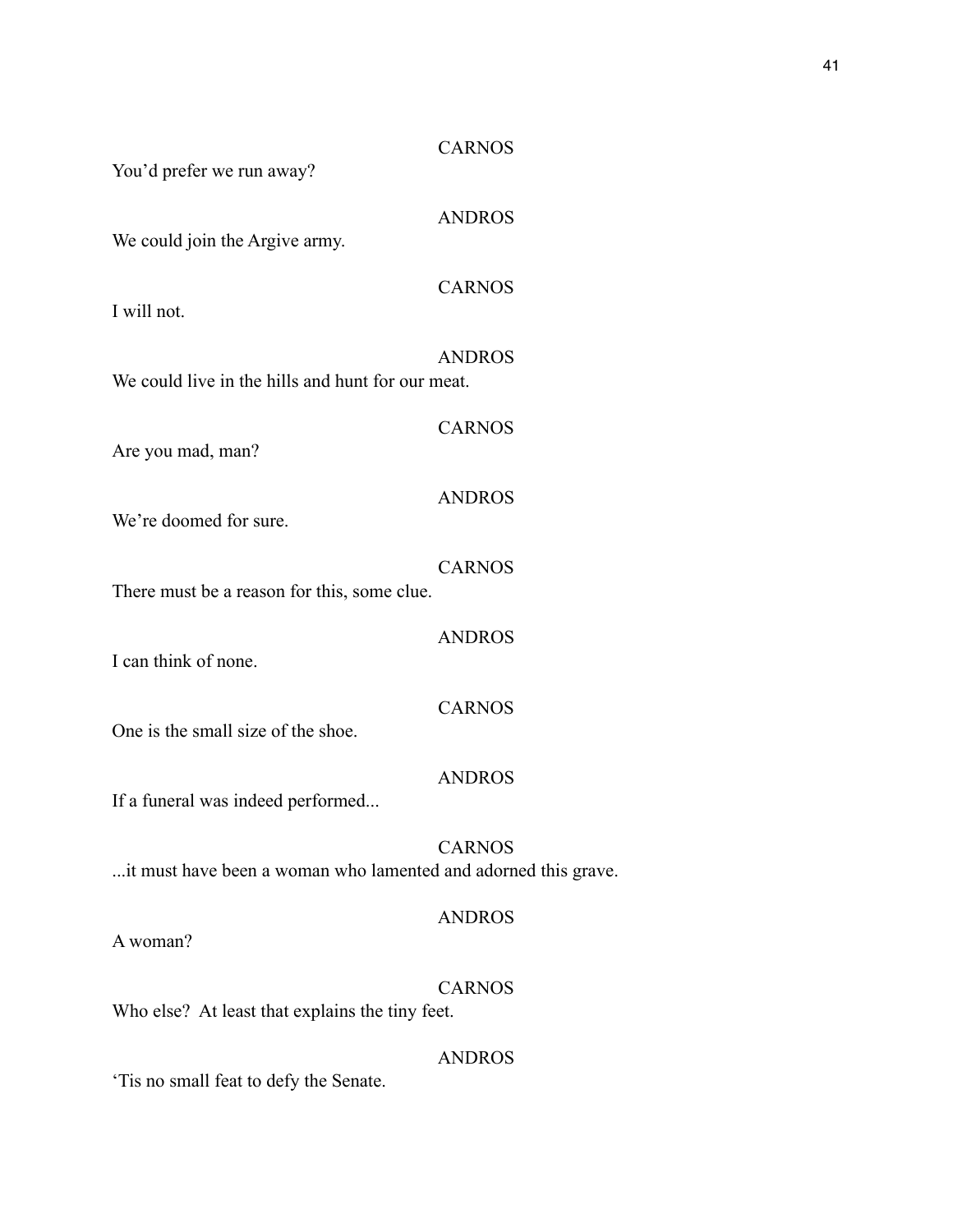#### CARNOS

We've been duped and by a woman!

## ANDROS

The rest of the men will surely scorn us.

# CARNOS

Cover it up. All these small indentations.

 (THEY begins to get rid of ANTIGONE's footsteps in the sand and wipe away the rest of her name which they don't even notice as a name.)

## ANDROS

CARNOS

ANDROS

Good idea. And these strange markings too.

Wait, that may have been a clue.

Too late now.

CARNOS

What'll we do?

#### ANDROS

Leave him in his grave until the Senate gives us new orders.

# CARNOS

And we'll say we were watching the whole time too.

# ANDROS

Yes, and clear in our minds.

## (THEY bury the flask that held the liquor.)

### CARNOS

And we'll say we were watching the whole time too.

ANDROS

Yes, and clear in our minds.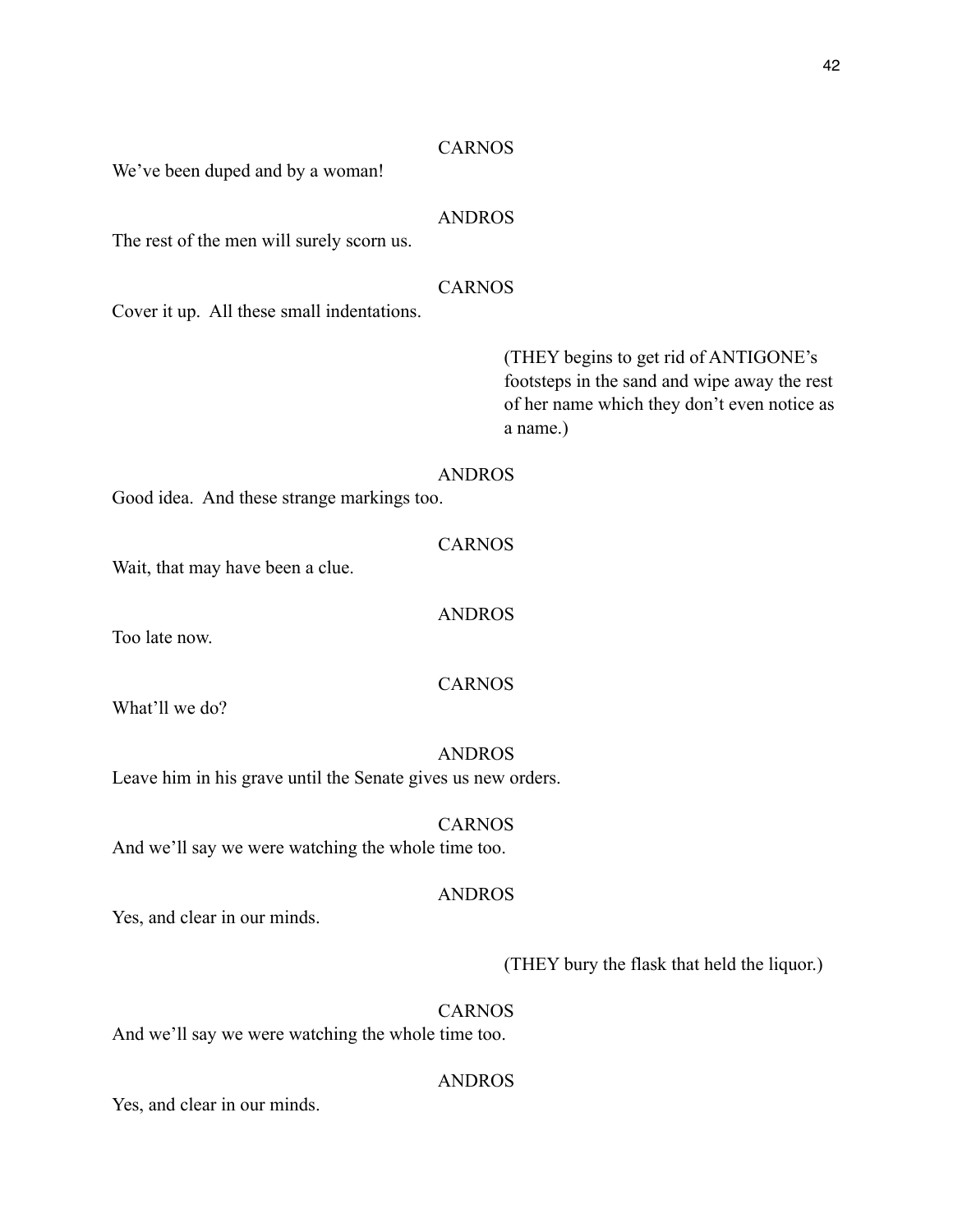# (THEY bury the flask that held the liquor.)

## CARNOS

And in the flash of an eye

# ANDROS

as if by the will of the gods

# CARNOS

 (as if to CRAYON) Your Majesty's edict was denied.

# ANDROS

As if by magic

# CARNOS

or witchcraft

# ANDROS

or heavenly powers

CARNOS especially since this is the Seventh Gate!

## ANDROS

ANDROS

CARNOS

How's that?

CARNOS It faces Mt. Olympus where all the Gods have a clear view.

Exactly! That's what we'll say.

Who's we?

You and I.

CARNOS

ANDROS

Both?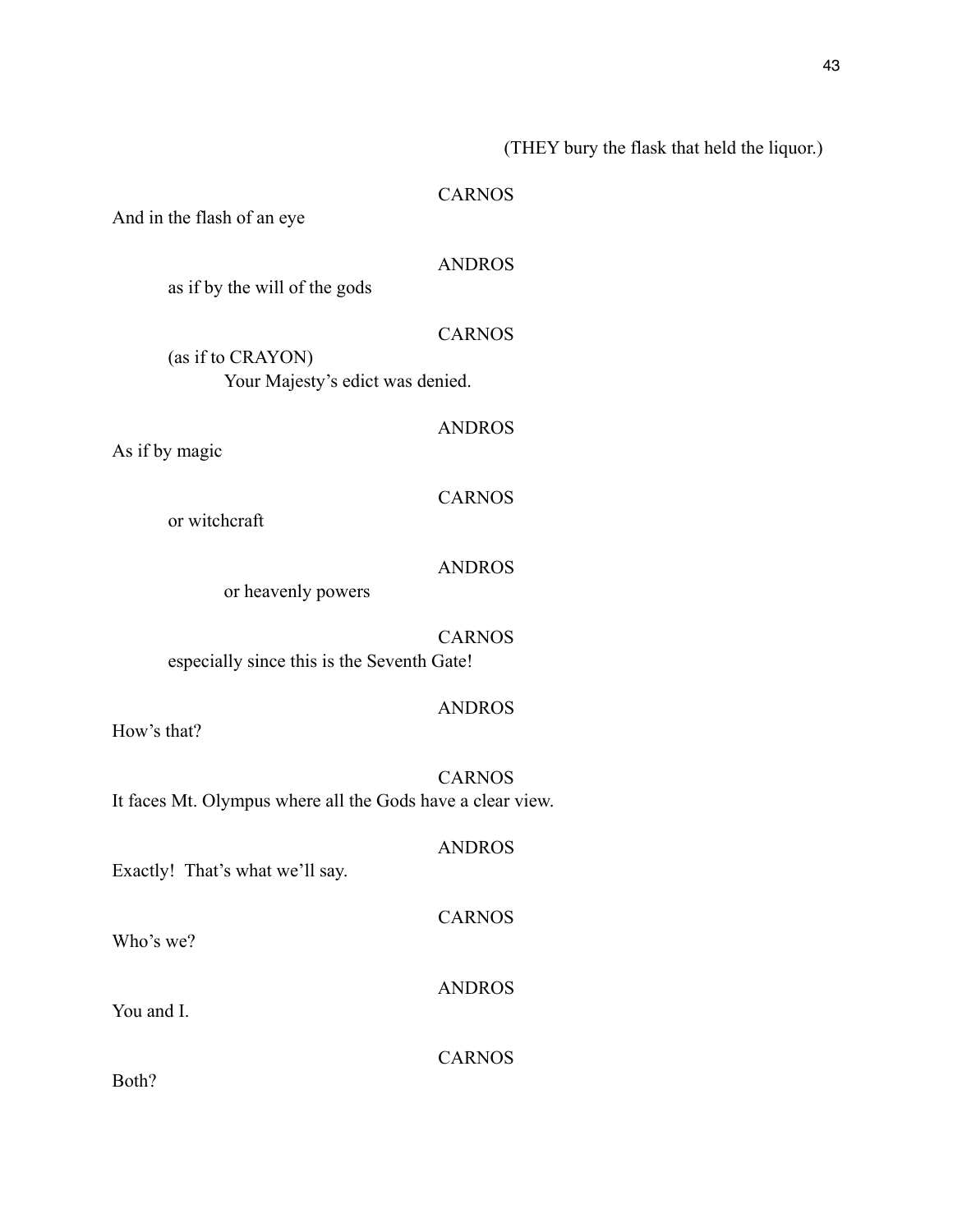#### ANDROS

You want to go alone?

# CARNOS

No, but... No sense both of us losing our lives for this tale.

#### ANDROS

So you'd leave it up to me?

#### CARNOS

No, I'd make it fair. We could draw lots.

#### ANDROS

 (pelvic gesture) Long stick see the Senate?

## CARNOS

Agreed.

#### (CARNOS and ANDROS exit.)

# scene iii

 (ISMENE goes to the grave and picks up the cape to use as a wedding dress.)

# ISMENE

They say I weave better than the wife of Crayon.

 (ISMENE drapes the fabric over herself with pleasure.)

# ISMENE

This is for you, Sister.

 (anxiously pacing) O that you return so I might fit this to your size. O that you would notice how I save all my best tricks for your cloth and dress myself in the simplest stitch.

(ANTIGONE enters tossing off her sandals.)

# ANTIGONE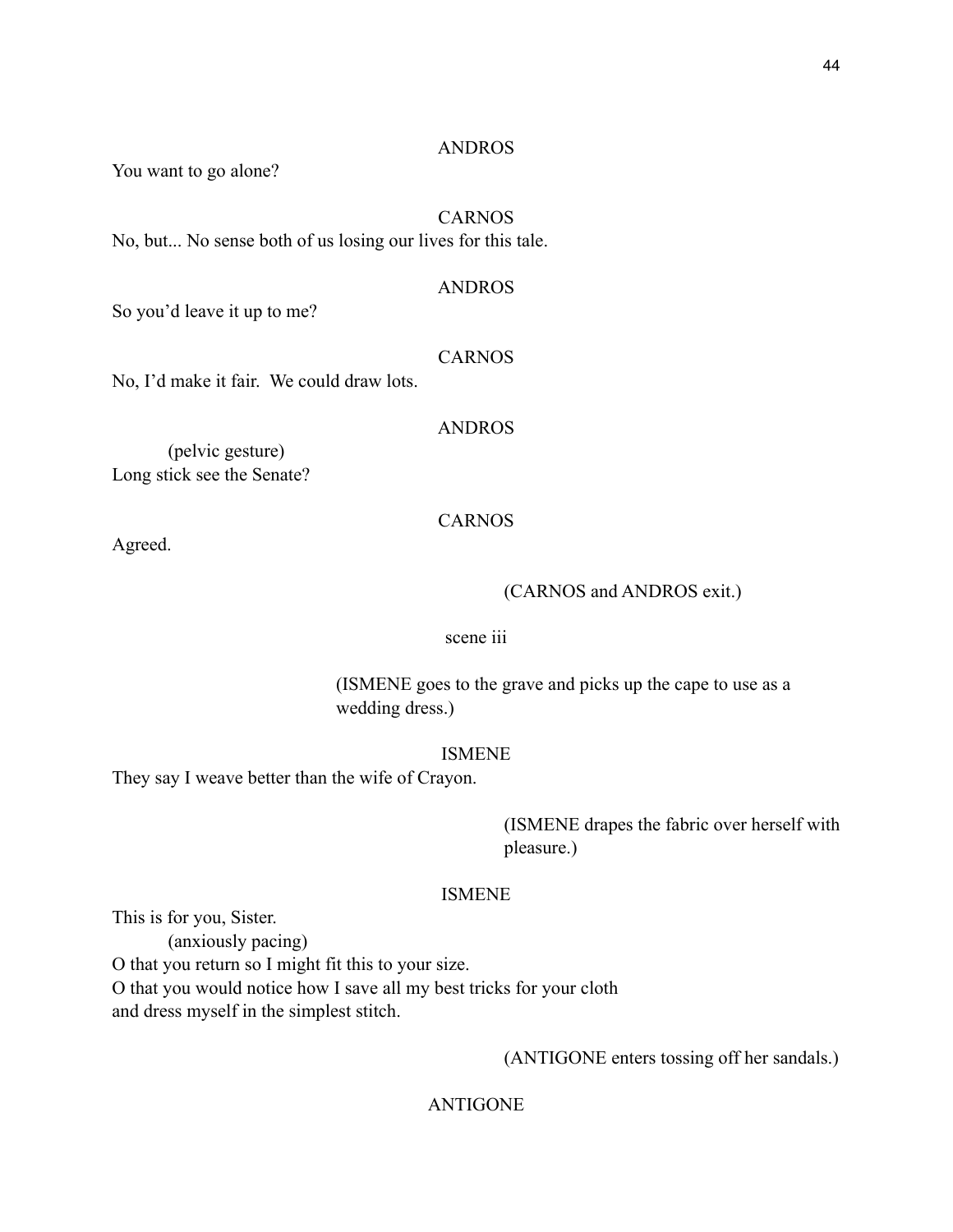Ismene, pinch me quick!

ISMENE

By Zeus, you've returned!

ANTIGONE

By Zeus and Persephone --

ISMENE

I was worried.

# ANTIGONE

and by Artemis, Athena --

### ISMENE

I was sick with it all afternoon.

#### ANTIGONE

and by so many others I cannot name them all, but you can see me?

# ISMENE

Why, of course! Where is my cape?

ANTIGONE

Then pinch me here. I need to know if I'm alive.

#### ISMENE

 (pinching her) Is it done then as I heard?

ANTIGONE

I'm alive then. I'm alive! O, never was I so happy as this.

ISMENE

All through the town there is talk of your deed only they speak not of you.

## ANTIGONE

Not of me?

# ISMENE

You fooled the guards completely. They all believe it was the Gods who buried our brother.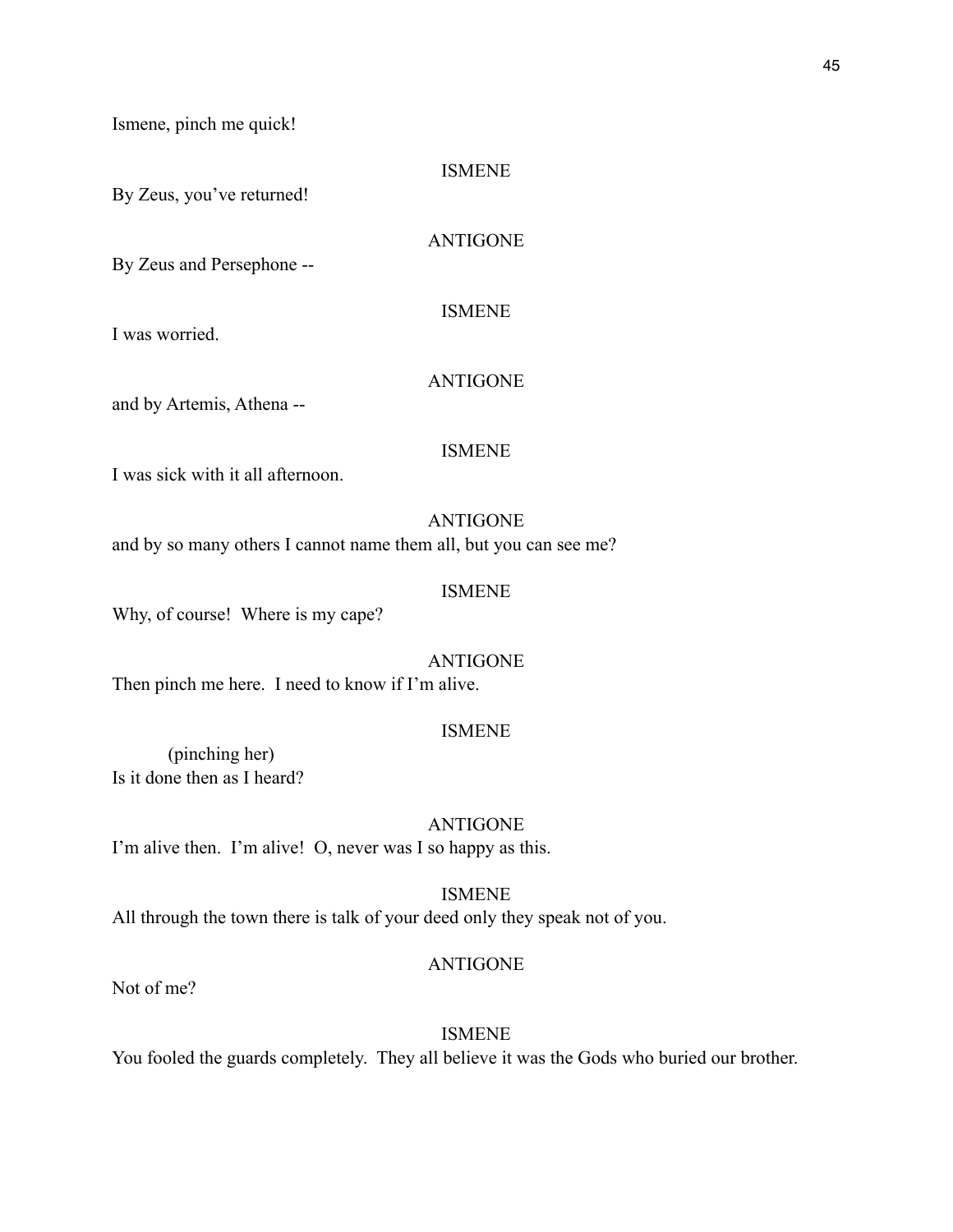# ANTIGONE ISMENE

Gods? Why yes, it is true, for a miracle did occur<sup>\*</sup> \*a miracle? That I'd like to see. while I stood over the body, with no one but me to see it. But you can see me, so I must exist!!!

# ISMENE

I thought of an alibi in case the guards inquire

#### ANTIGONE

 (with concern) I was ignored in the streets as if I was air,

#### ISMENE

Here, take this cloth.

## ANTIGONE

even as I brushed past others on my way they didn't shake their sticks,

# ISMENE

You can say you spent the day weaving.

## ANTIGONE

and after the deed was done I made a point to walk more slowly through Athens,

#### ISMENE

Then no one will know what you've done.

## ANTIGONE

I even stopped briefly at the palace,

# ISMENE

Foolish girl!

#### ANTIGONE

but no one even looked at me.

#### ISMENE

And what of my cape? Have you lost it?

#### ANTIGONE

I began to think some strange spell had been cast.

#### 46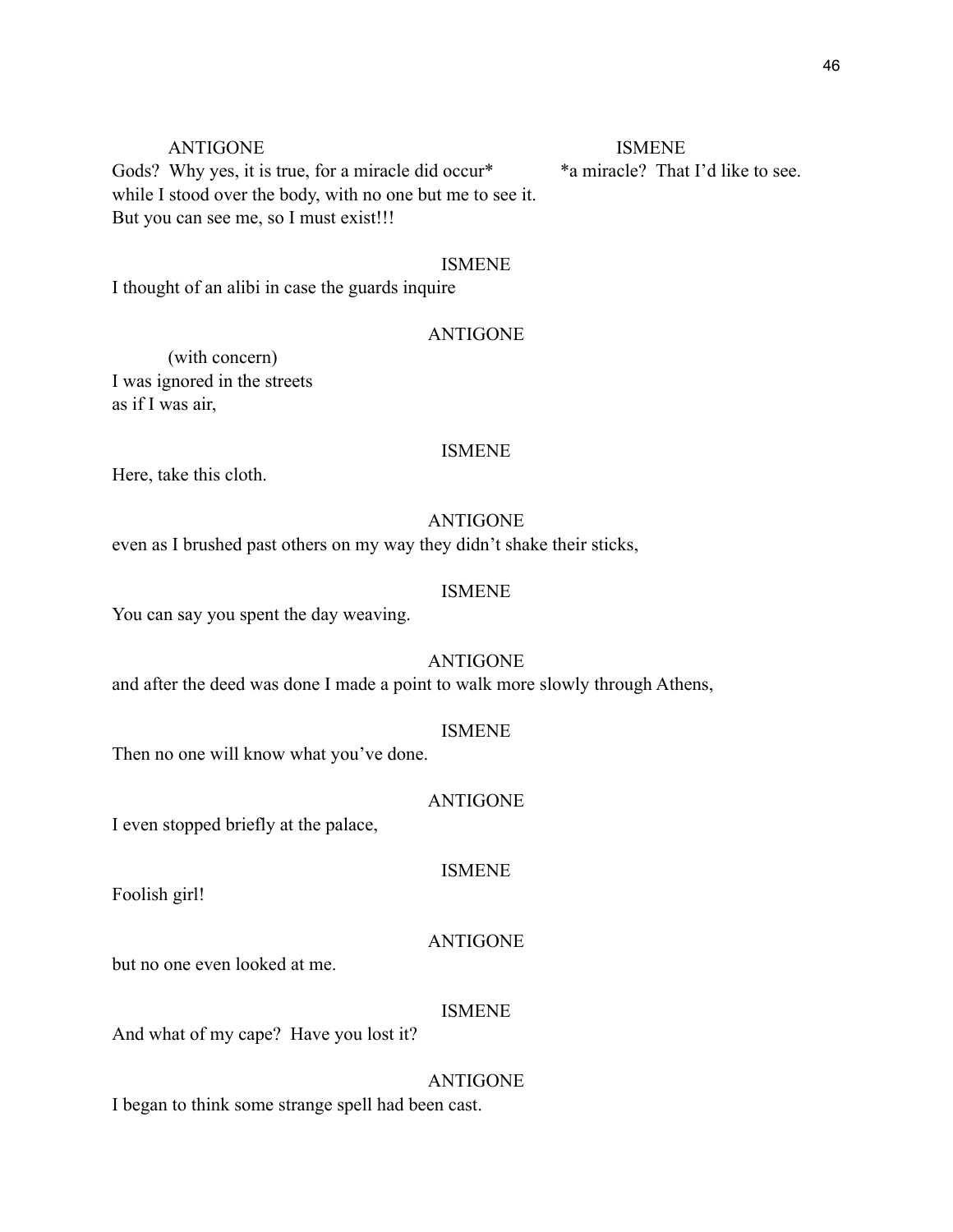# ISMENE

Ah, the festival of Adonis. All the women will be released into the streets, so no one looked on you (for once).

# ANTIGONE

A festival? for Adonis?

# ISMENE

Aye, the women all mourn the end of love, such notions we have! Three days ago it began with the planting of seeds in small pots on the rooftops, but we add no water, so the small shoots droop and dry up like such old fruit.

## ANTIGONE

I should like to plant like that without a care as to what would grow.

## ISMENE

It is quite a shame I think. And the dancing...

## ANTIGONE

Dancing?

ISMENE

and singing.

# ANTIGONE

Singing?

# ISMENE

and howling, such laments you've never heard. Nonsense, really. Then the body of Adonis is carried through the town to the sea where he is thrown.

## ANTIGONE

And we are going?

# ISMENE

No. You committed treason today and should act at least the well-behaved.

# ANTIGONE

All the better reason to celebrate since in time I will be found. I spelled my name on the sand by the gravesite.

# ISMENE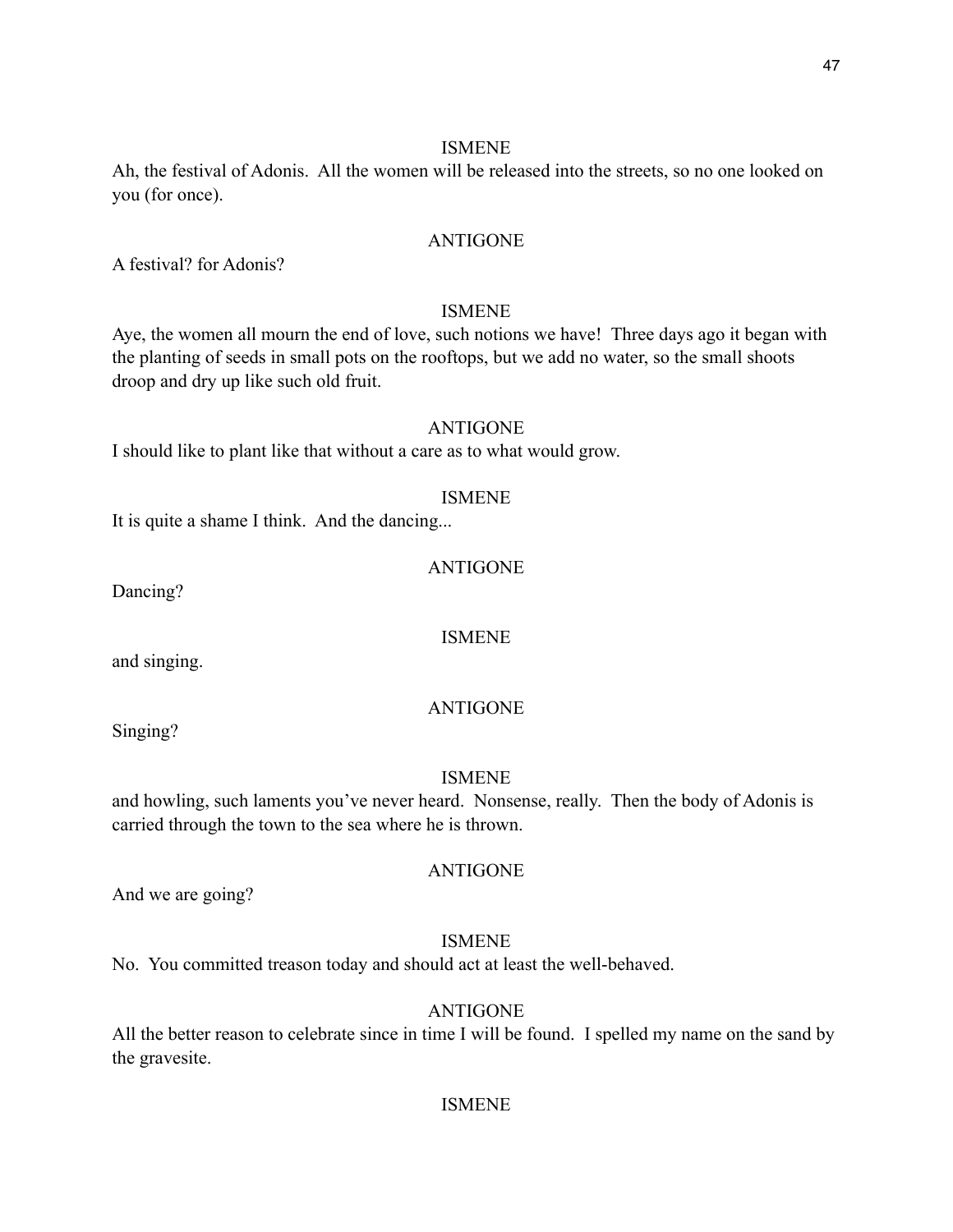What's the use of trying to announce yourself?

# ANTIGONE

But if no one knows,

# ISMENE

Madness.

# ANTIGONE

if they think it was the Gods and Goddesses, then they'll never repeal the law.

## ISMENE

 (aside) She's a statesman. (to ANTIGONE) Perhaps the wind blew the shape of your letters away.

## ANTIGONE

But I prayed to be discovered for the act. I must be!

# ISMENE

But you've done it. Your promise was kept. Enough now. You're too lucky.

 (ISMENE hands ANTIGONE the cloth for her wedding dress.)

# ISMENE

Take it.

#### ANTIGONE

I'll have none of this. For wedding or excuse.

#### ISMENE

You will be married now the deed is done.

# ANTIGONE

Polyneices was lucky.

# ISMENE

You'll lift this gown on your wedding day and kiss your dreams of Adonis away

# ANTIGONE

He had a name in life.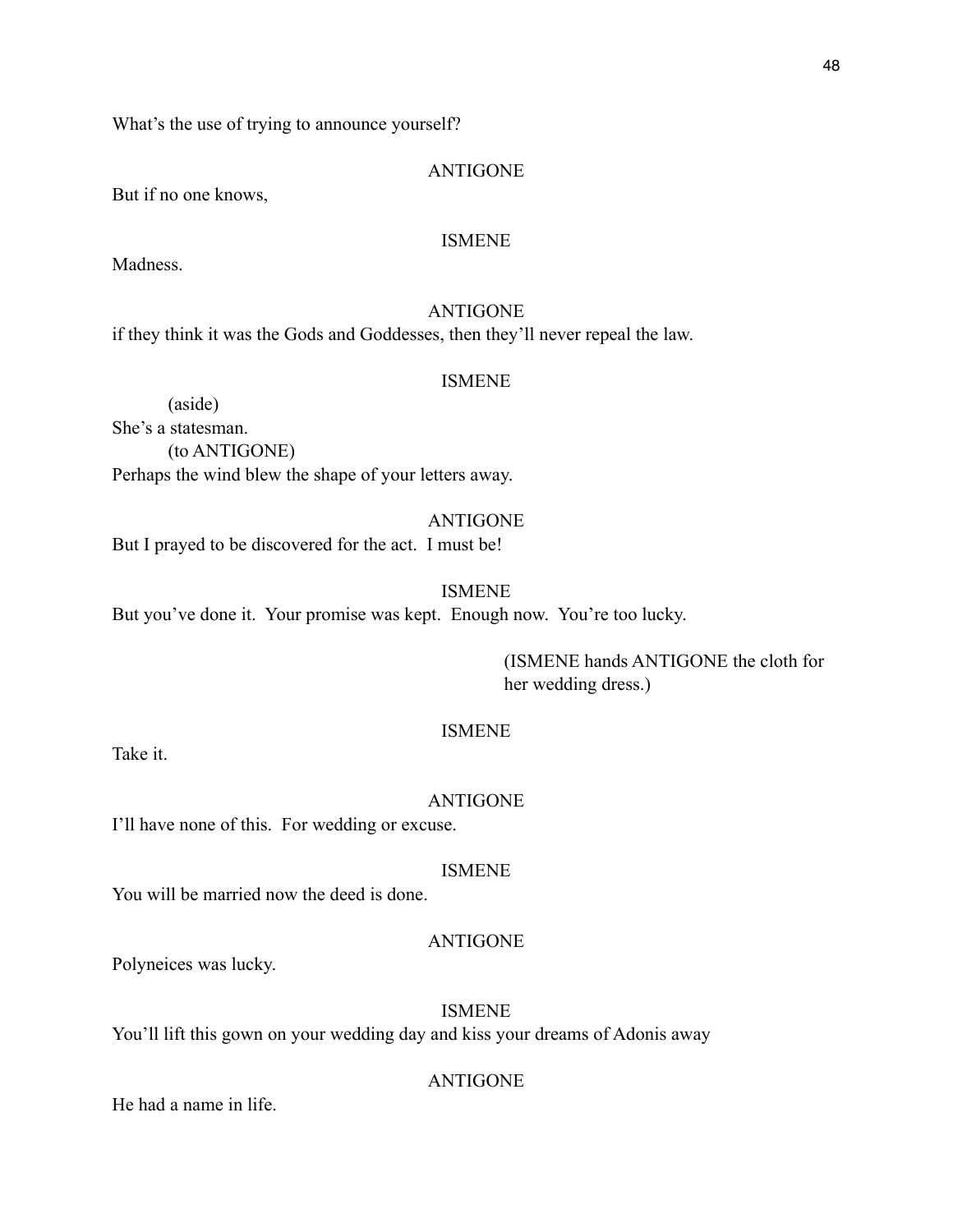#### ISMENE

and bear your babes with the strength of two mares as our mother and her mother before her,

## ANTIGONE

He didn't need your urns.

#### ISMENE

and you will stop with these complaints,

## ANTIGONE

He'll always be remembered as a man who lived

ISMENE and no more talk of crimes, they don't befit your station.

# ANTIGONE

whereas women like you, Sister, can only be known as having died.

## ISMENE

You insolent --!

## ANTIGONE

I'll follow him to his resting place as sure and swiftly as I hope his mortal wounds came to take his breath.

#### ISMENE

For certain you've lost your mind.

# ANTIGONE

Today I dowered Death for the privilege of burying our brother.

#### ISMENE

You try my patience.

# ANTIGONE

For the privilege the Gods and Goddesses bestow upon me.

## ISMENE

You come into my house, jumping up and down all the time...

# ANTIGONE

The laws for civilization itself -- !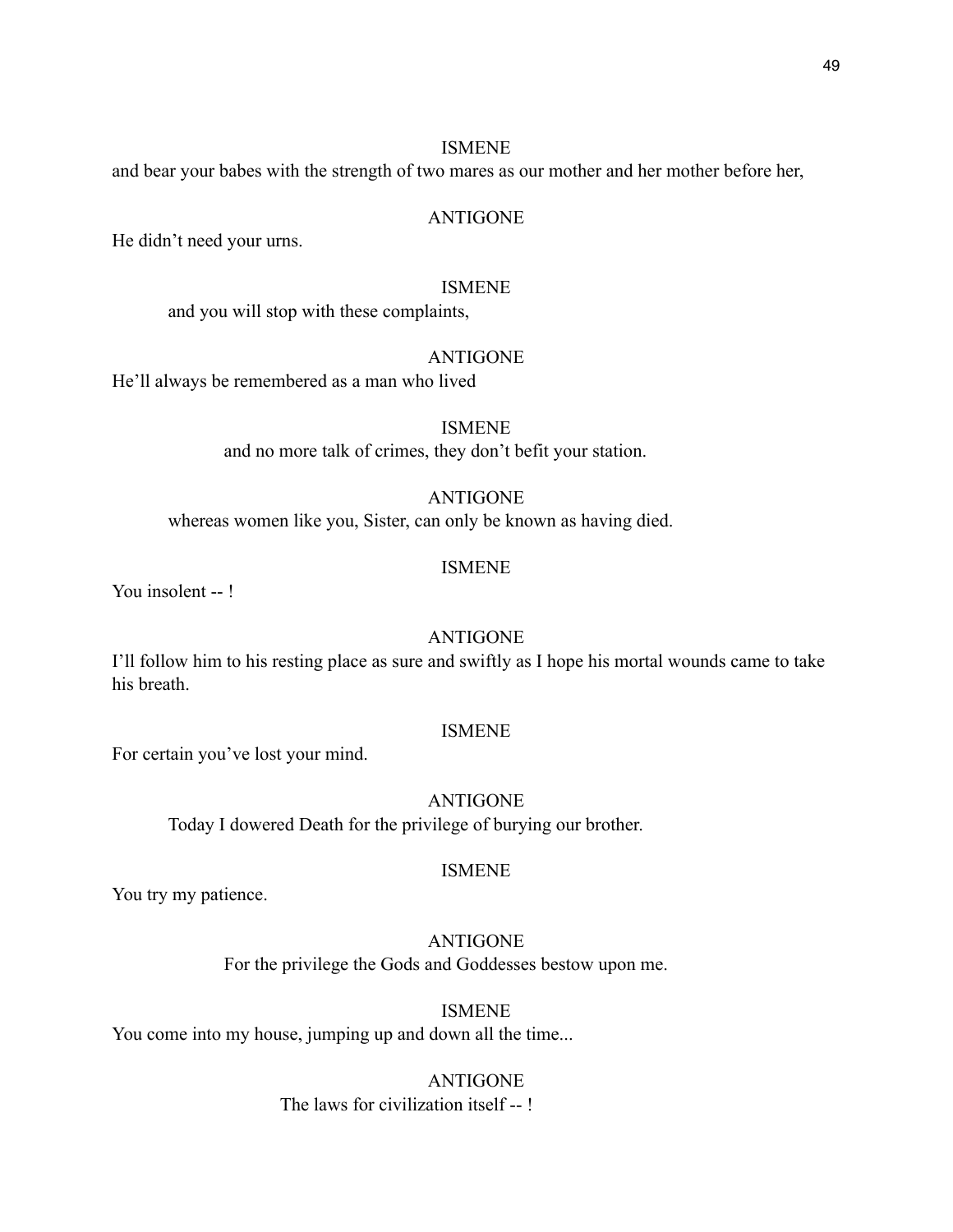# ISMENE

Haven't listened to a word I've said.

# ANTIGONE

A higher moral order than the laws of Man.

## ISMENE

And Jocarthus now suspects.

### ANTIGONE

 (of Man) Who deny the nature of life.

### ISMENE

When the guards came to announce this breach --

# ANTIGONE

For how should we sustain ourselves without prayer and lamentations?

# ISMENE

He asked for you and wondered if you'd brought some shame on us.

# ANTIGONE

Through war alone?

 (THE CHORUS OF ADONIA can be heard quietly in the distance.)

#### ISMENE

Take this cloth, and we'll cut it to your size. The sooner you wed the sooner I can restore my own marriage.

(ANTIGONE does not take the cloth.)

# ANTIGONE

I'm sorry if I'm a burden to you, but all that can be easily fixed.

(ANTIGONE puts her sandals back on.)

ISMENE

What now?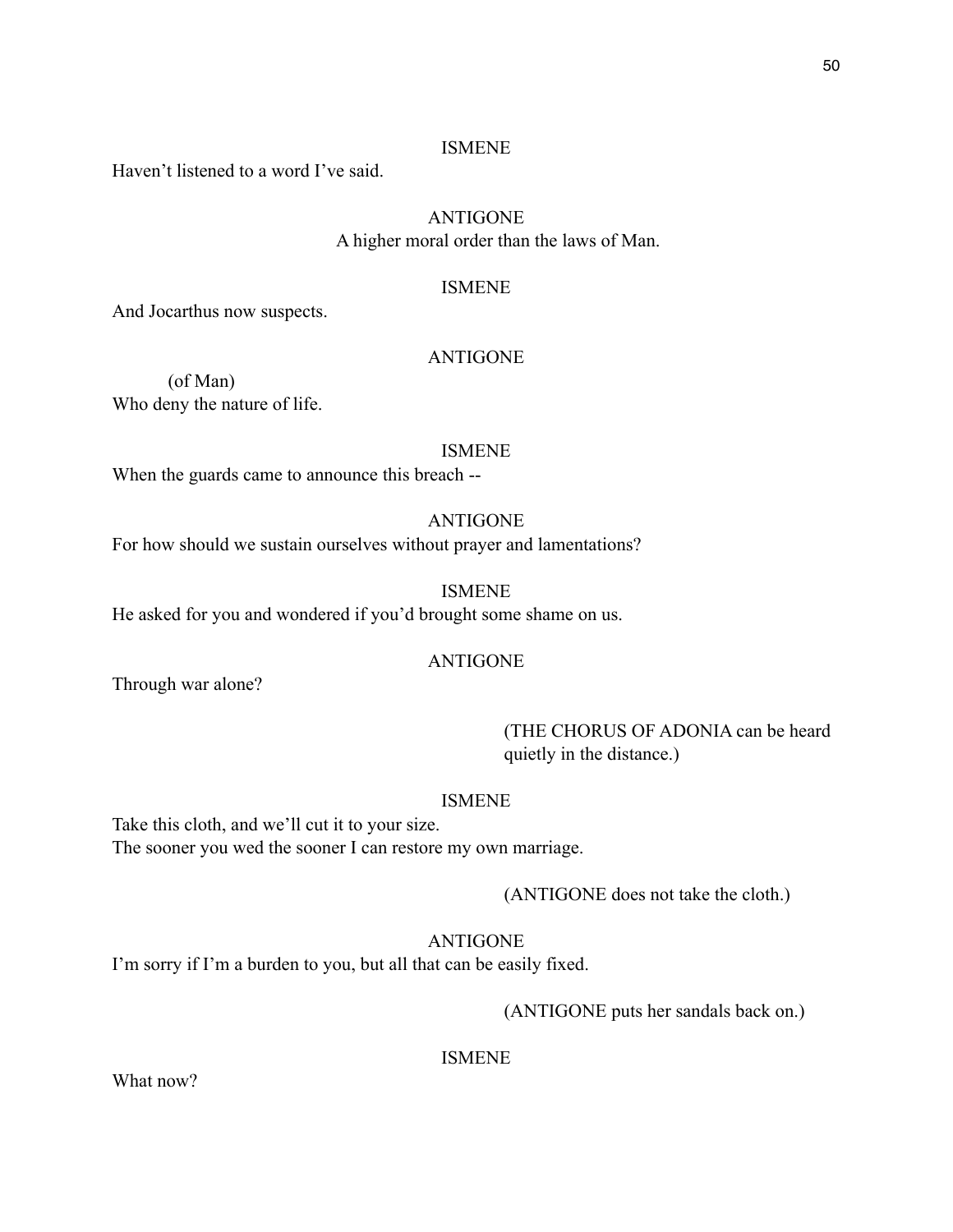## ANTIGONE

I'm going to the festival.

#### ISMENE

You will not leave this house again.

# ANTIGONE

No, after this, I won't return.

# ISMENE

But the doors will not be locked tonight. Jocarthus has gone to the Senate to debate the war in Sicily.

## ANTIGONE

And I'm sure he is all for it.

## ISMENE

He's three ships in the harbor and much to gain.

# ANTIGONE

More slaves for your house. You must be pleased.

ISMENE

Antigone, I fear...

#### ANTIGONE

I'll spend the night with Polyneices.

## ISMENE

You should not leave in such a state.

ANTIGONE

Surely the guards will find me then,

# ISMENE

You go too far.

# ANTIGONE

and I'll be brought before Crayon and can argue my case.

## ISMENE

Who gives you these ideas? Was it Father?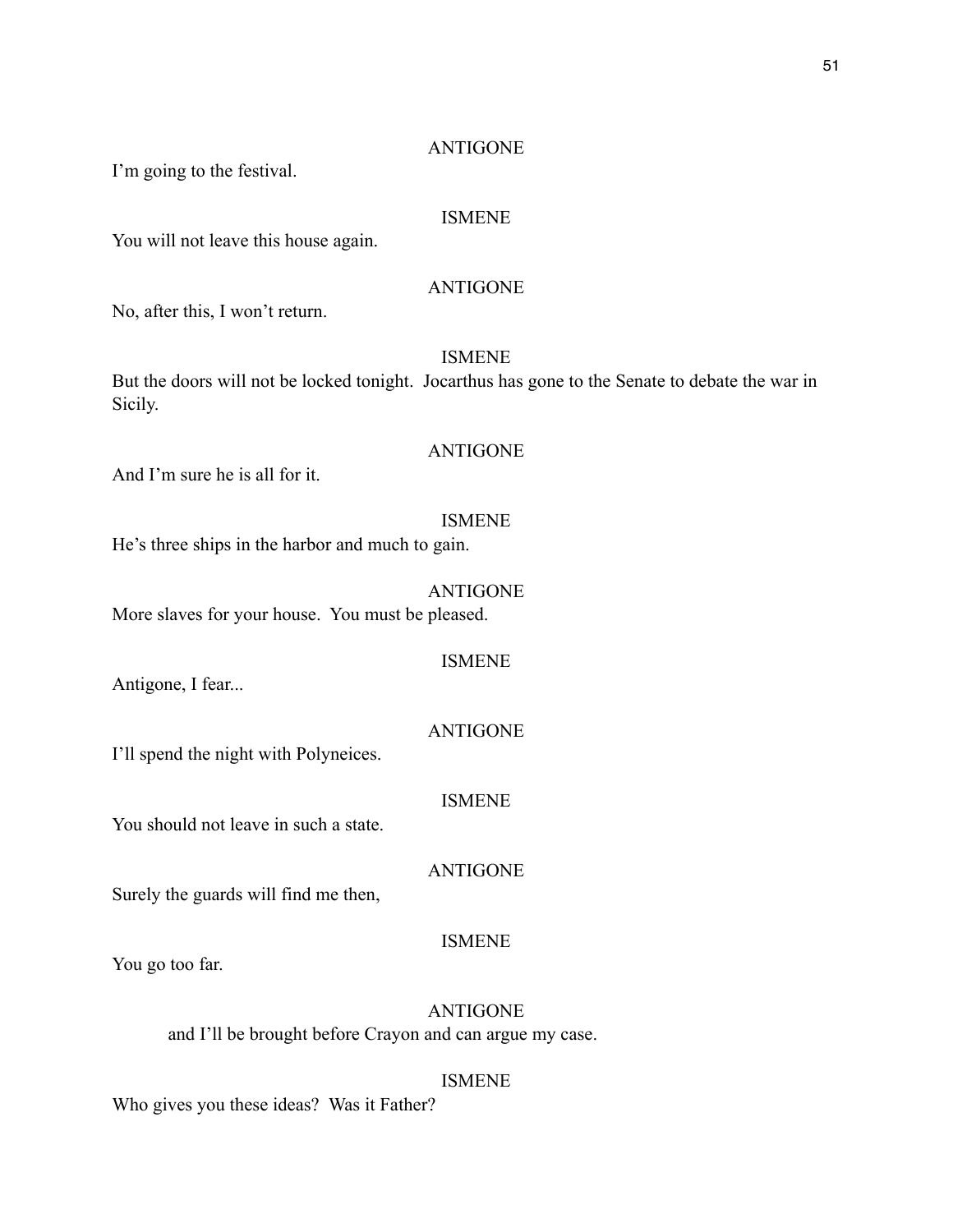## ANTIGONE

He spoke to me of many things such as girls never do get to hear.

## ISMENE

Did he fill your head with stories of the Gods as if he knew them, as if they would do his bidding?

## ANTIGONE

What if he did?

## ISMENE

Hmph, some goods the Gods did him. And you expect the same privilege? Whose gods are they? Yours? I think not.

## ANTIGONE

Ismene, what are you saying?

# ISMENE

If you think that stone of a pillar out there has real power know that he was built only to keep me within these walls, not that I would run,

but I have no need to pray to him or expect my prayers will be answered. And neither will yours.

# (THE CHORUS OF ADONIA can be heard closer now.)

## ANTIGONE

Then to me it's more important to find recognition for my self and my sex than to quiet the waves of society's ocean and go to my grave in obscurity.

# (ANTIGONE exits to join the festival.)

#### ISMENE

I recognize myself in her words. Woman, the quieter of waves. Yes, that's me. And she, the opposite. So it our fate.

> (ISMENE drops the cloth for the wedding dress.)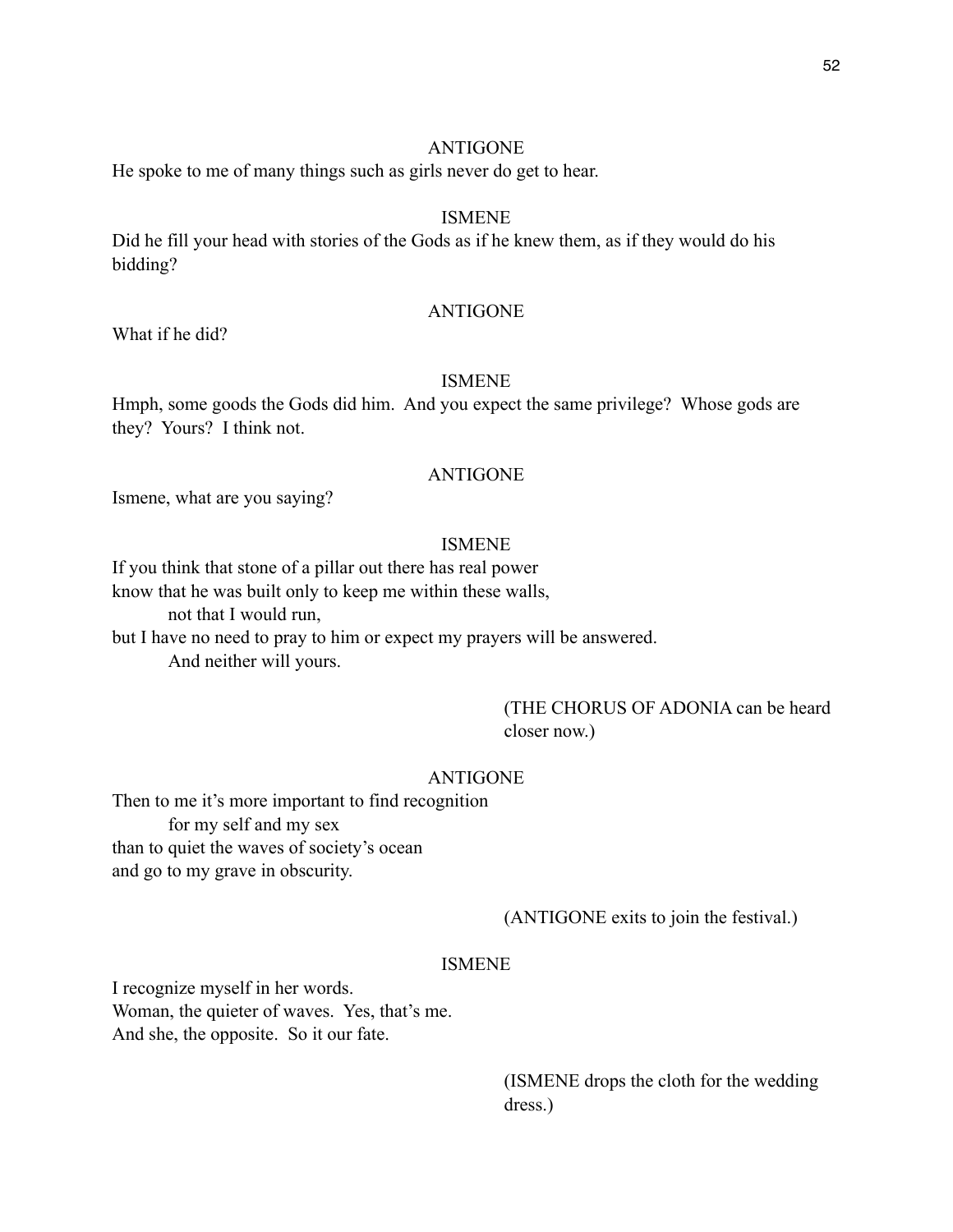#### scene iv

 (ANTIGONE joins WOMEN on rooftops carry out the ritual of the festival. ISMENE, in cave, remains alone, isolated. The CHORUS OF ADONIA should float through the space as if eternal.)

# CHORUS OF ADONIA

We all know there are rules against affection between man and wife which say there's none to share so I'll keep my own Adonis, in my heart protect hi, for I know my husband never looks in there.

#### ISMENE

Antigone, I hear you now clearly as I heard you then. You haunt my days, your voice resounds in this cave as if the essence of you will echo forever.

## CHORUS OF ADONIA

There's a way to love a woman and it goes (kiss, kiss) there's a way to love a woman and it's fun if you tell her that you love her every day to day she'll be sure to love you back and never run

# (TWO WOMEN and ANTIGONE dance and scatter flower petals.)

#### ISMENE

Antigone, your voice is strong like the song of a bird lifted by the wind and carried through space across time -- I hear you in all towns, on all hills, in women's rooms, and on the paths we tread. You won't be heard in the Senate of Athens but maybe in the courts that will come.

> (JOCARTHUS appears at a podium in the Senate.)

# CHORUS OF ADONIA

O Adonis knows to touch me on my lips (lips, lips) both the ones above and yes the ones below he takes such delight in gyrating his narrow hips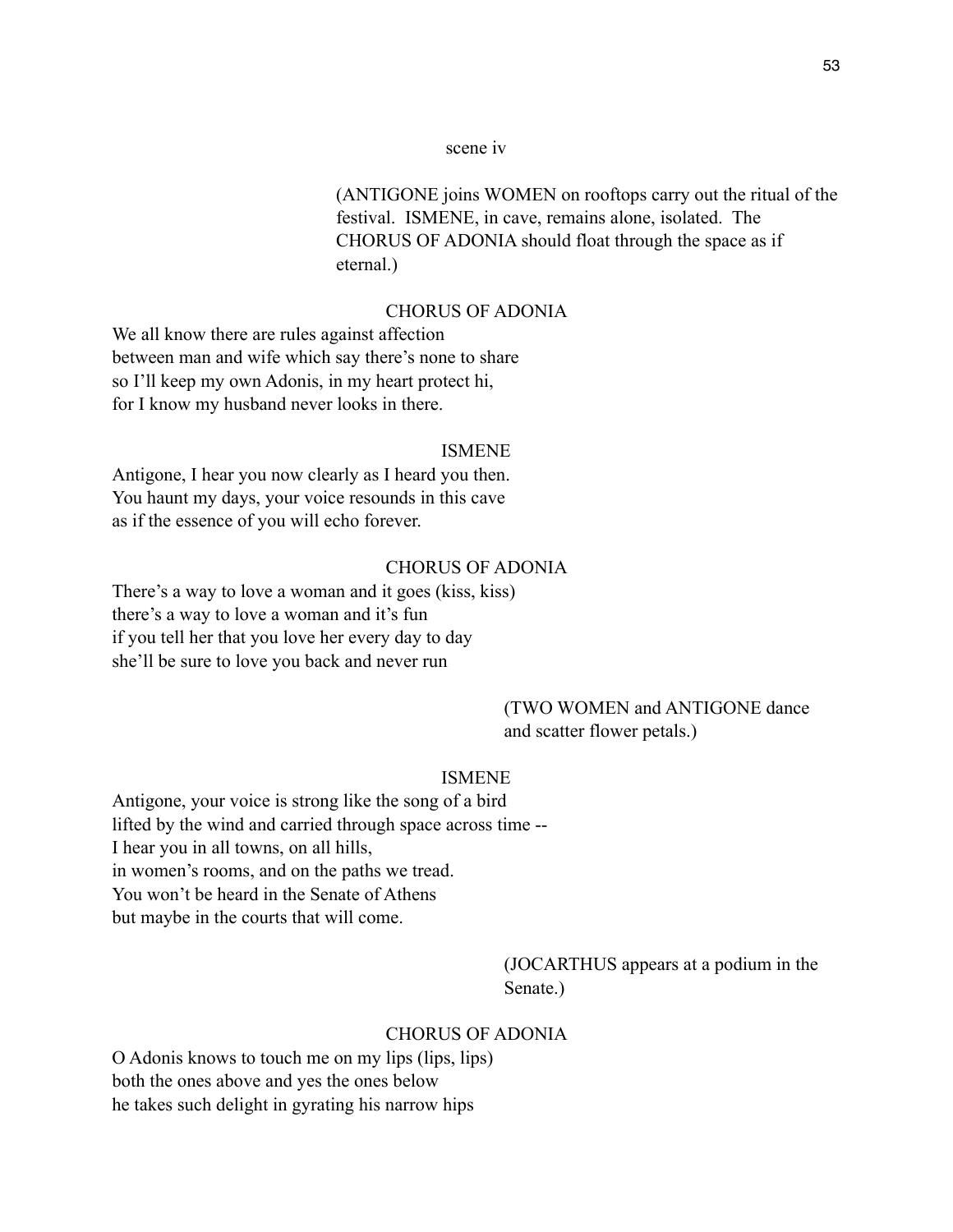and he takes his time to let my pleasure grow

# JOCARTHUS

It has been seven months, my friends, seven months since we returned from Melos, taught our slaves obedience, and reminded our women of the same.

# CHORUS OF ADONIA

O the myrtle berry hides in the bush bush bush and it misses the attention of your tongue how I know you like to get down to the push push push but if you would lick it for me, O what fun!

## (WOMEN light torches.)

#### JOCARTHUS

And now, in order to fulfill the destiny that belongs to this great democracy, what more can be done here but to ready ourselves to conquer again?

> (WOMEN and ANTIGONE leave the rooftops as night falls with an effigy of Adonis which they carry through the city.)

## CHORUS OF ADONIA

When my husband goes to war I am not lonely When my husband is away I never cry 'Cause Adonis comes to hold me and console me He's my darling, you can see the reason why.

#### JOCARTHUS

Our fine allies the Segestans come to us as leaders in the hopes that we rout the barbarism and tyranny they are subject to in Sicily. Our democracy is a beacon to them, degraded as they are, victims of a cruel system they ask our help to rise above.

# CHORUS OF ADONIA

O Adonis knew the places on my body O Adonis knew to touch me where to rub if my husband knew a thing or two about yours truly he might receive a kiss and not a snub.

# **JOCARTHUS**

Is it not our duty as Statesmen so highly evolved to bring grave destruction on this base island that denies Man the sweet freedoms we take to be our natural rights? I say we have a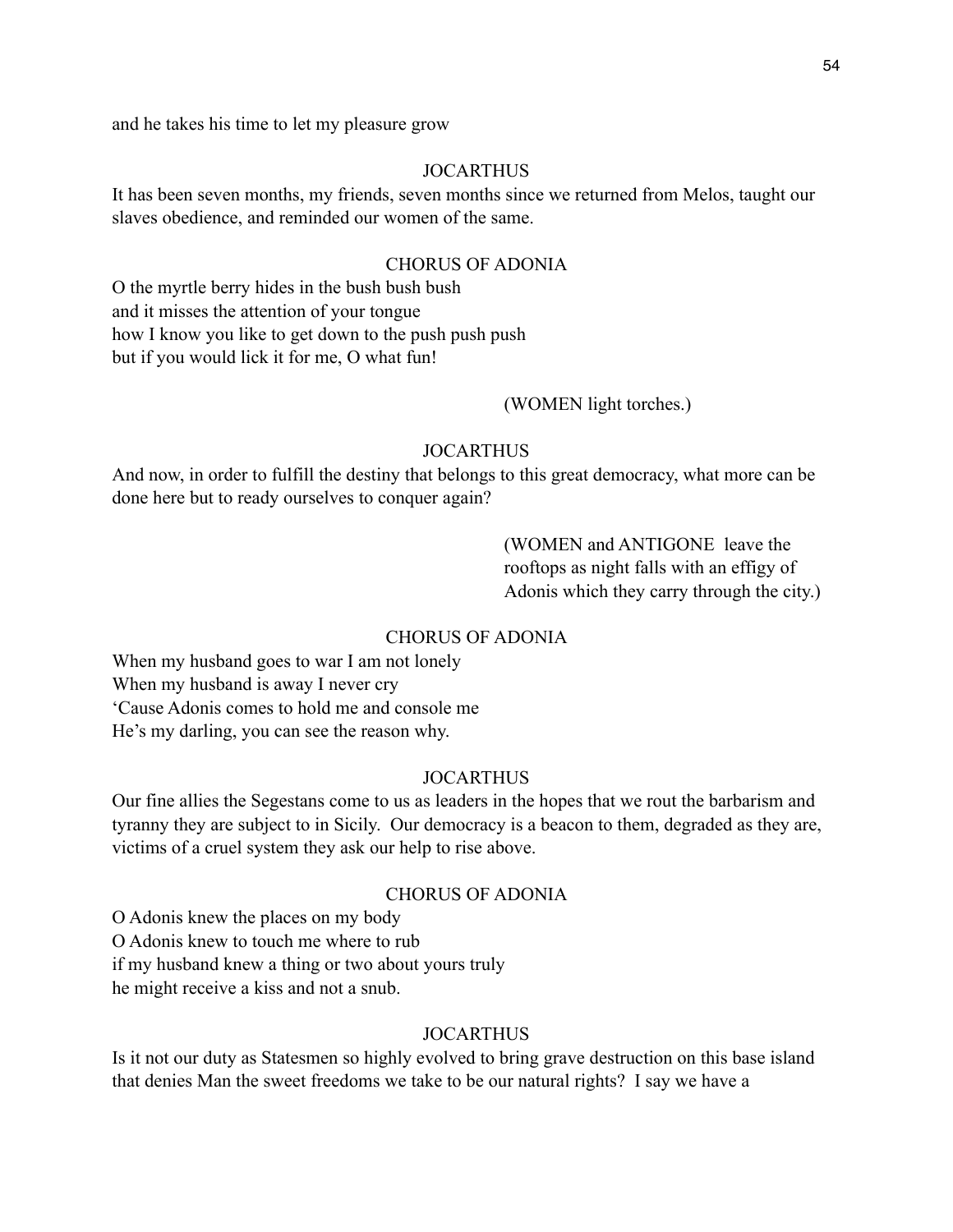responsibility to insure Man's liberties, to live enlightened and blessed and pay the price of establishing democracies throughout the world for the Gods and for the glory!

> (Cheers from the Senate and ululations from WOMEN all across the polis.)

# CHORUS OF ADONIA

When my man returns from war, his balls be hangin' for the time he's spent akillin on the sea if they're not you can be sure he's been abangin' and the girl he put his thang in wasn't me!

#### (The WOMEN pass a statue of Hermes.)

#### WOMAN 2

Out of my way, penis! You're dead,

 (WOMAN 2, in play, smacks at the phallus on the herm, and it breaks off and falls to the ground. Before WOMAN 2 realizes what she has done, SHE continues with her jest.)

#### WOMAN 2

and I'm in mourning!

(SHE surveys the damage.)

## WOMAN 2

Finally I've made a dent in the world.

WOMAN 3

More than that. What'll we do?

ANTIGONE I wish you'd done that outside the House of Jocarthus.

WOMAN 3

The Senator? O no!

WOMAN 2

We can go back that way. I'm often clumsy.

# WOMAN 3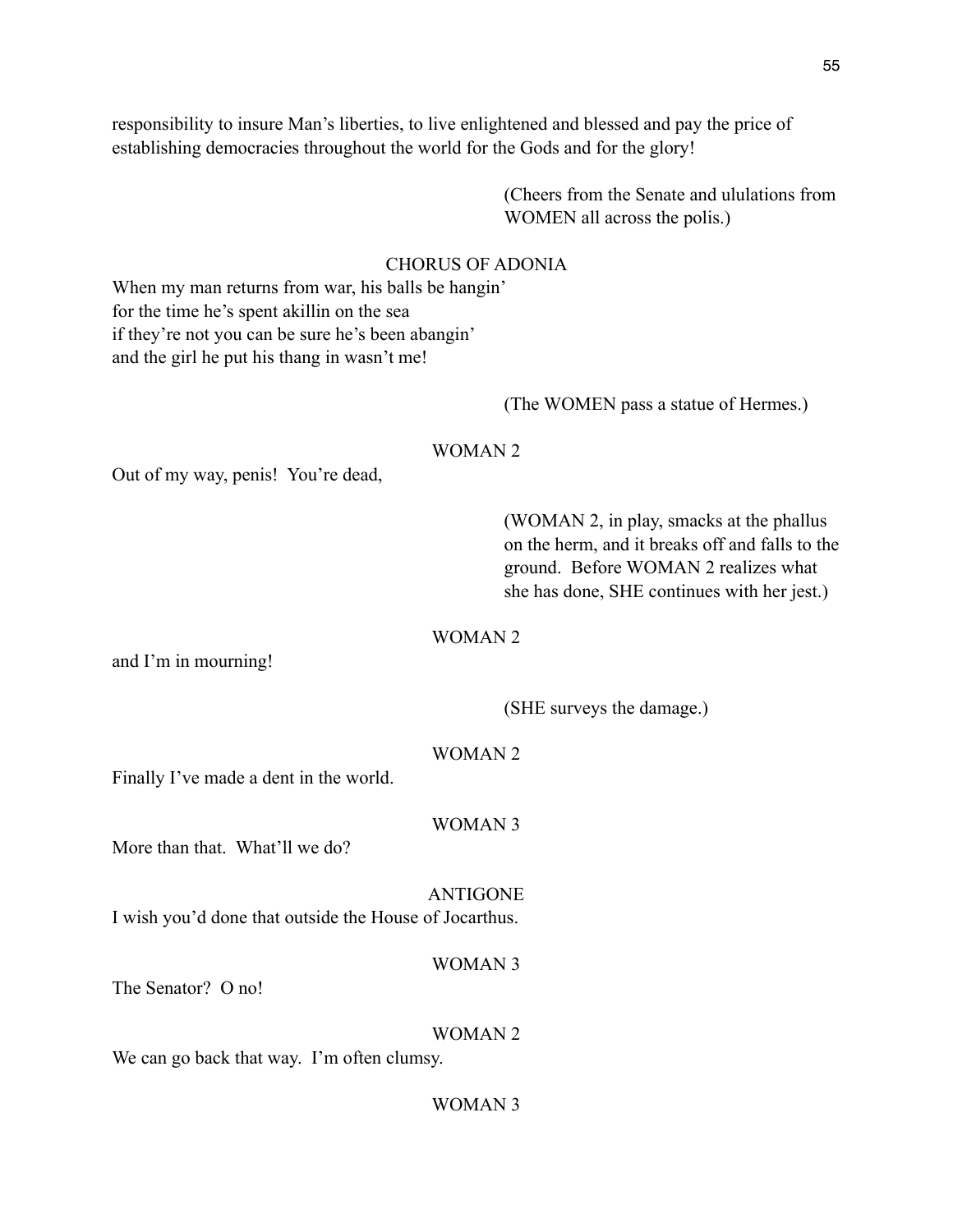| (handling the fallen phallus)<br>It's rather large, don't you think?                     |                 |
|------------------------------------------------------------------------------------------|-----------------|
| I've only known one.                                                                     | <b>WOMAN2</b>   |
| They don't look like that.                                                               | <b>ANTIGONE</b> |
| How would you know?                                                                      | <b>WOMAN2</b>   |
| You're not married yet.                                                                  | <b>WOMAN3</b>   |
| My brother's was much smaller.                                                           | <b>ANTIGONE</b> |
| I wouldn't know.                                                                         | <b>WOMAN2</b>   |
| Do you think my husband comes to me with a lamp?                                         | <b>WOMAN3</b>   |
| (to WOMAN 3)<br>Can you imagine -- to be so used while knowing what it is they're using! | <b>WOMAN2</b>   |
| I've a mind to knock them all off.                                                       | <b>ANTIGONE</b> |
| But that seems so -- so --                                                               | <b>WOMAN3</b>   |
| Unnatural!                                                                               | <b>WOMAN2</b>   |
| To let them stand without relief is unnatural.                                           | <b>ANTIGONE</b> |
| (agreeing)<br>Priapism goes hard with men.                                               | <b>WOMAN3</b>   |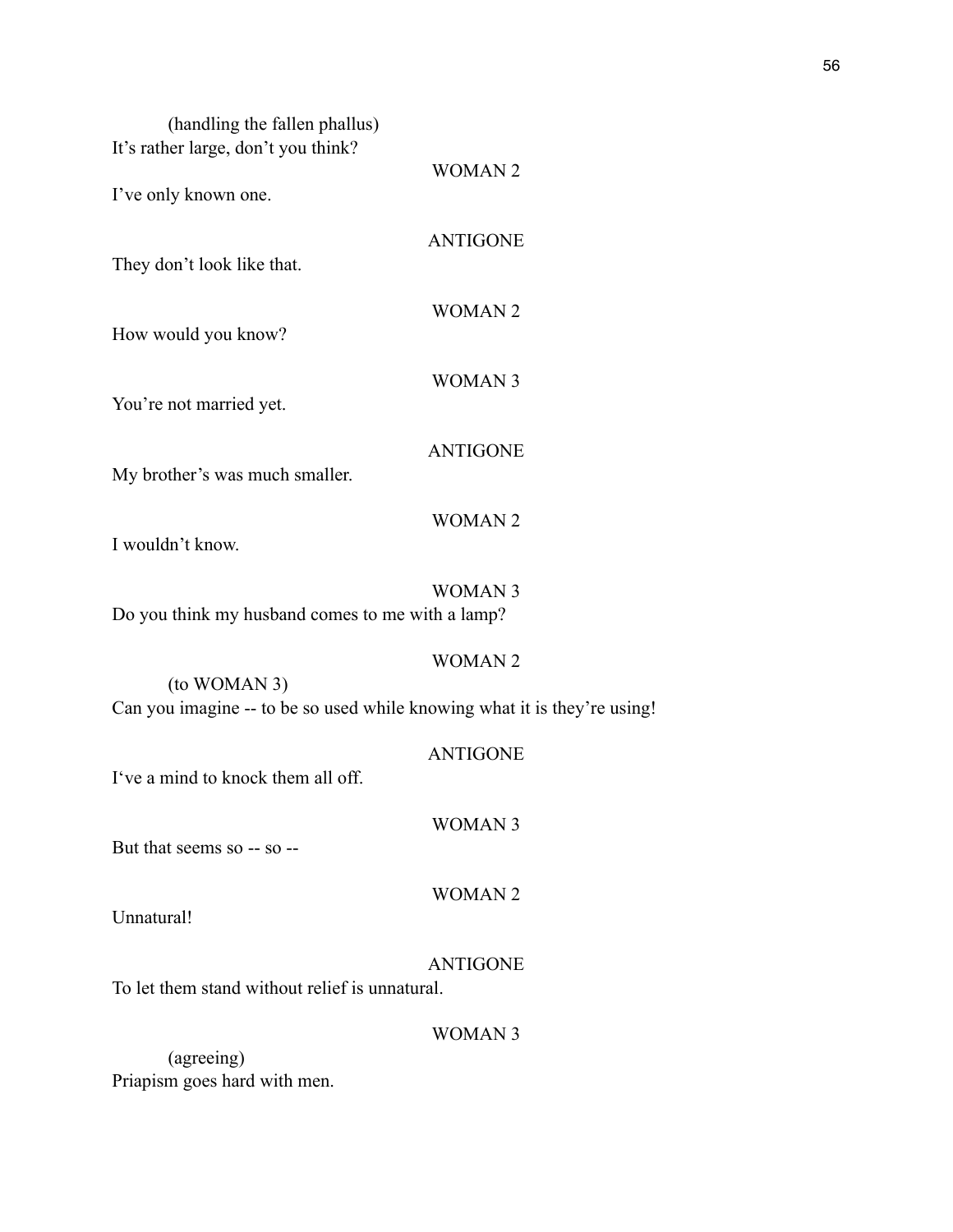|                                                     | <b>WOMAN2</b>   |
|-----------------------------------------------------|-----------------|
| But what'll we do with them?                        | <b>WOMAN 3</b>  |
| Use them for playthings!                            |                 |
| (taking the phallus)<br>Look! I'm a herm-aphrodite! | <b>WOMAN2</b>   |
| We'll drop them in the sea to cool them down.       | <b>ANTIGONE</b> |
| Bury them forever?                                  | <b>WOMAN2</b>   |
| So they won't be reattached.                        | <b>ANTIGONE</b> |
| Why?                                                | <b>WOMAN3</b>   |
| To relieve the pressure.                            | <b>ANTIGONE</b> |
| I see.                                              | <b>WOMAN2</b>   |
| She's right. They're an exaggeration of nature.     | <b>WOMAN3</b>   |
| A burden.                                           | <b>WOMAN2</b>   |
| A threat.                                           | <b>ANTIGONE</b> |
| Into the sea with them.                             | <b>WOMAN2</b>   |
| All of them?                                        | <b>WOMAN3</b>   |
|                                                     | <b>WOMAN2</b>   |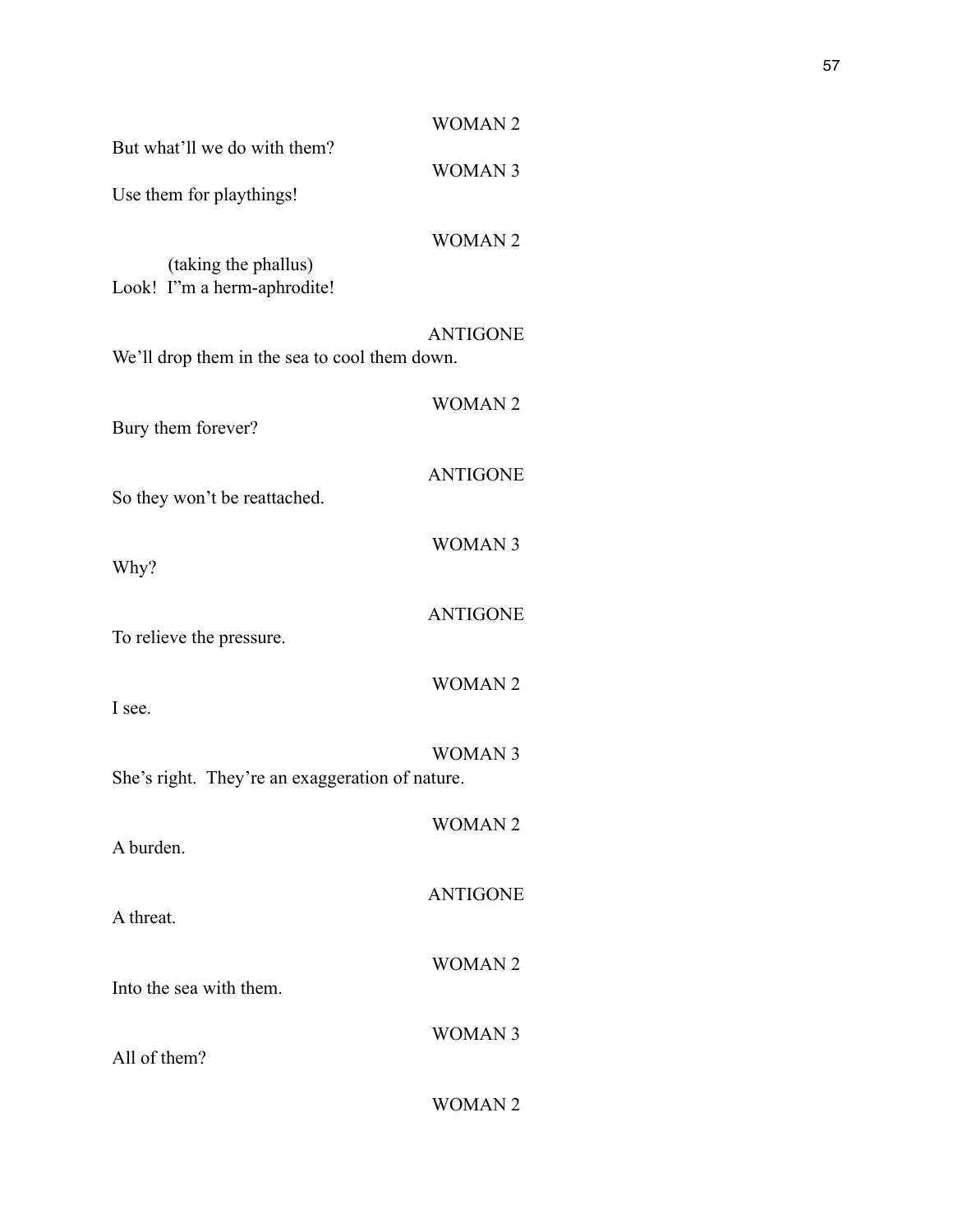But there are so many.

## WOMAN 3

Outside every house.

# WOMAN 2

In front of all the public buildings.

# WOMAN 3 Even the altars have Herms to guard them.

ANTIGONE A phallus to remind us always of our place.

#### WOMAN 3

Everywhere we go.

# WOMAN 2

When we're permitted.

# WOMAN 3

When we're not shut in,

# WOMAN 2

or locked up.

ANTIGONE As if they would watch our every move.

#### WOMAN 2

Like my husband, only colder.

#### WOMAN 3

And harder for longer.

# WOMAN 2

I' glad he's quick about it myself.

# ANTIGONE

Let's destroy them.

# WOMAN 2

By accident?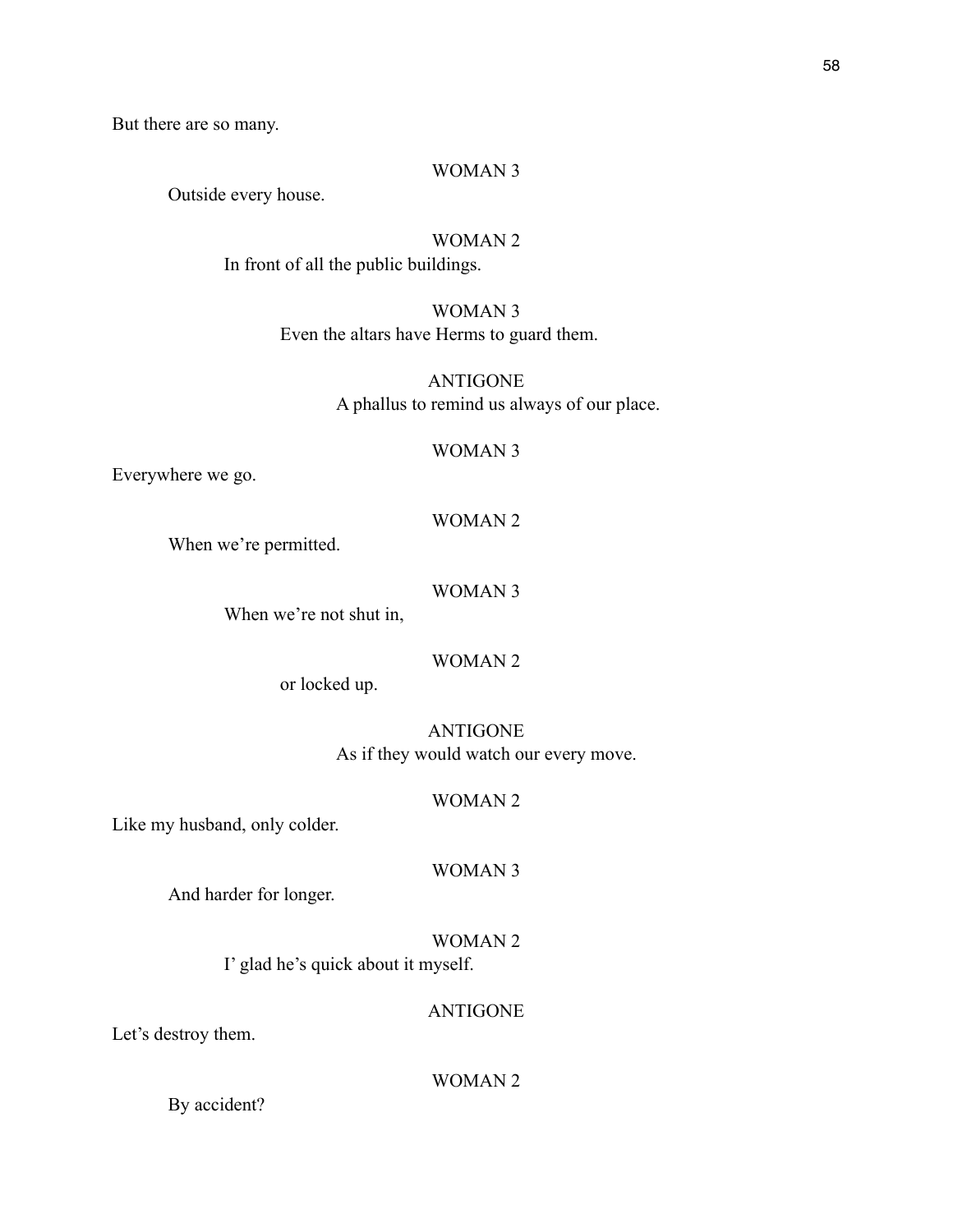#### ANTIGONE

On purpose, as if we were amazons.

### WOMAN 3

Even the ones by the Senate?

#### ANTIGONE

Especially those.

#### WOMAN 2

In the Garden of Herms?

#### WOMAN 3

Outside every single home!

#### ANTIGONE

Every

# ANTIGONE (cont'd) and WOMAN 3

phallus

ANTIGONE (cont'd) and WOMAN 3 (cont'd) and WOMAN 2 in the city!

> (THEY ululate and set out on a spree to knock all the phalluses off of the Herms. The cave/prison where ISMENE has been observing anxiously.)

# ISMENE

Was there any way I could have stopped you? Please tell me. What could I have done? I couldn't keep you in, but I was wrong to let you out.

(ANTIGONE enters cave as a ghost.)

# ANTIGONE

You know how it ends.

ISMENE I warned you. I scolded you. Should I have barred the door? Called for men?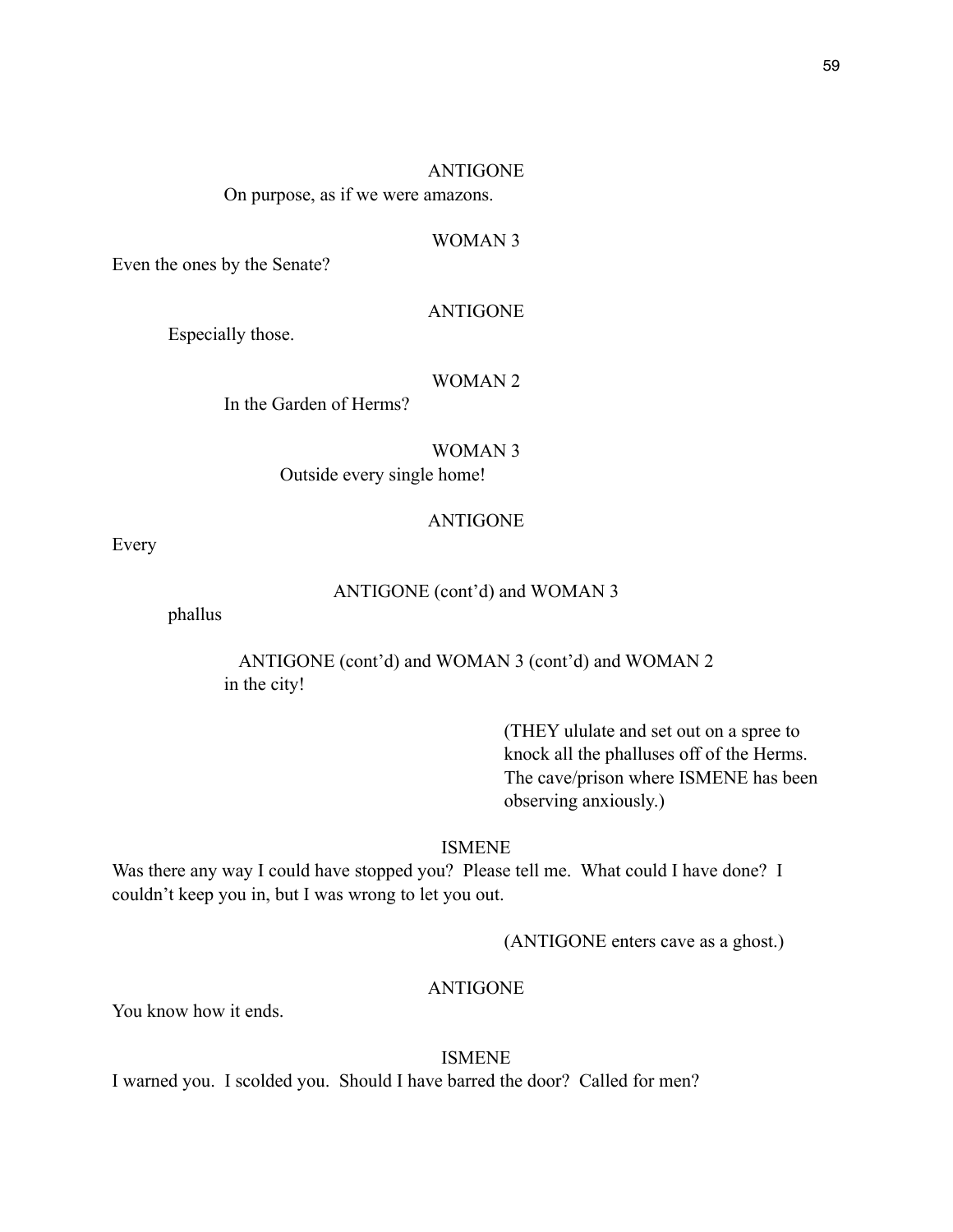### ANTIGONE

We can't be saved by them.

# ISMENE

Yet I always dream and hope. I thought their laws would save you. I lived by them too.

## ANTIGONE

Who is it hurts you most?

 (ANTIGONE exits. If desired an interval may occur here.)

scene v

#### ISMENE

I loved my brothers before they went to battle. I love my sons though I am warned against it. What will they think of me, their mother?

> (Lights up on VIO, ANDROS and CARNOS late at night. A tableau at the gravesite where POLYNEICES has been horribly mutilated. VIO leads ANDROS and CARNOS to kick the mutilated POLYNEICES. )

# VIOLATUS

Come on boys!

ANDROS

Take that you bully!

VIOLATUS

Put a little life in it!

# CARNOS

I'll show you, Polyneices!

# VIOLATUS (in disapproval, gathering ANDROS and CARNOS) Boys, boys, boys.

 (ANDROS with POLYNEICES' armor. CARNOS in ISMENE's cape prancing and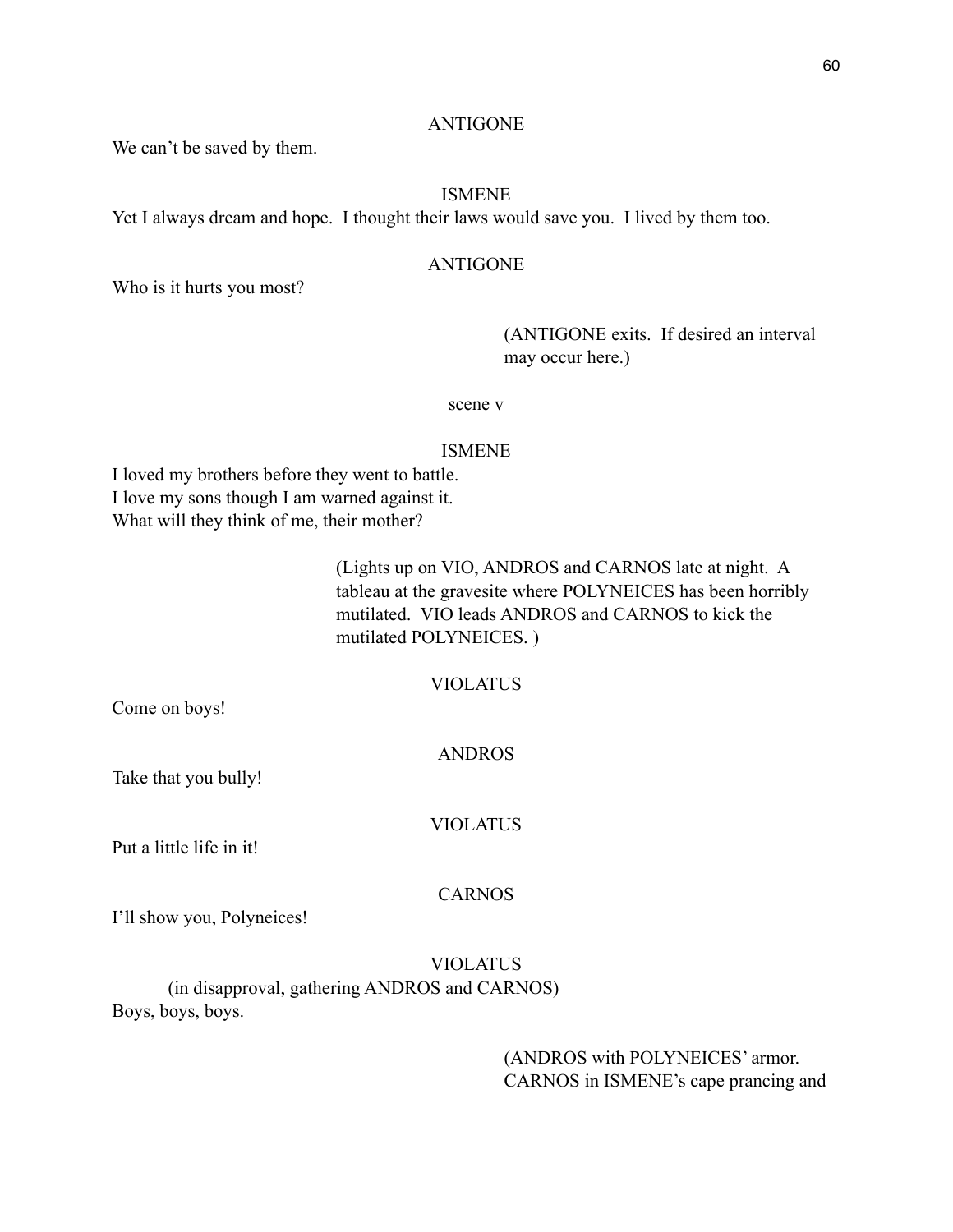laughing with ANDROS. VIOLATUS tears the cape from CARNOS in anger.)

#### VIOLATUS

What are you, a woman? (with cape) 'Tis from the House of Jocarthus.

CARNOS ANDROS

Huh? Whose house?

# VIOLATUS

 (referring to cape's distinctive trim) Can you not recognize the colors? You shall take it to the Senate.

## ANDROS

 (with POLYNEICES' shield) This'll make a fine gift for him as well.

# VIOLATUS

Are you blind, man? 'Tis not for gifts, but proof of treason.

#### CARNOS

And the crest of Oedipus has been known to turn him red with anger.

#### ANDROS

We could melt it down for something finer.

#### CARNOS

Sucking up to Crayon, are you?

## ANDROS

Is that all that's on your mind?

# CARNOS

Since when did you get so high and mighty?

# VIOLATUS

Go to. Let's pass this flask and set the tone for a night of good soldiering.

#### ANDROS

Um, uh, we've sworn off.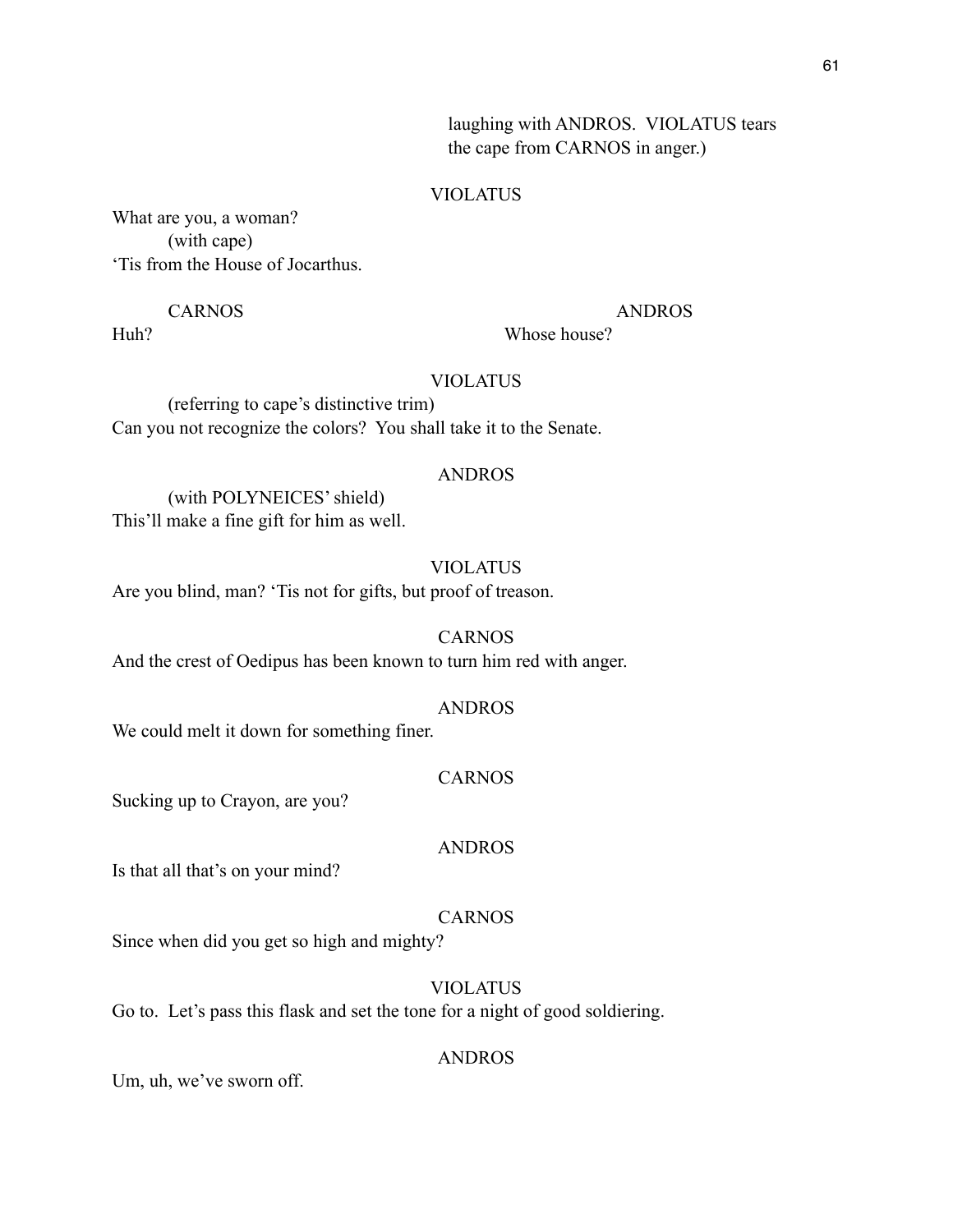# CARNOS

We wanted to keep a keen eye.

# VIOLATUS

No wonder you've lost rank.

But -- We thought...

CARNOS ANDROS

# VIOLATUS

What most heightens the sense of man besides good drink from a fine cellar?

 CARNOS ANDROS You've got a point there. I can see that. Uh-huh.

# VIOLATUS

When you've had your fill of meat, Carnos, what most aids in the digestion?

# CARNOS

Good liquor.

# VIOLATUS

And when your spirits drop so that you cannot focus on the task at hand, what excited a man more, Andros, than to revive himself with new spirit?

## ANDROS

Besides good spirits to drink? A woman?

# VIOLATUS

And what better time to fill man's guts with alcohol and lust than the night he waits on the field of battle ready to snatch and expose his enemy?

> (CARNOS howls to the moon. THEY pass VIOLATUS's flask and drink heartily, howling and braying at the moon throughout the next few lines.)

# VIOLATUS

You wanted me to tell you of my last great conquest, in Melos?

# CARNOS

How many women did you bed?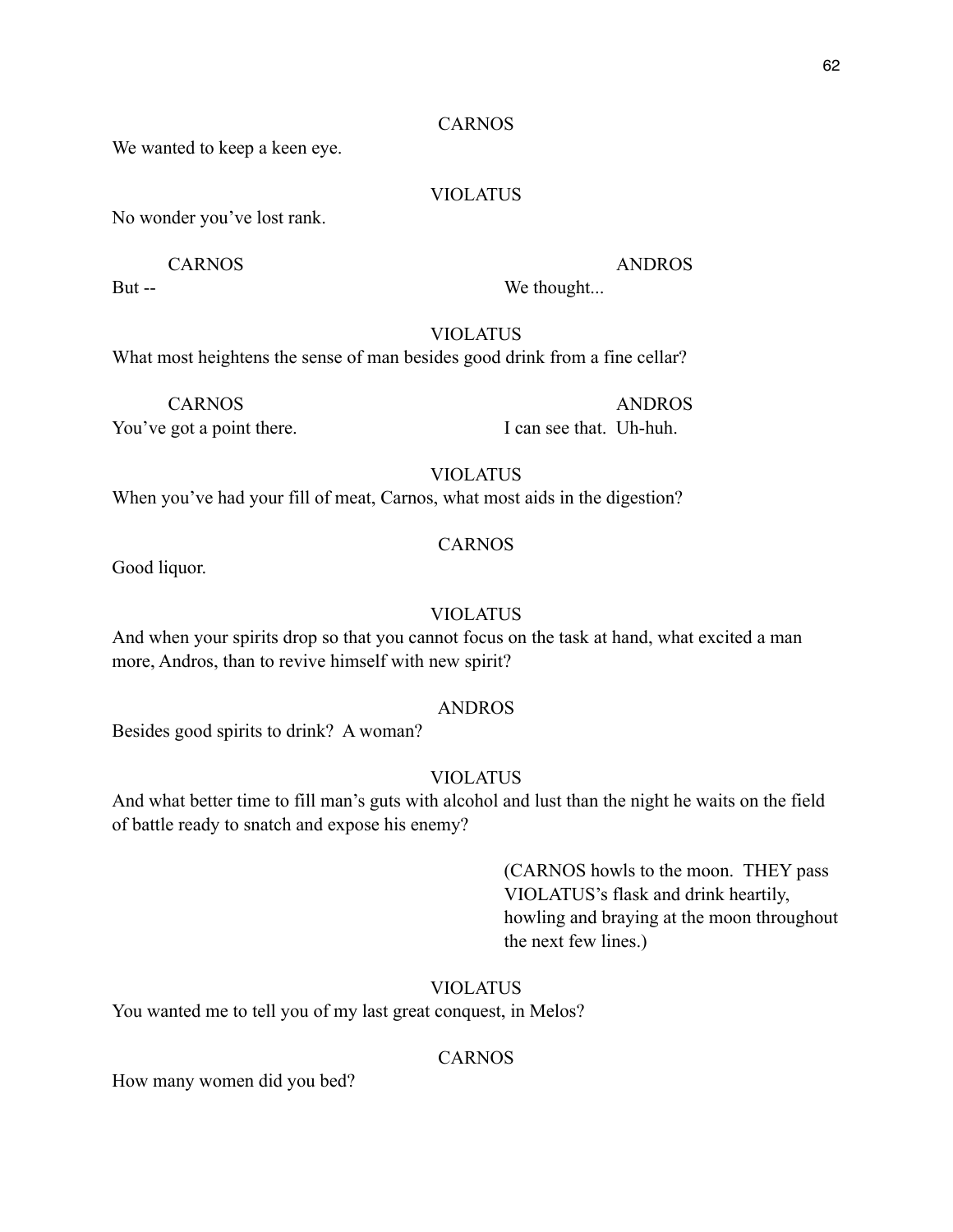# VIOLATUS

Couldn't say for sure, but more than I could count.

#### CARNOS

Did you bring them back with you?

VIOLATUS

What for?

# ANDROS

You just left them there? Free?

# VIOLATUS

When I was done with that city, there was no free.

#### ANDROS

I heard it was a real bloodbath.

# CARNOS

Aye! We heard the few you left alive were sold as slaves or whores

## ANDROS

in Athens and the port of Piraeus.

# VIOLATUS

Boys, that's not the point at all. I'll speak on the joys of my battles. There's a way to make better soldiers of you.

> (VIOLATUS illustrates his actions physically using CARNOS and ANDROS as women, but HE is not actually hurting them, only mimicking the acts.)

 (CARNOS and ANDROS repeat - echo - all capitalized words where indicated by the asterisks. CARNOS and ANDROS might also pantomime VIOLATUS's actions, but they don't really understand what VIOLATUS is teaching them.)

## VIOLATUS

What sets your teeth to gnashing and your eyes to flame?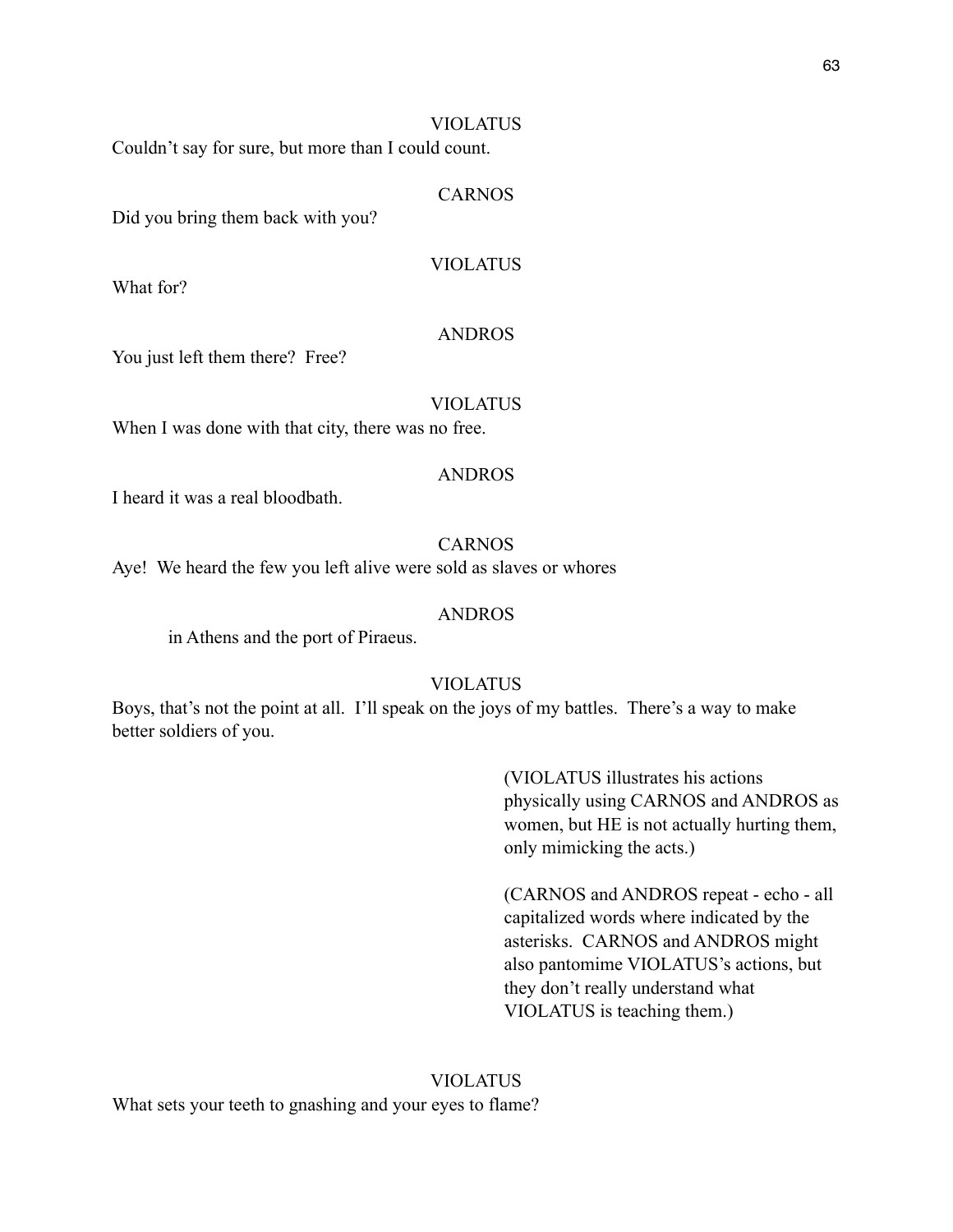What is the worst thing a man can be called? WOMAN.\* But what is woman anyway - a lesser form of man? Perhaps. But how does she come to be this way? MAN MAKES HER SO.\* And how does man do this?

With an UPPER CUT to the cheek,\* a LEFT to the jaw.\*

For as they cower, we EXPAND.\*

As they cry out, we hear music.

Does it not make you hot to think of the woman of your dreams in CHAINS,<sup>\*</sup> her legs spread wide to expose that ugly flower of her sex for your enjoyment?

# CARNOS and ANDROS

Hot, yes, hot!

#### VIOLATUS

We are not slappers and scratchers. WE ARE MEN.\* And women would be men for for the woe we add to their name with a TWIST of their nipple<sup>\*</sup> for did they not toss us off when we were babes? And must we not SCORN THEM for the power they held at that time?\* How else should we be men?

ANDROS CARNOS

How? How else?

#### VIOLATUS

To think of our enemies in battles as these women we so desire, and to DESTROY them one by one IN HEAT \*\* and then to take their WOMEN\*

 -- the best ones are those respected in the town - and DRAG them out of their homes with their babes,\* and humiliate the so they no longer show their teeth, for they have NO more TEETH to show\*\*

 -- 'tis all the better for their sucking too - and make them your plaything, and you will GROW.\* You will find your MANHOOD unshakably certain,\* and you will be the GLORY OF ATHENS,\* as strong as the columns that hold up the great Temple

 -- you'll feel as WIDE -- \* for there is nothing like the PRIDE that comes\* from the LOWERING of those creatures \* who have borne you out of their own subjugation to the men we emulate all our lives, our own FATHERS,\*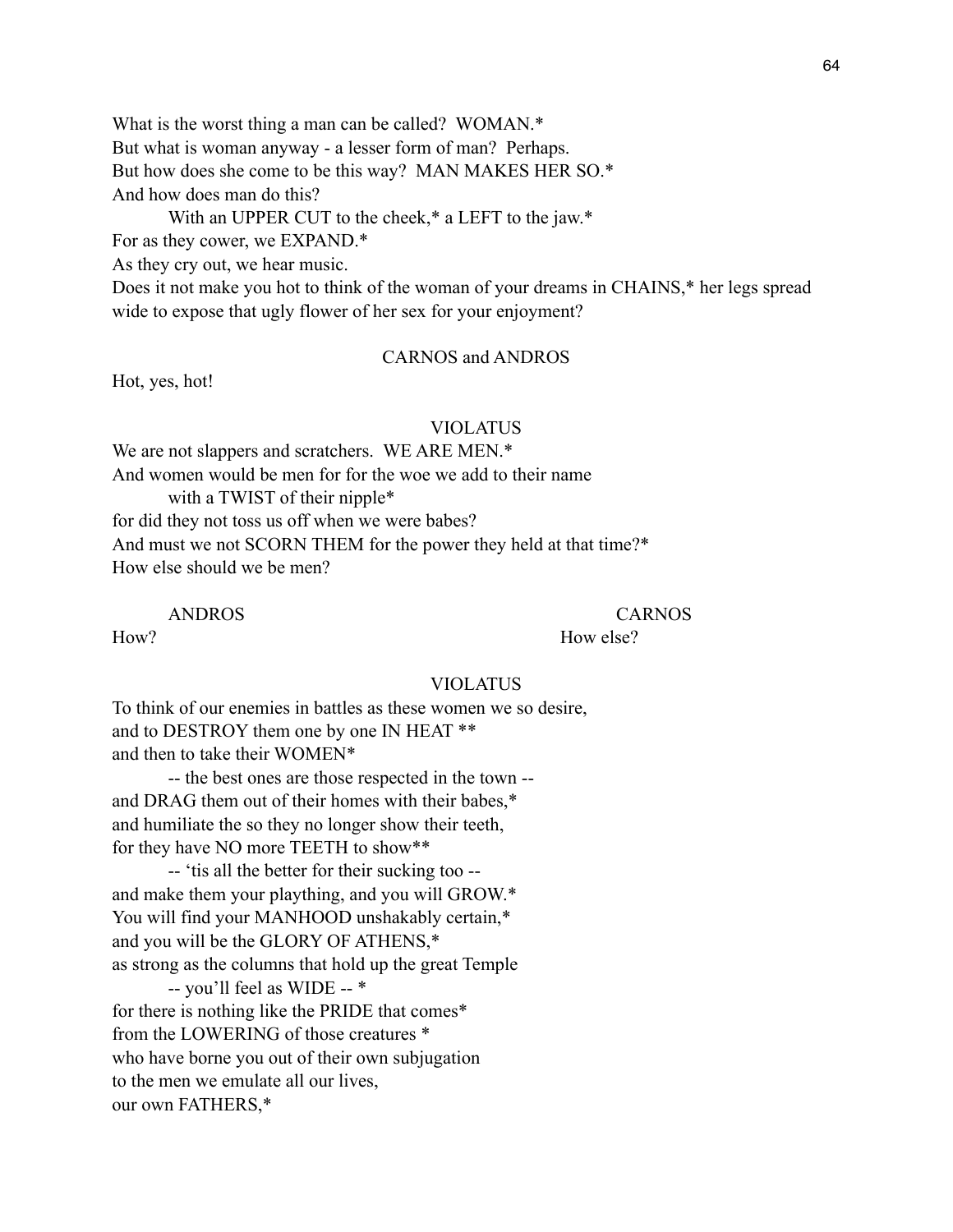the HEROS of this city. \*

(Growling, howling and barking ensues.)

# ANTIGONE

(offstage)

There's a way to love a woman and it goes (kiss, kiss) There's a way to love a woman and it's fun

# VIOLATUS

Sssssh, someone's coming.

 (ANTIGONE enters with phallus in hand singing the chorus of Adonia.)

# ANTIGONE (cont'd)

if you tell her that you love her every day to day -- (seeing POLYNEICES) All my work, all my prayers destroyed, I curse you Crayon --

# VIOLATUS

 (from behind the stone, unseen) Who goes there?

# ANTIGONE

It is Antigone, daughter of Oedipus and Jocasta, sister to Polyneices. (in anguish at the desecration)

Polyneices.

(gestures strongly with herm phallus)

I am Antigone!

 (CARNOS and ANDROS move towards ANTIGONE with VIOLATUS pressing THEM forward. THEY stalk her like predators their prey, close in on her, howl and curse her.)

# CARNOS

Woman!

VIOLATUS

Are you boys?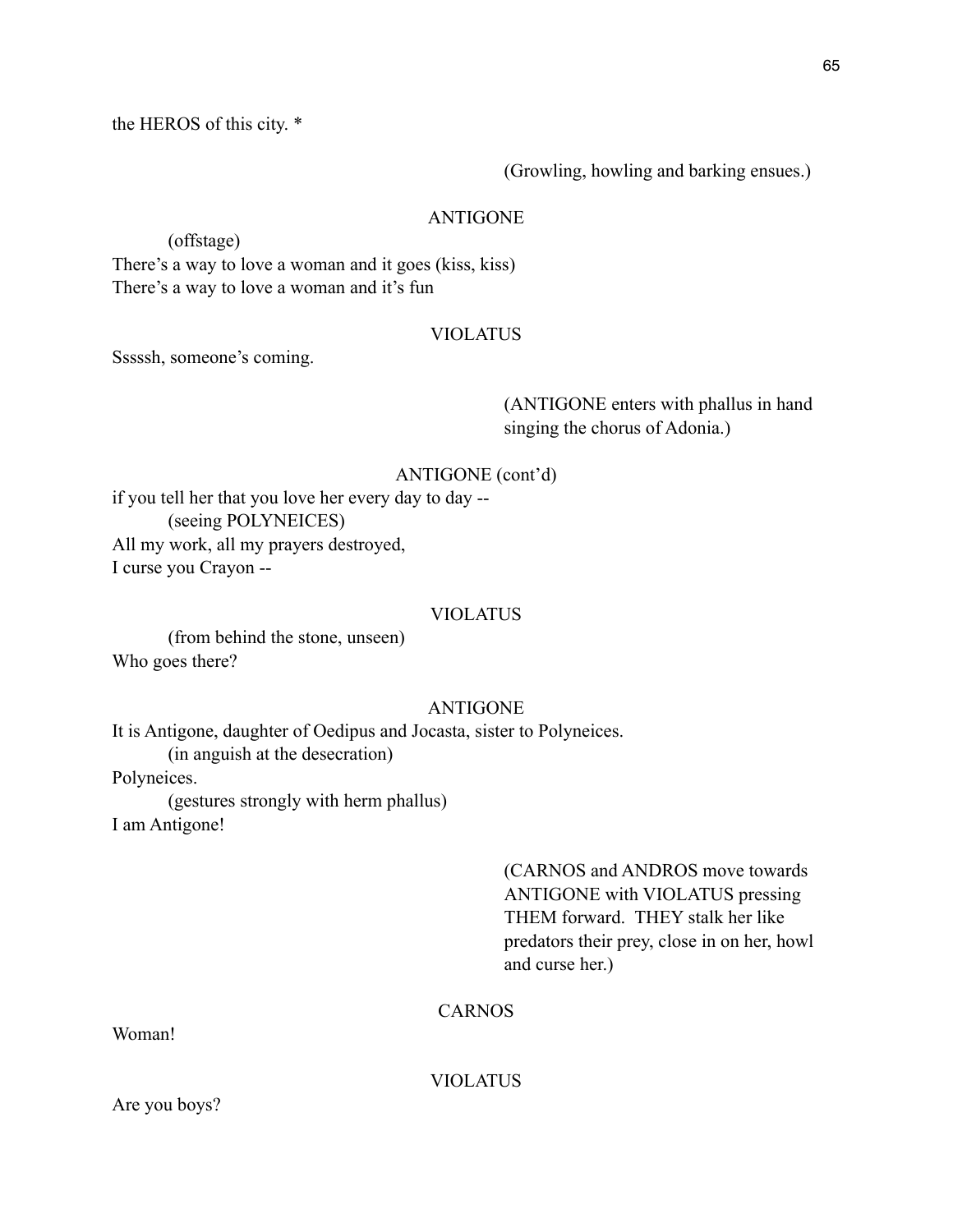| We are soldiers!                   | <b>ANDROS</b>            |
|------------------------------------|--------------------------|
| Are you men?                       | <b>VIOLATUS</b>          |
| Aye, men, men, we are men!         | <b>CARNOS and ANDROS</b> |
| I've got her wrists. Be a man now! | <b>VIOLATUS</b>          |
| Woe to thee!                       | <b>ANDROS</b>            |
| Lowest creature!                   | <b>CARNOS</b>            |
| Show her what you're made of!      | <b>VIOLATUS</b>          |
| Small one!                         | <b>ANDROS</b>            |
| Beast! Sow!                        | <b>CARNOS</b>            |
|                                    | <b>VIOLATUS</b>          |
| At her boys!                       | <b>ANDROS</b>            |
| Piglet!                            | <b>CARNOS</b>            |
| Cunt!                              | <b>ANDROS</b>            |
| Animal!                            | <b>CARNOS and ANDROS</b> |
| Whore!                             |                          |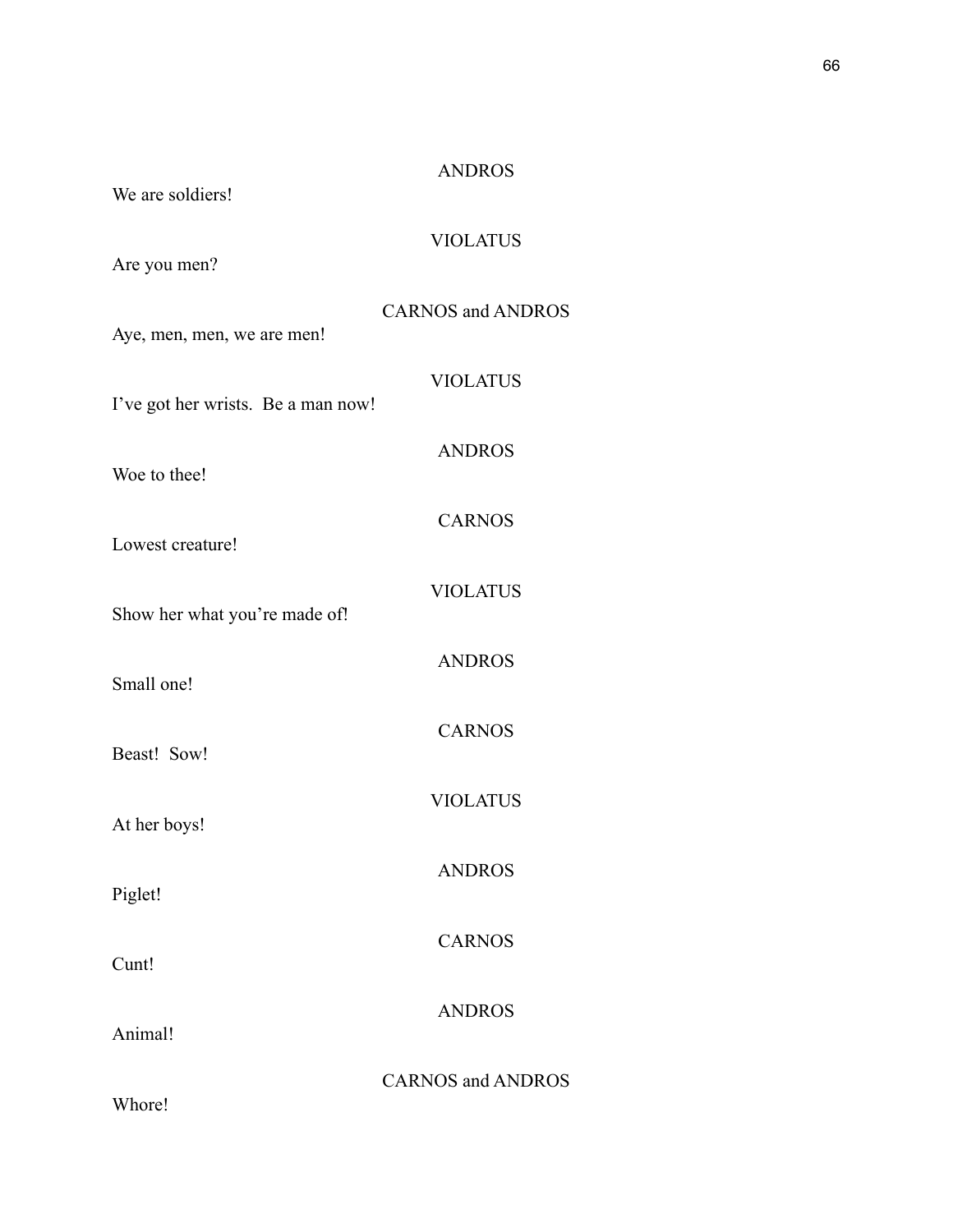(In the cave, ISMENE screams as if from a shock or a nightmare.)

# ISMENE

Stop!

(Interval may take place here.)

scene vi

#### ISMENE

Is it my fault you were raped? Women are raped in battle -- this is one thing of which I am certain. But our battles are not only fought on distant fields: there are battles in the streets, at the wells, in our homes. And it isn't always men telling us where to go and how to act. We tell ourselves. And I told you, Sister. Over and over again.

> (A dank, dark prison. ANTIGONE lays on the floor bruised and beaten, bloodied. ISMENE, also bruised, is thrown into the prison with ANTIGONE. ISMENE keeps a certain distance.)

## ISMENE

Sister poor Sister, sweet Sister sweet, Sorrow sweet Sister, sweet Sister sweet.

#### ANTIGONE

I cannot move for burning.

## ISMENE

This blood is all your tears unleashed, and I lament for you sorrow as I know you would for mine.

#### ANTIGONE

You know I do. I fear I've caused you harm.

### ISMENE

I tried to stop you, didn't I?

## ANTIGONE

Who said I could be stopped?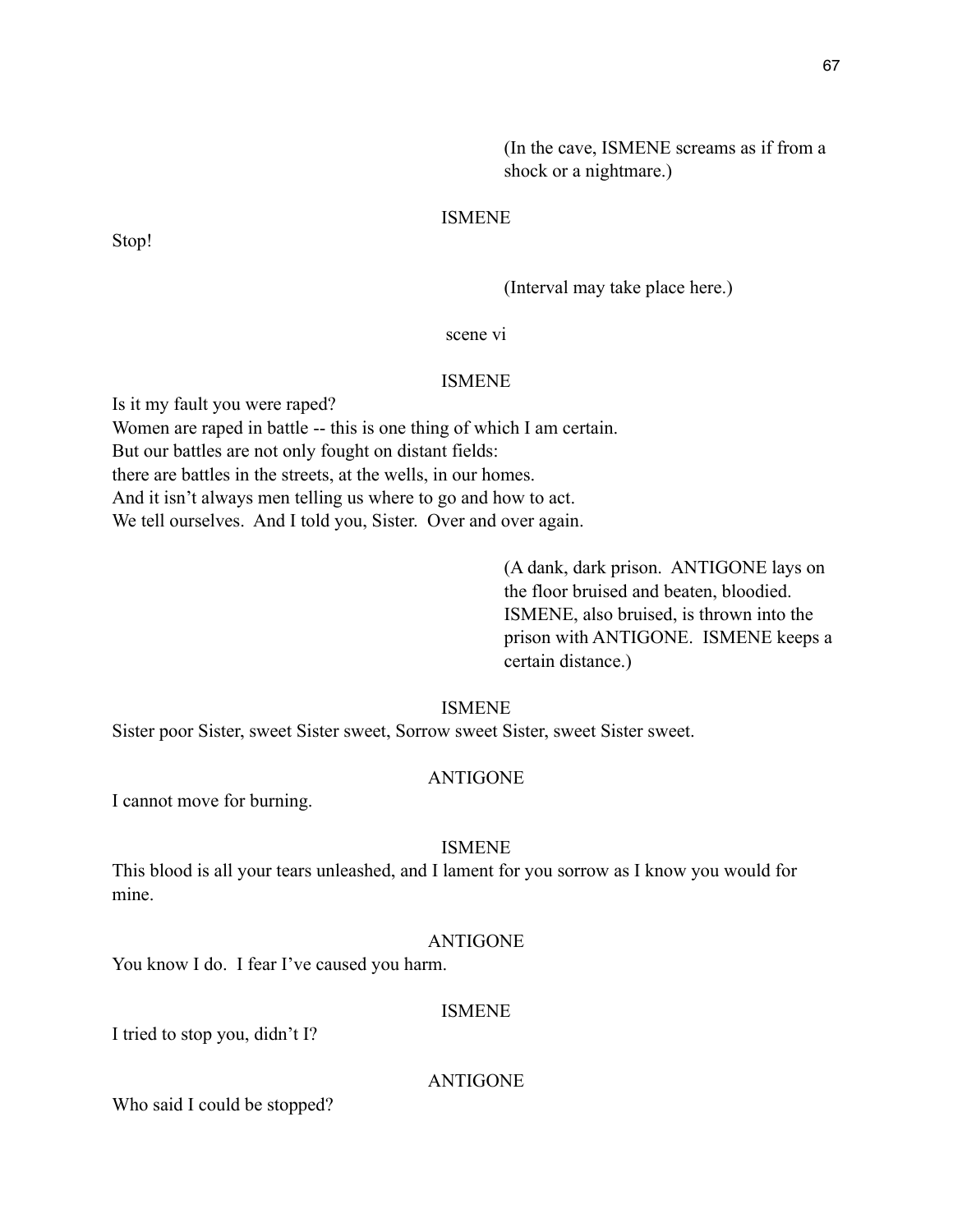# ISMENE

Are you not sorry for it now?

## ANTIGONE

I am in pain, but I am not sorry.

# ISMENE

But surely the guards have punished you firmly\* even if --

### ANTIGONE

 Is that what the guards were sent to do? I'll beg Crayon to let me end my life.

#### ISMENE

Only one more insult you add to his injury.

### ANTIGONE

His injury? What of mine?

# ISMENE

You broke the rules.

# ANTIGONE

I must be a very bad woman then.

#### ISMENE

Women who uphold the rules of man are kept safe.

## ANTIGONE

Safe from what?

## ISMENE

From men of course. Little one, how can I expect you to understand? You don't know men.

#### ANTIGONE

I know why you cry at night.

#### ISMENE

I cry, yes, for the sorriest of creatures, Man, who could be a god but fell too short.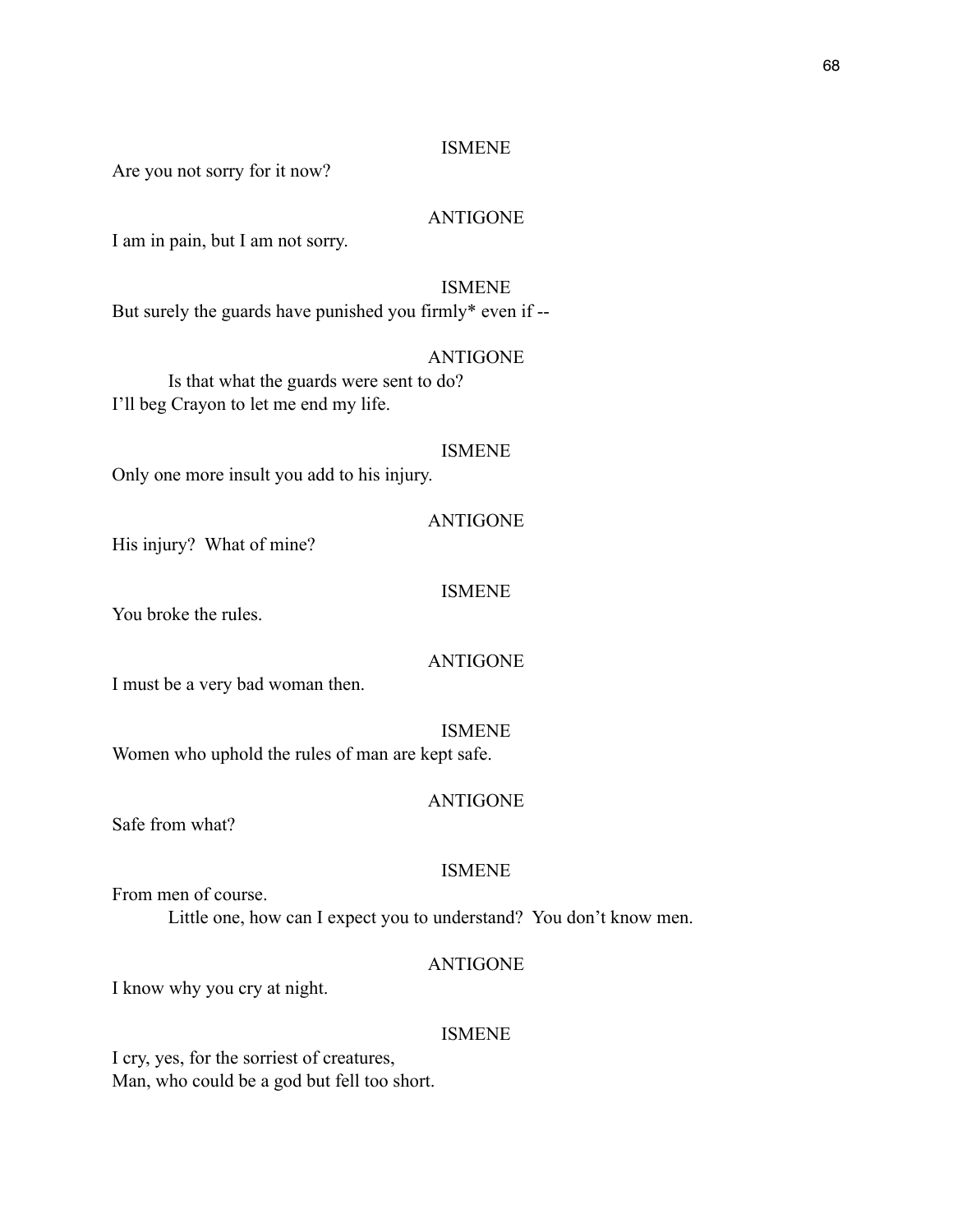#### ISMENE (cont'd)

A man is a fragile and broken thing who has no real footing in the world without a woman, and if he should be shown that which he desires, he may burst if he cannot have it. It is a physical fact that to deny a man might cause hi to harm himself, so like the eggshell grows the bird.

#### ANTIGONE

Eggshell indeed!

#### ISMENE

I cry for trying to please him, and I cry for having failed (though I am punished well for it).

#### ANTIGONE

Why Ismene, why?

#### ISMENE

I'm vigilant always with myself to boost him up, deny him nothing, offer him whatall I can give, for he would have nothing without it, and then I would be lost as well.

# ANTIGONE

You've never made a choice with yourself in mind, have you?

#### ISMENE

A choice? For what? Betrayal? Treason? No, I don't make choices like that.

#### ANTIGONE

And whoever does should be beaten, should be used in such a manner as I've been used?

#### ISMENE

Don't like what you asked for?

# ANTIGONE

I asked to right a wrong done to the dead, against the Gods' laws, against the family, yet you are satisfied to see me thus. What does that mean, Sister?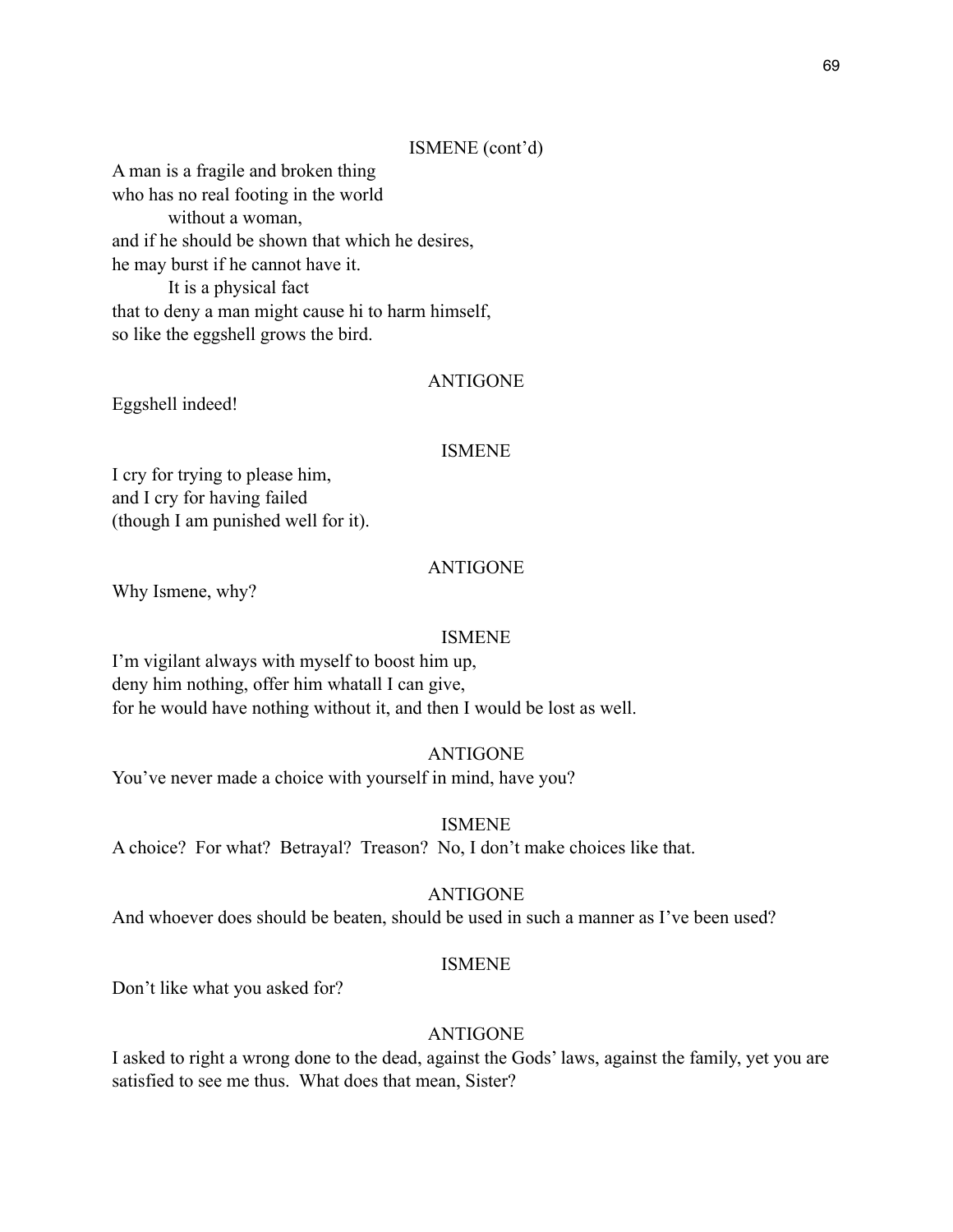You were out too late at night.

# ANTIGONE

ISMENE

Are there hours for women and hours for me?

I should say.

# ANTIGONE

Then time is touched by gender?

# ISMENE

You were hardly dressed.

# ANTIGONE

I am not ashamed, are you?

# ISMENE

And my cape lent in good faith returned by Crayon's guards to disgrace my house.

# ANTIGONE

When I argue for a woman's right to bury her own brother, I argue for you and your place in the world.

# ISMENE

My place was secure.

# ANTIGONE

I acted on a natural urge to bring harmony to the city, and now I'm blamed for trying to achieve balance --

# ISMENE

Is it harmonious to provoke them by smashing the Herms?

# ANTIGONE

If the world was filled with images of women baring their breasts or their thighs, would the world be a safe one? Don't you think it would create the same dissonance?

# ISMENE

I was not aware of it, no.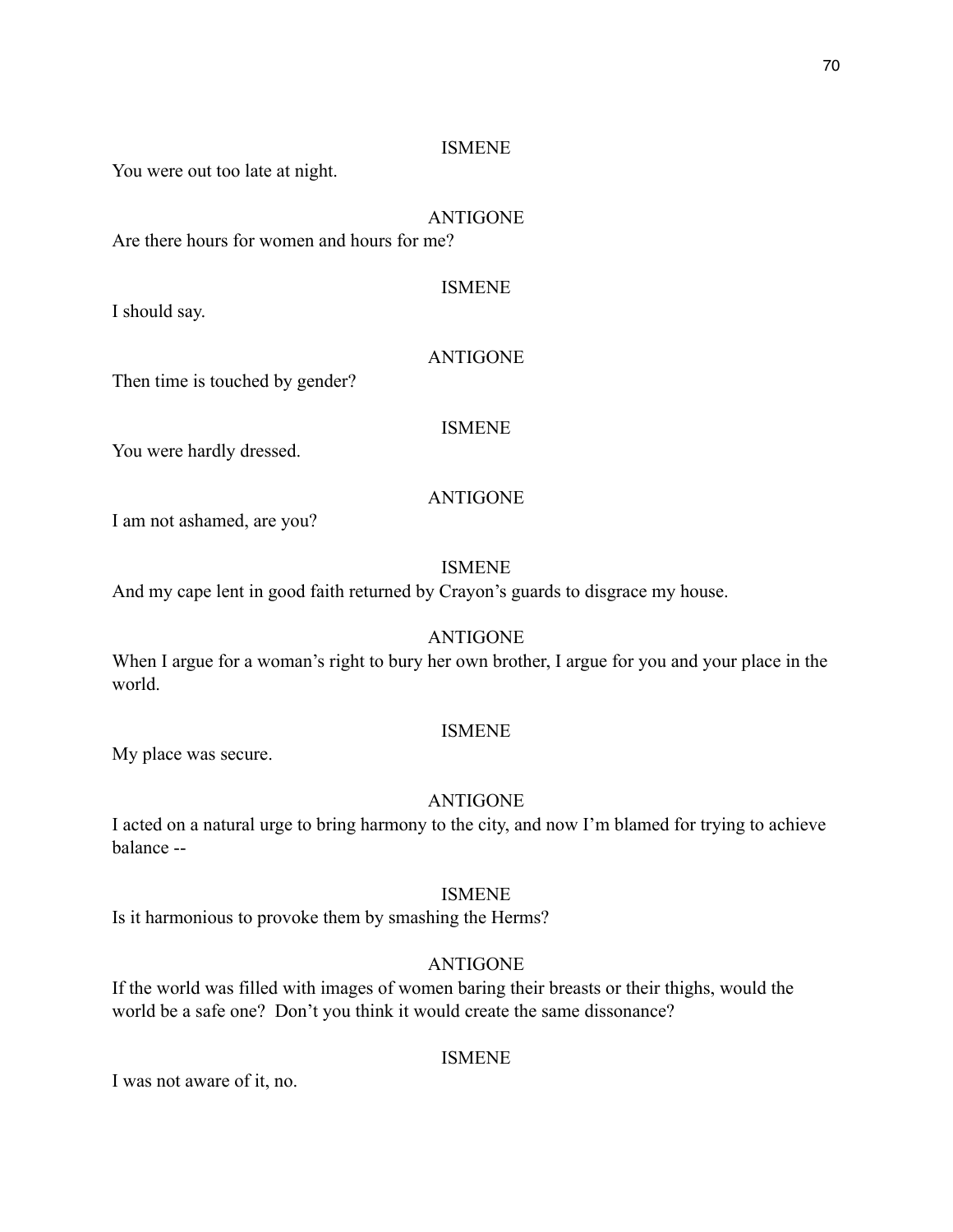The world might turn without your notice, but I will challenge it again and again to prove it is mistaken in its turning.

# ISMENE

You went too far.

# ANTIGONE

And when Jocarthus beats you with his hand, a rope, a club, is it your fault?

#### ISMENE

Fault is there.

#### ANTIGONE

His. Not yours. Did it ever occur to you that we are so low in the world that moving across a room -- as a worm would crawl a field -- we might be stepped on, and cursed, only for being there?

# ISMENE

Not you. No. You would rise up and bite the closest ankle. I know you.

#### ANTIGONE

Then condemn me yourself. Condemn me to be like you, nothing.

#### ISMENE

You don't know what you want.

#### ANTIGONE

And you live by codes that ring your mind.

#### ISMENE

You're a child tugging at the world's hem.

# ANTIGONE

Like the songs our mother used to sing to put us to sleep. They meander through our brains until we no longer know when we sing and when we are silent. You no longer remember where you learned these tunes to which you dance.

# ISMENE

Pushing on Crayon's law as if he'd change it for you. As if Father was still the king. You've gone mad.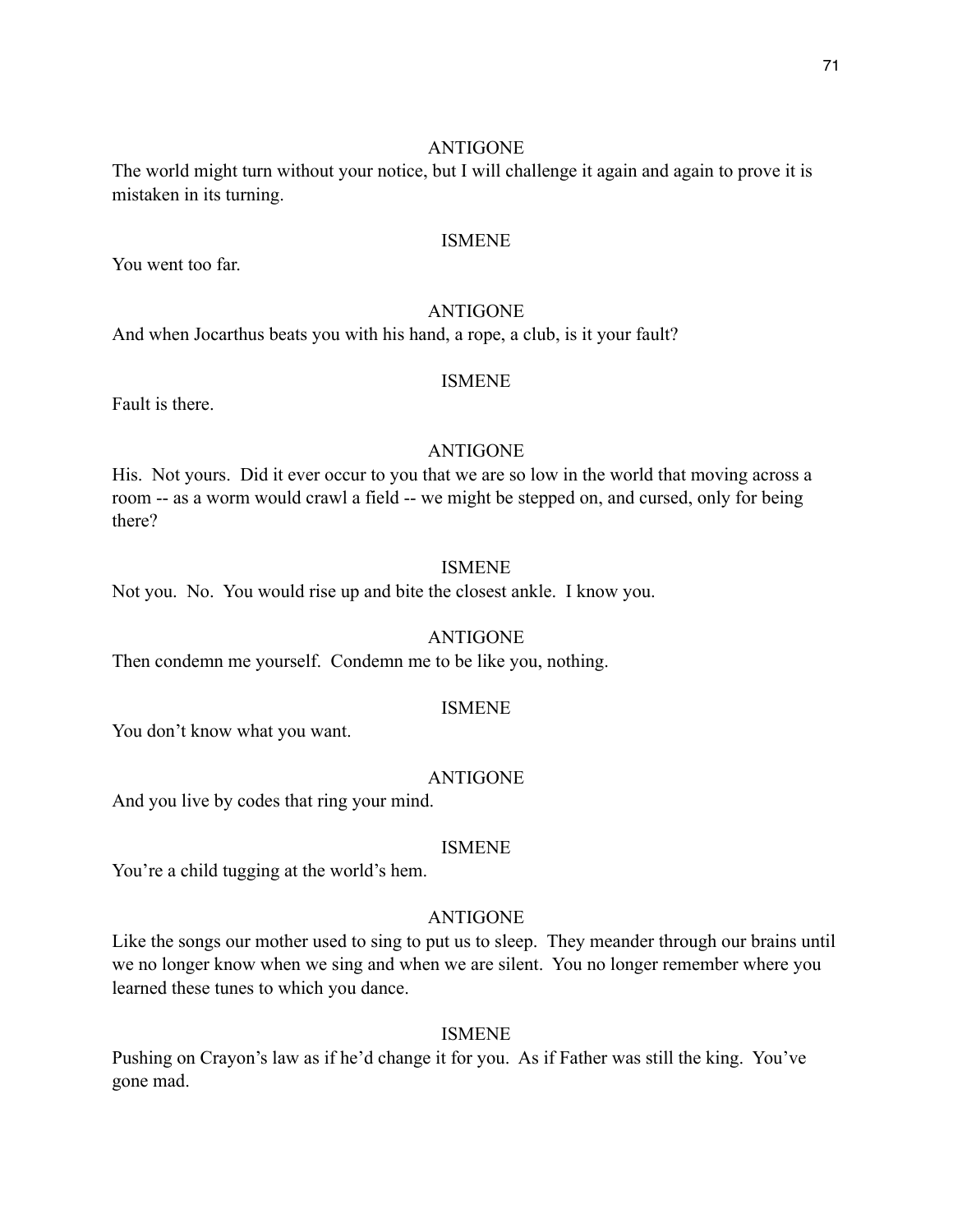I have gone angered.

# ISMENE

Reject as you will, the court will now decide your fate. ad when you're brought before them -- I dare you -- to teach them a different song.

### ANTIGONE

When it is my turn to speak, I will not do so as a lady.

#### ISMENE

Your turn to speak will never come.

#### ANTIGONE

When it is my turn to speak, I will speak as myself.

# ISMENE

Do you imagine they would waste their time listening to the likes of you?

# ANTIGONE

The likes? You mean my size? Perhaps my age? my skin? Or is it a question of purity, for that was their doing surely not mine. Speak plainly that I might know how I've come to be so silenced.

#### ISMENE

You are a woman.

# ANTIGONE

Have I no mouth? No tongue to shape my thoughts? No thoughts to explain my deeds?

# ISMENE

How many times must I remind you of your sex and your place as your sex defines it/

# ANTIGONE

Last night I dreamed you came to me with a bowl of bitter plums too young and green to have fallen from the tree limbs on their own, and your hands were rough from the difficult plucking. "Eat," you said and demonstrated without pucker, plum after bitter plum, until I questioned the possibility of such ingestion.

#### ISMENE

And what of their pits?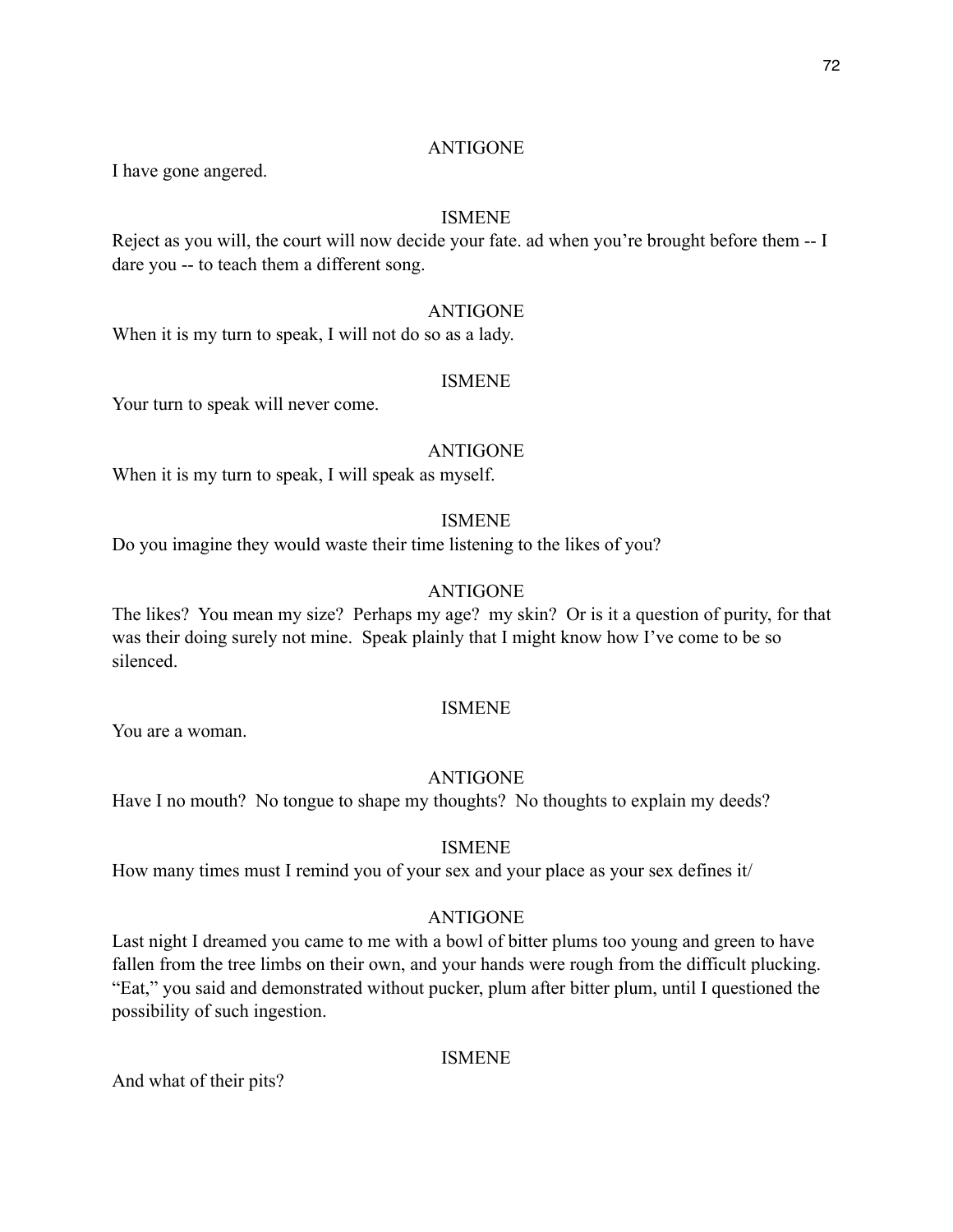You became one.

Swallowing the laws of man as if their poison would not reduce you to a simple seed.

# ISMENE

From one seed a plant may grow.

# ANTIGONE

Though I may starve or hang, know that you have never comforted me,

not once in my agony,

nor held out a hand for me to rise again to stand with you.

No, you are not a sister, and know that I will die alone!

 (THEY pace without touching. THEY frown and look down. Pause.)

#### ISMENE

You do me grave injustice, Antigone. To say that all the female things of life are worthless is to turn your back on all women.

#### ANTIGONE

You misunderstand me, Ismene. I would honor any task you chose for yourself, but I question whether you ever invited the path you tread so lightly.

#### ISMENE

There are rewards in what I do and who I am, a woman foremost. I learned at the age of fourteen, younger than you are now, to train and manage a staff of twelve which has grown to twenty, to organize and inventory equipment and supplies for the house, store and manage the distribution of grain, wine and oil, meet an annual budget, and see to the making of all household linen and clothing from raw fleece to the finished pieces, all this with his mother, sisters and soldiers looking on.

#### ANTIGONE

But you are not free to come and go as you please.

#### ISMENE

Where would I go?

#### ANTIGONE

Do you care for this work which you manage so well?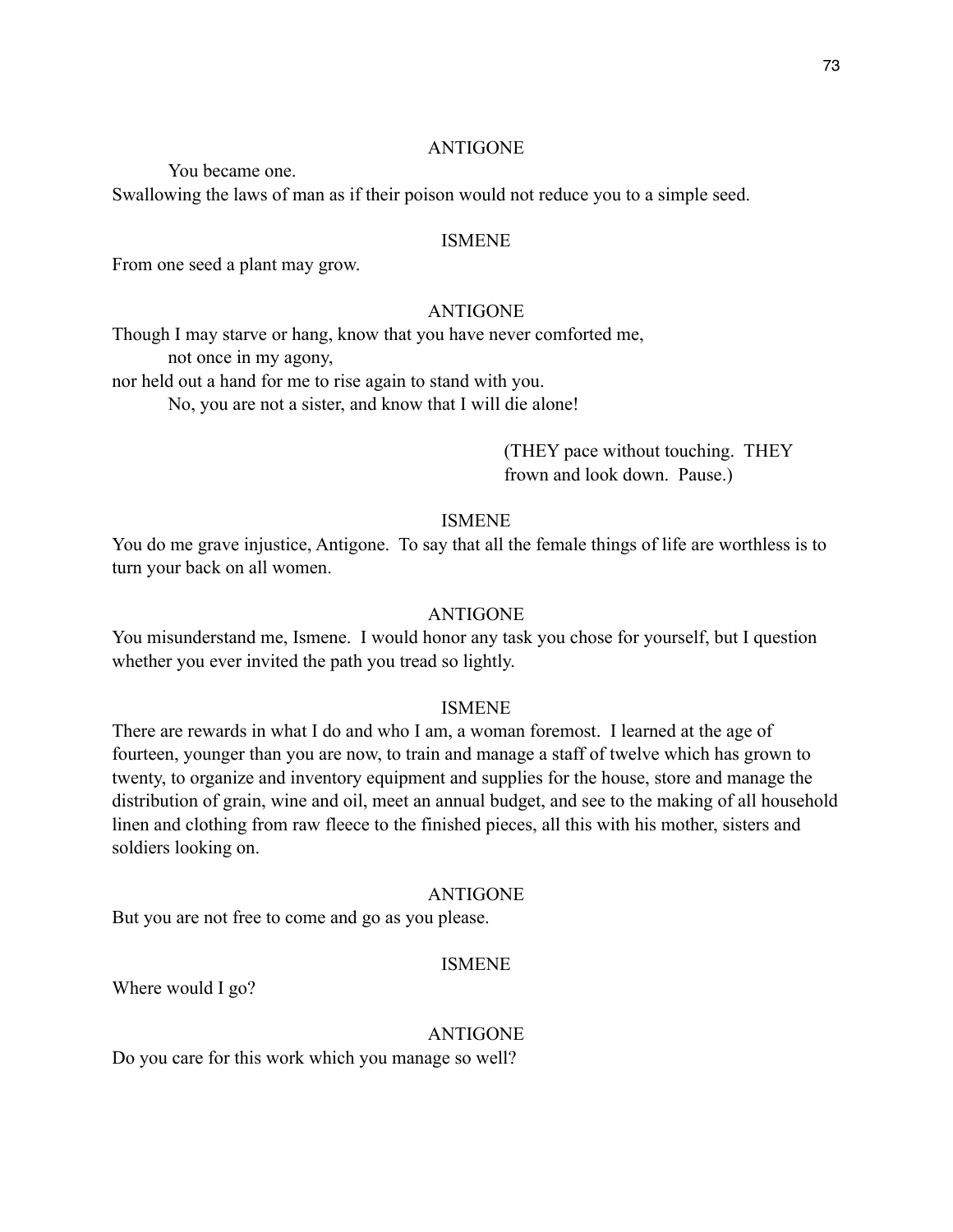I never imagined one should care about something so set in the ways of the world.

You think I live a lie, don't you?

Do I seem overly proud?

the best a woman can be,

having married well,

such an honorable house,

and three children, two of them boys who will grow up to be just like there - father?

 I have no standing in your eyes, do I? You don't believe it is a good thing to keep a house for a man, especially one who makes - war - on innocent people like those from Melos. All those slaves he brought back were honorable women once like me,

you think I don't know that?

And surely it is not honorable to suffer his beatings for my own good, due to my own failings --

 (ISMENE breaks off unable to speak further.)

# ANTIGONE

They are due to his fear of you and your goodness.

# ISMENE

I have failed you.

#### ANTIGONE

You were Mother's daughter all spindle and thread,

#### ISMENE

It is no wonder you don't wish to marry,

#### ANTIGONE

and I was Father's questioning the laws of man over mountainous terrain.

#### ISMENE

I am a poor model to follow.

#### ANTIGONE

He did encourage me.

#### ISMENE

More like a son, I'd say.

ANTIGONE

But always a daughter.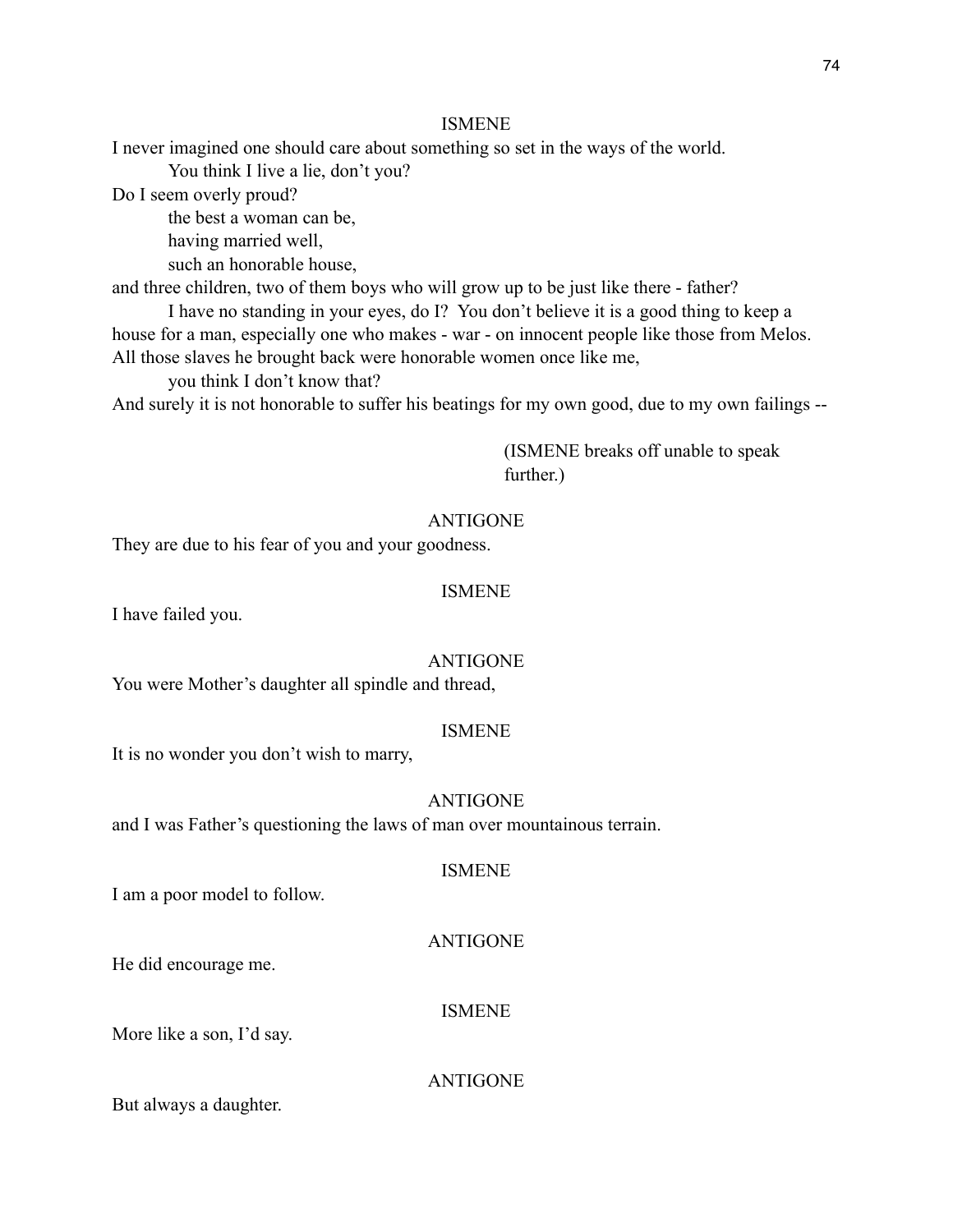There is no way to change one's path.

# ANTIGONE

But paths are changed. It is stations, society's strictures, that take such tie and force of will.

#### ISMENE

We have no such time or force. If I take some pride in being the wife of Jocarthus, then the Gods may strike me dead one day, but to say that I am an object of your scorn

#### ANTIGONE

I have not said that.

#### ISMENE

for doing work you see as low and meaningless is to discount all of my accomplishments and make a woman mean less than she is,

# ANTIGONE

No, Ismene, no.

# ISMENE

and that, I imagine, is something you would be against at all costs. You would destroy our entire world.

# ANTIGONE

I would try to offer you a new one. Know that you do not struggle against imaginary demons. You are not less and less each day as Jocarthus would have you believe but more and more.

#### ISMENE

More and more? It is only my hips I see growing.

#### ANTIGONE

Know that Jocarthus is afraid of you,

# ISMENE

Afraid?

#### ANTIGONE

and he would have you hate yourself, so the worst thing you could do to revenge his brutality is to love yourself, in spite of him, for you survive his cruelty.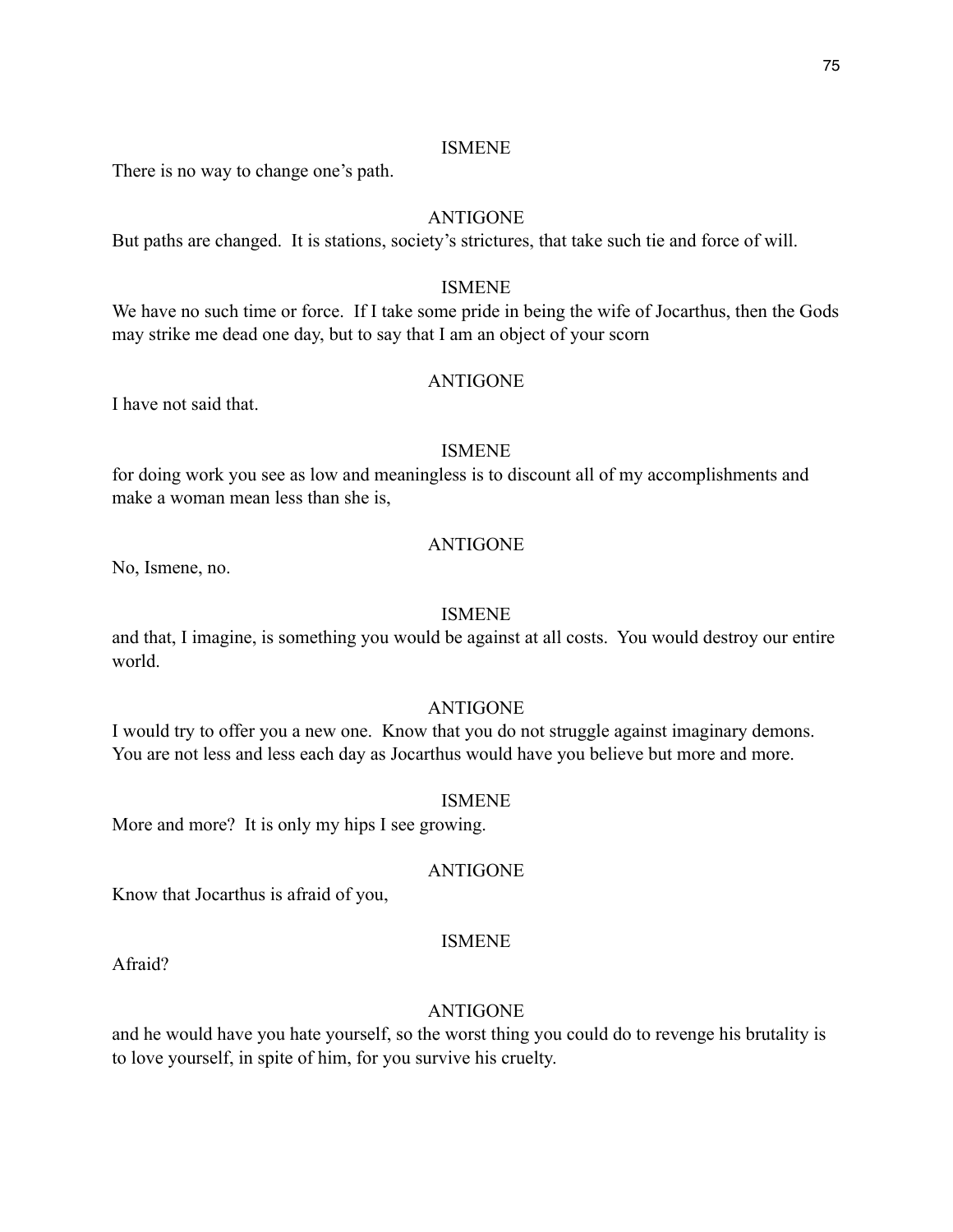Well-provoked.

# ANTIGONE

He does not beat you for your own good but for his. There are no lies in your mind but the ones he gives you. Erase them and the world will begin to change.

#### ISMENE

Like that?

# ANTIGONE

Because you will have changed and begun to trust your mind and heart and take strength from all you experience.

#### ISMENE

My experience counts for nothing.

# ANTIGONE

Millions of women suffer as you do, and know what you know, and we might come together to form an alliance.

#### ISMENE

Why should I wish to ally myself with you?

# ANTIGONE

Because we are sisters and should act that way for our own benefits. It is a gift we should not refuse. If you don't see now, perhaps one day you will, and I won't have died in vain.

ISMENE

I will speak to my husband on your behalf. I will beg him, I will plead with --

# ANTIGONE

No.

#### ISMENE

 No? No, of course. What could I say? I can't go back there. You've poisoned me against him. O Antigone, let me stay with you. The roads have washed away. There is no path I might tread but for the mud, and Hermes will curse us both, and our souls will be lost forever. At least we might be together in our wandering.

# ANTIGONE

There is no way to save me now. You must find a way to save yourself.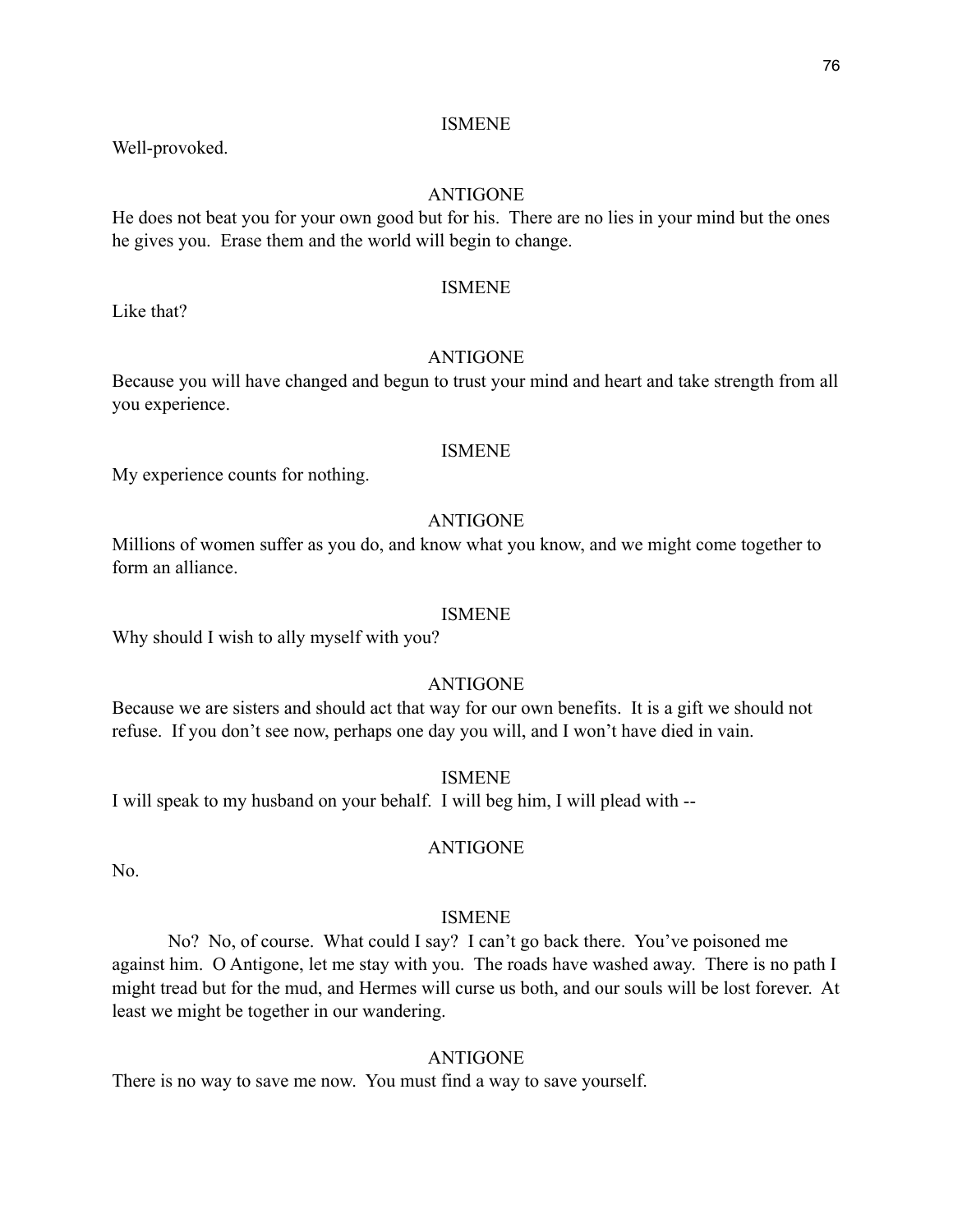But how? What can I do?

# ANTIGONE

Sssh. Someone's coming.

# ISMENE

I will not be silent. I will not let you go in silence.

 (Armored FLATULLUS on stilts enters the cell.)

 ISMENE FLATULLUS I will scream if I have to. Come. I will screech like a giant bird and tell of your deed, and you must too. The Majority Leader will speak. Weave it into the fabrics of my home, Come. and I'll never forget it. Come!

scene vii

 (Circus music. The court of CRAYON is revealed with CRAYON at the center. CRAYON's throne is appropriately high to indicate his stature. JOCARTHUS stands at a high podium to address CRAYON and the court. FLATULLUS approaches threshold to court and waits for CRAYON to acknowledge HIS presence with ANTIGONE and ISMENE.)

#### JOCARTHUS

This abomination will not stand. Our great city, our glorious democracy, has been attacked from within. The very virility of this country has been called into question at a time when the anti-war movement gains momentum. Provocateurs and saboteurs against the movement to make war with Sicily will be duly investigated. We cannot allow this type of terrorism to go unpunished. Whoever has information regarding the herm choppers, or any other acts of sacrilege that may have been committed against the citizens of Athens, immunity will be granted to any informant, and those found guilty of these treasonous and heretical acts will be condemned under the great and democratic laws of this country, I assure you.

#### **CRAYON**

Thank you Senator Jocarthus.

**JOCARTHUS** 

Speaker Crayon.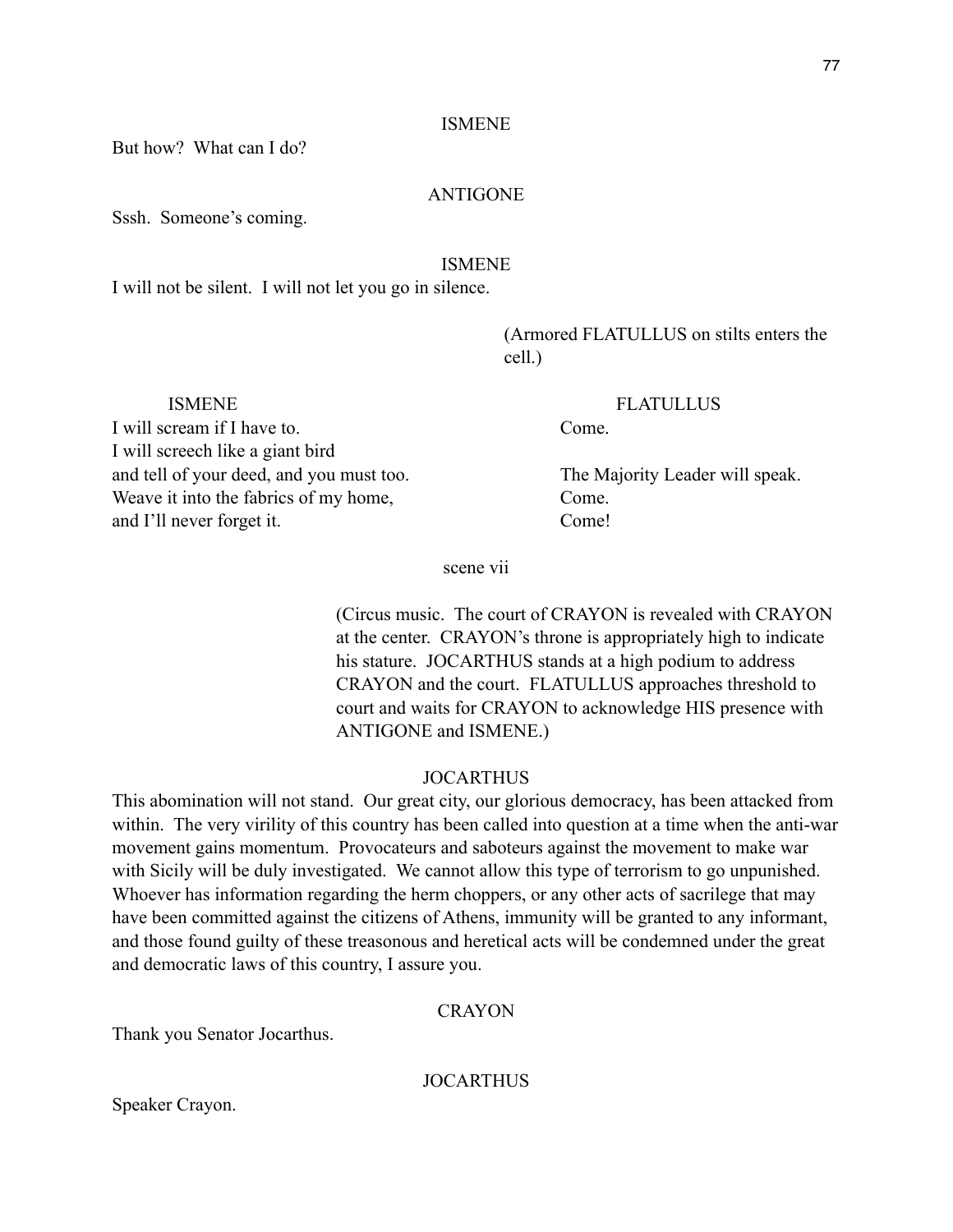And I'd also like to thank the kind Senator for agreeing to chair the Committee on Anti-Athenian Activities which I hope will be swift and sure in its search for the culprits of this heinous crime.

> (CRAYON beckons PERFORMERS to enter, all women playing men with phalluses, some of whom play men playing women, jugglers, mimes, etc. play to the audience and CRAYON who applauds generously and indicates the audience should applaud with him. Social commentary may be a part of the PERFORMER's acts, i.e. the JUGGLER may juggle oversized drachma coins to emphasize the materialist culture, or perhaps a babydoll, a scrub brush, and a briefcase to emphasize the juggling of a woman's life, the MIME might climb a ladder of success fighting off would-be enemies, etc. JOCARTHUS ,very much a yes-man to CRAYON, also applauds these acts as CRAYON's indication of pleasure is the barometer of JOCARTHUS's response.)

 (CRAYON sees FLATULLUS with ANTIGONE and ISMENE.)

#### CRAYON

 (to JOCARTHUS) Did we debate this order of business?

#### JOCARTHUS

This morning sir. I debated with the young senator Hayman, you son, sir, remember?

#### CRAYON

Ay, yes. And did I come to a decision?

#### JOCARTHUS

 (producing scroll of decision) I took the liberty of having my aide write it down, sir.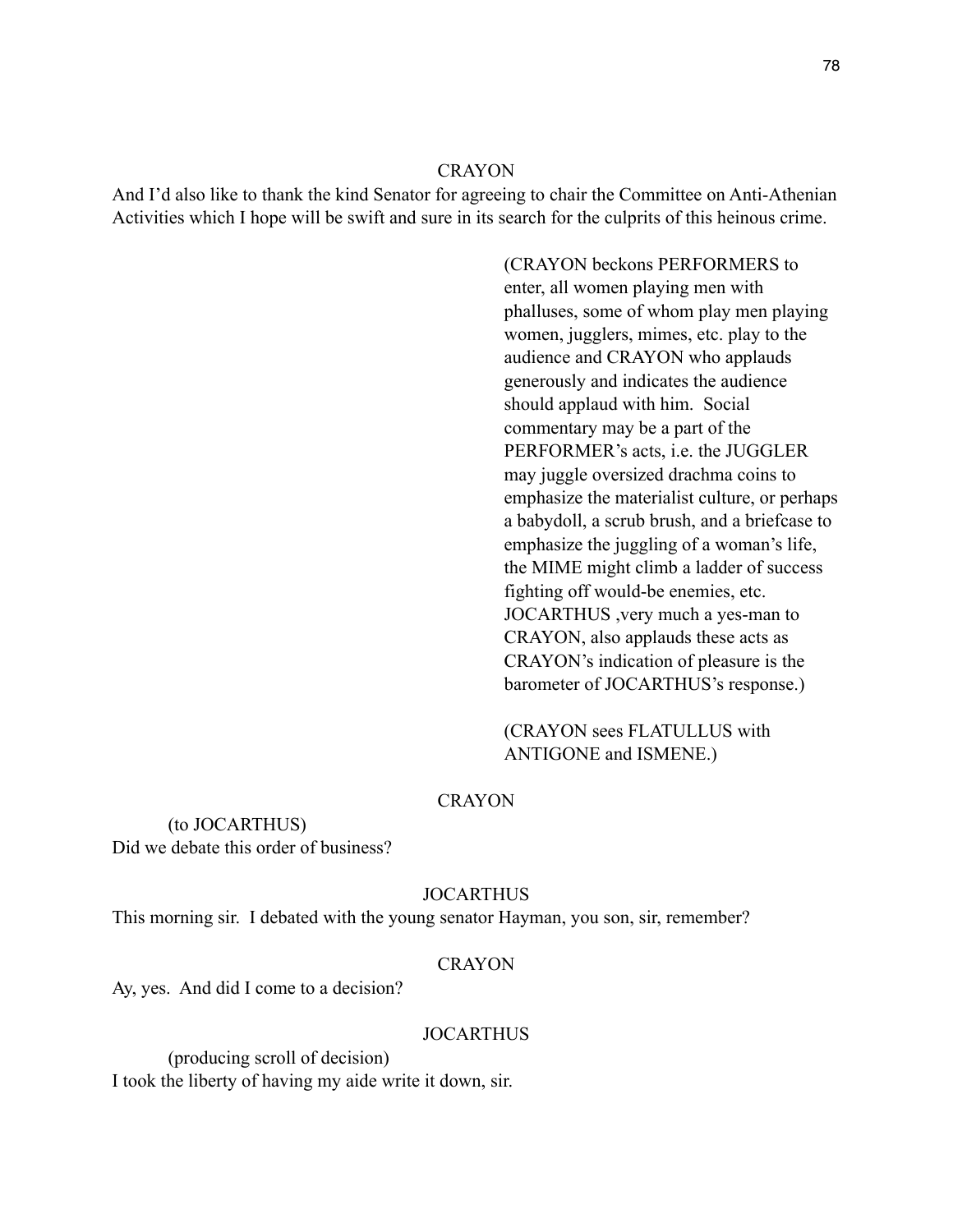(scrolling scroll) And what a fine liberty too. Good thing we have such a thing -- liberty. (to FLATULLUS) Yes, yes, let them be seen.

> (FLATULLUS brings ANTIGONE and ISMENE into the court which is an outdoor arena, brightly lit from the afternoon sun. ISMENE has tried to remain pristine in her garments, statuesque in her bearing while ANTIGONE looks as if she has slept in filth. PERFORMERS may make fun of the women, their walk, their bearing.)

#### **CRAYON**

 (to FLATULLUS, then indicating JOCARTHUS) Take the married one over to her husband.

 (FLATULLUS has no idea which is "the married one." HE presents one and then the other to JOCARTHUS, much like a clown act, and eventually JOCARTHUS grabs ISMENE and keeps her by his side. FLATULLUS shrugs and directs ANTIGONE to where she should stand with him.)

#### **CRAYON**

We have heard much testimony on your behalves -- thank you Senator Jocarthus - wasn't he eloquent, gentlemen?

> (CRAYON applauds as JOCARTHUS bows.)

#### **CRAYON**

and we have come to decisions regarding your crimes. Wife of Jocarthus, step forward!

(ISMENE does so.)

#### ANTIGONE

I petition the court to speak!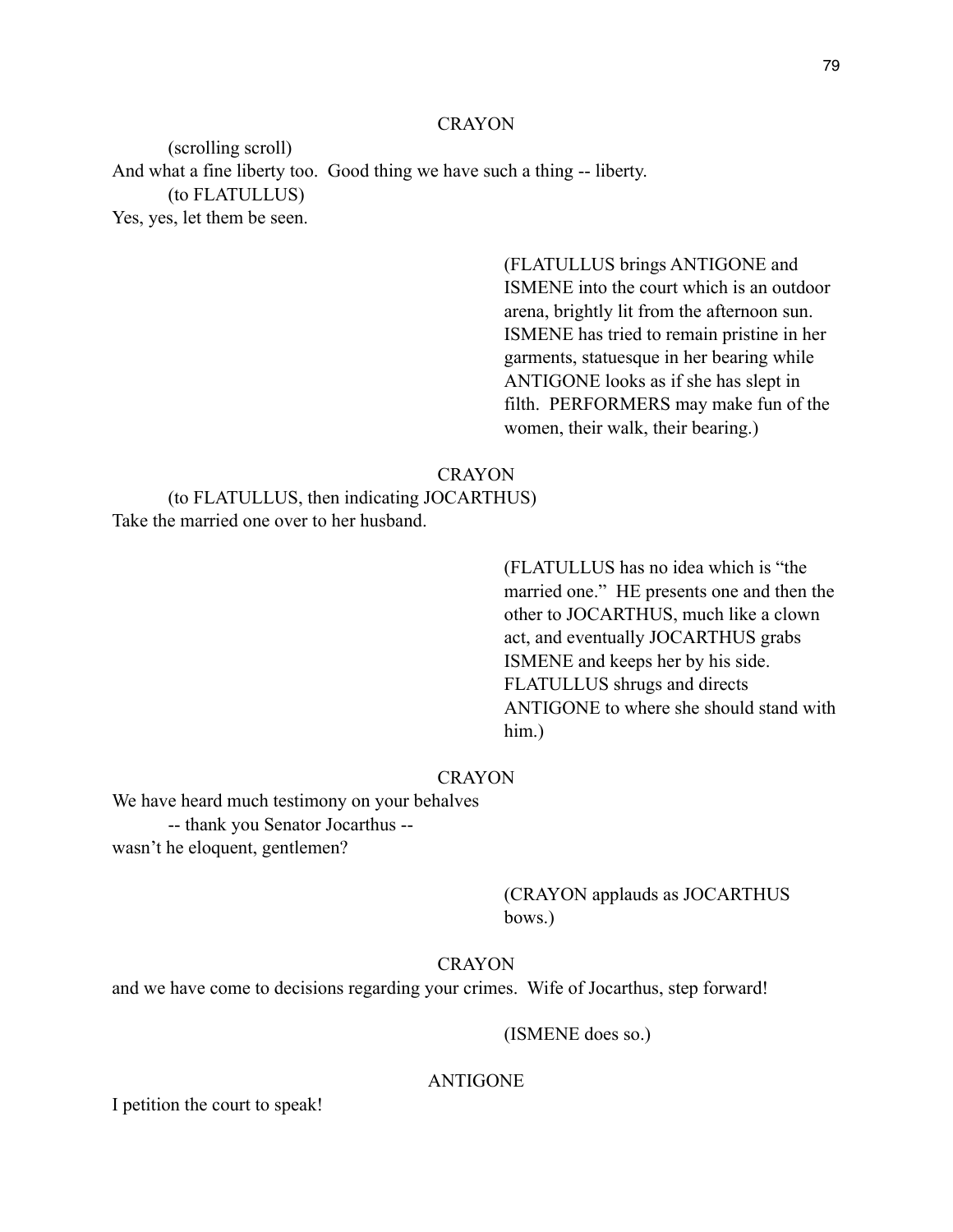The court does not recognize female speech.

(MIME mimes choking/strangling.)

# **FLATULLUS**

I have a cough sir. Please excuse me.

# CRAYON

Excused.

(speaking extremely fast, from scroll)

Accused, the wife of Jocarthus, for aiding and abetting her sister in crimes against the city. The court has heard the final testimony of her husband and guardian Senator Jocarthus, owner of three ships off the coast, and has decided his wife can return with him under his strict supervision. 'Tis the belief of the court that she was merely accessory to the act because of her inability to differentiate between right and wrong and the easy way in which women can be swayed to act against their own interests.

> (CRAYON nods to ISMENE who returns to JOCARTHUS who takes her severely in hand and would lead her out of the court, but ISMENE would stay and hear ANTIGONE's verdict.)

# ANTIGONE

Will the court hear testimony to the contrary?

# **CRAYON**

Perhaps the court should restrict the accused once again to a cell.

### **FLATULLUS**

Sorry sir. Touch of indigestion.

 (FLATULLUS physically restrains ANTIGONE as TWO PREGNANT CLOWNS, women playing men in drag as women, phalluses showing beneath their pregnancies, bat stomachs in an act about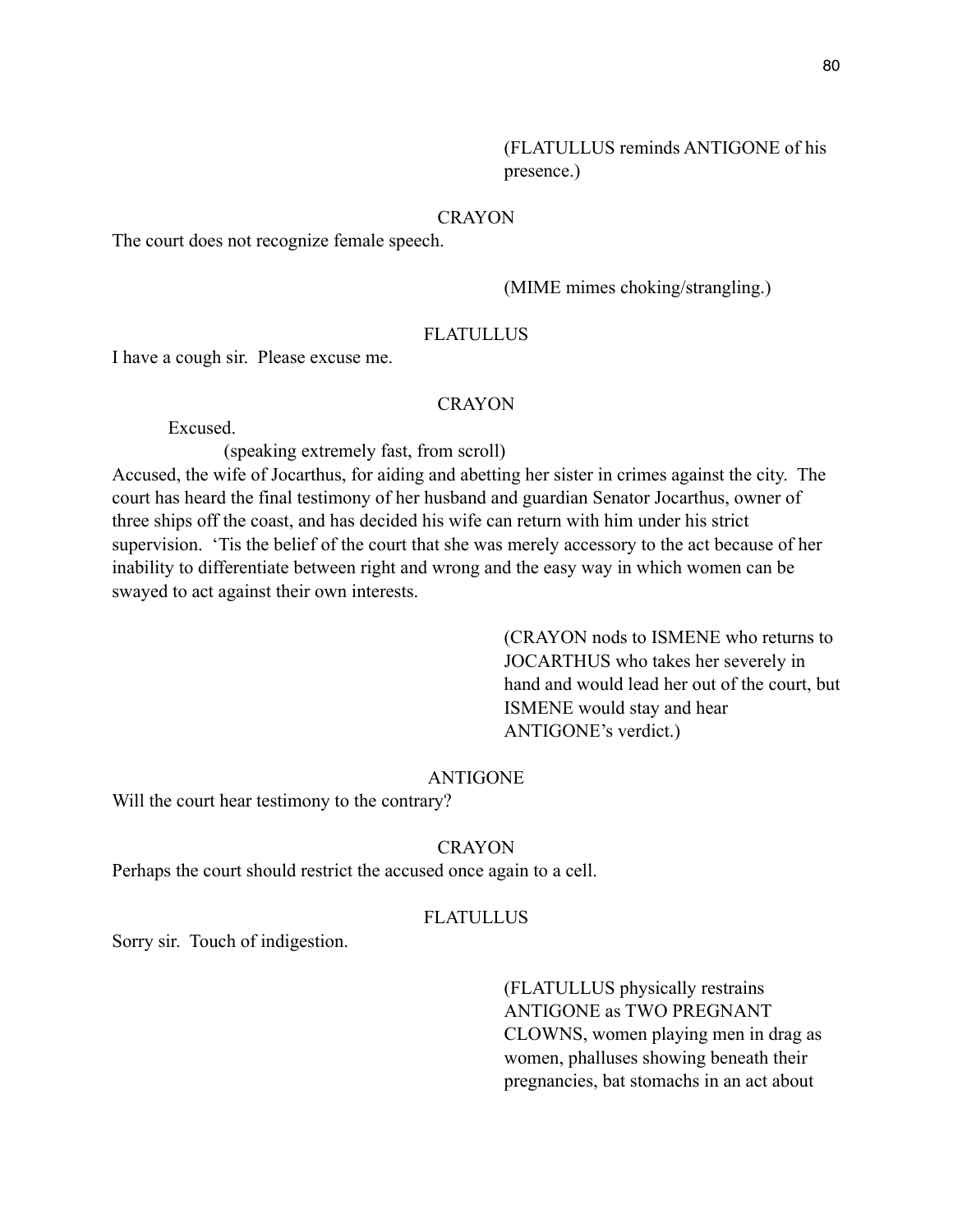two women fighting over the supremacy of their unborn. CRAYON applauds.)

#### ISMENE

Can we not stay to hear my sister's case?

# JOCARTHUS

You have no sister.

 (JOCARTHUS continues to steer ISMENE out of the court. ANTIGONE struggles with FLATULLUS.)

# ANTIGONE

I will speak.

Antigone!

Ismene!

Ismene!

# ISMENE

ISMENE

If I am not to have a sister, then I must at least be permitted to say good-bye to her.

 (ISMENE breaks from JOCARTHUS and goes to ANTIGONE, but JOCARTHUS swiftly intervenes and ISMENE is forced to leave the court and is put in the cave.)

| <b>ANTIGONE</b> |
|-----------------|
| <b>ISMENE</b>   |
| <b>ANTIGONE</b> |

ISMENE

All about the Herms!

Tell them everything!

ANTIGONE

Ismene, I will remember your name -- !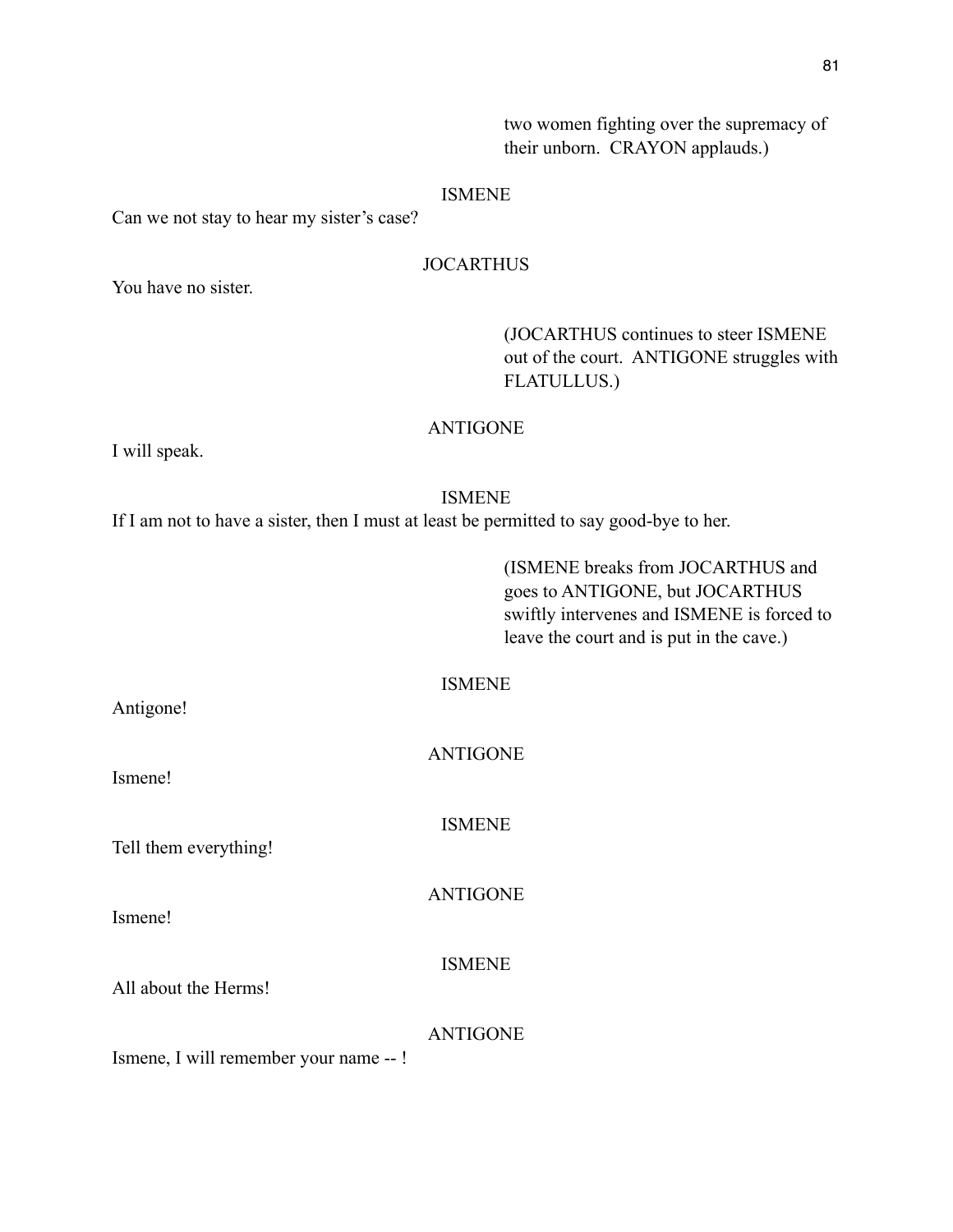(clears throat audibly) The court has heard enough of this madness.\*1 \*1 I am not mad! Debate in this democracy did include all the conventional wisdom of our time\*2 with \*2 I challenge your wisdom! Senators asking for your pardon, even my own son argued in your defense\*3, but now that  $*3$  I can defend myself! I've heard them, my judgement is all the more firm in it's stance,  $*4$  having been privy to both  $*4$  You have no right -sides\*5, and heard what people would have  $*5$  You cannot judge me! me decide. \*6 To uphold the God's laws over  $*6$  Not my side! Man's  $*7!$  How can treason agree with the  $*7$  I will not --Gods?\*8 and arguing for family ties won't  $*8$  -- be silent! save you in my eyes.\*9  $\qquad \qquad$  \*9 I do not look to you to be saved.

 (FLATULLUS covers ANTIGONE's mouth. THEY wrestle with each other as if involved in some slow macabre dance. ) ( FLATULLUS is disadvantaged by the fact that he must use one hand to cover ANTIGONE's mouth at all times or she speaks.)

# CRAYON ANTIGONE

- 
- 
- 
- 
- 
- 
- 
- 
- 

 (MIME returns to show a woman's voice falling on deaf ears. CRAYON applauds as ANTIGONE succeeds in pinning FLATULLUS to the floor, and speaks now as fast as SHE can for fear of being silenced.)

#### ANTIGONE

It is not to argue the merits of attending to my brother's grave I asked to speak.

#### **CRAYON**

Remove her from this court at once.

#### (FLATULLUS moves to take ANTIGONE.)

#### ANTIGONE

Are you afraid to debate with a woman?

#### CRAYON

Wait. She will not cow us.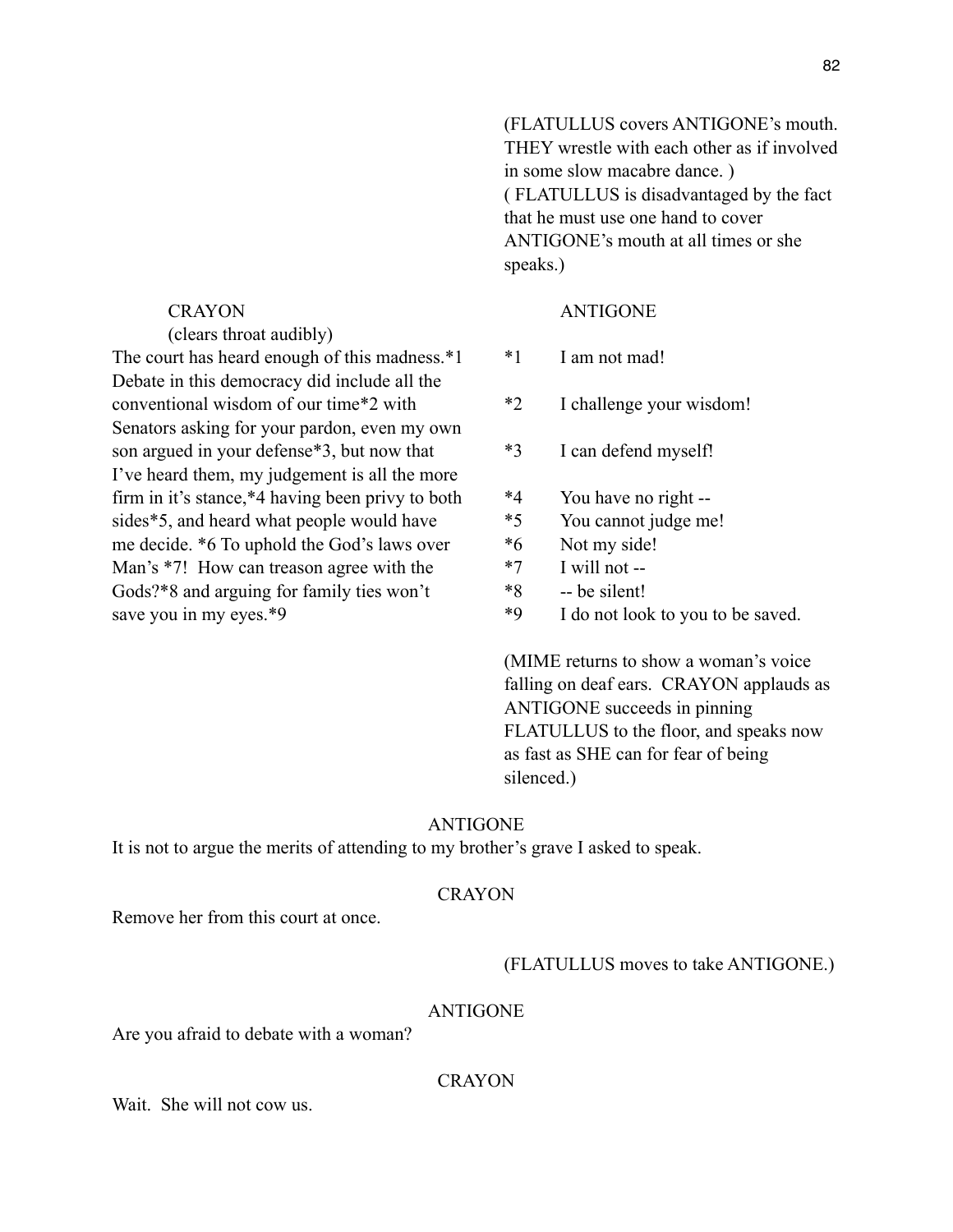(FLATULLUS awaits his next command. JOCARTHUS returns from throwing ISMENE in the cave.)

# ANTIGONE

There are two kinds of law, the just and the unjust. An unjust law is out of harmony with nature. Is it unnatural to mourn the dead? A law that degrades the people -- and women must be counted as people -- is an unjust law. An unjust law relegates a person to the status of a thing, and I am not your thing.

I am a person.

# **CRAYON**

She thinks like a man.

#### ANTIGONE

I am a woman. Your guards can attest to this fact.

#### CRAYON

Not man nor Amazon. She does confound us.

#### ANTIGONE

Woman. Woman. Woman! That which you loath, rule over and against, denying my rights in all respects, and to prove that woman has mind and body to carry out her thoughts as deeds, I have acted against your whims -- which you call laws -- to prove that women can act and succeed over man and live to accept the consequences.

# **CRAYON**

Consequences she shall have.

 (Circus music grows loud and discordant as ANTIGONE speaks but only few of her words - the ones before brackets - can be heard although SHE attempt to be heard over music and competing conversation, JOCARTHUS and CRAYON's private but miked talk, while CLOWNS and MIMES have fun with ANTIGONE by insinuating SHE could not possibly have done what SHE says.)

# ANTIGONE

I chopped the Herms.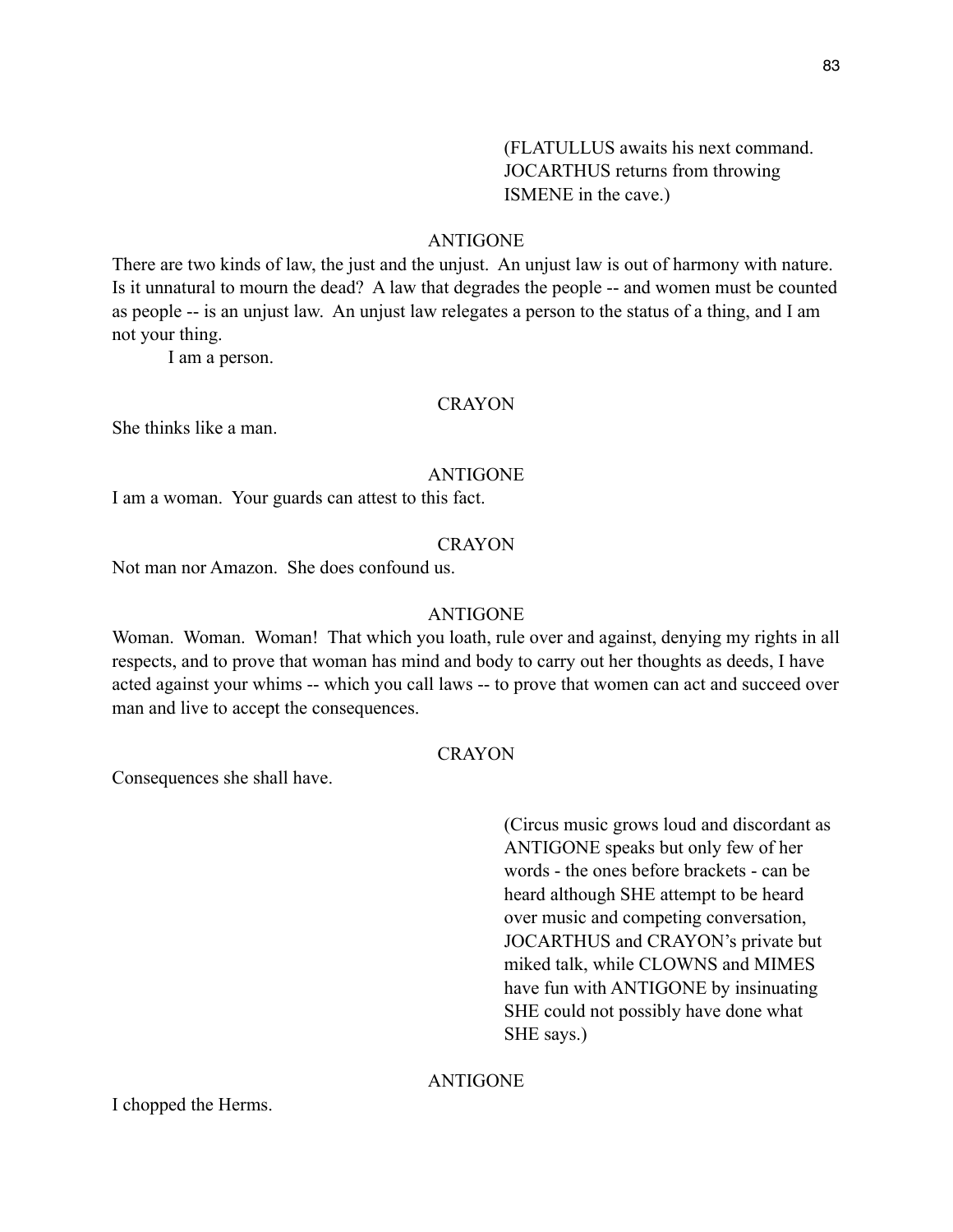# **JOCARTHUS**

We must ignore her claim.

# **CRAYON**

Of course.

# ANTIGONE

I destroyed the phalluses (that keep watch on this city)

# **CRAYON**

By all means.

# ANTIGONE

in a blatant act against this polis (against you against your forbears)

# JOCARTHUS

I have a list of the doves we might persuade to vote our way on the war in Sicily.

# ANTIGONE

Against whomever will come (in the future to case women to bear)

#### **JOCARTHUS**

We need only insinuate that they committed the mutilation of the Herms.

#### ANTIGONE

the brunt of the PATRIARCHAL\* order (--a CULT that will one day be replaced --)

 (\*SOUND effects such as hisses and loud farting on the word PATRIARCHAL)

**CRAYON** 

Did I hear a sound like the word patriarchy? What would a girl-child know of that?

# ANTIGONE

Patriarchy is (-- by it's very nature--)

# **CRAYON**

What language is she speaking?

#### ANTIGONE

incompatible with the life of woman.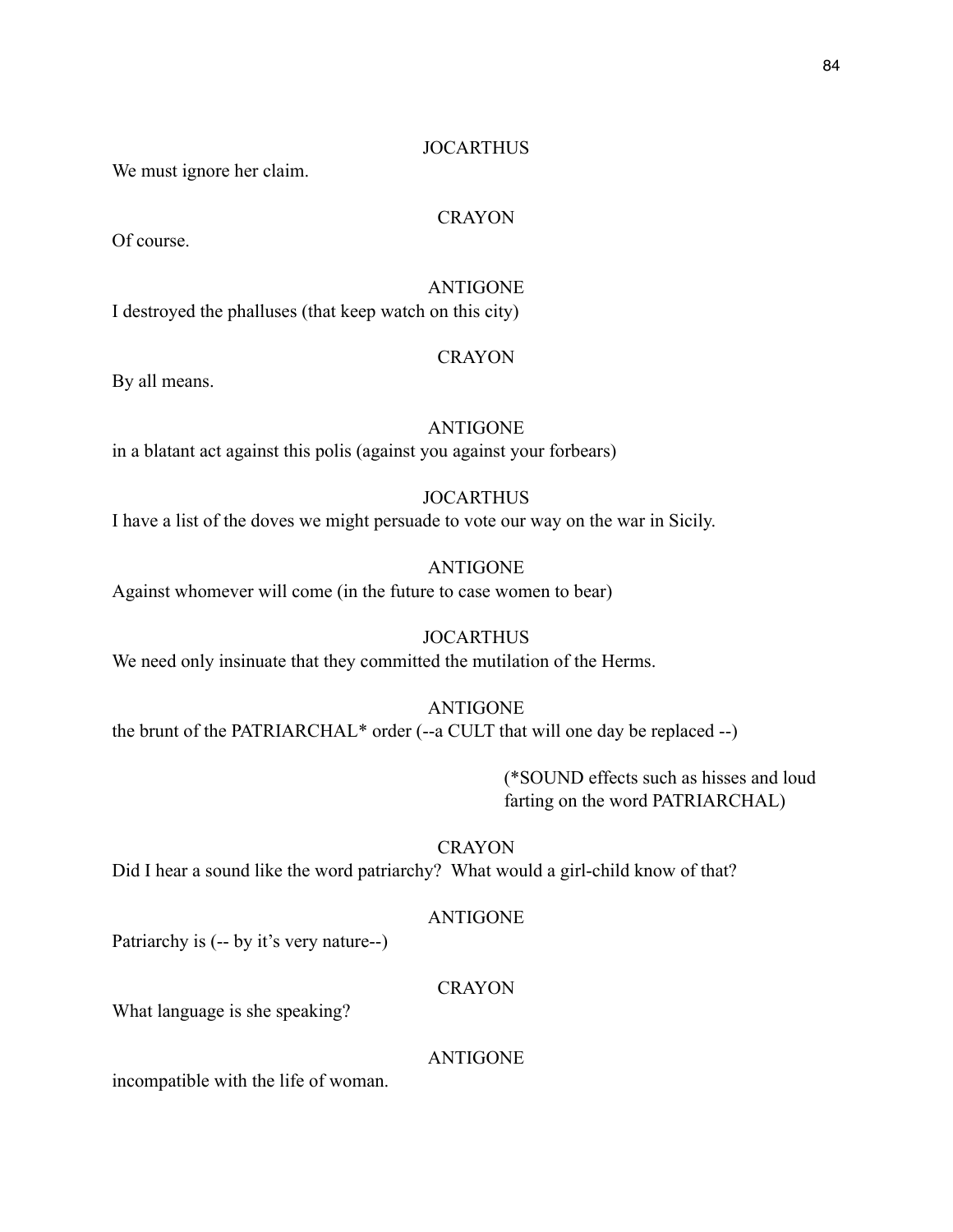Would she speak to us in tongues?

# ANTIGONE

I will strain (against this yoke I'm forced to bear)

CRAYON

Does she still flap her lips?

ANTIGONE

and I will continue to refuse your command of me

# **CRAYON**

I can hardly hear her!

# ANTIGONE

long after you pronounce (against me)

# **CRAYON**

She has lost all her senses. Hysterical!

# ANTIGONE

in the spirit which lives on (and moves the souls of other women to speak out for generations and generations to come)

# **CRAYON**

Imagining she might commit grave acts that only men could perform.

#### **JOCARTHUS**

To think she could even conceive of such acts.

# ANTIGONE You have not heard me out. (I will be heard here. I will persuade all who sit)

# JOCARTHUS

She must have heard my speech on the matter. She was in the room at the time.

# ANTIGONE

(in this "hallowed" place)

**CRAYON** 

A delusion.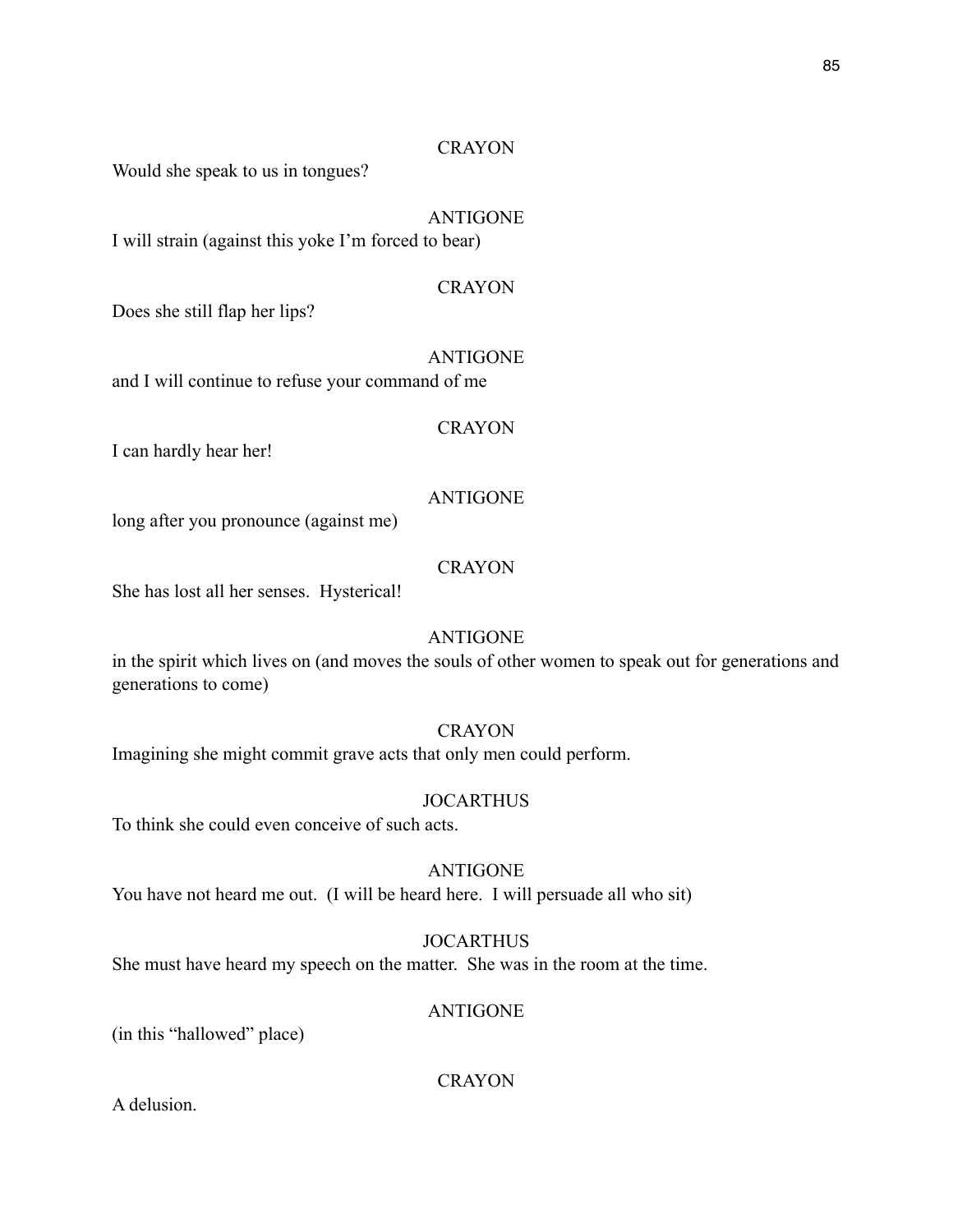#### **JOCARTHUS**

A wild fantasy!

#### ANTIGONE

I will not be silenced. (If you silence me, it is out of your own fear that what I say may be true, and if you do not face this now it will come to haunt you in the future. For generations and generations to come.)

#### **JOCARTHUS**

I already have lists of names from good witnesses who know the herm choppers were men.

#### CRAYON

What else would they be? TAKE HER AWAY!

# (FLATULLUS forces ANTIGONE to exit. CRAYON reads from scroll.)

#### CRAYON

The State will not bear the responsibility of her martyrdom. She shall be locked away where none will hear her raving. The State will feed her for as long as she will eat -- which as her guardian was my responsibility anyway -- and her waster dowry will pay for it.

 (to JOCARTHUS) A good decision that.

# (PERFORMERS form kick line, women as men as women, CRAYON watches.)

#### **CRAYON**

Now why couldn't she have turned out like them?

#### scene viii

 (ISMENE in the women's quarters of the House of Jocarthus where ISMENE's funeral urns and flasks are on the floor as if SHE has been lamenting for ANTIGONE in absentia. ISMENE holds what would have been ANTIGONE's wedding dress.)

#### ISMENE

 There are no myths or stories I know that speak on the strength of the sisterly bond. You are gone.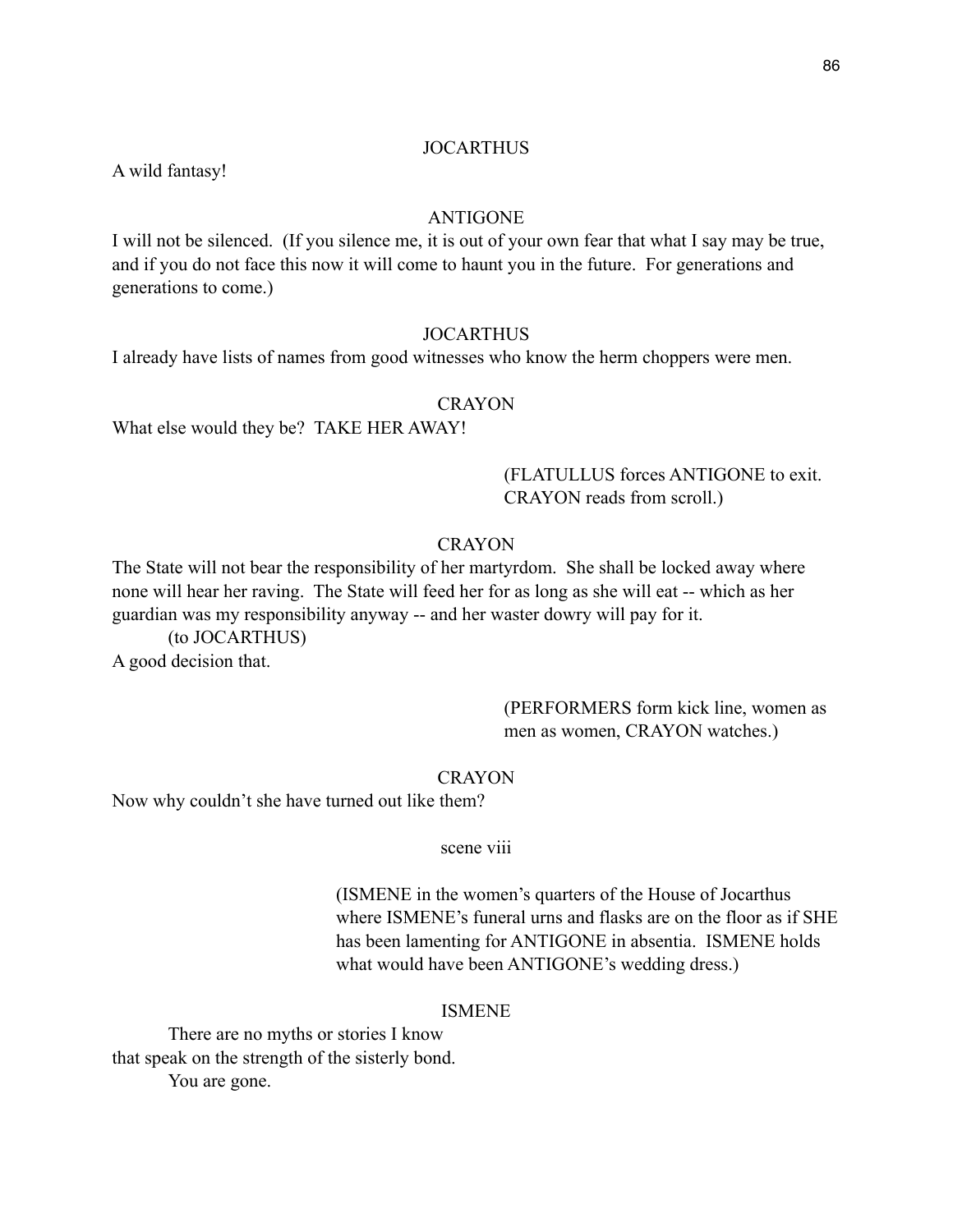#### ISMENE (cont'd)

Always we are pitted against each other, driven apart, our differences remarked upon. But you are gone. When you were born, they said pretty and bright I lowered my head and I learned how to weave. Now I gather this cloth about me for consolation. But there is none. It was not bad to be a good worker while you were everyone's star. I might have loved you better if I imagined you ever looked to me with anything other than scorn. Antigone, my sister, Antigone is gone.

# (JOCARTHUS enters. Without looking at him, ISMENE feels HIS presence.)

#### ISMENE

Jocarthus.

#### **JOCARTHUS**

You lament no ghost, and your lamentations a drain on my ears.

#### ISMENE

(aside)

But I was so quiet!

#### JOCARTHUS

If I say your sister is dead then she is dead to you and the rest of this house, but no lament shall go out to her as my word is sure as Crayon's here, and though he's seen fit to confine her to the cave of Aurelos complete with food for all her days

she lives and breathes in that dark recess, so end this wailing.

 (JOCARTHUS watches for her reaction. ISMENE is conflicted.)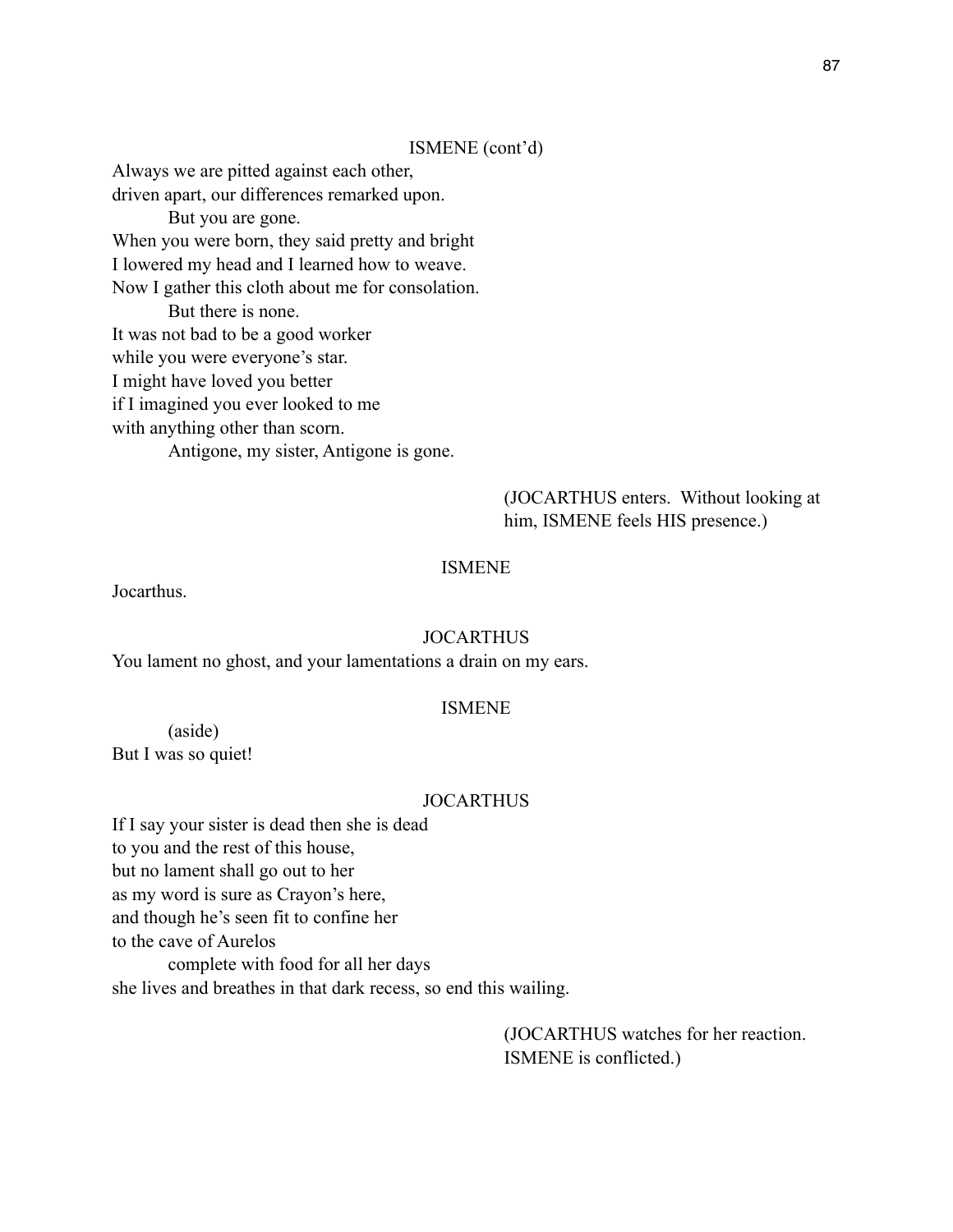#### **JOCARTHUS**

Speak then if you must.

#### ISMENE

I cannot celebrate her life? nor can I mourn the loss of it? I am torn up and bleeding inside this pain. I dare not think what will come of it.

### **JOCARTHUS**

 (slaps her face) This is pain. Not your wild hysterics. (slaps her again) This is pain. And to stop it, there is silence. And tears will get you nowhere with me.

#### ISMENE

I am sorry, Jocarthus. I must seem a terrible mother.

#### **JOCARTHUS**

Mother? I care not. Your job there is finished. My boys are almost of age to leave this darkened space to enter the academy, and that she-wolf you bore me who howls in my nightmares should have been exposed her first day! To think of how she eats so much grain -- production of which has fallen off, and the wines have been drained from the sorrows you simmer with letting the slaves think the house is theirs.

> (HE breaks ISMENE's flasks and urns which bear her name.)

# JOCARTHUS (cont'd)

And I have wasted days thinking of nothing but your theatrics. Remember 'twas only my oratory that saved you in court or the size of the noose the only question for you.

#### ISMENE

O thank you, husband Jocarthus, so kind, just and true. To think I am such the lucky wife to have dowered a man to teach me the proper ways of Athenian society and keep me from my inherent evil so easily slipped into when a sister should remind me of the joys of life like the death of my last brother,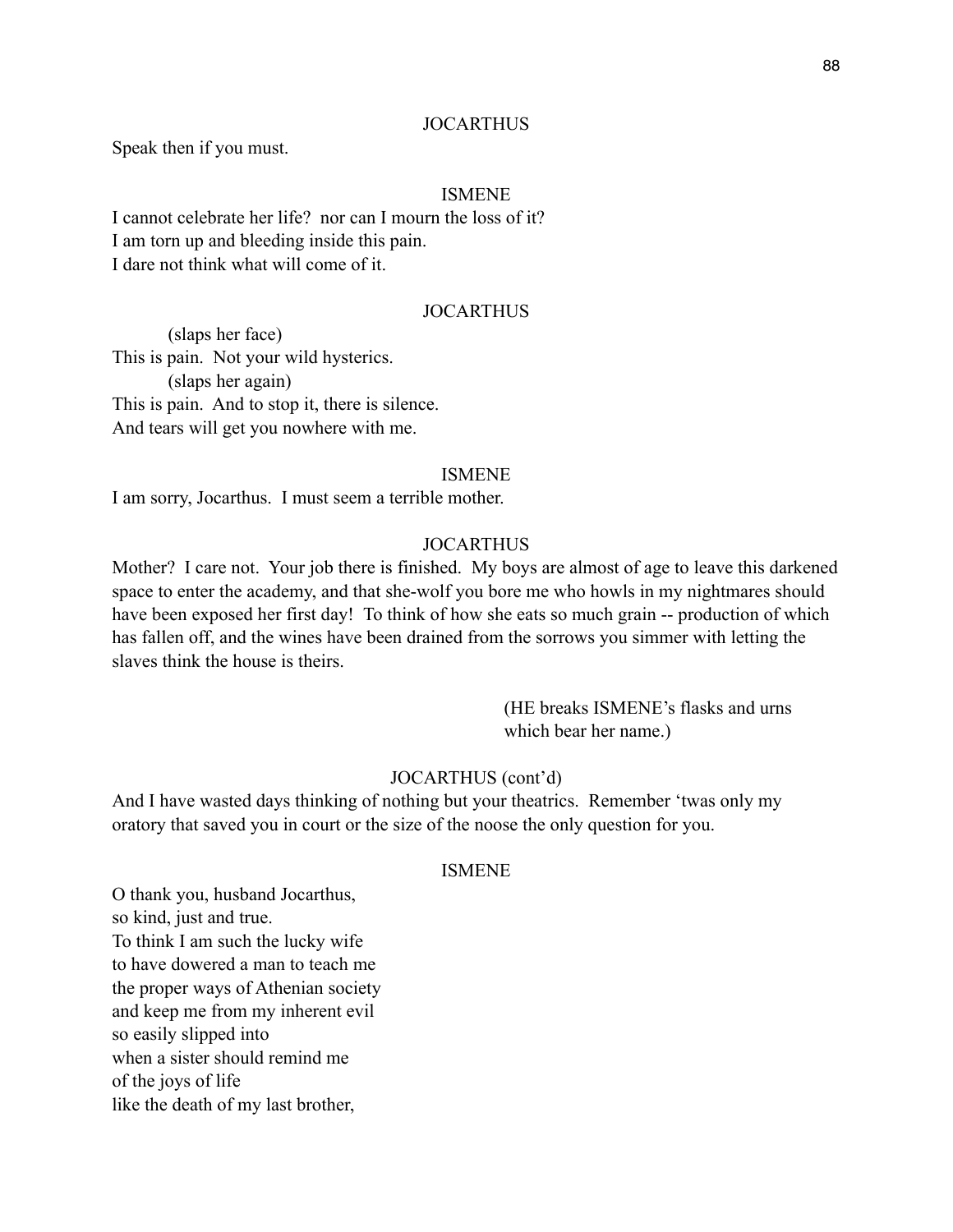#### ISMENE (cont'd)

the forced marriage of my kin.

Without your gentle notification of my bondage and necessary homage owed to man, my relinquishing of self is never so easy as when you beat it out of me.

> (JOCARTHUS, puzzled, exits. ISMENE wails and screams, full voice.)

#### ISMENE

#### Antigone!

# (JOCARTHUS enters again furious. HE begins to beat her.)

#### JOCARTHUS ISMENE

Woman, you go too far. The Section of the Yes, beat me. I know what I am. Do you think I enjoy being forced I have been poisoned by my sister to reprimand you with the might of who would say that men are the lesser my body? My hands? There is so of the sexes, she has trained my mind much wrong in you to be righted to an errant course, and thoughts of what else is a man to do? And rising against you do come. I cannot the town so full with news of your help myself. You see these bruises, old errant sister. When will you and yellowed, you must keep them fresh learn to be a proper wife or there's no telling what I might do. to me you must obey? You must obey! Even I am afraid of my next act.

# (JOCARTHUS is done.)

#### ISMENE

I will take these fresh bruises to the court and petition for divorce.

# **JOCARTHUS**

You got what you asked for.

You must obey!

#### ISMENE

There is no more love between us.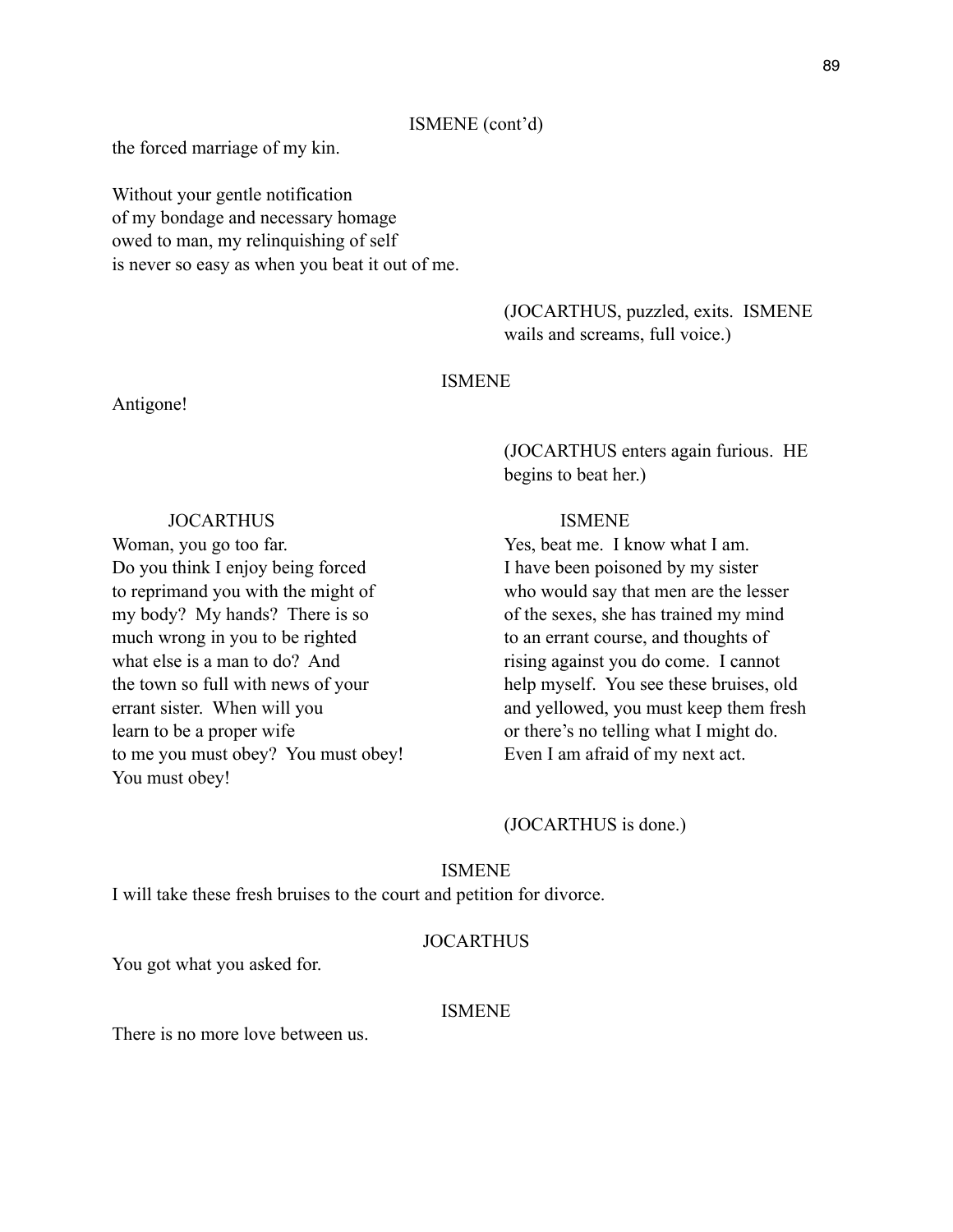#### **JOCARTHUS**

Love? Was there ever that? The courts expect me to punish you - think of this week's betrayals! And Crayon will not take you as his charge. He has just finished with your sister.

#### ISMENE

You smashed my name flasks purchased from my dowry.

#### **JOCARTHUS**

Your name means nothing to me.

#### ISMENE

(folding wedding gown into baby bundle)

Then I will take you at your wish and expose myself with your daughter. Let the natural world decide our fate.

#### **JOCARTHUS**

Then go so I may find a new melissa with a dowry to replace the grain you've spent on my account.

#### (ISMENE exits.)

# JOCARTHUS

All the eligible women of the town will line up outside my door to replace you! Mothers wait with baited breath to slip their daughters into my bed! 'Tis an honor! Women.

#### scene ix

(ANTIGONE, in the cave, sees the rope for hanging.)

#### ANTIGONE

They make it so easy.

They make it so easy to die here.

They make it so easy to rid the world of one more woman.

 (WOMEN 2-4 enter. ANTIGONE takes hold of the end of the rope and pulls herself toward the hanging noose.)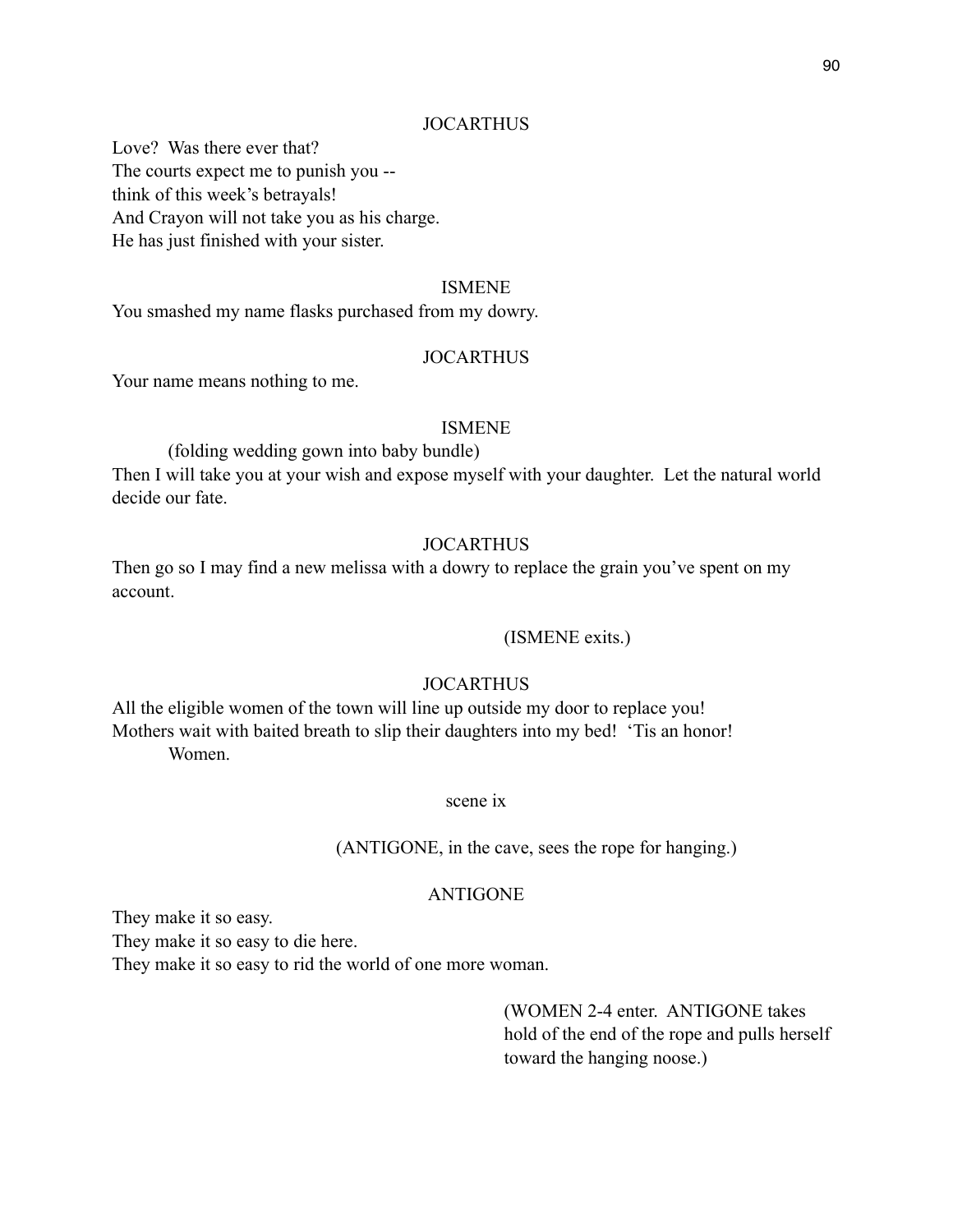#### WOMAN 2

There was a woman once who was caught in a net,

#### ANTIGONE

and I could see this net,

#### WOMAN 3

and she sought to dissolve it,

WOMAN 4 but no matter how hard she struggled against it,

> WOMAN 2 railed and raged against it,

#### ANTIGONE

I only managed to get further tangled

WOMAN 3 until one day she found herself strangled

#### WOMAN 4

in the very net she so wanted to escape.

 (ANTIGONE stands by the noose. SHE gets the stool and places it below the noose. ISMENE, with her infant enters the area outside the mouth of the cave where stones were put to bar the entrance. ISMENE puts down her child and begins to remove the stones. ANTIGONE approaches the rope with great purpose now.)

# ANTIGONE and ISMENE

This will be done.

ANTIGONE

I have chosen.

WOMAN 2

The rope.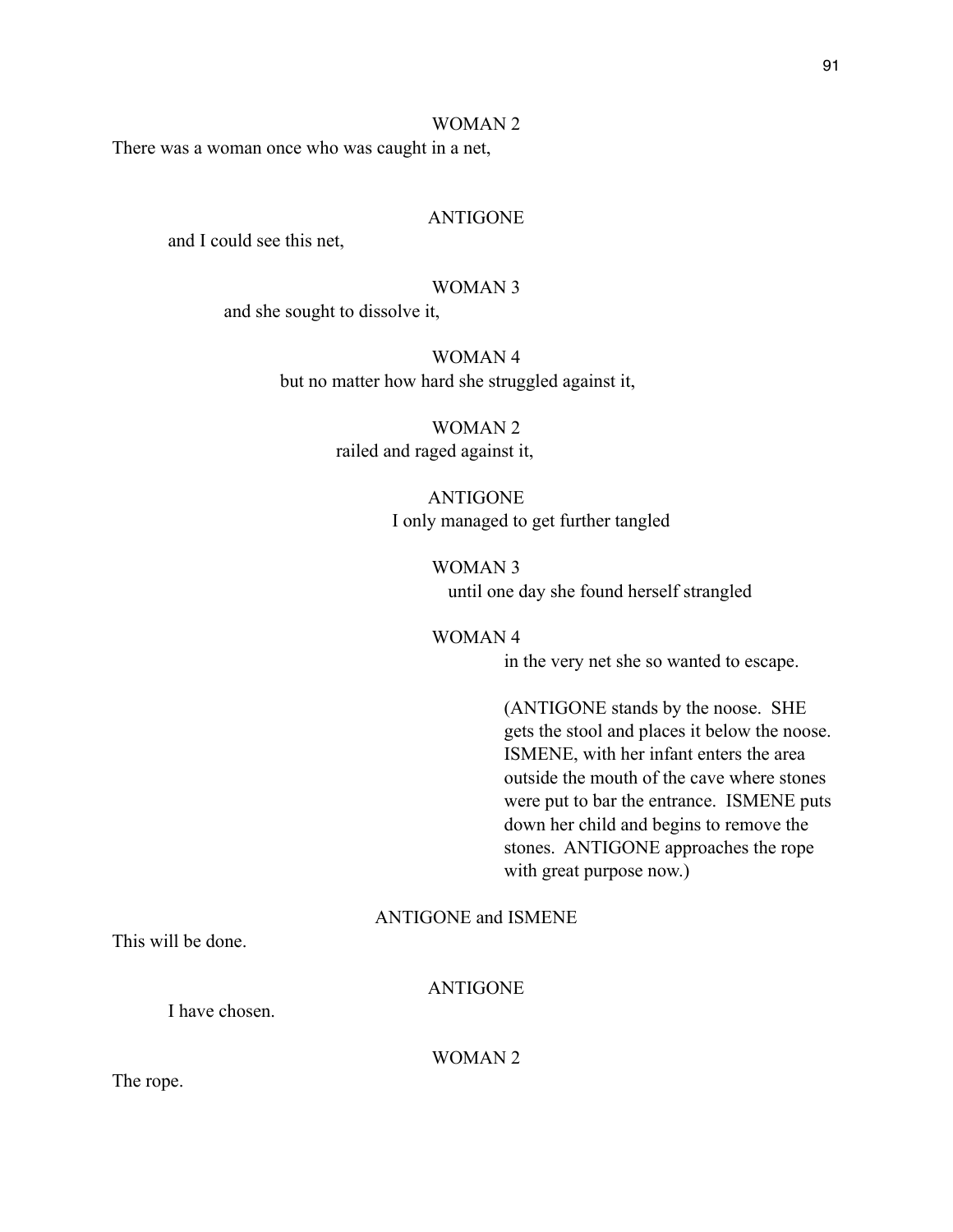| The rope.                       | <b>WOMAN 3</b>  |
|---------------------------------|-----------------|
| She chose the rope.             | <b>WOMAN4</b>   |
| Sister?                         | <b>ISMENE</b>   |
| Let them laugh.                 | <b>ANTIGONE</b> |
| Sister?                         | <b>ISMENE</b>   |
| Let them say I was a fool.      | <b>ANTIGONE</b> |
| Sister, are you in there?       | <b>ISMENE</b>   |
| Aye,                            | <b>ANTIGONE</b> |
| Here she is.                    | <b>WOMAN2</b>   |
| hearing voices at the end,      | <b>ANTIGONE</b> |
| She is.                         | <b>WOMAN3</b>   |
| She lives.                      | <b>ISMENE</b>   |
| as if someone comes to save me. | <b>ANTIGONE</b> |
|                                 | <b>ISMENE</b>   |

I hear you, Sister. I'm coming.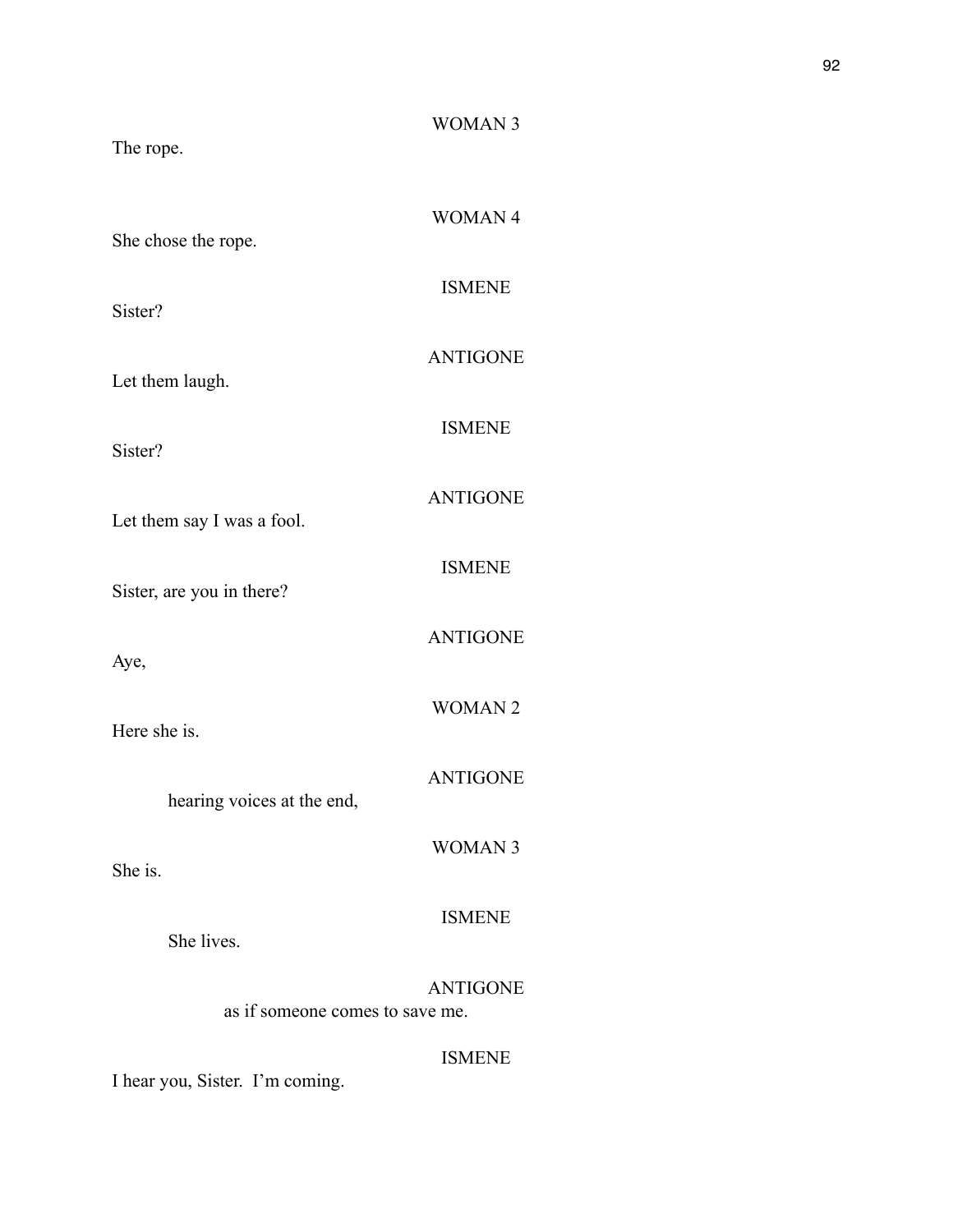# She's coming? ANTIGONE My sister? ISMENE Just a few more rocks. ANTIGONE Rocks and stones may break my bones, but I decide to live or die. WOMAN 2 Can she decide? WOMAN 3 Do we decide? WOMAN 4 Decide. (ANTIGONE sees names carved into the wall of the cave up near the root that holds the rope.) ANTIGONE What do we leave behind? WOMAN 2 Naera. ANTIGONE Only myth WOMAN 3 Helen. ANTIGONE which man will take and call his own, WOMAN 4 Gyne.

WOMAN 4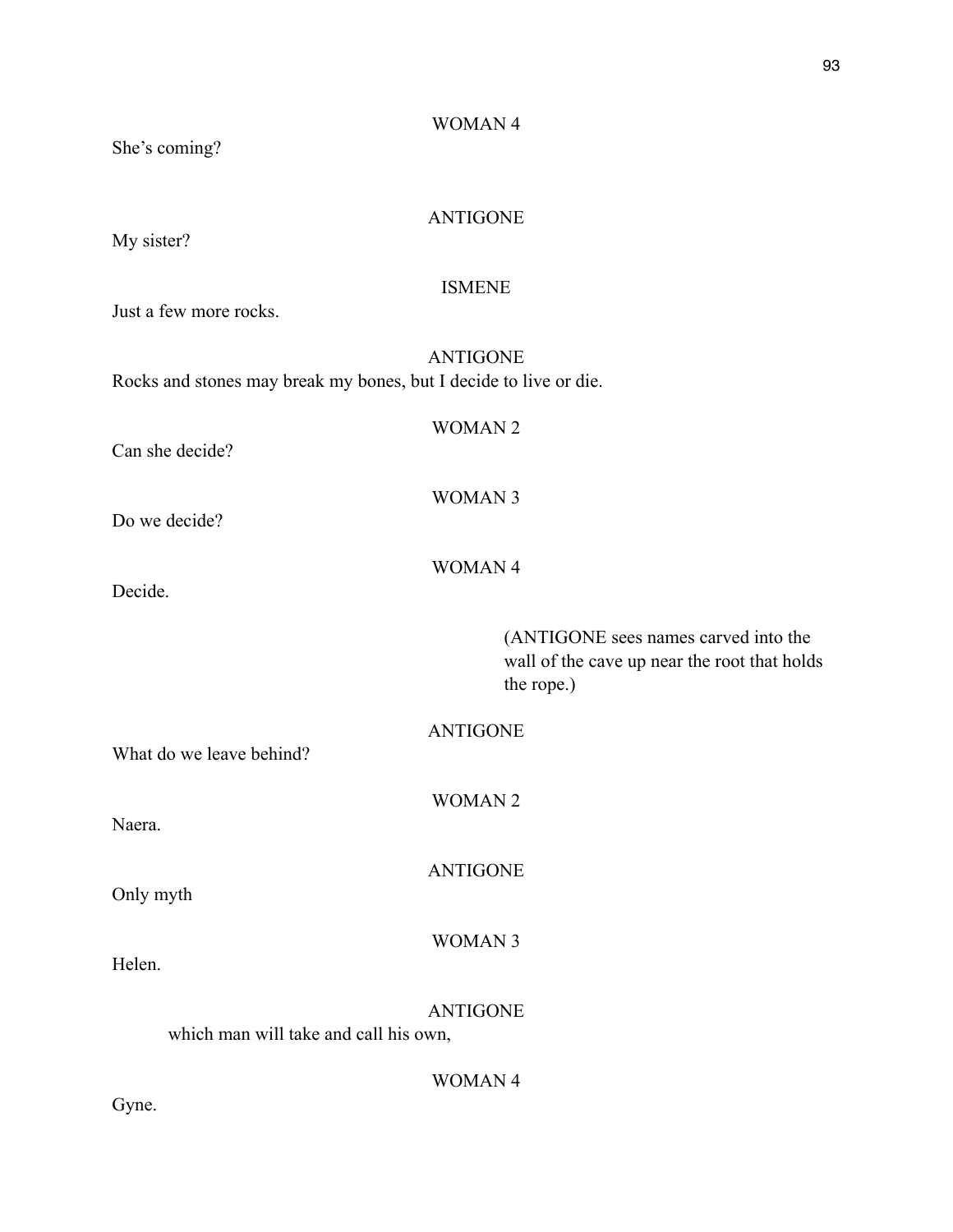form to suit his own needs

# WOMAN 3

Phaedra.

ANTIGONE to teach the lessons of his time,

#### WOMAN 4

Leda.

ANTIGONE

WOMAN 3

his world,

Fulvia.

ANTIGONE lessons that will make him the hero at my expense.

WOMAN 4

Thisbe.

I'll carve my own name. Antigone.

 (ISMENE breaks into the cave carrying baby bundle. )

ANTIGONE Look, Ismene! There were women here before me.

Hera,

WOMAN 3

WOMAN 2

Athena,

WOMAN 4

Jocasta.

# ANTIGONE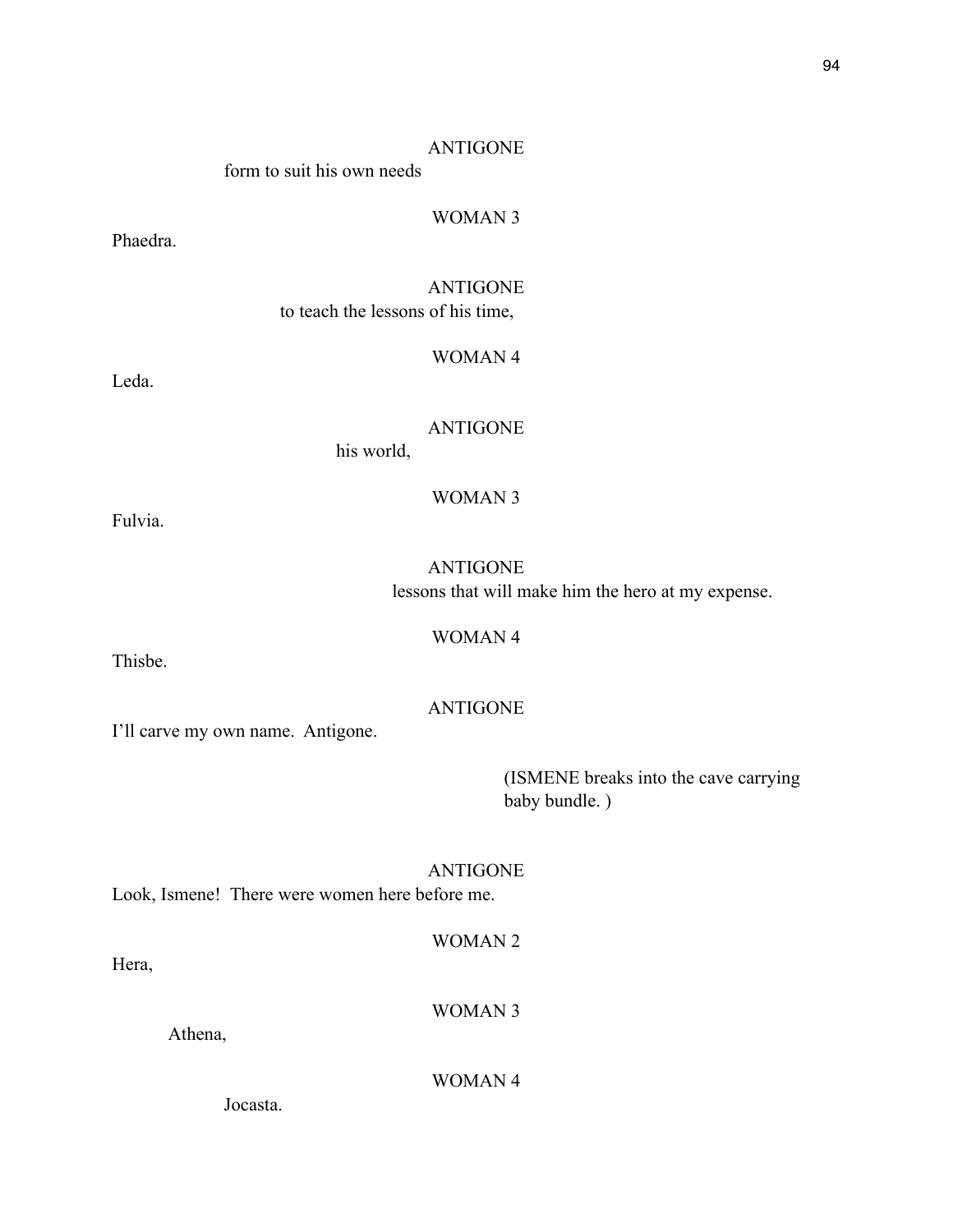I'm not the first.

#### ISMENE

Come down from there.

#### ANTIGONE

Are you another spirit sent to betray me the way Mother did?

 (ISMENE rushes to ANTIGONE, holding her to steady her on the stool.)

#### ISMENE

I believe you're drunk with misery. Stop this.

# ANTIGONE

You can't make me.

# ISMENE

I've taken my daughter and left Jocarthus.

 (ISMENE gives ANTIGONE the baby bundle. ANTIGONE allows it to unravel revealing nothing, only cloth, but ISMENE doesn't seen to notice.)

# ISMENE

ANTIGONE

WOMAN 2

I need your help and your knowledge of these hills. Say you'll come with us.

Come with you?

You come with me.

Come with us.

WOMAN 4

WOMAN 3

Come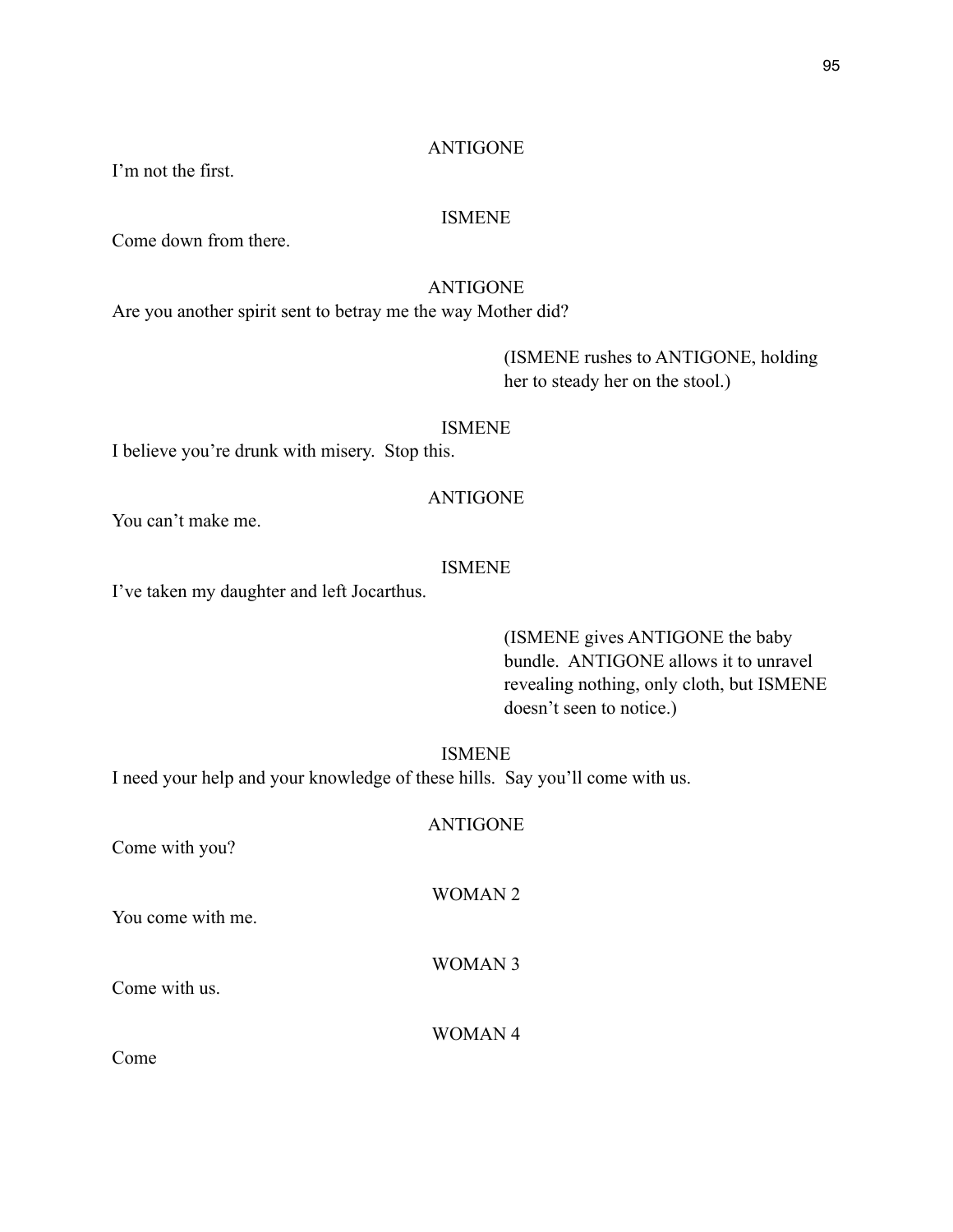#### WOMAN 2

with

# WOMAN 3

Antigone.

# ANTIGONE as WOMAN 1

Come with me.

 (ANTIGONE joins the WOMEN with the cloth which becomes the rope that entangles them in a dance of suicide. ISMENE realizes she is back where she began.)

#### ISMENE

I might have saved you. I could have saved you. I have seen it in my mind, the two of us living out our days some distant place. Together. I tried to speak. I tried to tell them my name. They said I was mad, but like you, I was angered. It didn't take much to end up here, by this rope. This stool, its faithful companion, and this knife,

| WOMAN 2 |  |  |  |
|---------|--|--|--|
|---------|--|--|--|

forever this knife

#### WOMAN 3

and this hunger

#### WOMAN 4

and this anguish

# WOMAN 1

and silence

ISMENE and forever mourning your death.

(Pause.)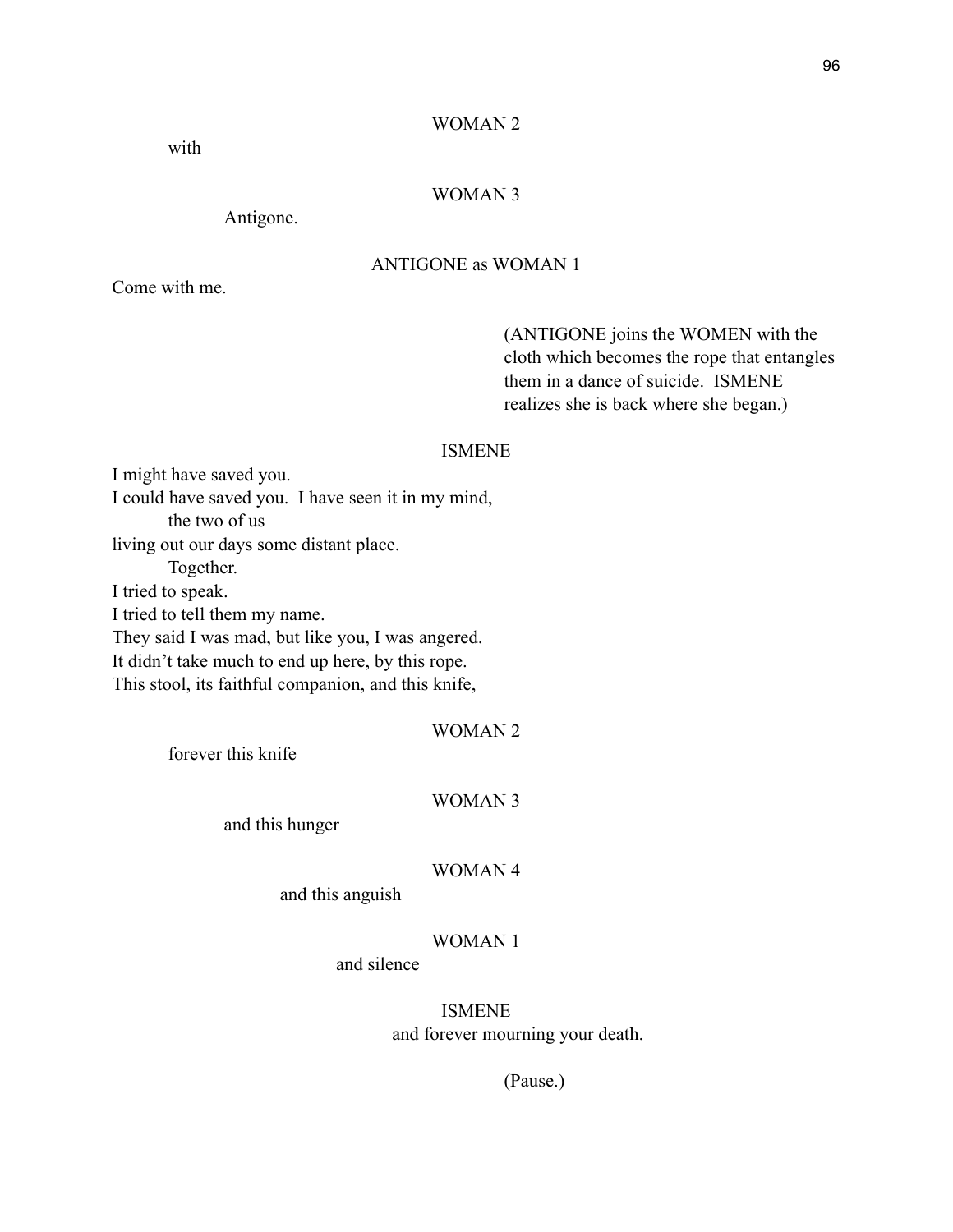I could have saved you.

# WOMAN 1

We remained too far apart.

# WOMAN 3

Like so many sisters who remain

# WOMAN 2

and might hang from the same rope,

# WOMAN 4

still swaying from its root.

# ISMENE

I tried to speak, to tell them what you'd done. They refused to believe me, to think that women might have acted in such a manner. And they put seventy men to death instead.

#### WOMEN 1

The world is not safe for either sex.

#### (Pause.)

#### ISMENE

There are so many ways to die here.

# WOMAN 1

It's only a matter of choosing which.

# WOMAN 2

There was a woman once who could not cry for help

#### WOMAN 3

although her pains were written on her body

# WOMAN 4

with dark bruises.

## ISMENE

I returned again and again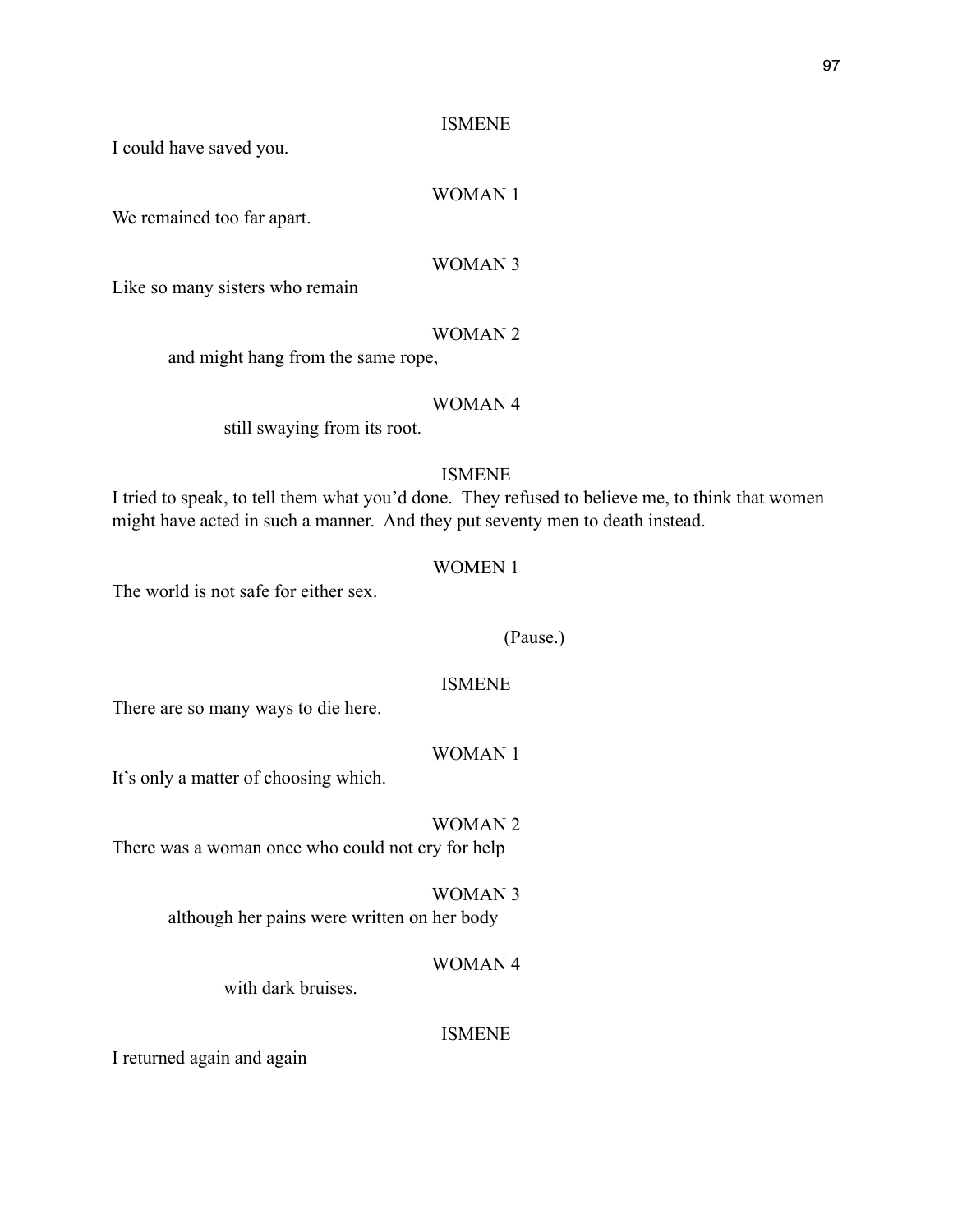# WOMAN 3

to the pain,

# WOMAN 1

refusing to see how thick her skin had grown.

# WOMAN 2

There was a woman once who played the busiest of melissas.

# WOMAN 3

A honey bee,

# WOMAN 4

she smiled so hard all day

ISMENE my face felt as if it would break.

> WOMAN 1 Afraid to face yourself,

> > WOMAN 2 to keep from cracking.

# WOMAN 3

We are like Helen,

#### WOMAN 2

given so much beauty,

WOMAN 1

yet cursed for using it.

# ISMENE

This rope,

WOMAN 1

this rope

WOMAN 3

this rope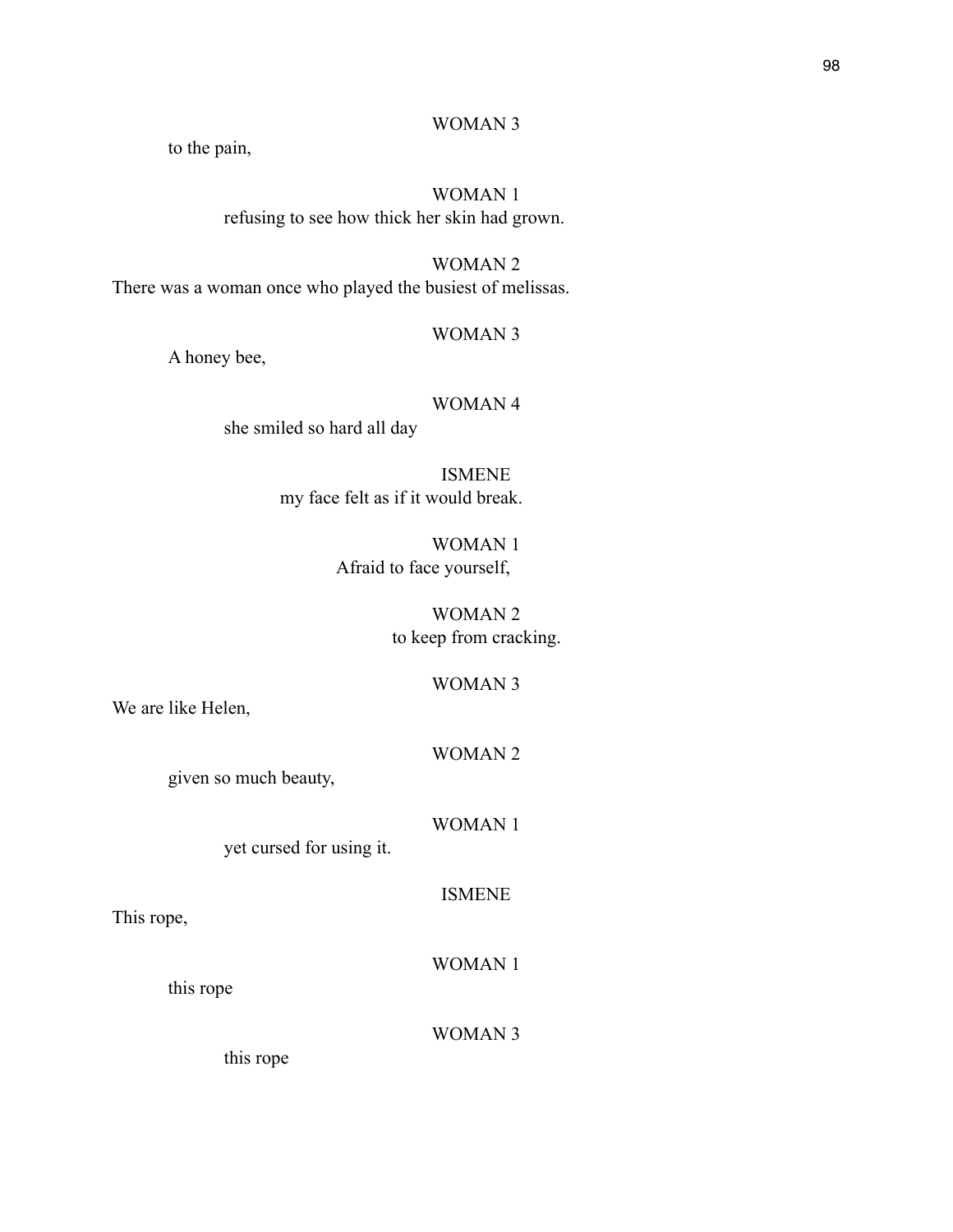This root,

WOMAN 2

this root

WOMAN 4

this root

WOMAN 1

We are given tools,

ISMENE

this knife,

WOMAN 3

this knife

# WOMAN 4

this knife

WOMAN 2 and blamed for putting them to use,

# WOMAN 1

as if it was our idea

#### WOMAN 2

to end our lives,

WOMAN 3 as if we were taught so many options.

# ISMENE

Surely there are other means for these.

 (ISMENE uses the knife to destroy the noose which frees the WOMEN.)

# ISMENE

One woman alone is a powerful force.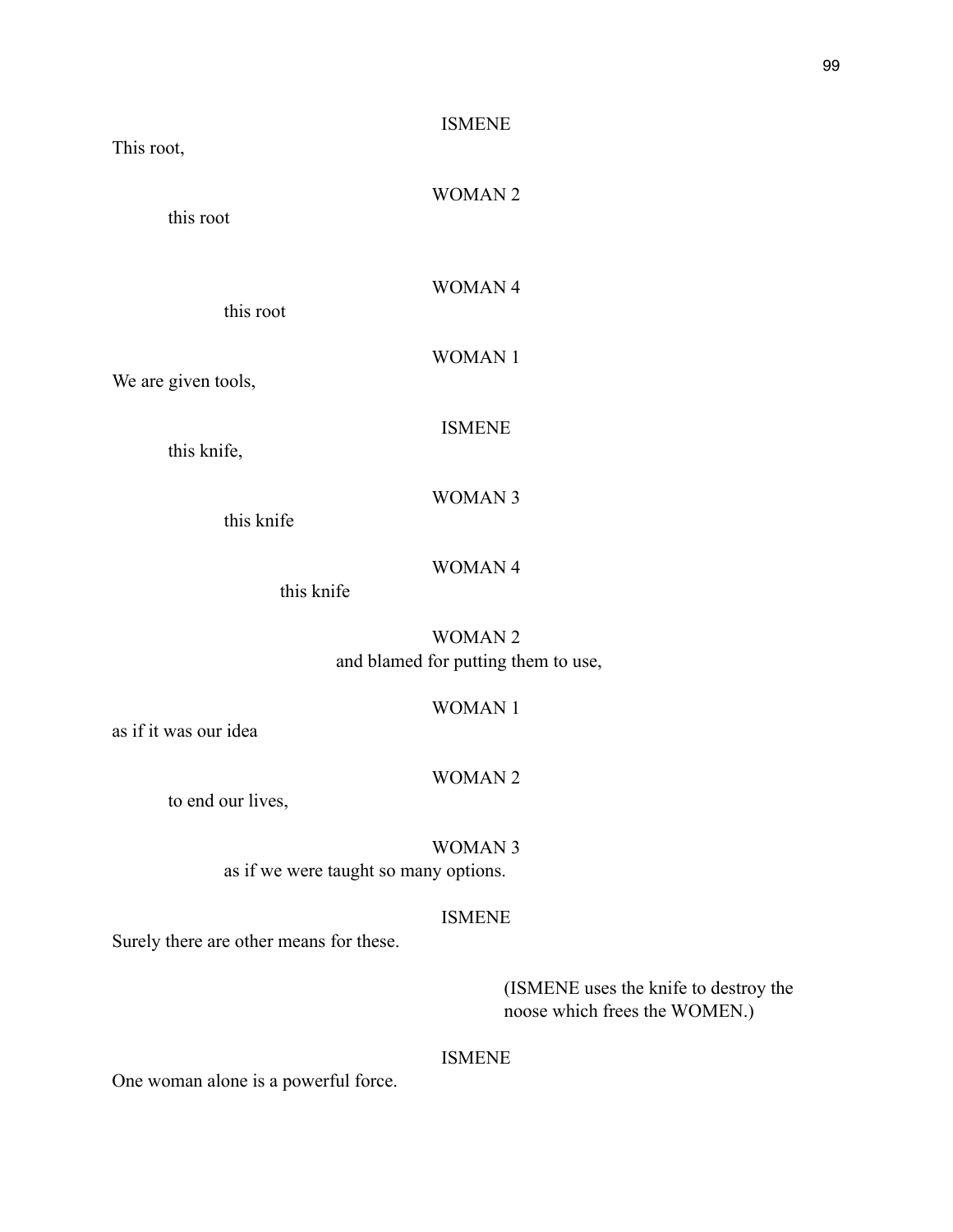| She is so strong               | <b>WOMAN1</b>                                                                                                               |
|--------------------------------|-----------------------------------------------------------------------------------------------------------------------------|
| some go out of their way       | <b>WOMAN2</b>                                                                                                               |
| to destroy her.                | <b>WOMAN 3</b>                                                                                                              |
|                                | (ISMENE begins to pull on the rope and this<br>pulls on the root. WOMEN join her.)                                          |
| But think of two women         | WOMAN 4                                                                                                                     |
| or three                       | <b>WOMAN2</b>                                                                                                               |
| four                           | <b>WOMAN 3</b>                                                                                                              |
| five.                          | <b>WOMAN1</b>                                                                                                               |
| What if we stood together?     | <b>ISMENE</b>                                                                                                               |
| As sisters?                    | <b>WOMAN 1 as ANTIGONE</b>                                                                                                  |
|                                | (ISMENE and ANTIGONE and WOMEN<br>pull down the rope which brings down the<br>root and MOONLIGHT streams into the<br>cave.) |
| One woman on solid ground      | <b>WOMAN2</b>                                                                                                               |
| might find a sister underneath | <b>WOMAN 3</b>                                                                                                              |